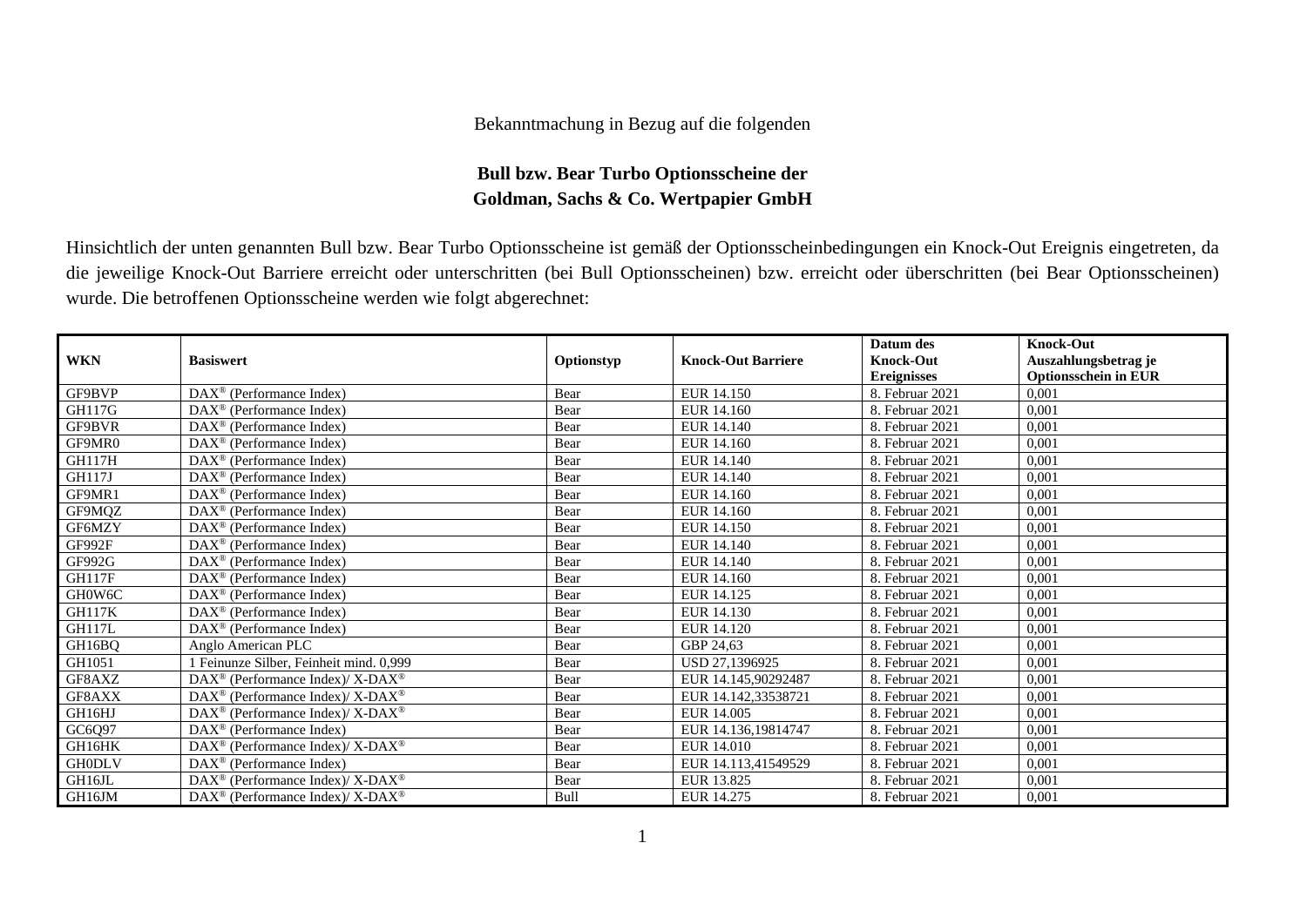|               |                                                                    |            |                           | Datum des          | <b>Knock-Out</b>            |
|---------------|--------------------------------------------------------------------|------------|---------------------------|--------------------|-----------------------------|
| <b>WKN</b>    | <b>Basiswert</b>                                                   | Optionstyp | <b>Knock-Out Barriere</b> | <b>Knock-Out</b>   | Auszahlungsbetrag je        |
|               |                                                                    |            |                           | <b>Ereignisses</b> | <b>Optionsschein in EUR</b> |
| GH16GA        | DAX <sup>®</sup> (Performance Index)/X-DAX <sup>®</sup>            | Bull       | EUR 14.150                | 8. Februar 2021    | 0,001                       |
| GH16GB        | $\text{DAX}^{\circledast}$ (Performance Index)/ X-DAX <sup>®</sup> | Bull       | EUR 14.145                | 8. Februar 2021    | 0,001                       |
| GH16HB        | $\text{DAX}^{\circledast}$ (Performance Index)/ X-DAX <sup>®</sup> | Bull       | EUR 14.250                | 8. Februar 2021    | 0,001                       |
| GH16HC        | $DAX^{\circledcirc}$ (Performance Index)/X-DAX <sup>®</sup>        | Bull       | EUR 14.235                | 8. Februar 2021    | 0,001                       |
| GH0W6B        | DAX <sup>®</sup> (Performance Index)                               | Bear       | EUR 14.125                | 8. Februar 2021    | 0,001                       |
| GH16HD        | DAX <sup>®</sup> (Performance Index)/X-DAX <sup>®</sup>            | Bear       | EUR 13.985                | 8. Februar 2021    | 0,001                       |
| GH16JD        | $DAX^{\circledcirc}$ (Performance Index)/ X-DAX <sup>®</sup>       | Bear       | EUR 13.780                | 8. Februar 2021    | 0,001                       |
| GH16JE        | $\text{DAX}^{\circledast}$ (Performance Index)/ X-DAX <sup>®</sup> | Bear       | EUR 13.980                | 8. Februar 2021    | 0,001                       |
| GH09T8        | $\text{DAX}^{\textcircled{n}}$ (Performance Index)                 | Bear       | EUR 14.130                | 8. Februar 2021    | 0,001                       |
| GH16JF        | DAX <sup>®</sup> (Performance Index)/ X-DAX <sup>®</sup>           | Bear       | EUR 13.970                | 8. Februar 2021    | 0,001                       |
| GH12SS        | 1 Feinunze Platin, Feinheit mind. 0.9995                           | Bear       | USD 1.134,356             | 8. Februar 2021    | 0,001                       |
| GH09T9        | DAX <sup>®</sup> (Performance Index)                               | Bear       | EUR 14.120                | 8. Februar 2021    | 0,001                       |
| GH16H4        | $\text{DAX}^{\circledR}$ (Performance Index)/ X-DAX <sup>®</sup>   | Bull       | EUR 14.265                | 8. Februar 2021    | 0,001                       |
| <b>GH0JLL</b> | $DAX^{\circledR}$ (Performance Index)                              | Bear       | EUR 14.130                | 8. Februar 2021    | 0,001                       |
| GH16H5        | DAX <sup>®</sup> (Performance Index)/X-DAX <sup>®</sup>            | Bull       | <b>EUR 14.280</b>         | 8. Februar 2021    | 0,001                       |
| GF9QUH        | DAX <sup>®</sup> (Performance Index)                               | Bear       | EUR 14.120                | 8. Februar 2021    | 0,001                       |
| GH16J7        | DAX <sup>®</sup> (Performance Index)/X-DAX <sup>®</sup>            | Bull       | EUR 14.140                | 8. Februar 2021    | 0,001                       |
| GF9QUB        | $DAX^{\circledR}$ (Performance Index)                              | Bear       | EUR 14.125                | 8. Februar 2021    | 0,001                       |
| GH16K8        | $\text{DAX}^{\circledR}$ (Performance Index)/ X-DAX <sup>®</sup>   | Bear       | <b>EUR 13.885</b>         | 8. Februar 2021    | 0,001                       |
| GF9QUJ        | DAX <sup>®</sup> (Performance Index)                               | Bear       | EUR 14.120                | 8. Februar 2021    | 0,001                       |
| <b>GB2LVL</b> | $\text{DAX}^{\circledR}$ (Performance Index)/ X-DAX <sup>®</sup>   | Bear       | EUR 14.119,46772212       | 8. Februar 2021    | 0,001                       |
| GH06FS        | $\overline{\text{DAX}^{\otimes}}$ (Performance Index)              | Bear       | <b>EUR 14.150</b>         | 8. Februar 2021    | 0,001                       |
| <b>GB7L54</b> | TecDAX <sup>®</sup> (Performance Index)                            | Bear       | EUR 3.532,22              | 8. Februar 2021    | 0,001                       |
| GH16K9        | $\text{DAX}^{\circledR}$ (Performance Index)/ X-DAX <sup>®</sup>   | Bear       | EUR 13.925                | 8. Februar 2021    | 0,001                       |
| GF9QUK        | $DAX^{\circledR}$ (Performance Index)                              | Bear       | EUR 14.120                | 8. Februar 2021    | 0.001                       |
| GF7VTX        | EURO STOXX $50^{\circ}$ Index (Price EUR)                          | Bear       | EUR 3.668,98601445        | 8. Februar 2021    | 0,001                       |
| GH06FT        | DAX <sup>®</sup> (Performance Index)                               | Bear       | EUR 14.125                | 8. Februar 2021    | 0,001                       |
| GH0V20        | EURO STOXX <sup>®</sup> Banks (Price EUR) Index                    | Bear       | EUR 78,34316566           | 8. Februar 2021    | 0,001                       |
| GH16GQ        | $\text{DAX}^{\circledR}$ (Performance Index)/ X-DAX <sup>®</sup>   | Bull       | EUR 14.205                | 8. Februar 2021    | 0,001                       |
| GF9QUC        | $\text{DAX}^{\circledast}$ (Performance Index)                     | Bear       | EUR 14.125                | 8. Februar 2021    | 0,001                       |
| GH16GR        | $\text{DAX}^{\circledast}$ (Performance Index)/X-DAX <sup>®</sup>  | Bull       | <b>EUR 14.200</b>         | 8. Februar 2021    | 0,001                       |
| GF9QUD        | $DAX^{\circledR}$ (Performance Index)                              | Bear       | EUR 14.125                | 8. Februar 2021    | 0,001                       |
| GF7ZNZ        | $\overline{\text{DAX}^{\otimes}}$ (Performance Index)              | Bear       | EUR 14.150                | 8. Februar 2021    | 0,001                       |
| GH09SE        | MDAX <sup>®</sup> (Performance Index)                              | Bear       | EUR 32.488,98077012       | 8. Februar 2021    | 0,001                       |
| <b>GH0YDH</b> | TecDAX <sup>®</sup> (Performance Index)                            | Bear       | EUR 3.536,61              | 8. Februar 2021    | 0,001                       |
| CH0GC0        | $\text{DAX}^{\textcircled{n}}$ (Performance Index)                 | Bear       | EUR 14.137,68588577       | 8. Februar 2021    | 0,001                       |
| GH16HS        | $DAX^{\circledast}$ (Performance Index)/X-DAX <sup>®</sup>         | Bear       | EUR 13.895                | 8. Februar 2021    | 0,001                       |
| <b>GD4NER</b> | DAX <sup>®</sup> (Performance Index)                               | Bear       | EUR 14.139,74182779       | 8. Februar 2021    | 0,001                       |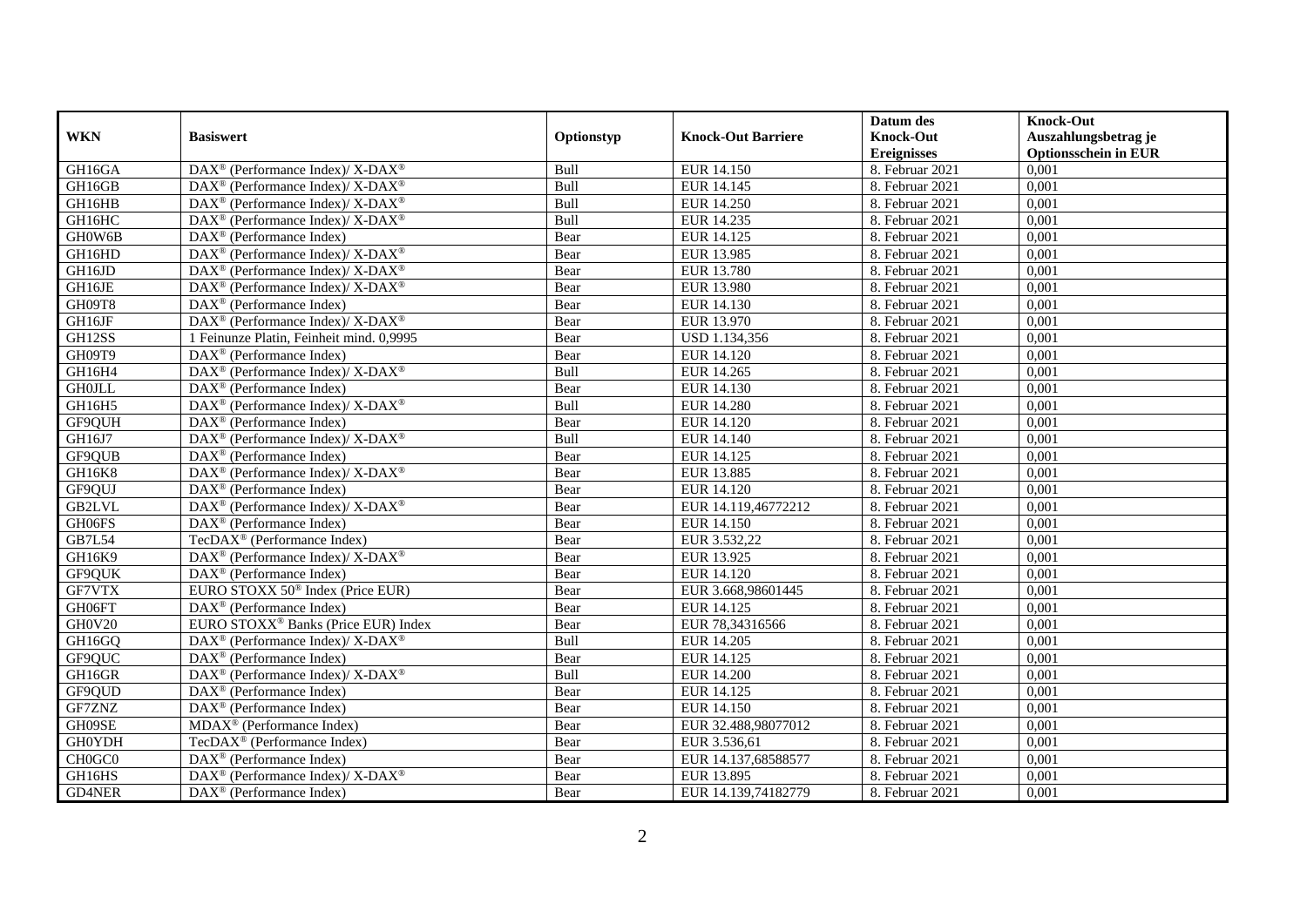|            |                                                                                         |            |                           | Datum des          | <b>Knock-Out</b>            |
|------------|-----------------------------------------------------------------------------------------|------------|---------------------------|--------------------|-----------------------------|
| <b>WKN</b> | <b>Basiswert</b>                                                                        | Optionstyp | <b>Knock-Out Barriere</b> | <b>Knock-Out</b>   | Auszahlungsbetrag je        |
|            |                                                                                         |            |                           | <b>Ereignisses</b> | <b>Optionsschein in EUR</b> |
| GH09T7     | $\overline{\text{DAX}}^{\textcircled{}}$ (Performance Index)                            | Bear       | EUR 14.140                | 8. Februar 2021    | 0,001                       |
| GF88KD     | Unicredit S.p.A.                                                                        | Bear       | EUR 8,68094992            | 8. Februar 2021    | 0,001                       |
| GH16HT     | DAX <sup>®</sup> (Performance Index)/ X-DAX <sup>®</sup>                                | Bear       | EUR 13.890                | 8. Februar 2021    | 0,001                       |
| GH09SM     | MDAX <sup>®</sup> (Performance Index)                                                   | Bear       | EUR 32.520,0918122        | 8. Februar 2021    | 0,001                       |
| GH16JU     | DAX <sup>®</sup> (Performance Index)/X-DAX <sup>®</sup>                                 | Bull       | EUR 14.320                | 8. Februar 2021    | 0,001                       |
| GF9T0R     | ICE Brent Crude Oil Future (Generic Front Month<br>Future)                              | Bear       | <b>USD 59,8</b>           | 8. Februar 2021    | 0,001                       |
| GH09SG     | $MDAX^{\circledR}$ (Performance Index)                                                  | Bear       | EUR 32.551.46236248       | 8. Februar 2021    | 0,001                       |
| GH16JV     | DAX <sup>®</sup> (Performance Index)/X-DAX <sup>®</sup>                                 | Bear       | EUR 13.860                | 8. Februar 2021    | 0,001                       |
| GH16H0     | DAX <sup>®</sup> (Performance Index)/X-DAX <sup>®</sup>                                 | Bull       | <b>EUR 14.290</b>         | 8. Februar 2021    | 0,001                       |
| GH0V4P     | $CAC 40$ <sup>®</sup> Index                                                             | Bear       | EUR 5.673,11              | 8. Februar 2021    | 0,001                       |
| GH16V8     | $\text{DAX}^{\circledast}$ (Performance Index)/ $\overline{\text{X-DAX}^{\circledast}}$ | Bear       | <b>EUR 14.100</b>         | 8. Februar 2021    | 0,001                       |
| GH16H1     | $\text{DAX}^{\circledast}$ (Performance Index)/ X-DAX <sup>®</sup>                      | Bull       | EUR 14.295                | 8. Februar 2021    | 0,001                       |
| GH16V9     | DAX <sup>®</sup> (Performance Index)/ X-DAX <sup>®</sup>                                | Bear       | <b>EUR 14.100</b>         | 8. Februar 2021    | 0,001                       |
| GH0V4U     | CAC 40 <sup>®</sup> Index                                                               | Bear       | EUR 5.678,59              | 8. Februar 2021    | 0,001                       |
| GH16J2     | DAX <sup>®</sup> (Performance Index)/ X-DAX <sup>®</sup>                                | Bear       | EUR 13.935                | 8. Februar 2021    | 0,001                       |
| GH16PV     | DAX <sup>®</sup> (Performance Index)                                                    | Bear       | <b>EUR 14.080</b>         | 8. Februar 2021    | 0,001                       |
| GF8ENE     | $DAX^{\circledcirc}$ (Performance Index)                                                | Bear       | EUR 14.121,89872631       | 8. Februar 2021    | 0,001                       |
| GH0V4X     | $CAC 40$ <sup>®</sup> Index                                                             | Bear       | EUR 5.689,38              | 8. Februar 2021    | 0,001                       |
| GH16J3     | DAX <sup>®</sup> (Performance Index)/ X-DAX <sup>®</sup>                                | Bear       | EUR 13.945                | 8. Februar 2021    | 0,001                       |
| GH16PC     | DAX <sup>®</sup> (Performance Index)                                                    | Bear       | EUR 14.110                | 8. Februar 2021    | 0,001                       |
| GH0V4R     | $\overline{CAC 40^{\circledast} \text{ Index}}$                                         | Bear       | EUR 5.683,99              | 8. Februar 2021    | 0,001                       |
| GH16K4     | DAX <sup>®</sup> (Performance Index)/ X-DAX <sup>®</sup>                                | Bear       | <b>EUR 13.800</b>         | 8. Februar 2021    | 0,001                       |
| GH16PD     | $DAX^{\circledR}$ (Performance Index)                                                   | Bear       | EUR 14.110                | 8. Februar 2021    | 0,001                       |
| GH16K5     | DAX <sup>®</sup> (Performance Index)/ X-DAX <sup>®</sup>                                | Bear       | EUR 13.820                | 8. Februar 2021    | 0,001                       |
| GH16PL     | DAX <sup>®</sup> (Performance Index)                                                    | Bear       | EUR 14.100                | 8. Februar 2021    | 0,001                       |
| GB7PXW     | EURO STOXX 50 <sup>®</sup> Index (Price EUR)                                            | Bear       | EUR 3.673,44377825        | 8. Februar 2021    | 0,001                       |
| GH16PN     | $\text{DAX}^{\circledast}$ (Performance Index)                                          | Bear       | EUR 14.090                | 8. Februar 2021    | 0.001                       |
| GH16HE     | DAX <sup>®</sup> (Performance Index)/ X-DAX <sup>®</sup>                                | Bull       | EUR 14.240                | 8. Februar 2021    | 0,001                       |
| GB7PXV     | EURO STOXX 50 <sup>®</sup> Index (Price EUR)                                            | Bear       | EUR 3.678,25280961        | 8. Februar 2021    | 0,001                       |
| GH16PZ     | $DAX^{\circledast}$ (Performance Index)                                                 | Bear       | EUR 14.075                | 8. Februar 2021    | 0,001                       |
| GH16HF     | DAX <sup>®</sup> (Performance Index)/ X-DAX <sup>®</sup>                                | Bear       | EUR 13.990                | 8. Februar 2021    | 0,001                       |
| GH16Q6     | $DAX^{\circledast}$ (Performance Index)                                                 | Bear       | EUR 14.070                | 8. Februar 2021    | 0,001                       |
| GH16JG     | DAX <sup>®</sup> (Performance Index)/X-DAX <sup>®</sup>                                 | Bear       | EUR 13.975                | 8. Februar 2021    | 0,001                       |
| GH16PG     | $DAX^{\circledR}$ (Performance Index)                                                   | Bear       | <b>EUR 14.100</b>         | 8. Februar 2021    | 0,001                       |
| GH16JH     | DAX <sup>®</sup> (Performance Index)/ X-DAX <sup>®</sup>                                | Bear       | EUR 13.775                | 8. Februar 2021    | 0,001                       |
| GH16PH     | $DAX^{\circledast}$ (Performance Index)                                                 | Bear       | EUR 14.100                | 8. Februar 2021    | 0,001                       |
| GH16GL     | DAX <sup>®</sup> (Performance Index)/ X-DAX <sup>®</sup>                                | Bull       | EUR 14.225                | 8. Februar 2021    | 0,001                       |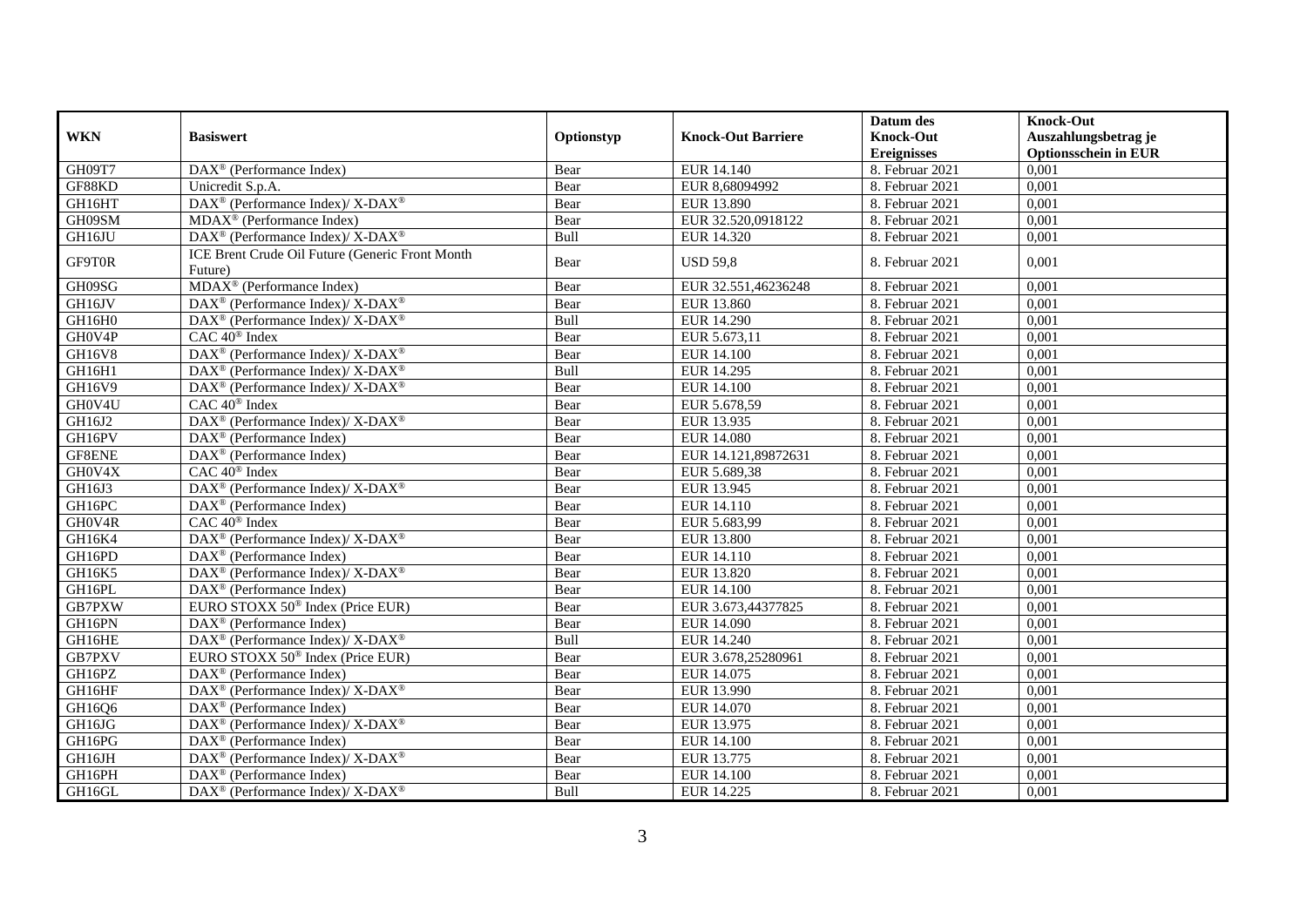|            |                                                                                                 |            |                           | Datum des          | <b>Knock-Out</b>            |
|------------|-------------------------------------------------------------------------------------------------|------------|---------------------------|--------------------|-----------------------------|
| <b>WKN</b> | <b>Basiswert</b>                                                                                | Optionstyp | <b>Knock-Out Barriere</b> | <b>Knock-Out</b>   | Auszahlungsbetrag je        |
|            |                                                                                                 |            |                           | <b>Ereignisses</b> | <b>Optionsschein in EUR</b> |
| GH16GM     | DAX <sup>®</sup> (Performance Index)/ X-DAX <sup>®</sup>                                        | Bull       | <b>EUR 14.220</b>         | 8. Februar 2021    | 0,001                       |
| GH16PJ     | $DAX^{\circledR}$ (Performance Index)                                                           | Bear       | EUR 14.100                | 8. Februar 2021    | 0,001                       |
| GD4NEQ     | DAX <sup>®</sup> (Performance Index)                                                            | Bear       | EUR 14.148,53519966       | 8. Februar 2021    | 0,001                       |
| GH16HN     | DAX <sup>®</sup> (Performance Index)/ X-DAX <sup>®</sup>                                        | Bear       | EUR 14.035                | 8. Februar 2021    | 0,001                       |
| GH16PK     | DAX <sup>®</sup> (Performance Index)                                                            | Bear       | <b>EUR 14.100</b>         | 8. Februar 2021    | 0,001                       |
| GH16D0     | $\text{DAX}^{\textcircled{D}}$ (Performance Index)                                              | Bull       | EUR 14.205                | 8. Februar 2021    | 0,001                       |
| GH16HP     | $\text{DAX}^{\circledR}$ (Performance Index)/ X-DAX <sup>®</sup>                                | Bear       | EUR 14.040                | 8. Februar 2021    | 0,001                       |
| GH16QL     | $\text{DAX}^{\textcircled{p}}$ (Performance Index)                                              | Bear       | <b>EUR 14.050</b>         | 8. Februar 2021    | 0,001                       |
| GH16JQ     | $\text{DAX}^{\circledR}$ (Performance Index)/ X-DAX <sup>®</sup>                                | Bear       | EUR 13.805                | 8. Februar 2021    | 0,001                       |
| GH16PP     | $\text{DAX}^{\textcircled{n}}$ (Performance Index)                                              | Bear       | EUR 14.090                | 8. Februar 2021    | 0,001                       |
| GH16D2     | DAX <sup>®</sup> (Performance Index)                                                            | Bull       | EUR 14.185                | 8. Februar 2021    | 0,001                       |
| GD7LHW     | DAX <sup>®</sup> (Performance Index)                                                            | Bear       | EUR 14.158,81134836       | 8. Februar 2021    | 0,001                       |
| GH16JR     | $\text{DAX}^{\circledast}$ (Performance Index)/ X-DAX <sup>®</sup>                              | Bear       | EUR 13.835                | 8. Februar 2021    | 0,001                       |
| GH16PQ     | $DAX^{\circledR}$ (Performance Index)                                                           | Bear       | EUR 14.090                | 8. Februar 2021    | 0,001                       |
| GH16DC     | DAX <sup>®</sup> (Performance Index)                                                            | Bear       | EUR 13.830                | 8. Februar 2021    | 0,001                       |
| GH16PR     | DAX <sup>®</sup> (Performance Index)                                                            | Bear       | EUR 14.090                | 8. Februar 2021    | 0,001                       |
| GH16DD     | $\text{DAX}^{\textcircled{p}}$ (Performance Index)                                              | Bull       | EUR 14.235                | 8. Februar 2021    | 0,001                       |
| GH16GF     | $\text{DAX}^{\circledR}$ (Performance Index)/ X-DAX <sup>®</sup>                                | Bull       | EUR 14.135                | 8. Februar 2021    | 0,001                       |
| GH16PA     | $\text{DAX}^{\textcircled{n}}$ (Performance Index)                                              | Bear       | EUR 14.110                | 8. Februar 2021    | 0,001                       |
| GH16CX     | $\text{DAX}^{\textcircled{n}}$ (Performance Index)                                              | Bull       | <b>EUR 14.200</b>         | 8. Februar 2021    | 0,001                       |
| GH16HG     | DAX <sup>®</sup> (Performance Index)/ X-DAX <sup>®</sup>                                        | Bear       | EUR 13.995                | 8. Februar 2021    | 0,001                       |
| GH16PB     | $\overline{\text{DAX}}^{\textcirc}$ (Performance Index)                                         | Bear       | EUR 14.110                | 8. Februar 2021    | 0,001                       |
| GH16HH     | DAX <sup>®</sup> (Performance Index)/X-DAX <sup>®</sup>                                         | Bear       | <b>EUR 14.000</b>         | 8. Februar 2021    | 0,001                       |
| GH16D4     | $\text{DAX}^{\textcircled{p}}$ (Performance Index)                                              | Bull       | EUR 14.230                | 8. Februar 2021    | 0,001                       |
| GH16JJ     | $DAX^{\circledcirc}$ (Performance Index)/ X-DAX <sup>®</sup>                                    | Bear       | EUR 13.785                | 8. Februar 2021    | 0,001                       |
| GH16QD     | $\text{DAX}^{\textcircled{n}}$ (Performance Index)                                              | Bear       | <b>EUR 14.060</b>         | 8. Februar 2021    | 0,001                       |
| GH16CY     | DAX <sup>®</sup> (Performance Index)                                                            | Bull       | EUR 14.190                | 8. Februar 2021    | 0,001                       |
| GH16PS     | $\overline{\text{DAX}^{\otimes}}$ (Performance Index)                                           | Bear       | EUR 14.090                | 8. Februar 2021    | 0,001                       |
| GH16JK     | $\text{DAX}^{\circledR}$ (Performance Index)/ X-DAX <sup>®</sup>                                | Bear       | EUR 13.815                | 8. Februar 2021    | 0,001                       |
| GH16D7     | $DAX^{\circledR}$ (Performance Index)                                                           | Bear       | <b>EUR 13.900</b>         | 8. Februar 2021    | 0.001                       |
| GH16PT     | $\text{DAX}^{\textcircled{D}}$ (Performance Index)                                              | Bear       | EUR 14.090                | 8. Februar 2021    | 0,001                       |
| GH16GU     | $\text{DAX}^{\textcircled{p}}$ (Performance Index)/ $\overline{\text{X-DAX}^{\textcircled{p}}}$ | Bull       | EUR 14.190                | 8. Februar 2021    | 0,001                       |
| GH16D8     | $\overline{\text{DAX}^{\otimes}}$ (Performance Index)                                           | Bear       | <b>EUR 13.850</b>         | 8. Februar 2021    | 0,001                       |
| GH16PF     | $\overline{\text{DAX}^{\otimes}}$ (Performance Index)                                           | Bear       | <b>EUR 14.100</b>         | 8. Februar 2021    | 0,001                       |
| GH16HW     | $\text{DAX}^{\circledR}$ (Performance Index)/ X-DAX <sup>®</sup>                                | Bear       | EUR 14.025                | 8. Februar 2021    | 0,001                       |
| GH16D9     | $\text{DAX}^{\textcircled{n}}$ (Performance Index)                                              | Bear       | EUR 13.840                | 8. Februar 2021    | 0,001                       |
| GH16P8     | $\text{DAX}^{\otimes}$ (Performance Index)                                                      | Bear       | EUR 14.110                | 8. Februar 2021    | 0,001                       |
| GH16HX     | $\text{DAX}^{\circledR}$ (Performance Index)/ X-DAX <sup>®</sup>                                | Bear       | EUR 13.920                | 8. Februar 2021    | 0,001                       |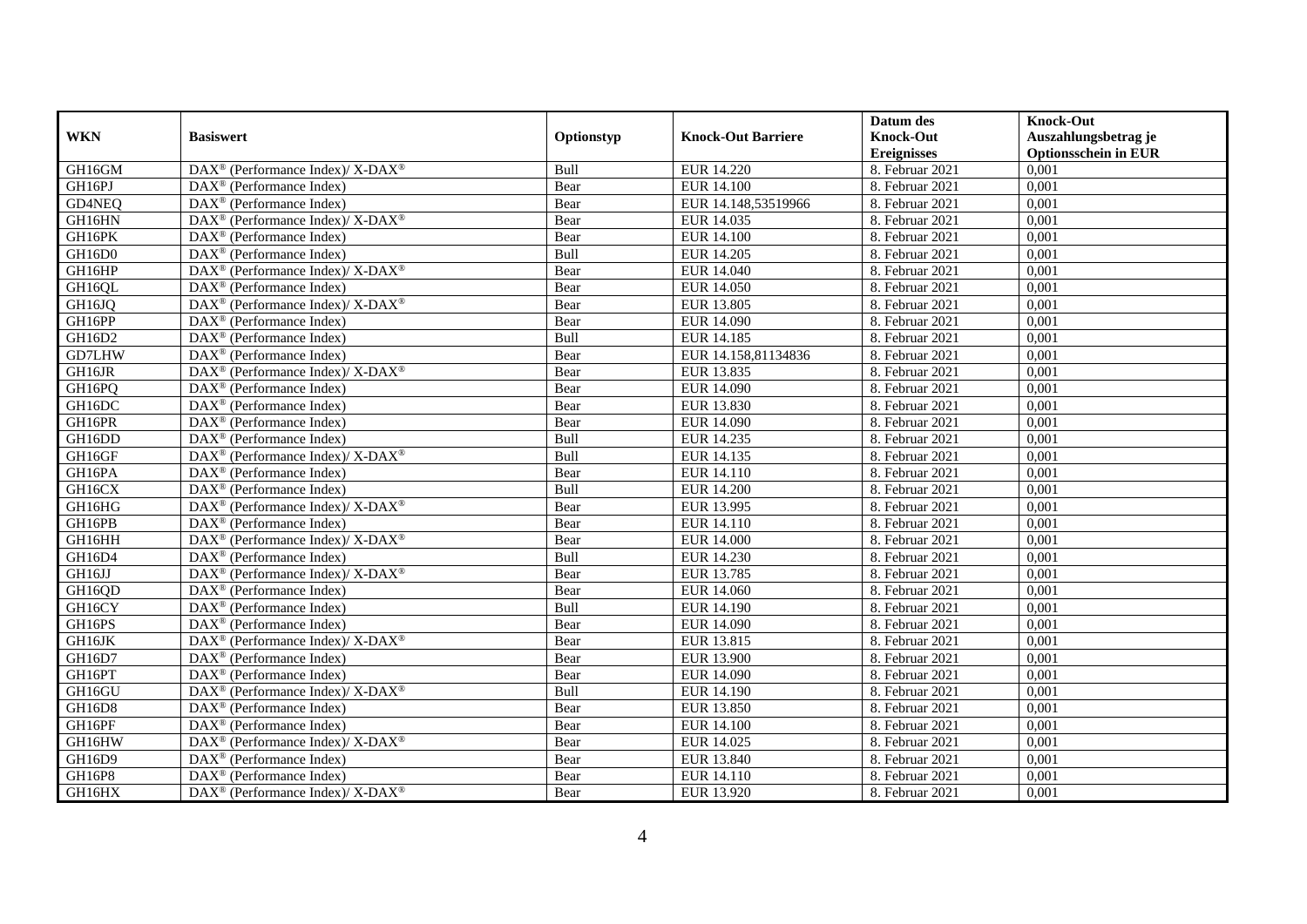|            |                                                                                         |            |                           | Datum des          | <b>Knock-Out</b>            |
|------------|-----------------------------------------------------------------------------------------|------------|---------------------------|--------------------|-----------------------------|
| <b>WKN</b> | <b>Basiswert</b>                                                                        | Optionstyp | <b>Knock-Out Barriere</b> | <b>Knock-Out</b>   | Auszahlungsbetrag je        |
|            |                                                                                         |            |                           | <b>Ereignisses</b> | <b>Optionsschein in EUR</b> |
| GH16DE     | DAX <sup>®</sup> (Performance Index)                                                    | Bear       | EUR 13.845                | 8. Februar 2021    | 0,001                       |
| GH16P9     | $\text{DAX}^{\textcircled{p}}$ (Performance Index)                                      | Bear       | EUR 14.110                | 8. Februar 2021    | 0,001                       |
| GH16JY     | $\text{DAX}^{\circledast}$ (Performance Index)/ X-DAX <sup>®</sup>                      | Bear       | EUR 13.870                | 8. Februar 2021    | 0,001                       |
| GH16DF     | $\text{DAX}^{\textcircled{n}}$ (Performance Index)                                      | Bear       | EUR 13.865                | 8. Februar 2021    | 0,001                       |
| GH1626     | EssilorLuxottica SA                                                                     | Bear       | <b>EUR 128,4</b>          | 8. Februar 2021    | 0,001                       |
| GH16JZ     | $\text{DAX}^{\textcircled{\tiny{\textcircled{\tiny \dag}}}}$ (Performance Index)/X-DAX® | Bear       | EUR 13.840                | 8. Februar 2021    | 0,001                       |
| GH16DG     | $\text{DAX}^{\textcircled{p}}$ (Performance Index)                                      | Bear       | EUR 13.855                | 8. Februar 2021    | 0,001                       |
| GH16G5     | DAX <sup>®</sup> (Performance Index)/ X-DAX <sup>®</sup>                                | Bull       | EUR 14.165                | 8. Februar 2021    | 0,001                       |
| GH1627     | EssilorLuxottica SA                                                                     | Bear       | <b>EUR 129,3</b>          | 8. Februar 2021    | 0,001                       |
| GH16DH     | DAX <sup>®</sup> (Performance Index)                                                    | Bear       | EUR 13.860                | 8. Februar 2021    | 0,001                       |
| GH16H6     | DAX <sup>®</sup> (Performance Index)/ X-DAX <sup>®</sup>                                | Bull       | EUR 14.270                | 8. Februar 2021    | 0,001                       |
| GH1622     | EssilorLuxottica SA                                                                     | Bear       | EUR 126,61                | 8. Februar 2021    | 0,001                       |
| GH16DN     | $\text{DAX}^{\circledast}$ (Performance Index)                                          | Bull       | EUR 14.210                | 8. Februar 2021    | 0,001                       |
| GH16H7     | $\text{DAX}^{\circledast}$ (Performance Index)/ X-DAX <sup>®</sup>                      | Bull       | EUR 14.260                | 8. Februar 2021    | 0,001                       |
| GH16DW     | DAX <sup>®</sup> (Performance Index)                                                    | Bull       | <b>EUR 14.180</b>         | 8. Februar 2021    | 0,001                       |
| GH1623     | EssilorLuxottica SA                                                                     | Bear       | EUR 127,51                | 8. Februar 2021    | 0,001                       |
| GH16J8     | DAX <sup>®</sup> (Performance Index)/X-DAX <sup>®</sup>                                 | Bear       | EUR 13.950                | 8. Februar 2021    | 0,001                       |
| GH16DX     | $\text{DAX}^{\textcircled{p}}$ (Performance Index)                                      | Bear       | EUR 13.920                | 8. Februar 2021    | 0,001                       |
| GH16J9     | $\text{DAX}^{\circledast}$ (Performance Index)/ X-DAX <sup>®</sup>                      | Bear       | EUR 13.955                | 8. Februar 2021    | 0,001                       |
| GH16EY     | $\text{DAX}^{\textcircled{n}}$ (Performance Index)                                      | Bull       | EUR 14.245                | 8. Februar 2021    | 0,001                       |
| GH16KA     | DAX <sup>®</sup> (Performance Index)/ X-DAX <sup>®</sup>                                | Bear       | EUR 13.790                | 8. Februar 2021    | 0,001                       |
| GH16EZ     | $\overline{\text{DAX}}^{\textcirc}$ (Performance Index)                                 | Bull       | EUR 14.175                | 8. Februar 2021    | 0,001                       |
| GH16GN     | DAX <sup>®</sup> (Performance Index)/X-DAX <sup>®</sup>                                 | Bull       | EUR 14.215                | 8. Februar 2021    | 0,001                       |
| GH16DA     | $\text{DAX}^{\textcircled{p}}$ (Performance Index)                                      | Bear       | EUR 13.925                | 8. Februar 2021    | 0,001                       |
| GH16GP     | $DAX^{\circledcirc}$ (Performance Index)/ X-DAX <sup>®</sup>                            | Bull       | EUR 14.210                | 8. Februar 2021    | 0,001                       |
| GH16DB     | $\text{DAX}^{\textcircled{n}}$ (Performance Index)                                      | Bear       | EUR 13.835                | 8. Februar 2021    | 0,001                       |
| GH16HQ     | $\text{DAX}^{\circledR}$ (Performance Index)/ X-DAX <sup>®</sup>                        | Bear       | EUR 14.030                | 8. Februar 2021    | 0,001                       |
| GH16EC     | $\overline{\text{DAX}^{\otimes}}$ (Performance Index)                                   | Bear       | EUR 13.945                | 8. Februar 2021    | 0,001                       |
| GH16HR     | $\text{DAX}^{\circledR}$ (Performance Index)/ X-DAX <sup>®</sup>                        | Bull       | EUR 14.310                | 8. Februar 2021    | 0,001                       |
| GH16ED     | $DAX^{\circledR}$ (Performance Index)                                                   | Bull       | EUR 14.225                | 8. Februar 2021    | 0.001                       |
| GH16JS     | $DAX^{\circledcirc}$ (Performance Index)/X-DAX <sup>®</sup>                             | Bear       | EUR 13.795                | 8. Februar 2021    | 0,001                       |
| GH16FE     | $\text{DAX}^{\textcircled{p}}$ (Performance Index)                                      | Bull       | EUR 14.255                | 8. Februar 2021    | 0,001                       |
| GH16JT     | $\text{DAX}^{\circledR}$ (Performance Index)/ X-DAX <sup>®</sup>                        | Bear       | EUR 13.845                | 8. Februar 2021    | 0,001                       |
| GH16GY     | $\text{DAX}^{\circledR}$ (Performance Index)/ X-DAX <sup>®</sup>                        | Bull       | EUR 14.305                | 8. Februar 2021    | 0,001                       |
| GH16FF     | DAX <sup>®</sup> (Performance Index)                                                    | Bull       | EUR 14.285                | 8. Februar 2021    | 0,001                       |
| GH16J0     | $\text{DAX}^{\otimes}$ (Performance Index)/X-DAX <sup>®</sup>                           | Bear       | EUR 13.930                | 8. Februar 2021    | 0,001                       |
| GH16EN     | $\text{DAX}^{\circledast}$ (Performance Index)                                          | Bear       | EUR 14.005                | 8. Februar 2021    | 0,001                       |
| GH16J1     | $\text{DAX}^{\circledR}$ (Performance Index)/ X-DAX <sup>®</sup>                        | Bear       | EUR 13.940                | 8. Februar 2021    | 0,001                       |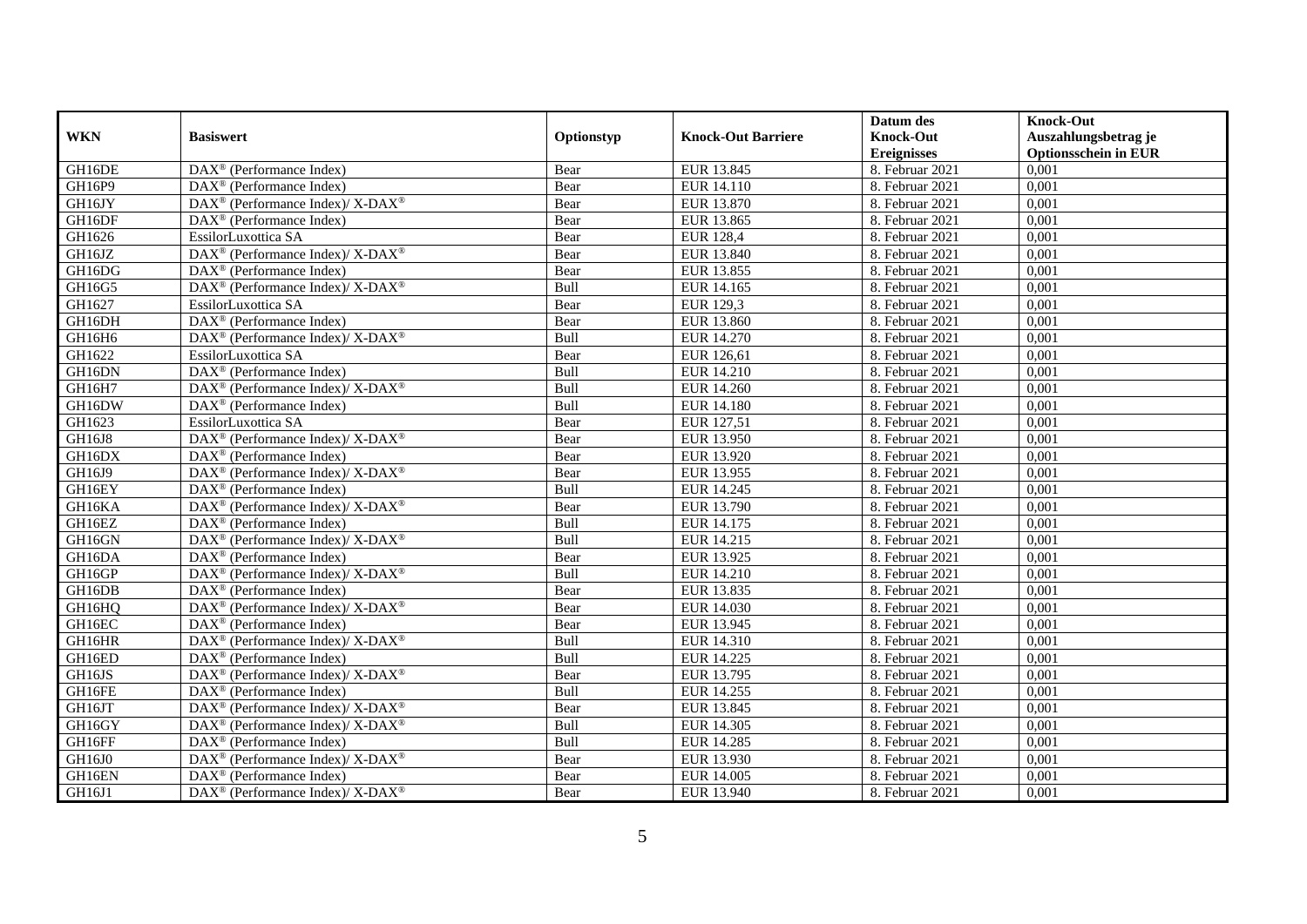|            |                                                                    |            |                           | Datum des          | <b>Knock-Out</b>            |
|------------|--------------------------------------------------------------------|------------|---------------------------|--------------------|-----------------------------|
| <b>WKN</b> | <b>Basiswert</b>                                                   | Optionstyp | <b>Knock-Out Barriere</b> | <b>Knock-Out</b>   | Auszahlungsbetrag je        |
|            |                                                                    |            |                           | <b>Ereignisses</b> | <b>Optionsschein in EUR</b> |
| GH16EP     | DAX <sup>®</sup> (Performance Index)                               | Bear       | <b>EUR 14.010</b>         | 8. Februar 2021    | 0,001                       |
| GH16K2     | $\text{DAX}^{\circledR}$ (Performance Index)/ X-DAX <sup>®</sup>   | Bear       | EUR 13.770                | 8. Februar 2021    | 0,001                       |
| GH16DY     | DAX <sup>®</sup> (Performance Index)                               | Bear       | EUR 13.905                | 8. Februar 2021    | 0,001                       |
| GH16GW     | $\text{DAX}^{\circledast}$ (Performance Index)/X-DAX <sup>®</sup>  | Bull       | <b>EUR 14.180</b>         | 8. Februar 2021    | 0,001                       |
| GH16F0     | DAX <sup>®</sup> (Performance Index)                               | Bull       | EUR 14.220                | 8. Februar 2021    | 0,001                       |
| GH16GX     | DAX <sup>®</sup> (Performance Index)/ X-DAX <sup>®</sup>           | Bull       | EUR 14.170                | 8. Februar 2021    | 0,001                       |
| GH16G3     | $\text{DAX}^{\textcircled{n}}$ (Performance Index)                 | Bear       | EUR 13.890                | 8. Februar 2021    | 0,001                       |
| GH16HY     | $DAX^{\circledcirc}$ (Performance Index)/ X-DAX <sup>®</sup>       | Bear       | EUR 13.900                | 8. Februar 2021    | 0,001                       |
| GH16E5     | $DAX^{\circledR}$ (Performance Index)                              | Bear       | EUR 13.930                | 8. Februar 2021    | 0,001                       |
| GH16HZ     | DAX <sup>®</sup> (Performance Index)/ X-DAX <sup>®</sup>           | Bear       | EUR 13.915                | 8. Februar 2021    | 0,001                       |
| GH16E6     | DAX <sup>®</sup> (Performance Index)                               | Bear       | EUR 13.940                | 8. Februar 2021    | 0,001                       |
| GH16K0     | $\text{DAX}^{\circledR}$ (Performance Index)/ X-DAX <sup>®</sup>   | Bear       | EUR 13.855                | 8. Februar 2021    | 0,001                       |
| GH16E7     | $\text{DAX}^{\circledast}$ (Performance Index)                     | Bear       | EUR 13.950                | 8. Februar 2021    | 0,001                       |
| GH16K1     | $\text{DAX}^{\circledast}$ (Performance Index)/ X-DAX <sup>®</sup> | Bear       | EUR 13.880                | 8. Februar 2021    | 0,001                       |
| GH16F7     | $\text{DAX}^{\otimes}$ (Performance Index)                         | Bull       | EUR 14.290                | 8. Februar 2021    | 0,001                       |
| GH16GK     | DAX <sup>®</sup> (Performance Index)/ X-DAX <sup>®</sup>           | Bull       | EUR 14.230                | 8. Februar 2021    | 0,001                       |
| GH16F8     | DAX <sup>®</sup> (Performance Index)                               | Bull       | EUR 14.295                | 8. Februar 2021    | 0,001                       |
| GH16HL     | $DAX^{\circledcirc}$ (Performance Index)/X-DAX <sup>®</sup>        | Bear       | EUR 14.015                | 8. Februar 2021    | 0,001                       |
| GH16HM     | $\text{DAX}^{\circledast}$ (Performance Index)/ X-DAX <sup>®</sup> | Bear       | EUR 14.020                | 8. Februar 2021    | 0,001                       |
| GH16F9     | $\overline{\text{DAX}^{\otimes}}$ (Performance Index)              | Bull       | EUR 14.275                | 8. Februar 2021    | 0,001                       |
| GH16JN     | $\text{DAX}^{\circledR}$ (Performance Index)/ X-DAX <sup>®</sup>   | Bear       | EUR 13.830                | 8. Februar 2021    | 0,001                       |
| GH16G9     | $\overline{\text{DAX}^{\otimes}}$ (Performance Index)              | Bear       | EUR 13.990                | 8. Februar 2021    | 0,001                       |
| GH16JP     | $\text{DAX}^{\circledast}$ (Performance Index)/X-DAX <sup>®</sup>  | Bear       | EUR 13.810                | 8. Februar 2021    | 0,001                       |
| GH16E0     | DAX <sup>®</sup> (Performance Index)                               | Bear       | <b>EUR 14.000</b>         | 8. Februar 2021    | 0,001                       |
| GH16G7     | $\text{DAX}^{\circledast}$ (Performance Index)/ X-DAX <sup>®</sup> | Bull       | EUR 14.160                | 8. Februar 2021    | 0,001                       |
| GH16E1     | $\text{DAX}^{\otimes}$ (Performance Index)                         | Bear       | EUR 13.985                | 8. Februar 2021    | 0,001                       |
| GH16G8     | DAX <sup>®</sup> (Performance Index)/ X-DAX <sup>®</sup>           | Bull       | EUR 14.155                | 8. Februar 2021    | 0,001                       |
| GH16F2     | $\text{DAX}^{\textcircled{p}}$ (Performance Index)                 | Bull       | <b>EUR 14.250</b>         | 8. Februar 2021    | 0,001                       |
| GH16H8     | $DAX^{\circledcirc}$ (Performance Index)/ X-DAX <sup>®</sup>       | Bull       | EUR 14.255                | 8. Februar 2021    | 0,001                       |
| GH16F3     | $DAX^{\circledR}$ (Performance Index)                              | Bear       | EUR 14.040                | 8. Februar 2021    | 0,001                       |
| GH16HA     | $\text{DAX}^{\circledR}$ (Performance Index)/ X-DAX <sup>®</sup>   | Bull       | EUR 14.245                | 8. Februar 2021    | 0,001                       |
| GH16KB     | $\text{DAX}^{\textcircled{n}}$ (Performance Index)                 | Bull       | EUR 14.165                | 8. Februar 2021    | 0,001                       |
| GH16JA     | $\text{DAX}^{\circledR}$ (Performance Index)/ X-DAX <sup>®</sup>   | Bear       | EUR 13.960                | 8. Februar 2021    | 0,001                       |
| GH16DK     | DAX <sup>®</sup> (Performance Index)                               | Bear       | <b>EUR 13.880</b>         | 8. Februar 2021    | 0,001                       |
| GH16JB     | $\text{DAX}^{\otimes}$ (Performance Index)/X-DAX <sup>®</sup>      | Bear       | EUR 13.965                | 8. Februar 2021    | 0,001                       |
| GH16EL     | $\text{DAX}^{\circledast}$ (Performance Index)                     | Bear       | EUR 13.895                | 8. Februar 2021    | 0,001                       |
| GH16JC     | DAX <sup>®</sup> (Performance Index)/X-DAX <sup>®</sup>            | Bull       | EUR 14.175                | 8. Februar 2021    | 0,001                       |
| GH16EM     | $\text{DAX}^{\textcircled{n}}$ (Performance Index)                 | Bear       | EUR 13.960                | 8. Februar 2021    | 0,001                       |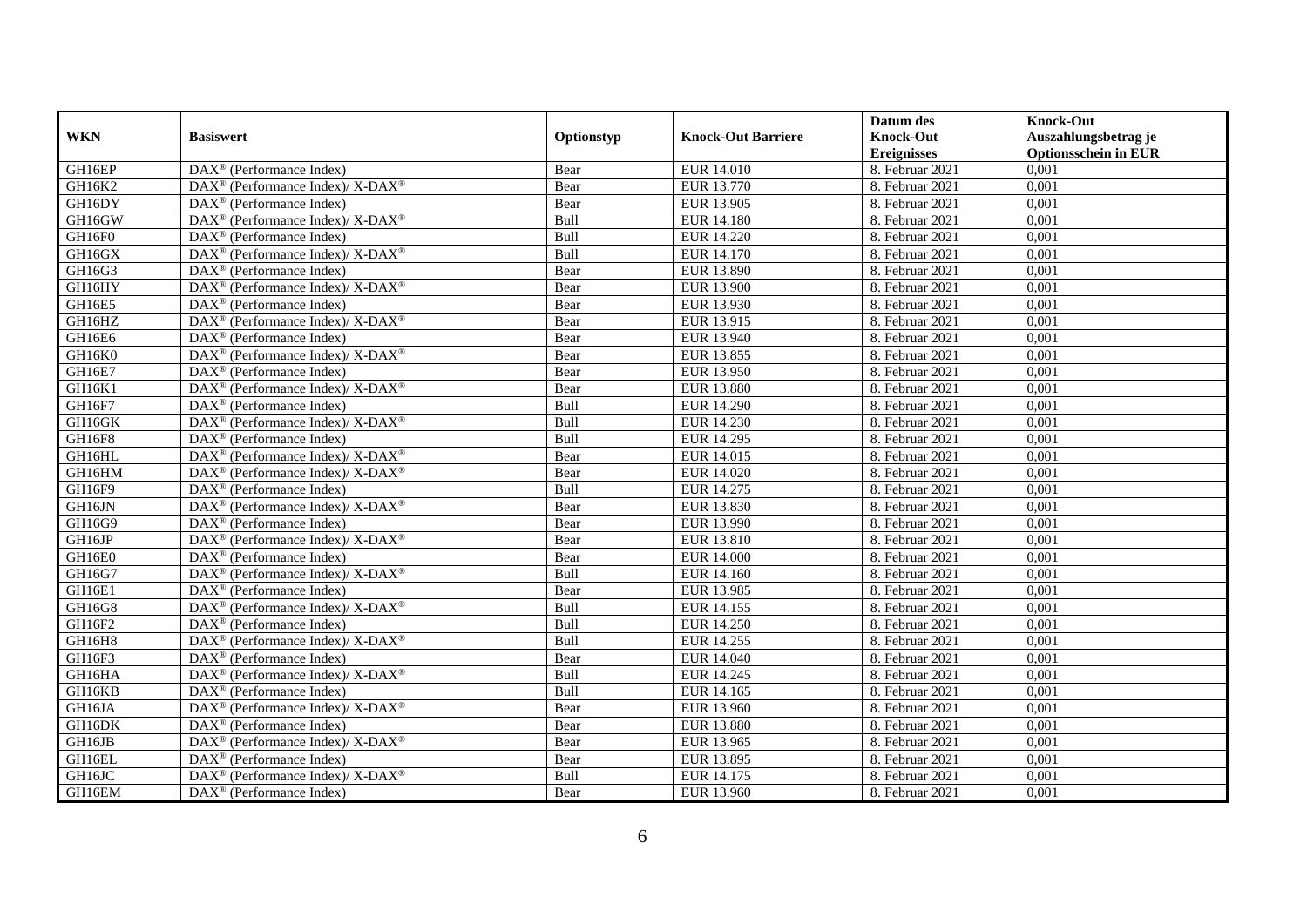|            |                                                                    |            |                           | Datum des          | <b>Knock-Out</b>            |
|------------|--------------------------------------------------------------------|------------|---------------------------|--------------------|-----------------------------|
| <b>WKN</b> | <b>Basiswert</b>                                                   | Optionstyp | <b>Knock-Out Barriere</b> | <b>Knock-Out</b>   | Auszahlungsbetrag je        |
|            |                                                                    |            |                           | <b>Ereignisses</b> | <b>Optionsschein in EUR</b> |
| GH16H2     | DAX <sup>®</sup> (Performance Index)/ X-DAX <sup>®</sup>           | Bull       | EUR 14.300                | 8. Februar 2021    | 0,001                       |
| GH16FN     | $DAX^{\circledR}$ (Performance Index)                              | Bear       | EUR 13.790                | 8. Februar 2021    | 0,001                       |
| GH16H3     | $\text{DAX}^{\circledast}$ (Performance Index)/ X-DAX <sup>®</sup> | Bull       | EUR 14.285                | 8. Februar 2021    | 0,001                       |
| GH16DS     | $\text{DAX}^{\circledast}$ (Performance Index)                     | Bear       | EUR 13.915                | 8. Februar 2021    | 0,001                       |
| GH16K6     | $\text{DAX}^{\circledR}$ (Performance Index)/ X-DAX <sup>®</sup>   | Bear       | EUR 13.865                | 8. Februar 2021    | 0,001                       |
| GH16DT     | $\text{DAX}^{\textcircled{n}}$ (Performance Index)                 | Bear       | EUR 13.870                | 8. Februar 2021    | 0,001                       |
| GH16K7     | DAX <sup>®</sup> (Performance Index)/ X-DAX <sup>®</sup>           | Bear       | EUR 13.875                | 8. Februar 2021    | 0,001                       |
| GH16EU     | DAX <sup>®</sup> (Performance Index)                               | Bull       | <b>EUR 14.280</b>         | 8. Februar 2021    | 0,001                       |
| GH0V2T     | <b>BASF SE</b>                                                     | Bear       | EUR 67,23419908           | 8. Februar 2021    | 0,001                       |
| GH16GS     | DAX <sup>®</sup> (Performance Index)/ X-DAX <sup>®</sup>           | Bull       | EUR 14.195                | 8. Februar 2021    | 0,001                       |
| GH16FW     | DAX <sup>®</sup> (Performance Index)                               | Bear       | EUR 13.775                | 8. Februar 2021    | 0,001                       |
| GH16GT     | $\text{DAX}^{\circledR}$ (Performance Index)/ X-DAX <sup>®</sup>   | Bull       | <b>EUR 14.185</b>         | 8. Februar 2021    | 0,001                       |
| GH01ZK     | Baver AG                                                           | Bear       | EUR 56,80796265           | 8. Februar 2021    | 0,001                       |
| GH16HU     | $\text{DAX}^{\circledR}$ (Performance Index)/ X-DAX <sup>®</sup>   | Bull       | EUR 14.315                | 8. Februar 2021    | 0,001                       |
| GH16GZ     | $\text{DAX}^{\circledast}$ (Performance Index)                     | Bull       | EUR 14.240                | 8. Februar 2021    | 0,001                       |
| GH16HV     | DAX <sup>®</sup> (Performance Index)/ X-DAX <sup>®</sup>           | Bear       | EUR 13.905                | 8. Februar 2021    | 0,001                       |
| GH16K3     | DAX <sup>®</sup> (Performance Index)                               | Bull       | EUR 14.170                | 8. Februar 2021    | 0,001                       |
| GH16JW     | $DAX^{\circledcirc}$ (Performance Index)/X-DAX <sup>®</sup>        | Bear       | EUR 13.850                | 8. Februar 2021    | 0,001                       |
| GH16EX     | DAX <sup>®</sup> (Performance Index)                               | Bull       | EUR 14.160                | 8. Februar 2021    | 0,001                       |
| GH16JX     | $\text{DAX}^{\circledR}$ (Performance Index)/ X-DAX <sup>®</sup>   | Bear       | EUR 13.910                | 8. Februar 2021    | 0,001                       |
| GH16EQ     | DAX <sup>®</sup> (Performance Index)                               | Bear       | EUR 14.015                | 8. Februar 2021    | 0,001                       |
| GH16ER     | $\overline{\text{DAX}^{\otimes}}$ (Performance Index)              | Bear       | <b>EUR 14.020</b>         | 8. Februar 2021    | 0,001                       |
| GH16FS     | $\text{DAX}^{\textcircled{n}}$ (Performance Index)                 | Bear       | EUR 13.995                | 8. Februar 2021    | 0,001                       |
| GH16E8     | DAX <sup>®</sup> (Performance Index)                               | Bear       | EUR 13.935                | 8. Februar 2021    | 0,001                       |
| GH16E9     | DAX <sup>®</sup> (Performance Index)                               | Bear       | EUR 13.955                | 8. Februar 2021    | 0,001                       |
| GH16FA     | $\text{DAX}^{\otimes}$ (Performance Index)                         | Bull       | EUR 14.260                | 8. Februar 2021    | 0,001                       |
| GH16FB     | DAX <sup>®</sup> (Performance Index)                               | Bull       | <b>EUR 14.270</b>         | 8. Februar 2021    | 0,001                       |
| GH16EA     | $\text{DAX}^{\textcircled{D}}$ (Performance Index)                 | Bull       | <b>EUR 14.300</b>         | 8. Februar 2021    | 0,001                       |
| GH16EB     | $\text{DAX}^{\textcircled{D}}$ (Performance Index)                 | Bear       | EUR 13.970                | 8. Februar 2021    | 0,001                       |
| GH16FC     | $\text{DAX}^{\textcircled{D}}$ (Performance Index)                 | Bear       | EUR 14.025                | 8. Februar 2021    | 0,001                       |
| GH16FD     | DAX <sup>®</sup> (Performance Index)                               | Bear       | EUR 13.785                | 8. Februar 2021    | 0,001                       |
| GH16EG     | $\text{DAX}^{\textcircled{n}}$ (Performance Index)                 | Bear       | EUR 13.965                | 8. Februar 2021    | 0,001                       |
| GH16EH     | $\overline{\text{DAX}^{\otimes}}$ (Performance Index)              | Bear       | EUR 13.885                | 8. Februar 2021    | 0,001                       |
| GH16FJ     | DAX <sup>®</sup> (Performance Index)                               | Bear       | EUR 13.810                | 8. Februar 2021    | 0,001                       |
| GH16FK     | $\text{DAX}^{\textcircled{n}}$ (Performance Index)                 | Bear       | EUR 13.815                | 8. Februar 2021    | 0,001                       |
| GH16EJ     | $\text{DAX}^{\textcircled{n}}$ (Performance Index)                 | Bear       | EUR 13.975                | 8. Februar 2021    | 0,001                       |
| GH16EK     | $\text{DAX}^{\otimes}$ (Performance Index)                         | Bear       | EUR 13.980                | 8. Februar 2021    | 0,001                       |
| GH16FL     | $\text{DAX}^{\textcircled{n}}$ (Performance Index)                 | Bear       | EUR 13.820                | 8. Februar 2021    | 0,001                       |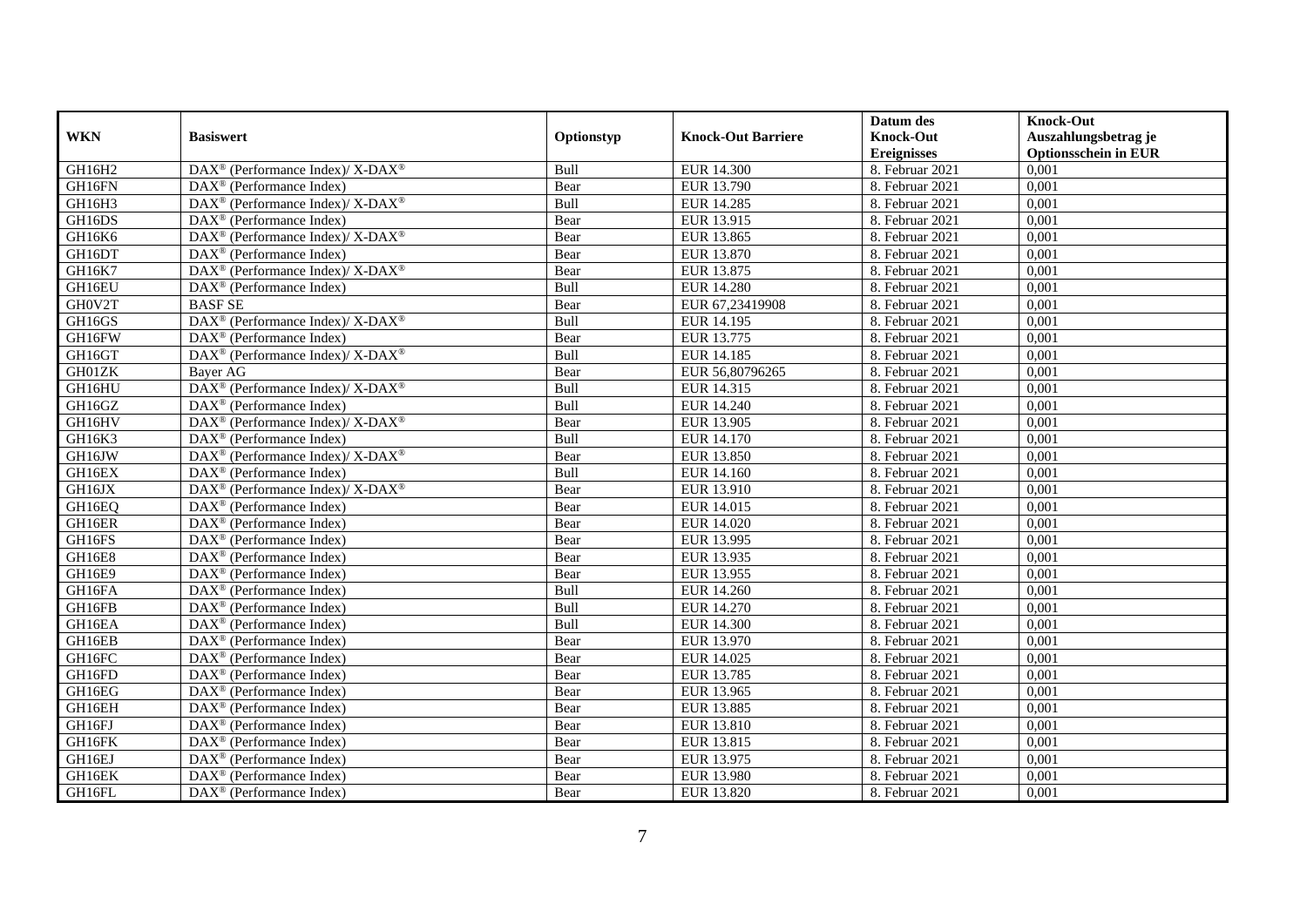|               |                                                                          |             |                           | Datum des          | <b>Knock-Out</b>            |
|---------------|--------------------------------------------------------------------------|-------------|---------------------------|--------------------|-----------------------------|
| <b>WKN</b>    | <b>Basiswert</b>                                                         | Optionstyp  | <b>Knock-Out Barriere</b> | <b>Knock-Out</b>   | Auszahlungsbetrag je        |
|               |                                                                          |             |                           | <b>Ereignisses</b> | <b>Optionsschein in EUR</b> |
| GH16FM        | $\overline{\text{DAX}^{\otimes}}$ (Performance Index)                    | Bear        | EUR 13.805                | 8. Februar 2021    | 0,001                       |
| GH16DQ        | $\text{DAX}^{\textcircled{D}}$ (Performance Index)                       | Bear        | EUR 13.875                | 8. Februar 2021    | 0,001                       |
| GH16DR        | DAX <sup>®</sup> (Performance Index)                                     | Bear        | EUR 13.825                | 8. Februar 2021    | 0,001                       |
| GH16ES        | $\text{DAX}^{\otimes}$ (Performance Index)                               | Bear        | EUR 14.035                | 8. Februar 2021    | 0,001                       |
| GH16ET        | DAX <sup>®</sup> (Performance Index)                                     | Bull        | EUR 14.215                | 8. Februar 2021    | 0,001                       |
| GD4NKJ        | DAX <sup>®</sup> (Performance Index)/ X-DAX <sup>®</sup>                 | Bear        | EUR 14.157,32857145       | 8. Februar 2021    | 0,001                       |
| GH16FU        | $\text{DAX}^{\textcircled{n}}$ (Performance Index)                       | Bear        | EUR 13.770                | 8. Februar 2021    | 0,001                       |
| GH16E3        | $DAX^{\otimes}$ (Performance Index)                                      | Bear        | EUR 14.030                | 8. Februar 2021    | 0,001                       |
| GH16E4        | $\text{DAX}^{\textcircled{D}}$ (Performance Index)                       | Bear        | EUR 13.910                | 8. Februar 2021    | 0,001                       |
| GH16F4        | $DAX^{\otimes}$ (Performance Index)                                      | Bull        | EUR 14.305                | 8. Februar 2021    | 0,001                       |
| GH16F5        | DAX <sup>®</sup> (Performance Index)                                     | Bull        | EUR 14.310                | 8. Februar 2021    | 0,001                       |
| GH16F6        | $\overline{\text{DAX}^{\otimes}}$ (Performance Index)                    | Bull        | EUR 14.315                | 8. Februar 2021    | 0,001                       |
| GH16G6        | $\text{DAX}^{\textcircled{n}}$ (Performance Index)                       | Bull        | EUR 14.265                | 8. Februar 2021    | 0,001                       |
| GH16H9        | DAX <sup>®</sup> (Performance Index)                                     | Bull        | EUR 14.195                | 8. Februar 2021    | 0,001                       |
| GH16EF        | DAX <sup>®</sup> (Performance Index)                                     | Bull        | EUR 14.155                | 8. Februar 2021    | 0,001                       |
| GH16FG        | DAX <sup>®</sup> (Performance Index)                                     | Bear        | <b>EUR 13.800</b>         | 8. Februar 2021    | 0,001                       |
| GH16FH        | DAX <sup>®</sup> (Performance Index)                                     | Bear        | EUR 13.795                | 8. Februar 2021    | 0,001                       |
| GH16GJ        | $\overline{\text{DAX}^{\otimes}}$ (Performance Index)                    | <b>Bull</b> | EUR 14.320                | 8. Februar 2021    | 0,001                       |
| GH16G0        | DAX <sup>®</sup> (Performance Index)                                     | Bear        | <b>EUR 13.780</b>         | 8. Februar 2021    | 0,001                       |
| GH0Y7A        | adidas AG                                                                | Bear        | EUR 281,30166711          | 8. Februar 2021    | 0,001                       |
| GH0Y73        | adidas AG                                                                | Bear        | EUR 279,95271411          | 8. Februar 2021    | 0,001                       |
| GHOW69        | $\overline{\text{DAX}^{\circledast}}$ (Performance Index)                | Bear        | <b>EUR 14.150</b>         | 8. Februar 2021    | 0,001                       |
| GF360M        | United Internet AG                                                       | Bear        | EUR 38,45827764           | 8. Februar 2021    | 0,001                       |
| GH0W6A        | DAX <sup>®</sup> (Performance Index)                                     | Bear        | <b>EUR 14.150</b>         | 8. Februar 2021    | 0,001                       |
| GF6HCN        | Straumann Holding AG                                                     | Bear        | CHF 1.110,92753613        | 8. Februar 2021    | 0,001                       |
| GH16BS        | Anglo American PLC                                                       | Bear        | GBP 25,01                 | 8. Februar 2021    | 0,001                       |
| GC47H1        | Dialog Semiconductor PLC                                                 | Bear        | EUR 64,6283697            | 8. Februar 2021    | 0,001                       |
| <b>GH0KNQ</b> | Dialog Semiconductor PLC                                                 | Bear        | EUR 60,65655524           | 8. Februar 2021    | 0,001                       |
| <b>GH0ARZ</b> | $\text{DAX}^{\textcircled{D}}$ (Performance Index)                       | Bear        | EUR 14.160                | 8. Februar 2021    | 0,001                       |
| GH16D1        | $\text{DAX}^{\textcircled{D}}$ (Performance Index)                       | Bull        | EUR 14.110                | 8. Februar 2021    | 0,001                       |
| GH16P7        | $DAX^{\otimes}$ (Performance Index)                                      | Bull        | EUR 14.110                | 8. Februar 2021    | 0,001                       |
| GH16GG        | DAX <sup>®</sup> (Performance Index)/ X-DAX <sup>®</sup>                 | Bull        | EUR 14.125                | 8. Februar 2021    | 0,001                       |
| <b>GH0YDG</b> | TecDAX <sup>®</sup> (Performance Index)                                  | Bear        | EUR 3.540,01              | 8. Februar 2021    | 0,001                       |
| GH16D5        | DAX <sup>®</sup> (Performance Index)                                     | Bull        | EUR 14.140                | 8. Februar 2021    | 0,001                       |
| <b>GF88N9</b> | Unicredit S.p.A.                                                         | Bear        | EUR 8,76004742            | 8. Februar 2021    | 0,001                       |
| GH1628        | EssilorLuxottica SA                                                      | Bear        | EUR 130,19                | 8. Februar 2021    | 0,001                       |
| GH16GH        | $\overline{\text{DAX}^{\otimes}}$ (Performance Index)/X-DAX <sup>®</sup> | Bull        | EUR 14.130                | 8. Februar 2021    | 0,001                       |
| GF6HCP        | Straumann Holding AG                                                     | Bear        | CHF 1.139,41615604        | 8. Februar 2021    | 0,001                       |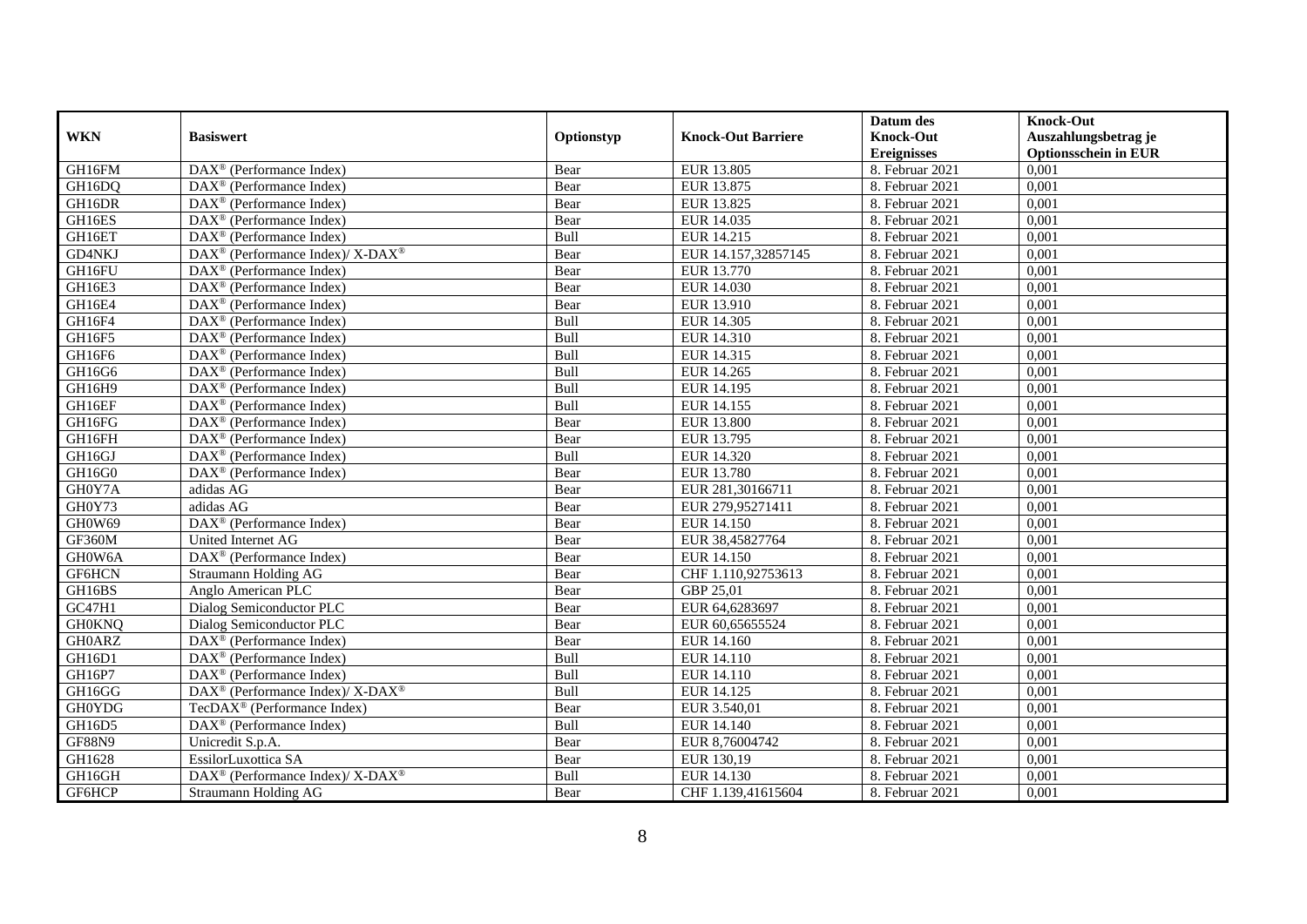|               |                                                                    |             |                           | Datum des          | <b>Knock-Out</b>            |
|---------------|--------------------------------------------------------------------|-------------|---------------------------|--------------------|-----------------------------|
| <b>WKN</b>    | <b>Basiswert</b>                                                   | Optionstyp  | <b>Knock-Out Barriere</b> | <b>Knock-Out</b>   | Auszahlungsbetrag je        |
|               |                                                                    |             |                           | <b>Ereignisses</b> | <b>Optionsschein in EUR</b> |
| <b>GH0YDL</b> | TecDAX <sup>®</sup> (Performance Index)                            | Bear        | EUR 3.543,43              | 8. Februar 2021    | 0,001                       |
| GH16D6        | $\text{DAX}^{\textcircled{D}}$ (Performance Index)                 | Bull        | EUR 14.125                | 8. Februar 2021    | 0,001                       |
| GH16G2        | $\text{DAX}^{\circledast}$ (Performance Index)/ X-DAX <sup>®</sup> | Bull        | EUR 14.105                | 8. Februar 2021    | 0,001                       |
| GH09SH        | $MDAX^{\circledR}$ (Performance Index)                             | Bear        | EUR 32.582,38376393       | 8. Februar 2021    | 0,001                       |
| GH16F1        | DAX <sup>®</sup> (Performance Index)                               | Bull        | EUR 14.150                | 8. Februar 2021    | 0,001                       |
| GH16FY        | DAX <sup>®</sup> (Performance Index)/ X-DAX <sup>®</sup>           | Bull        | EUR 14.110                | 8. Februar 2021    | 0,001                       |
| <b>GH0KNG</b> | Dialog Semiconductor PLC                                           | Bear        | EUR 56,23700687           | 8. Februar 2021    | 0,001                       |
| GH0V1Y        | EURO STOXX <sup>®</sup> Banks (Price EUR) Index                    | Bear        | EUR 78,56303424           | 8. Februar 2021    | 0,001                       |
| GH16DJ        | $\text{DAX}^{\textcircled{D}}$ (Performance Index)                 | Bull        | EUR 14.105                | 8. Februar 2021    | 0,001                       |
| GH16GD        | $DAX^{\circledast}$ (Performance Index)/X-DAX <sup>®</sup>         | Bull        | EUR 14.115                | 8. Februar 2021    | 0,001                       |
| <b>GH0KNH</b> | Dialog Semiconductor PLC                                           | Bear        | EUR 56,73582721           | 8. Februar 2021    | 0,001                       |
| GH0V1Z        | EURO STOXX <sup>®</sup> Banks (Price EUR) Index                    | Bear        | EUR 78,42311787           | 8. Februar 2021    | 0,001                       |
| GH16DU        | DAX <sup>®</sup> (Performance Index)                               | Bull        | EUR 14.135                | 8. Februar 2021    | 0,001                       |
| GH16FX        | $\text{DAX}^{\circledR}$ (Performance Index)/ X-DAX <sup>®</sup>   | Bull        | EUR 14.120                | 8. Februar 2021    | 0,001                       |
| GH0V23        | EURO STOXX <sup>®</sup> Banks (Price EUR) Index                    | Bear        | EUR 78,48308203           | 8. Februar 2021    | 0,001                       |
| GH16DV        | DAX <sup>®</sup> (Performance Index)                               | Bull        | EUR 14.145                | 8. Februar 2021    | 0,001                       |
| GF720Y        | Cancom SE                                                          | Bear        | EUR 55,92867274           | 8. Februar 2021    | 0,001                       |
| GH16GV        | $\text{DAX}^{\textcircled{p}}$ (Performance Index)                 | <b>Bull</b> | EUR 14.130                | 8. Februar 2021    | 0,001                       |
| GH16E2        | $\overline{\text{DAX}}^{\textcircled{}}$ (Performance Index)       | Bull        | EUR 14.115                | 8. Februar 2021    | 0,001                       |
| <b>GH0KNN</b> | Dialog Semiconductor PLC                                           | Bear        | EUR 59,23990542           | 8. Februar 2021    | 0,001                       |
| GH16EE        | $\text{DAX}^{\textcircled{D}}$ (Performance Index)                 | Bull        | EUR 14.120                | 8. Februar 2021    | 0,001                       |
| GH0V5Z        | Infineon Technologies AG                                           | Bear        | EUR 34,7634189            | 8. Februar 2021    | 0,001                       |
| <b>GH0KNJ</b> | Dialog Semiconductor PLC                                           | Bear        | EUR 57,23464758           | 8. Februar 2021    | 0,001                       |
| <b>GH0KNK</b> | Dialog Semiconductor PLC                                           | Bear        | EUR 57,73346793           | 8. Februar 2021    | 0,001                       |
| <b>GH0KNL</b> | Dialog Semiconductor PLC                                           | Bear        | EUR 58,24226471           | 8. Februar 2021    | 0,001                       |
| GH0HY1        | MorphoSys AG                                                       | Bull        | EUR 96,10771155           | 8. Februar 2021    | 0,001                       |
| GH16CU        | DAX <sup>®</sup> (Performance Index)                               | Bull        | <b>EUR 14.100</b>         | 8. Februar 2021    | 0,001                       |
| GH16PU        | $\text{DAX}^{\textcircled{D}}$ (Performance Index)                 | Bull        | <b>EUR 14.080</b>         | 8. Februar 2021    | 0,001                       |
| GH16J6        | $DAX^{\circledcirc}$ (Performance Index)/X-DAX <sup>®</sup>        | Bull        | EUR 14.085                | 8. Februar 2021    | 0,001                       |
| GH16CV        | $\text{DAX}^{\textcircled{D}}$ (Performance Index)                 | Bull        | <b>EUR 14.080</b>         | 8. Februar 2021    | 0,001                       |
| GH16Q2        | $\text{DAX}^{\textcircled{D}}$ (Performance Index)                 | Bull        | EUR 14.075                | 8. Februar 2021    | 0,001                       |
| GH16FZ        | DAX <sup>®</sup> (Performance Index)/ X-DAX <sup>®</sup>           | Bull        | <b>EUR 14.100</b>         | 8. Februar 2021    | 0,001                       |
| GH0V4T        | CAC 40 <sup>®</sup> Index                                          | Bear        | EUR 5.694,91              | 8. Februar 2021    | 0,001                       |
| GH16Q3        | DAX <sup>®</sup> (Performance Index)                               | Bull        | EUR 14.075                | 8. Februar 2021    | 0,001                       |
| GH16CW        | $\text{DAX}^{\textcircled{n}}$ (Performance Index)                 | Bull        | EUR 14.090                | 8. Februar 2021    | 0,001                       |
| GC6XN4        | Intesa Sanpaolo S.p.A.                                             | Bear        | EUR 2,13580323            | 8. Februar 2021    | 0,001                       |
| GH16GC        | $DAX^{\circledast}$ (Performance Index)/X-DAX <sup>®</sup>         | Bull        | EUR 14.090                | 8. Februar 2021    | 0,001                       |
| GH16Q0        | $\text{DAX}^{\textcircled{n}}$ (Performance Index)                 | Bull        | EUR 14.075                | 8. Februar 2021    | 0,001                       |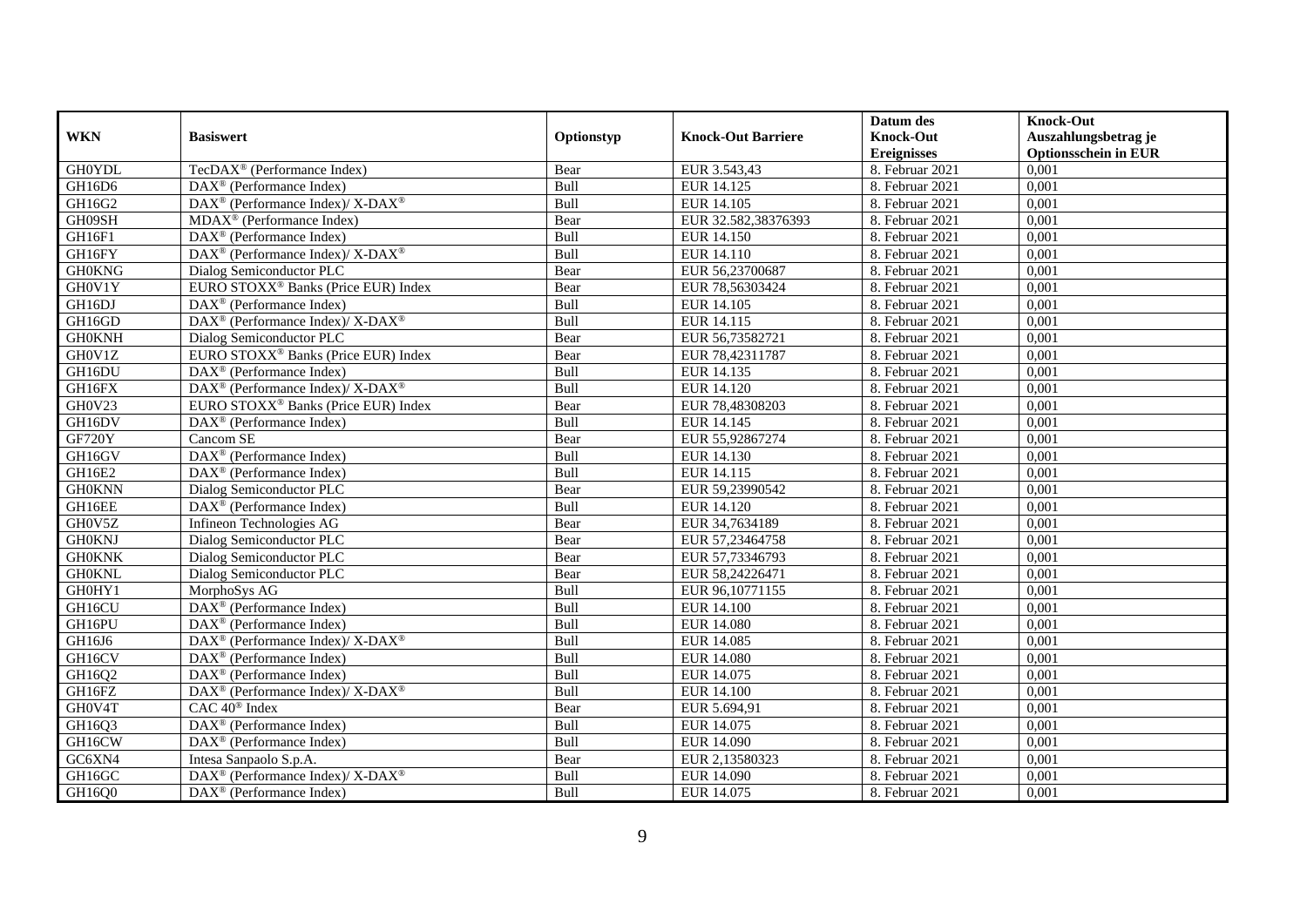|               |                                                                    |            |                           | Datum des          | <b>Knock-Out</b>            |
|---------------|--------------------------------------------------------------------|------------|---------------------------|--------------------|-----------------------------|
| <b>WKN</b>    | <b>Basiswert</b>                                                   | Optionstyp | <b>Knock-Out Barriere</b> | <b>Knock-Out</b>   | Auszahlungsbetrag je        |
|               |                                                                    |            |                           | <b>Ereignisses</b> | <b>Optionsschein in EUR</b> |
| GH16DL        | $\text{DAX}^{\textcircled{p}}$ (Performance Index)                 | Bull       | EUR 14.095                | 8. Februar 2021    | 0,001                       |
| <b>GC801R</b> | Capgemini SE                                                       | Bear       | EUR 131,56973069          | 8. Februar 2021    | 0,001                       |
| GH16G4        | $\text{DAX}^{\circledR}$ (Performance Index)/ X-DAX <sup>®</sup>   | Bull       | <b>EUR 14.080</b>         | 8. Februar 2021    | 0,001                       |
| GH16Q1        | $\text{DAX}^{\textcircled{n}}$ (Performance Index)                 | Bull       | EUR 14.075                | 8. Februar 2021    | 0,001                       |
| GH16DZ        | DAX <sup>®</sup> (Performance Index)                               | Bull       | EUR 14.075                | 8. Februar 2021    | 0,001                       |
| GH16PM        | $\overline{\text{DAX}}^{\textcircled{}}$ (Performance Index)       | Bull       | EUR 14.090                | 8. Februar 2021    | 0,001                       |
| GH16G1        | $\text{DAX}^{\circledast}$ (Performance Index)/X-DAX <sup>®</sup>  | Bull       | EUR 14.095                | 8. Februar 2021    | 0,001                       |
| GH16EV        | $\text{DAX}^{\textcircled{D}}$ (Performance Index)                 | Bull       | <b>EUR 14.085</b>         | 8. Februar 2021    | 0,001                       |
| GH16PY        | $\text{DAX}^{\textcircled{D}}$ (Performance Index)                 | Bull       | EUR 14.075                | 8. Februar 2021    | 0,001                       |
| GH16J4        | $DAX^{\circledast}$ (Performance Index)/X-DAX <sup>®</sup>         | Bull       | EUR 14.075                | 8. Februar 2021    | 0,001                       |
| GH16EW        | $\overline{\text{DAX}}^{\textcirc}$ (Performance Index)            | Bull       | <b>EUR 14.070</b>         | 8. Februar 2021    | 0,001                       |
| GH16Q7        | $\overline{\text{DAX}^{\otimes}}$ (Performance Index)              | Bull       | EUR 14.070                | 8. Februar 2021    | 0,001                       |
| GH16J5        | $\text{DAX}^{\circledast}$ (Performance Index)/ X-DAX <sup>®</sup> | Bull       | EUR 14.070                | 8. Februar 2021    | 0,001                       |
| GH0V21        | EURO STOXX <sup>®</sup> Banks (Price EUR) Index                    | Bear       | EUR 78,77290877           | 8. Februar 2021    | 0,001                       |
| GH16PW        | $\text{DAX}^{\otimes}$ (Performance Index)                         | Bull       | EUR 14.080                | 8. Februar 2021    | 0,001                       |
| <b>GH0V22</b> | EURO STOXX <sup>®</sup> Banks (Price EUR) Index                    | Bear       | EUR 78,63299241           | 8. Februar 2021    | 0,001                       |
| GH16PX        | DAX <sup>®</sup> (Performance Index)                               | Bull       | EUR 14.080                | 8. Februar 2021    | 0,001                       |
| GH0V1X        | EURO STOXX <sup>®</sup> Banks (Price EUR) Index                    | Bear       | EUR 78,70295058           | 8. Februar 2021    | 0,001                       |
| GH16Q8        | $\text{DAX}^{\textcircled{n}}$ (Performance Index)                 | Bull       | EUR 14.070                | 8. Februar 2021    | 0,001                       |
| GH16Q9        | $\overline{\text{DAX}^{\otimes}}$ (Performance Index)              | Bull       | EUR 14.070                | 8. Februar 2021    | 0,001                       |
| GH0V24        | EURO STOXX <sup>®</sup> Banks (Price EUR) Index                    | Bear       | EUR 78,99277732           | 8. Februar 2021    | 0,001                       |
| GH16PE        | $\overline{\text{DAX}^{\otimes}}$ (Performance Index)              | Bull       | <b>EUR 14.100</b>         | 8. Februar 2021    | 0,001                       |
| GH0V25        | EURO STOXX <sup>®</sup> Banks (Price EUR) Index                    | Bear       | EUR 78,91282511           | 8. Februar 2021    | 0,001                       |
| GH16Q4        | DAX <sup>®</sup> (Performance Index)                               | Bull       | EUR 14.075                | 8. Februar 2021    | 0,001                       |
| GH16Q5        | $\overline{\text{DAX}^{\otimes}}$ (Performance Index)              | Bull       | EUR 14.070                | 8. Februar 2021    | 0,001                       |
| GH16QA        | DAX <sup>®</sup> (Performance Index)                               | Bull       | EUR 14.070                | 8. Februar 2021    | 0,001                       |
| GH0V3Q        | EURO STOXX <sup>®</sup> Banks (Price EUR) Index                    | Bear       | EUR 78,84286694           | 8. Februar 2021    | 0,001                       |
| GH16QB        | $DAX^{\circledR}$ (Performance Index)                              | Bull       | EUR 14.070                | 8. Februar 2021    | 0.001                       |
| GH0V26        | EURO STOXX <sup>®</sup> Banks (Price EUR) Index                    | Bear       | EUR 79,0627355            | 8. Februar 2021    | 0,001                       |
| GH0V27        | EURO STOXX <sup>®</sup> Banks (Price EUR) Index                    | Bear       | EUR 79,13269369           | 8. Februar 2021    | 0,001                       |
| GF9QP7        | AstraZeneca Plc                                                    | Bull       | GBP 72,31064122           | 8. Februar 2021    | 0,001                       |
| GH0V90        | Evotec AG                                                          | Bear       | EUR 33,86866293           | 8. Februar 2021    | 0,001                       |
| GH1606        | Deutsche Lufthansa AG                                              | Bull       | <b>EUR 10,97</b>          | 8. Februar 2021    | 0,001                       |
| GH0V28        | EURO STOXX <sup>®</sup> Banks (Price EUR) Index                    | Bear       | EUR 79,20265186           | 8. Februar 2021    | 0,001                       |
| GH0V3S        | EURO STOXX <sup>®</sup> Banks (Price EUR) Index                    | Bear       | EUR 79,27261004           | 8. Februar 2021    | 0,001                       |
| GC9XAQ        | Compagnie Generale des Etablissements Michelin SCA                 | Bear       | EUR 118,75753973          | 8. Februar 2021    | 0,001                       |
| GH16QE        | $\text{DAX}^{\textcircled{n}}$ (Performance Index)                 | Bull       | EUR 14.060                | 8. Februar 2021    | 0,001                       |
| GH16DM        | $\overline{\text{DAX}}^{\textcircled{}}$ (Performance Index)       | Bull       | EUR 14.065                | 8. Februar 2021    | 0,001                       |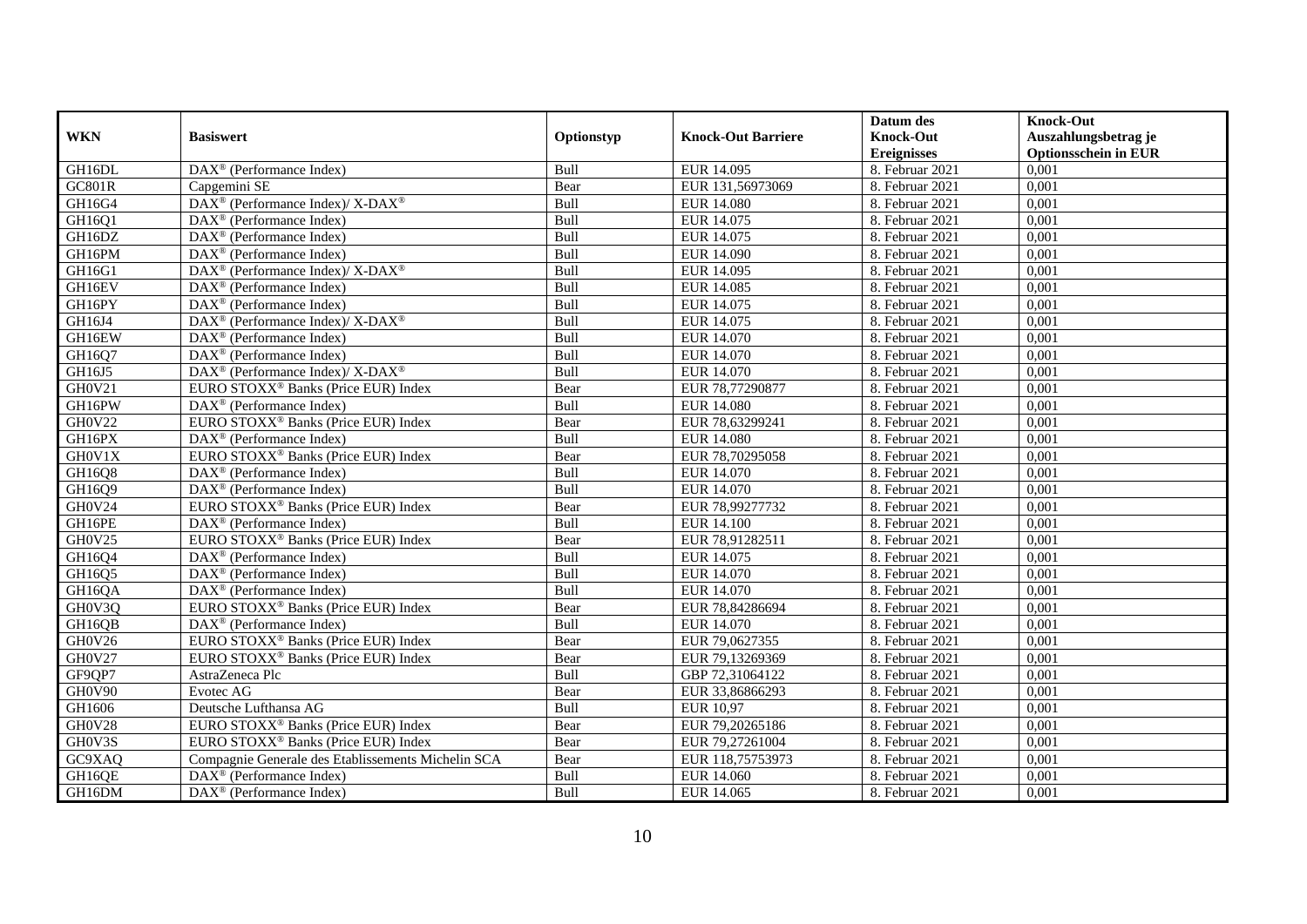|               |                                                                  |            |                           | Datum des          | <b>Knock-Out</b>            |
|---------------|------------------------------------------------------------------|------------|---------------------------|--------------------|-----------------------------|
| <b>WKN</b>    | <b>Basiswert</b>                                                 | Optionstyp | <b>Knock-Out Barriere</b> | <b>Knock-Out</b>   | Auszahlungsbetrag je        |
|               |                                                                  |            |                           | <b>Ereignisses</b> | <b>Optionsschein in EUR</b> |
| GH16FP        | DAX <sup>®</sup> (Performance Index)/ X-DAX <sup>®</sup>         | Bull       | EUR 14.065                | 8. Februar 2021    | 0,001                       |
| GH16QF        | $\text{DAX}^{\circledR}$ (Performance Index)                     | Bull       | EUR 14.060                | 8. Februar 2021    | 0,001                       |
| GH16DP        | $DAX^{\circledR}$ (Performance Index)                            | Bull       | EUR 14.060                | 8. Februar 2021    | 0,001                       |
| GH16FQ        | $\text{DAX}^{\circledR}$ (Performance Index)/ X-DAX <sup>®</sup> | Bull       | <b>EUR 14.060</b>         | 8. Februar 2021    | 0,001                       |
| GH16QJ        | DAX <sup>®</sup> (Performance Index)                             | Bull       | EUR 14.060                | 8. Februar 2021    | 0,001                       |
| GH16QC        | DAX <sup>®</sup> (Performance Index)                             | Bull       | EUR 14.060                | 8. Februar 2021    | 0,001                       |
| GH16QG        | $\text{DAX}^{\textcircled{D}}$ (Performance Index)               | Bull       | EUR 14.060                | 8. Februar 2021    | 0,001                       |
| GH16QH        | $\overline{\text{DAX}}^{\textcirc}$ (Performance Index)          | Bull       | <b>EUR 14.060</b>         | 8. Februar 2021    | 0,001                       |
| <b>GH0HXY</b> | MorphoSys AG                                                     | Bull       | EUR 95,61675266           | 8. Februar 2021    | 0,001                       |
| GH0V1N        | <b>BASF SE</b>                                                   | Bear       | EUR 67,55398125           | 8. Februar 2021    | 0,001                       |
| GH07AL        | ThyssenKrupp AG                                                  | Bear       | EUR 10,09143467           | 8. Februar 2021    | 0,001                       |
| GH1629        | EssilorLuxottica SA                                              | Bear       | EUR 131,09                | 8. Februar 2021    | 0,001                       |
| GH0V4Y        | CAC 40 <sup>®</sup> Index                                        | Bear       | EUR 5.711,23              | 8. Februar 2021    | 0,001                       |
| GF8EUC        | Hannover Rück SE                                                 | Bear       | EUR 139,71509828          | 8. Februar 2021    | 0.001                       |
| GF2EG2        | LVMH Moët Hennessy Louis Vuitton SE                              | Bear       | EUR 532,12869683          | 8. Februar 2021    | 0,001                       |
| <b>CH0SXS</b> | Exor N.V.                                                        | Bear       | <b>EUR 68,8</b>           | 8. Februar 2021    | 0,001                       |
| GH0V4V        | CAC 40 <sup>®</sup> Index                                        | Bear       | EUR 5.705,79              | 8. Februar 2021    | 0,001                       |
| <b>GH0CGX</b> | 1 Feinunze Platin, Feinheit mind. 0,9995                         | Bear       | USD 1.157,097             | 8. Februar 2021    | 0,001                       |
| GH0V4W        | $CAC 40^{\circledast}$ Index                                     | Bear       | EUR 5.700,3               | 8. Februar 2021    | 0,001                       |
| <b>GH0J0T</b> | Ørsted A/S                                                       | Bull       | DKK 1.103,59081419        | 8. Februar 2021    | 0,001                       |
| GC5UH4        | Banco Santander S.A.                                             | Bear       | EUR 2,85797599            | 8. Februar 2021    | 0,001                       |
| GF1F4K        | Covestro AG                                                      | Bear       | EUR 59,65246884           | 8. Februar 2021    | 0,001                       |
| <b>GH079D</b> | ThyssenKrupp AG                                                  | Bear       | EUR 10,14129354           | 8. Februar 2021    | 0,001                       |
| GH160E        | Deutsche Lufthansa AG                                            | Bull       | <b>EUR 10,92</b>          | 8. Februar 2021    | 0,001                       |
| GH0797        | ThyssenKrupp AG                                                  | Bear       | EUR 10,23103949           | 8. Februar 2021    | 0,001                       |
| GH0G9J        | Ceconomy AG                                                      | Bear       | EUR 5,59110857            | 8. Februar 2021    | 0,001                       |
| GH0794        | ThyssenKrupp AG                                                  | Bear       | EUR 10,1911524            | 8. Februar 2021    | 0,001                       |
| GH0798        | ThyssenKrupp AG                                                  | Bear       | EUR 10,28089837           | 8. Februar 2021    | 0,001                       |
| GH1052        | 1 Feinunze Silber, Feinheit mind. 0,999                          | Bear       | USD 27,33961657           | 8. Februar 2021    | 0,001                       |
| GH1053        | 1 Feinunze Silber, Feinheit mind. 0,999                          | Bear       | USD 27,46956722           | 8. Februar 2021    | 0,001                       |
| GH15CX        | 1 Feinunze Gold, Feinheit mind. 0,995, LBMA                      | Bear       | <b>USD 1.832,88</b>       | 8. Februar 2021    | 0,001                       |
| GH15CW        | 1 Feinunze Gold, Feinheit mind. 0,995, LBMA                      | Bear       | USD 1.831,37              | 8. Februar 2021    | 0,001                       |
| GH16KS        | Dow Jones Industrial Average® Index                              | Bear       | <b>USD 31.320</b>         | 8. Februar 2021    | 0,001                       |
| <b>GHOWOP</b> | Dow Jones Industrial Average <sup>®</sup> Index                  | Bear       | <b>USD 31.300</b>         | 8. Februar 2021    | 0,001                       |
| GH0G9N        | Ceconomy AG                                                      | Bear       | EUR 5,65101331            | 8. Februar 2021    | 0,001                       |
| GF7ZHJ        | Dow Jones Industrial Average <sup>®</sup> Index                  | Bear       | <b>USD 31.300</b>         | 8. Februar 2021    | 0,001                       |
| GH0J7H        | Baidu, Inc.                                                      | Bear       | USD 275,86965846          | 8. Februar 2021    | 0,001                       |
| GH11BW        | NASDAQ-100 Index®                                                | Bear       | <b>USD 13.660</b>         | 8. Februar 2021    | 0,001                       |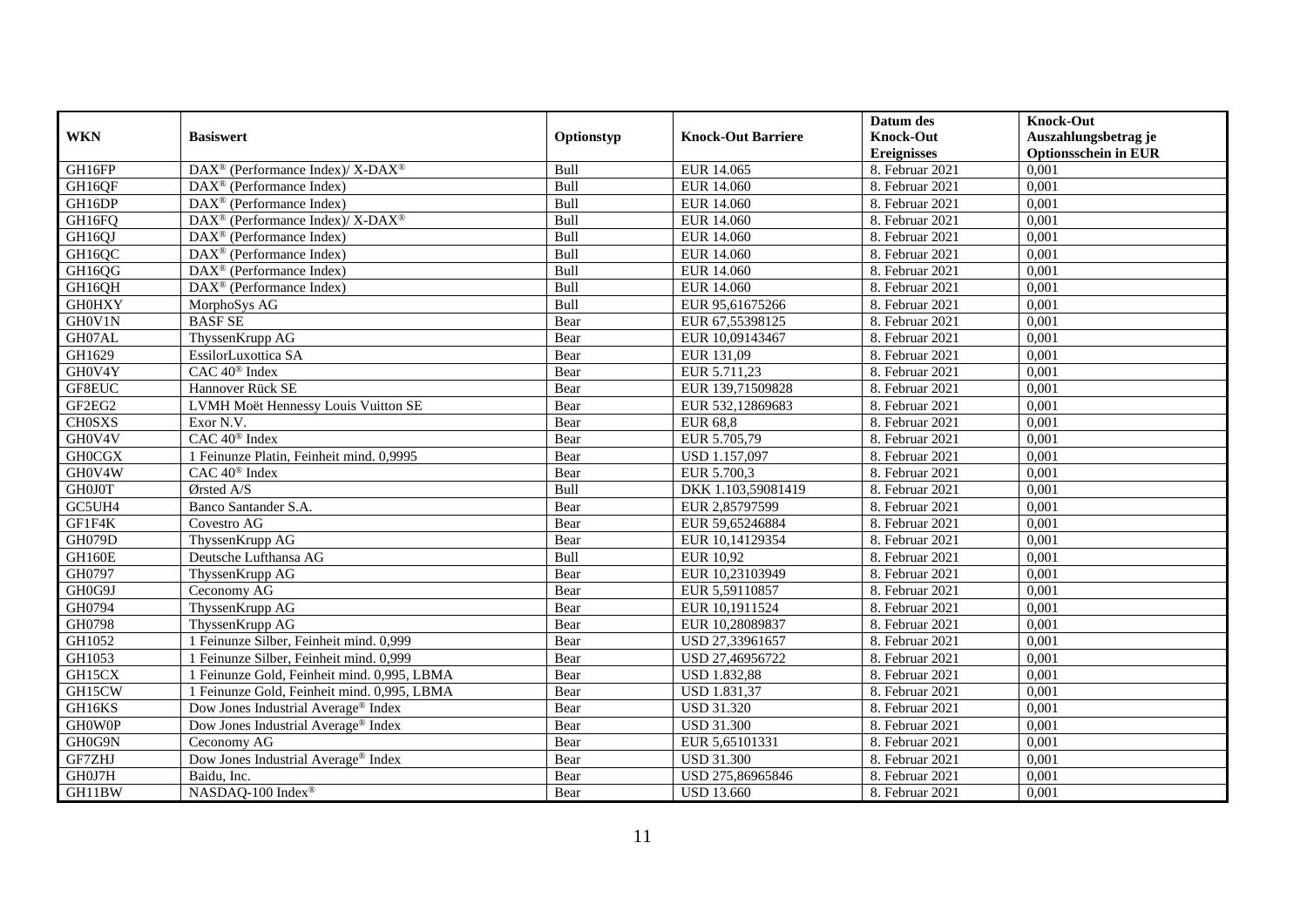|               |                                             |            |                           | Datum des          | <b>Knock-Out</b>            |
|---------------|---------------------------------------------|------------|---------------------------|--------------------|-----------------------------|
| <b>WKN</b>    | <b>Basiswert</b>                            | Optionstyp | <b>Knock-Out Barriere</b> | <b>Knock-Out</b>   | Auszahlungsbetrag je        |
|               |                                             |            |                           | <b>Ereignisses</b> | <b>Optionsschein in EUR</b> |
| GH15CY        | 1 Feinunze Gold, Feinheit mind. 0,995, LBMA | Bear       | <b>USD 1.834,6</b>        | 8. Februar 2021    | 0,001                       |
| GF80EZ        | NASDAQ-100 Index®                           | Bear       | <b>USD 13.650</b>         | 8. Februar 2021    | 0,001                       |
| GH0V61        | Infineon Technologies AG                    | Bear       | EUR 34,92329665           | 8. Februar 2021    | 0,001                       |
| GH11BV        | NASDAQ-100 Index®                           | Bear       | <b>USD 13.670</b>         | 8. Februar 2021    | 0,001                       |
| GF71NN        | Marathon Petroleum Corporation              | Bear       | USD 48,35704063           | 8. Februar 2021    | 0,001                       |
| GF4NQ2        | Mediobanca S.p.A.                           | Bear       | EUR 8,48584974            | 8. Februar 2021    | 0,001                       |
| GF80MJ        | S&P 500 <sup>®</sup> Index                  | Bear       | <b>USD 3.900</b>          | 8. Februar 2021    | 0,001                       |
| <b>GHOVPP</b> | NASDAQ-100 Index®                           | Bear       | <b>USD 13.650</b>         | 8. Februar 2021    | 0,001                       |
| GH0J4L        | Baidu, Inc.                                 | Bear       | USD 273,36501821          | 8. Februar 2021    | 0,001                       |
| <b>GH0GPJ</b> | NASDAQ-100 Index®                           | Bear       | <b>USD 13.670</b>         | 8. Februar 2021    | 0,001                       |
| GB2HJ9        | Dow Jones Industrial Average® Index         | Bear       | USD 31.297,92376258       | 8. Februar 2021    | 0,001                       |
| GH0J4F        | Baidu, Inc.                                 | Bear       | USD 272,10770874          | 8. Februar 2021    | 0,001                       |
| GF1VC6        | Square Inc                                  | Bear       | USD 248,35133638          | 8. Februar 2021    | 0,001                       |
| <b>GH0GPK</b> | NASDAQ-100 Index®                           | Bear       | <b>USD 13.660</b>         | 8. Februar 2021    | 0,001                       |
| GF9X6W        | The Walt Disney Company                     | Bear       | USD 182,73469679          | 8. Februar 2021    | 0,001                       |
| GH0J4G        | Baidu, Inc.                                 | Bear       | USD 274,62232764          | 8. Februar 2021    | 0,001                       |
| GF9UJF        | NASDAQ-100 Index®                           | Bear       | <b>USD 13.680</b>         | 8. Februar 2021    | 0,001                       |
| GH0J4H        | Baidu. Inc.                                 | Bear       | USD 277,12696789          | 8. Februar 2021    | 0,001                       |
| GH0V9L        | Twitter, Inc.                               | Bear       | USD 57,70378903           | 8. Februar 2021    | 0,001                       |
| GF9UJG        | NASDAQ-100 Index®                           | Bear       | <b>USD 13.680</b>         | 8. Februar 2021    | 0,001                       |
| GC4Z8A        | Cisco Systems, Inc.                         | Bear       | USD 48,41611475           | 8. Februar 2021    | 0,001                       |
| <b>GH161P</b> | Twitter, Inc.                               | Bear       | <b>USD 58.13</b>          | 8. Februar 2021    | 0,001                       |
| GF9X71        | The Walt Disney Company                     | Bear       | USD 185,48888946          | 8. Februar 2021    | 0,001                       |
| <b>GH0GPL</b> | NASDAQ-100 Index®                           | Bear       | <b>USD 13.660</b>         | 8. Februar 2021    | 0,001                       |
| GB9NXF        | S&P 500 <sup>®</sup> Index                  | Bear       | USD 3.895,70615065        | 8. Februar 2021    | 0,001                       |
| GH0J4N        | Baidu, Inc.                                 | Bear       | USD 278,51399974          | 8. Februar 2021    | 0,001                       |
| GH161B        | Twitter, Inc.                               | Bear       | <b>USD 57,39</b>          | 8. Februar 2021    | 0,001                       |
| GF9X73        | The Walt Disney Company                     | Bear       | USD 184,57082525          | 8. Februar 2021    | 0,001                       |
| <b>GH0GPH</b> | NASDAQ-100 Index®                           | Bear       | <b>USD 13.670</b>         | 8. Februar 2021    | 0,001                       |
| GH164Y        | Alibaba Group Holding Limited               | Bull       | <b>USD 263,29</b>         | 8. Februar 2021    | 0,001                       |
| GF9X6X        | The Walt Disney Company                     | Bear       | USD 183,65276103          | 8. Februar 2021    | 0,001                       |
| GH161L        | Tesla Inc                                   | Bear       | <b>USD 855,39</b>         | 8. Februar 2021    | 0,001                       |
| GF8W2W        | S&P 500 <sup>®</sup> Index                  | Bear       | <b>USD 3.895</b>          | 8. Februar 2021    | 0,001                       |
| GF9BAP        | NASDAQ-100 Index®                           | Bear       | <b>USD 13.650</b>         | 8. Februar 2021    | 0,001                       |
| GH0740        | Dow Jones Industrial Average® Index         | Bear       | USD 31.264,72480905       | 8. Februar 2021    | 0,001                       |
| GF9X6Y        | The Walt Disney Company                     | Bear       | USD 184,11179313          | 8. Februar 2021    | 0,001                       |
| GH162E        | Tesla Inc                                   | Bear       | <b>USD 872,28</b>         | 8. Februar 2021    | 0,001                       |
| GF74FF        | S&P 500 <sup>®</sup> Index                  | Bear       | USD 3.906,31771978        | 8. Februar 2021    | 0,001                       |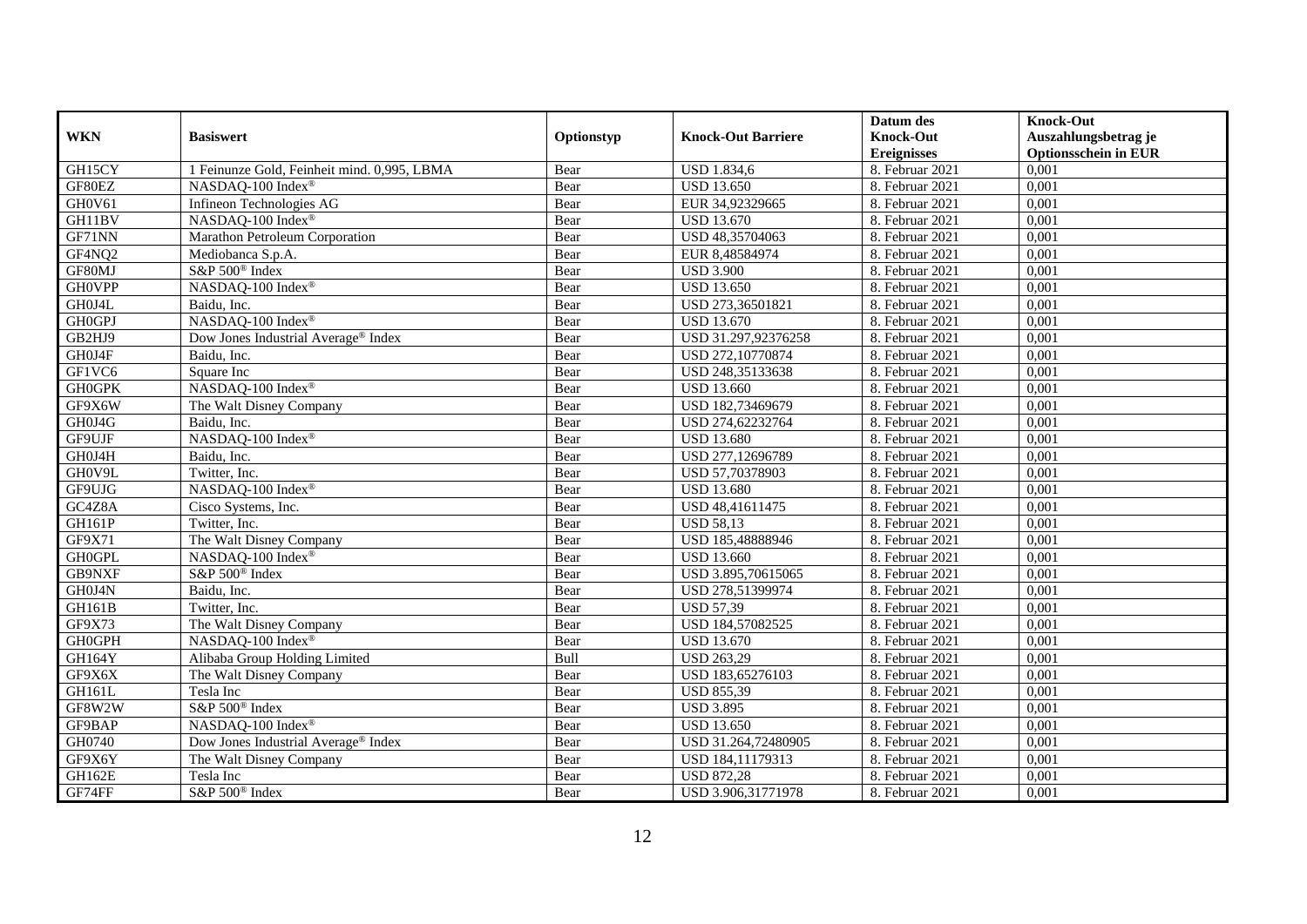|               |                                                 |            |                           | Datum des          | <b>Knock-Out</b>            |
|---------------|-------------------------------------------------|------------|---------------------------|--------------------|-----------------------------|
| <b>WKN</b>    | <b>Basiswert</b>                                | Optionstyp | <b>Knock-Out Barriere</b> | <b>Knock-Out</b>   | Auszahlungsbetrag je        |
|               |                                                 |            |                           | <b>Ereignisses</b> | <b>Optionsschein in EUR</b> |
| GF9ULS        | S&P 500 <sup>®</sup> Index                      | Bear       | <b>USD 3.897,5</b>        | 8. Februar 2021    | 0,001                       |
| GH074J        | Dow Jones Industrial Average® Index             | Bear       | USD 31.326,20508696       | 8. Februar 2021    | 0,001                       |
| GF9X6Z        | The Walt Disney Company                         | Bear       | USD 183,19372889          | 8. Februar 2021    | 0,001                       |
| GH162K        | Tesla Inc                                       | Bear       | <b>USD 876,5</b>          | 8. Februar 2021    | 0,001                       |
| GF74FV        | S&P 500 <sup>®</sup> Index                      | Bear       | USD 3.901,47918018        | 8. Februar 2021    | 0,001                       |
| <b>GH0DJC</b> | S&P 500 <sup>®</sup> Index                      | Bear       | <b>USD 3.902,5</b>        | 8. Februar 2021    | 0,001                       |
| GF9X70        | The Walt Disney Company                         | Bear       | USD 185,9479216           | 8. Februar 2021    | 0,001                       |
| GH161K        | Tesla Inc                                       | Bear       | <b>USD 863,84</b>         | 8. Februar 2021    | 0,001                       |
| GH0VV6        | S&P 500 <sup>®</sup> Index                      | Bear       | <b>USD 3.900</b>          | 8. Februar 2021    | 0,001                       |
| GF9BQL        | Dow Jones Industrial Average <sup>®</sup> Index | Bear       | <b>USD 31.300</b>         | 8. Februar 2021    | 0,001                       |
| GH1157        | Dow Jones Industrial Average® Index             | Bear       | <b>USD 31.280</b>         | 8. Februar 2021    | 0,001                       |
| GF9BFR        | S&P 500 <sup>®</sup> Index                      | Bear       | <b>USD 3.905</b>          | 8. Februar 2021    | 0,001                       |
| GH11DY        | S&P 500 <sup>®</sup> Index                      | Bear       | <b>USD 3.902,5</b>        | 8. Februar 2021    | 0,001                       |
| GH0Z92        | NASDAQ-100 Index®                               | Bear       | <b>USD 13.680</b>         | 8. Februar 2021    | 0,001                       |
| GH11DZ        | S&P 500 <sup>®</sup> Index                      | Bear       | USD 3.897,5               | 8. Februar 2021    | 0,001                       |
| GB9088        | NASDAQ-100 Index®                               | Bear       | USD 13.668,51             | 8. Februar 2021    | 0,001                       |
| GF74K6        | Dow Jones Industrial Average® Index             | Bear       | USD 31.281,50404447       | 8. Februar 2021    | 0,001                       |
| <b>GH0DJB</b> | S&P 500 <sup>®</sup> Index                      | Bear       | <b>USD 3.902.5</b>        | 8. Februar 2021    | 0,001                       |
| GF6DVL        | The Estee Lauder Companies Inc.                 | Bear       | USD 279,17270345          | 8. Februar 2021    | 0,001                       |
| GF9MMN        | Dow Jones Industrial Average® Index             | Bear       | <b>USD 31.280</b>         | 8. Februar 2021    | 0,001                       |
| <b>GH0DTG</b> | Fiserv, Inc.                                    | Bear       | <b>USD 113,706</b>        | 8. Februar 2021    | 0,001                       |
| GF8W2U        | S&P 500 <sup>®</sup> Index                      | Bear       | <b>USD 3.905</b>          | 8. Februar 2021    | 0,001                       |
| GC9X9G        | Aon PLC                                         | Bear       | USD 224,30408061          | 8. Februar 2021    | 0,001                       |
| GH161N        | Tesla Inc                                       | Bear       | <b>USD 859,61</b>         | 8. Februar 2021    | 0,001                       |
| GF9BFS        | S&P 500 <sup>®</sup> Index                      | Bear       | <b>USD 3.900</b>          | 8. Februar 2021    | 0,001                       |
| GF9MMP        | Dow Jones Industrial Average® Index             | Bear       | <b>USD 31.280</b>         | 8. Februar 2021    | 0,001                       |
| GF6DW1        | Southwest Airlines Co                           | Bear       | USD 50,94691298           | 8. Februar 2021    | 0,001                       |
| GF9BFT        | S&P 500 <sup>®</sup> Index                      | Bear       | <b>USD 3.895</b>          | 8. Februar 2021    | 0,001                       |
| GF9MML        | Dow Jones Industrial Average <sup>®</sup> Index | Bear       | <b>USD 31.320</b>         | 8. Februar 2021    | 0,001                       |
| GH0ZB5        | S&P 500 <sup>®</sup> Index                      | Bear       | <b>USD 3.905</b>          | 8. Februar 2021    | 0,001                       |
| GF9ULT        | S&P 500 <sup>®</sup> Index                      | Bear       | USD 3.897,5               | 8. Februar 2021    | 0,001                       |
| GF9MMM        | Dow Jones Industrial Average <sup>®</sup> Index | Bear       | <b>USD 31.320</b>         | 8. Februar 2021    | 0,001                       |
| GH0VV7        | S&P 500 <sup>®</sup> Index                      | Bear       | <b>USD 3.895</b>          | 8. Februar 2021    | 0,001                       |
| GF74DR        | NASDAQ-100 Index®                               | Bear       | USD 13.644,04             | 8. Februar 2021    | 0,001                       |
| GH0J40        | Caterpillar Inc.                                | Bear       | USD 195,95159687          | 8. Februar 2021    | 0,001                       |
| GH15YA        | Caterpillar Inc.                                | Bear       | <b>USD 193,52</b>         | 8. Februar 2021    | 0,001                       |
| GH0J1F        | Caterpillar Inc.                                | Bear       | USD 194,57404618          | 8. Februar 2021    | 0,001                       |
| GF9X72        | The Walt Disney Company                         | Bear       | USD 186,4069537           | 8. Februar 2021    | 0,001                       |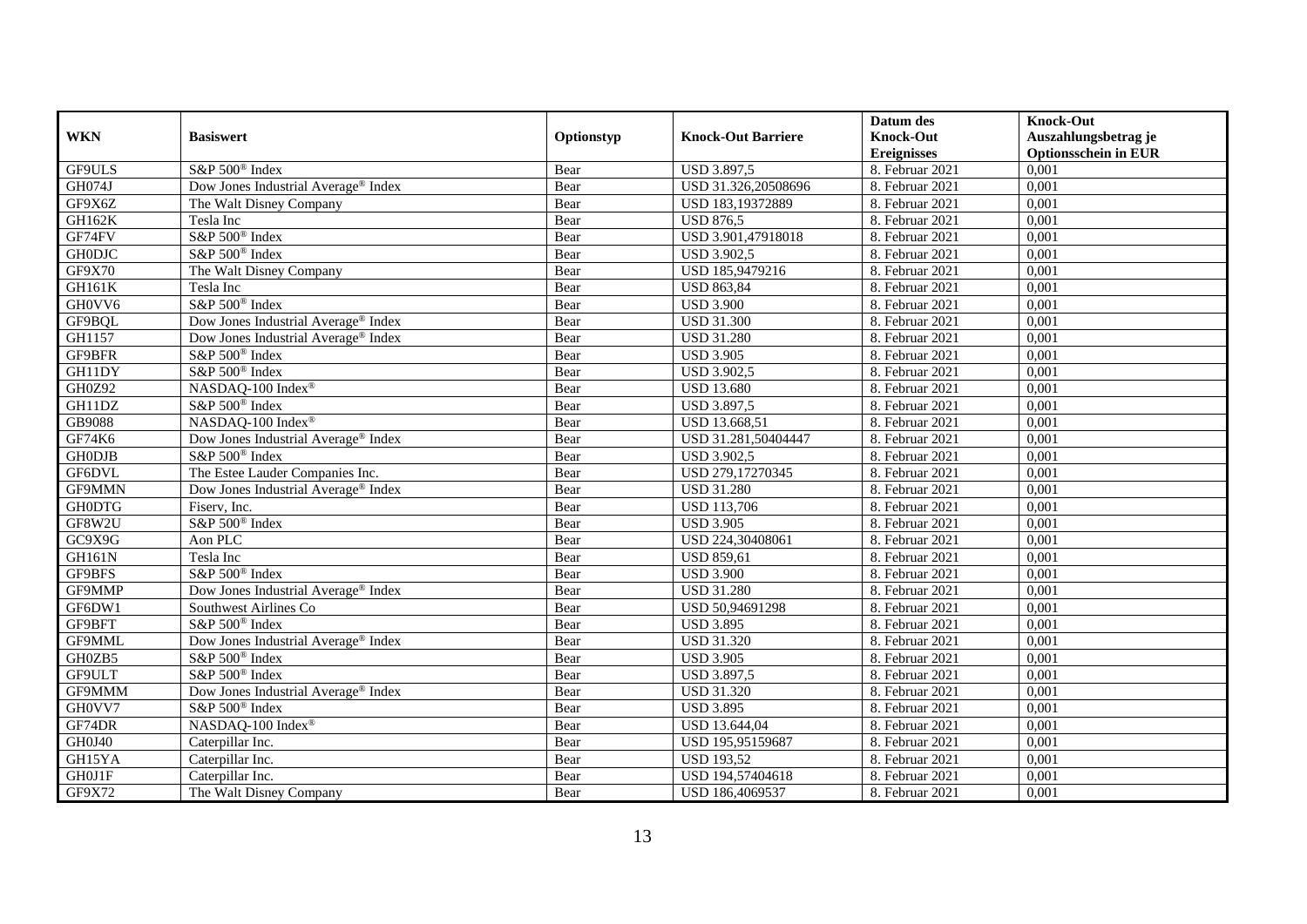|                     |                                                                     |            |                           | Datum des                              | <b>Knock-Out</b>                                    |
|---------------------|---------------------------------------------------------------------|------------|---------------------------|----------------------------------------|-----------------------------------------------------|
| <b>WKN</b>          | <b>Basiswert</b>                                                    | Optionstyp | <b>Knock-Out Barriere</b> | <b>Knock-Out</b><br><b>Ereignisses</b> | Auszahlungsbetrag je<br><b>Optionsschein in EUR</b> |
| GF7231              | <b>Regions Financial Corporation</b>                                | Bear       | USD 19,23634874           | 8. Februar 2021                        | 0,001                                               |
| <b>GH079M</b>       | ThyssenKrupp AG                                                     | Bear       | EUR 10,33075725           | 8. Februar 2021                        | 0,001                                               |
| GH0DU2              | Fortinet, Inc.                                                      | Bear       | <b>USD 159,406</b>        | 8. Februar 2021                        | 0,001                                               |
| GF6DLJ              | Nvidia Corporation                                                  | Bear       | USD 561,33131165          | 8. Februar 2021                        | 0,001                                               |
| GH0V63              | Infineon Technologies AG                                            | Bear       | EUR 35,09316676           | 8. Februar 2021                        | 0,001                                               |
| GH15CZ              | 1 Feinunze Gold, Feinheit mind. 0,995, LBMA                         | Bear       | USD 1.836,59              | 8. Februar 2021                        | 0,001                                               |
| GF2B1Q              | Ulta Beauty, Inc.                                                   | Bear       | USD 308,67566779          | 8. Februar 2021                        | 0,001                                               |
| GC <sub>29</sub> WL | Cisco Systems, Inc.                                                 | Bear       | USD 49,1932791            | 8. Februar 2021                        | 0,001                                               |
| GC7TWF              | Valero Energy Corporation                                           | Bear       | USD 63,14648191           | 8. Februar 2021                        | 0,001                                               |
| GF538Q              | EssilorLuxottica SA                                                 | Bear       | EUR 131,81079397          | 8. Februar 2021                        | 0,001                                               |
| <b>GH0HXW</b>       | MorphoSys AG                                                        | Bull       | EUR 94,64485439           | 8. Februar 2021                        | 0,001                                               |
| <b>GF6DLK</b>       | Nvidia Corporation                                                  | Bear       | USD 563,20603566          | 8. Februar 2021                        | 0,001                                               |
| GH0V1P              | <b>BASF SE</b>                                                      | Bear       | EUR 67,87376341           | 8. Februar 2021                        | 0,001                                               |
| <b>GH161E</b>       | Twitter, Inc.                                                       | Bear       | <b>USD 58,5</b>           | 8. Februar 2021                        | 0,001                                               |
| GF8KCU              | Delta Air Lines, Inc.                                               | Bear       | USD 42,88795091           | 8. Februar 2021                        | 0,001                                               |
| GF75PW              | Nvidia Corporation                                                  | Bear       | USD 559,56295974          | 8. Februar 2021                        | 0,001                                               |
| GF723E              | <b>Exxon Mobil Corporation</b>                                      | Bear       | USD 51,42777938           | 8. Februar 2021                        | 0,001                                               |
| GF75PX              | Nvidia Corporation                                                  | Bear       | USD 565,25403654          | 8. Februar 2021                        | 0.001                                               |
| GH04TH              | NYMEX Light, Sweet Crude Oil Future (Generic Front<br>Month Future) | Bear       | <b>USD 57,67</b>          | 8. Februar 2021                        | 0,001                                               |
| GF6MR3              | MetLife, Inc.                                                       | Bear       | USD 53,30183121           | 8. Februar 2021                        | 0,001                                               |
| GH16AW              | Airbnb, Inc.                                                        | Bull       | <b>USD 191,6</b>          | 8. Februar 2021                        | 0,001                                               |
| <b>GF8C70</b>       | Nvidia Corporation                                                  | Bear       | USD 562,3846651           | 8. Februar 2021                        | 0,001                                               |
| GF75Q1              | Nvidia Corporation                                                  | Bear       | USD 558,79229314          | 8. Februar 2021                        | 0,001                                               |
| GF8C73              | Nvidia Corporation                                                  | Bear       | USD 564,55465717          | 8. Februar 2021                        | 0.001                                               |
| GH0Y7H              | Advanced Micro Devices, Inc.                                        | Bear       | USD 89,97350192           | 8. Februar 2021                        | 0,001                                               |
| GF75PY              | Nvidia Corporation                                                  | Bear       | USD 566,41991688          | 8. Februar 2021                        | 0,001                                               |
| GC42WJ              | The Clorox Company                                                  | Bull       | USD 190,18297622          | 8. Februar 2021                        | 0,001                                               |
| GH0Y7J              | Advanced Micro Devices, Inc.                                        | Bear       | USD 89,54391491           | 8. Februar 2021                        | 0,001                                               |
| GH0Y7K              | Advanced Micro Devices, Inc.                                        | Bear       | USD 90,40308893           | 8. Februar 2021                        | 0,001                                               |
| GC4RGY              | Unilever PLC                                                        | Bull       | GBP 39,55037843           | 8. Februar 2021                        | 0,001                                               |
| GH15D0              | 1 Feinunze Gold, Feinheit mind. 0,995, LBMA                         | Bear       | <b>USD 1.838,91</b>       | 8. Februar 2021                        | 0,001                                               |
| GF9X78              | The Walt Disney Company                                             | Bear       | USD 188,70211427          | 8. Februar 2021                        | 0,001                                               |
| GH1614              | Twitter, Inc.                                                       | Bear       | <b>USD 58,87</b>          | 8. Februar 2021                        | 0,001                                               |
| GH164Z              | Alibaba Group Holding Limited                                       | Bull       | <b>USD 261,96</b>         | 8. Februar 2021                        | 0,001                                               |
| GH0J4M              | Baidu, Inc.                                                         | Bear       | USD 280,07066859          | 8. Februar 2021                        | 0,001                                               |
| GF6DLL              | Nvidia Corporation                                                  | Bear       | USD 568,14938687          | 8. Februar 2021                        | 0,001                                               |
| GH0V53              | Infineon Technologies AG                                            | Bear       | EUR 35,26303689           | 8. Februar 2021                        | 0,001                                               |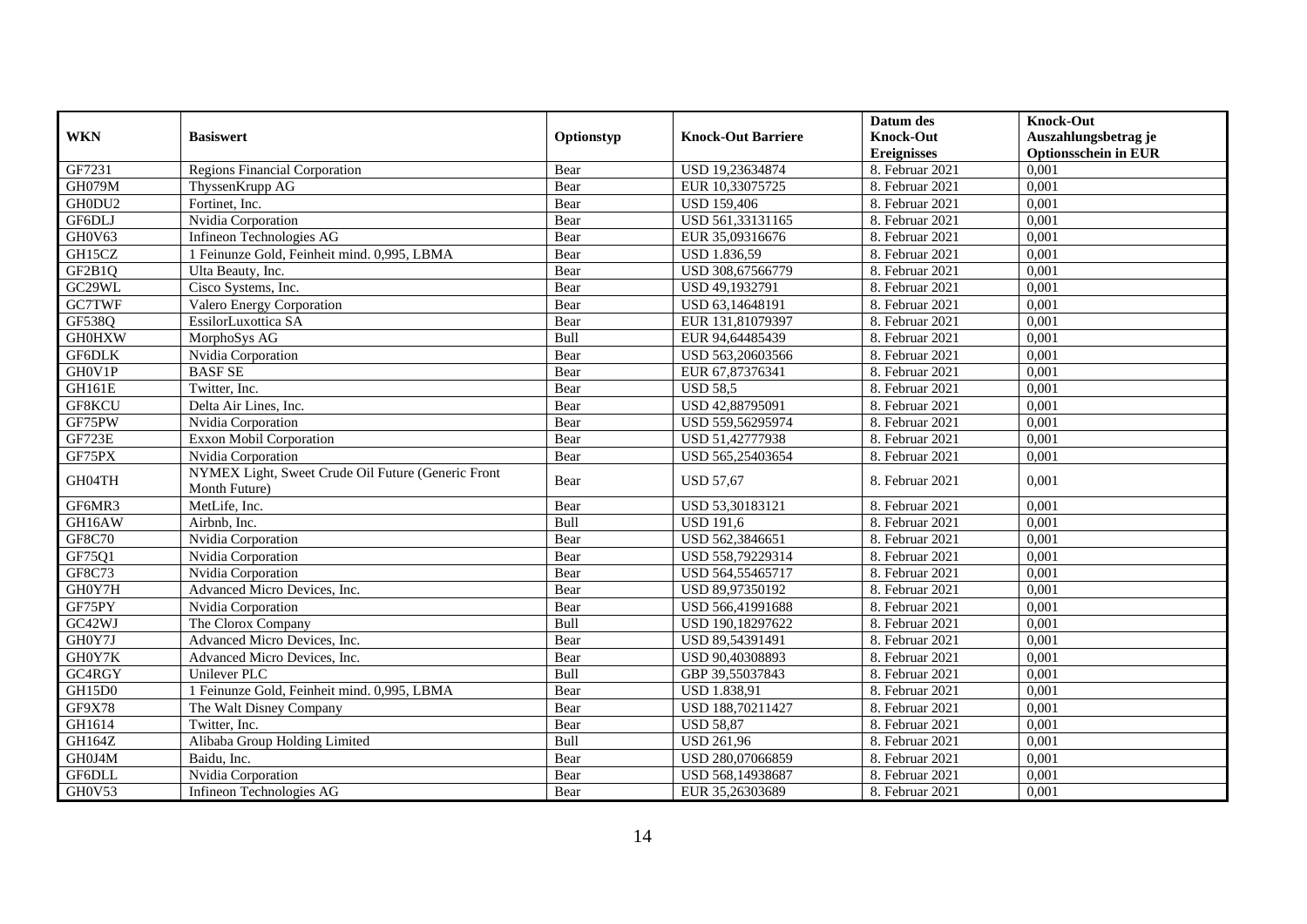|               |                                                                  |            |                           | Datum des          | <b>Knock-Out</b>            |
|---------------|------------------------------------------------------------------|------------|---------------------------|--------------------|-----------------------------|
| <b>WKN</b>    | <b>Basiswert</b>                                                 | Optionstyp | <b>Knock-Out Barriere</b> | <b>Knock-Out</b>   | Auszahlungsbetrag je        |
|               |                                                                  |            |                           | <b>Ereignisses</b> | <b>Optionsschein in EUR</b> |
| GH0Y4W        | Nestlé S.A.                                                      | Bull       | CHF 99,55667209           | 8. Februar 2021    | 0,001                       |
| GF9X8M        | The Walt Disney Company                                          | Bear       | USD 187,78405001          | 8. Februar 2021    | 0,001                       |
| GH0J4P        | Baidu, Inc.                                                      | Bear       | USD 281,80695305          | 8. Februar 2021    | 0,001                       |
| GC3FL3        | Marathon Petroleum Corporation                                   | Bear       | USD 49,37703741           | 8. Februar 2021    | 0,001                       |
| GF4KP9        | Twitter, Inc.                                                    | Bear       | USD 59,36244594           | 8. Februar 2021    | 0,001                       |
| GH16FT        | DAX <sup>®</sup> (Performance Index)/X-DAX <sup>®</sup>          | Bull       | EUR 14.050                | 8. Februar 2021    | 0,001                       |
| GH11BU        | NASDAQ-100 Index®                                                | Bear       | <b>USD 13.690</b>         | 8. Februar 2021    | 0,001                       |
| <b>GH0DJA</b> | S&P 500 <sup>®</sup> Index                                       | Bear       | <b>USD 3.907,5</b>        | 8. Februar 2021    | 0,001                       |
| <b>GHOWON</b> | Dow Jones Industrial Average <sup>®</sup> Index                  | Bear       | <b>USD 31.350</b>         | 8. Februar 2021    | 0,001                       |
| GF9BQK        | Dow Jones Industrial Average <sup>®</sup> Index                  | Bear       | <b>USD 31.350</b>         | 8. Februar 2021    | 0,001                       |
| GH16FR        | DAX <sup>®</sup> (Performance Index)/ X-DAX <sup>®</sup>         | Bull       | EUR 14.055                | 8. Februar 2021    | 0,001                       |
| GB5JGN        | Dow Jones Industrial Average <sup>®</sup> Index                  | Bear       | USD 31.353,58222117       | 8. Februar 2021    | 0,001                       |
| GH0DJ9        | S&P 500 <sup>®</sup> Index                                       | Bear       | <b>USD 3.907,5</b>        | 8. Februar 2021    | 0,001                       |
| GF83JZ        | Dow Jones Industrial Average® Index                              | Bear       | <b>USD 31.350</b>         | 8. Februar 2021    | 0,001                       |
| GH0L6U        | NASDAQ-100 Index®                                                | Bear       | <b>USD 13.690</b>         | 8. Februar 2021    | 0,001                       |
| GH0L6V        | NASDAQ-100 Index®                                                | Bear       | <b>USD 13.690</b>         | 8. Februar 2021    | 0,001                       |
| GH16W2        | S&P 500 <sup>®</sup> Index                                       | Bear       | <b>USD 3.907,5</b>        | 8. Februar 2021    | 0,001                       |
| GF7Z3N        | NASDAO-100 Index®                                                | Bear       | <b>USD 13.684.39</b>      | 8. Februar 2021    | 0,001                       |
| GH16FV        | $\text{DAX}^{\circledR}$ (Performance Index)/ X-DAX <sup>®</sup> | Bull       | EUR 14.045                | 8. Februar 2021    | 0,001                       |
| GH078J        | Merck & Co., Inc.                                                | Bull       | USD 75,09684703           | 8. Februar 2021    | 0,001                       |
| GF75Q4        | Nvidia Corporation                                               | Bear       | USD 570,47085697          | 8. Februar 2021    | 0,001                       |
| GF9X75        | The Walt Disney Company                                          | Bear       | USD 189,62017849          | 8. Februar 2021    | 0,001                       |
| GF6DW2        | Southwest Airlines Co                                            | Bear       | USD 52,39915189           | 8. Februar 2021    | 0,001                       |
| GF75Q2        | Nvidia Corporation                                               | Bear       | USD 572,02207063          | 8. Februar 2021    | 0,001                       |
| GH0Y7L        | Advanced Micro Devices, Inc.                                     | Bear       | USD 90,84266632           | 8. Februar 2021    | 0,001                       |
| GF75Q6        | Nvidia Corporation                                               | Bear       | USD 573,71160904          | 8. Februar 2021    | 0,001                       |
| GH0Y90        | Advanced Micro Devices, Inc.                                     | Bear       | USD 91,27225333           | 8. Februar 2021    | 0,001                       |
| GF6DLM        | Nvidia Corporation                                               | Bear       | USD 575,7272186           | 8. Februar 2021    | 0,001                       |
| GF9X74        | The Walt Disney Company                                          | Bear       | USD 190,53824272          | 8. Februar 2021    | 0,001                       |
| GH0Y7M        | Advanced Micro Devices, Inc.                                     | Bear       | USD 91,71183073           | 8. Februar 2021    | 0,001                       |
| GB15NY        | The Estee Lauder Companies Inc.                                  | Bear       | <b>USD 283,588</b>        | 8. Februar 2021    | 0,001                       |
| GH15YS        | Visa Inc. - Class A                                              | Bull       | <b>USD 206,51</b>         | 8. Februar 2021    | 0,001                       |
| GC7TWG        | Valero Energy Corporation                                        | Bear       | USD 65,00650892           | 8. Februar 2021    | 0,001                       |
| GF8C72        | Nvidia Corporation                                               | Bear       | USD 578,23848865          | 8. Februar 2021    | 0,001                       |
| <b>GC620U</b> | Deere & Company                                                  | Bear       | USD 316,32276949          | 8. Februar 2021    | 0,001                       |
| GF1QUB        | Workday, Inc.                                                    | Bear       | USD 272,87017282          | 8. Februar 2021    | 0,001                       |
| GF4NVT        | Lennar Corporation                                               | Bear       | USD 95,1073869            | 8. Februar 2021    | 0,001                       |
| GH0DJ7        | S&P 500 <sup>®</sup> Index                                       | Bear       | <b>USD 3.912,5</b>        | 8. Februar 2021    | 0,001                       |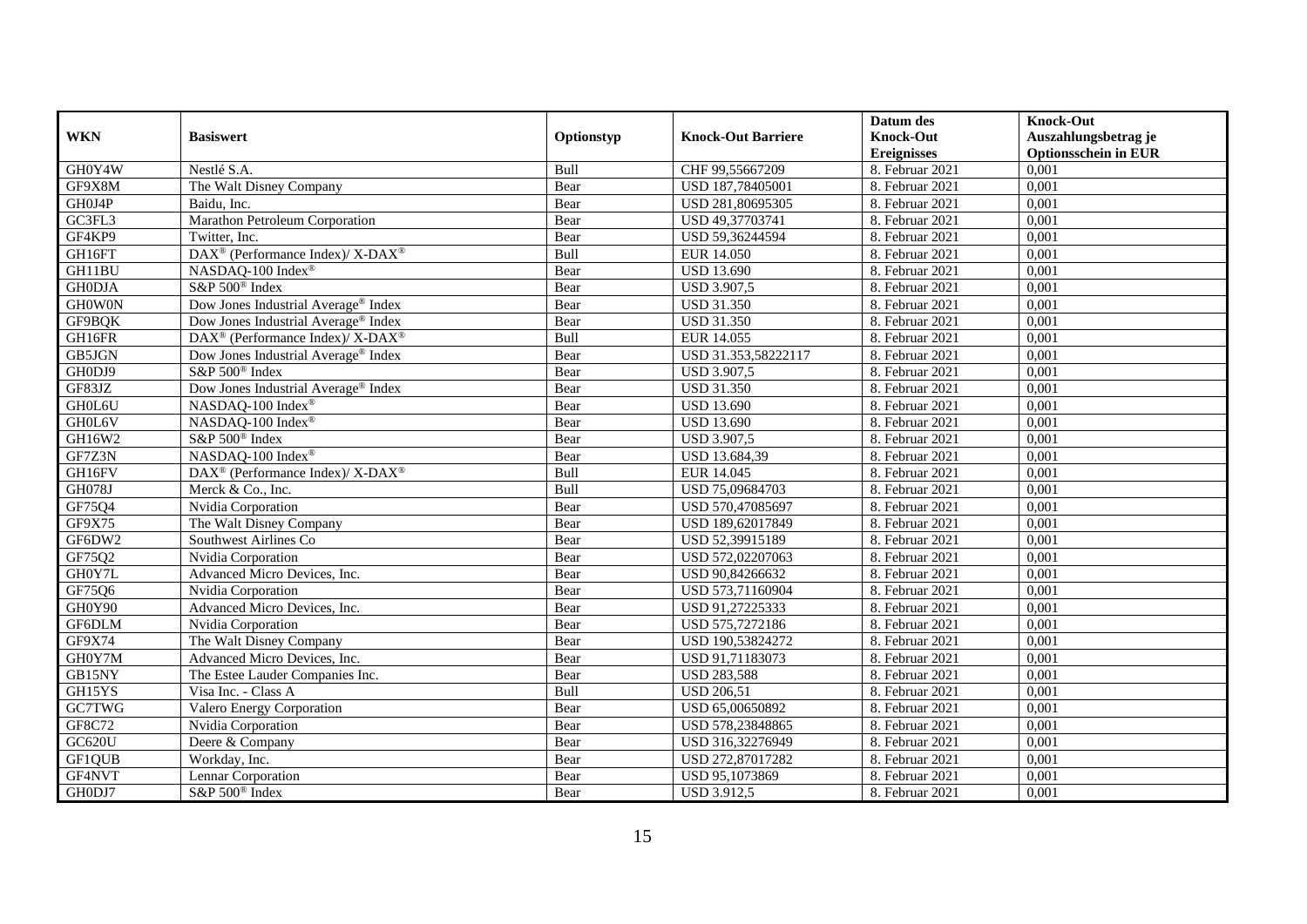|               |                                                                                        |            |                           | Datum des          | <b>Knock-Out</b>            |
|---------------|----------------------------------------------------------------------------------------|------------|---------------------------|--------------------|-----------------------------|
| <b>WKN</b>    | <b>Basiswert</b>                                                                       | Optionstyp | <b>Knock-Out Barriere</b> | <b>Knock-Out</b>   | Auszahlungsbetrag je        |
|               |                                                                                        |            |                           | <b>Ereignisses</b> | <b>Optionsschein in EUR</b> |
| GF80MH        | S&P 500 <sup>®</sup> Index                                                             | Bear       | <b>USD 3.910</b>          | 8. Februar 2021    | 0,001                       |
| GH16W1        | S&P 500 <sup>®</sup> Index                                                             | Bear       | <b>USD 3.912,5</b>        | 8. Februar 2021    | 0,001                       |
| GH0VV5        | S&P 500 <sup>®</sup> Index                                                             | Bear       | <b>USD 3.910</b>          | 8. Februar 2021    | 0,001                       |
| GH16KR        | Dow Jones Industrial Average <sup>®</sup> Index                                        | Bear       | <b>USD 31.380</b>         | 8. Februar 2021    | 0,001                       |
| GF9MMJ        | Dow Jones Industrial Average® Index                                                    | Bear       | <b>USD 31.380</b>         | 8. Februar 2021    | 0,001                       |
| GH01W6        | S&P 500 <sup>®</sup> Index                                                             | Bear       | USD 3.910,46029544        | 8. Februar 2021    | 0,001                       |
| <b>GF0HNK</b> | S&P 500 <sup>®</sup> Index                                                             | Bear       | USD 3.914,02157169        | 8. Februar 2021    | 0,001                       |
| GF996Y        | S&P 500 <sup>®</sup> Index                                                             | Bear       | <b>USD 3.915</b>          | 8. Februar 2021    | 0,001                       |
| GF9MMK        | Dow Jones Industrial Average® Index                                                    | Bear       | <b>USD 31.380</b>         | 8. Februar 2021    | 0,001                       |
| GH0J1G        | Caterpillar Inc.                                                                       | Bear       | USD 197,32914758          | 8. Februar 2021    | 0,001                       |
| GF9BFP        | S&P 500 <sup>®</sup> Index                                                             | Bear       | <b>USD 3.915</b>          | 8. Februar 2021    | 0,001                       |
| <b>GH0DSC</b> | Intel Corporation                                                                      | Bear       | USD 59,17613337           | 8. Februar 2021    | 0,001                       |
| GH0UX2        | Dow Jones Industrial Average <sup>®</sup> Index                                        | Bear       | USD 31.372,31495561       | 8. Februar 2021    | 0,001                       |
| GC9U5B        | Philip Morris International Inc.                                                       | Bear       | USD 85,82177302           | 8. Februar 2021    | 0,001                       |
| GF9BFQ        | S&P 500 <sup>®</sup> Index                                                             | Bear       | <b>USD 3.910</b>          | 8. Februar 2021    | 0,001                       |
| GH0DJ8        | S&P 500 <sup>®</sup> Index                                                             | Bear       | <b>USD 3.912,5</b>        | 8. Februar 2021    | 0,001                       |
| GH0ZB4        | S&P 500 <sup>®</sup> Index                                                             | Bear       | <b>USD 3.915</b>          | 8. Februar 2021    | 0,001                       |
| GH16QY        | DAX <sup>®</sup> (Performance Index)                                                   | Bull       | EUR 14.030                | 9. Februar 2021    | 0,001                       |
| GH19AS        | $\text{DAX}^{\textcircled{p}}$ (Performance Index)                                     | Bull       | EUR 14.060                | 9. Februar 2021    | 0,001                       |
| GH16QZ        | $\text{DAX}^{\textcircled{D}}$ (Performance Index)                                     | Bull       | EUR 14.030                | 9. Februar 2021    | 0,001                       |
| GH19AK        | DAX <sup>®</sup> (Performance Index)                                                   | Bull       | EUR 14.070                | 9. Februar 2021    | 0,001                       |
| GH16R6        | $\overline{\text{DAX}}^{\textcircled{}}$ (Performance Index)                           | Bull       | EUR 14.025                | 9. Februar 2021    | 0,001                       |
| <b>GH19A8</b> | $\text{DAX}^{\textcircled{D}}$ (Performance Index)                                     | Bull       | <b>EUR 14.080</b>         | 9. Februar 2021    | 0,001                       |
| GH16QN        | $\text{DAX}^{\textcircled{D}}$ (Performance Index)                                     | Bull       | EUR 14.050                | 9. Februar 2021    | 0,001                       |
| GH18SA        | DAX <sup>®</sup> (Performance Index)                                                   | Bull       | EUR 14.210                | 9. Februar 2021    | 0,001                       |
| GH18VZ        | $\text{DAX}^{\circledast}$ (Performance Index)/ X-DAX <sup>®</sup>                     | Bull       | EUR 14.345                | 9. Februar 2021    | 0,001                       |
| GH19B4        | DAX <sup>®</sup> (Performance Index)                                                   | Bull       | EUR 14.030                | 9. Februar 2021    | 0,001                       |
| GH16QP        | $\overline{\text{DAX}^{\otimes}}$ (Performance Index)                                  | Bull       | <b>EUR 14.050</b>         | 9. Februar 2021    | 0,001                       |
| GH18SS        | $\overline{\text{DAX}}^{\textcirc}$ (Performance Index)                                | Bull       | EUR 14.235                | 9. Februar 2021    | 0,001                       |
| GF9T0Q        | ICE Brent Crude Oil Future (Generic Front Month<br>Future)                             | Bear       | <b>USD 60,79</b>          | 9. Februar 2021    | 0,001                       |
| GH19B5        | DAX <sup>®</sup> (Performance Index)                                                   | Bull       | EUR 14.025                | 9. Februar 2021    | 0,001                       |
| GH18X0        | DAX <sup>®</sup> (Performance Index)/ X-DAX <sup>®</sup>                               | Bull       | EUR 14.175                | 9. Februar 2021    | 0,001                       |
| GH18XK        | DAX <sup>®</sup> (Performance Index)/X-DAX <sup>®</sup>                                | Bull       | EUR 14.320                | 9. Februar 2021    | 0,001                       |
| GH16QQ        | $\text{DAX}^{\textcircled{D}}$ (Performance Index)                                     | Bull       | <b>EUR 14.050</b>         | 9. Februar 2021    | 0,001                       |
| GH19AW        | $\text{DAX}^{\textcircled{D}}$ (Performance Index)                                     | Bull       | EUR 14.060                | 9. Februar 2021    | 0,001                       |
| GH18UX        | $\text{DAX}^{\otimes}$ (Performance Index)                                             | Bull       | EUR 14.390                | 9. Februar 2021    | 0,001                       |
| GH18YL        | $\overline{\text{DAX}^{\textcircled{\tiny 0}}}$ (Performance Index)/X-DAX <sup>®</sup> | Bear       | EUR 13.990                | 9. Februar 2021    | 0,001                       |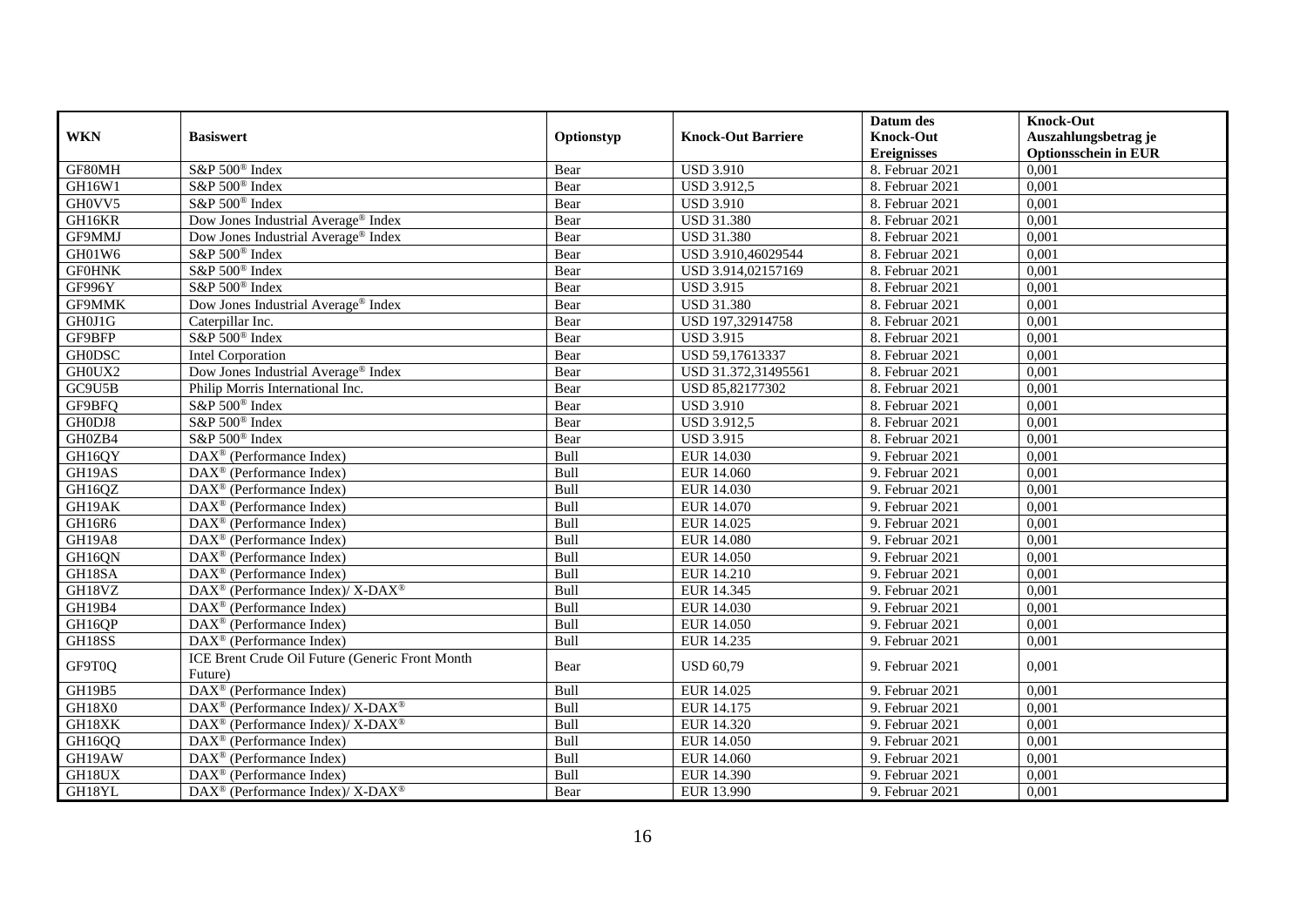|               |                                                                           |             |                           | Datum des          | <b>Knock-Out</b>            |
|---------------|---------------------------------------------------------------------------|-------------|---------------------------|--------------------|-----------------------------|
| <b>WKN</b>    | <b>Basiswert</b>                                                          | Optionstyp  | <b>Knock-Out Barriere</b> | <b>Knock-Out</b>   | Auszahlungsbetrag je        |
|               |                                                                           |             |                           | <b>Ereignisses</b> | <b>Optionsschein in EUR</b> |
| GH18VR        | DAX <sup>®</sup> (Performance Index)/ X-DAX <sup>®</sup>                  | Bull        | EUR 14.245                | 9. Februar 2021    | 0,001                       |
| GH19AX        | $\text{DAX}^{\textcircled{n}}$ (Performance Index)                        | Bull        | EUR 14.060                | 9. Februar 2021    | 0,001                       |
| GH16QU        | $DAX^{\circledR}$ (Performance Index)                                     | Bull        | EUR 14.040                | 9. Februar 2021    | 0,001                       |
| GH18TA        | $DAX^{\circledast}$ (Performance Index)                                   | Bear        | EUR 13.985                | 9. Februar 2021    | 0,001                       |
| GH16GE        | $\overline{\text{DAX}}^{\textcirc}$ (Performance Index)                   | Bull        | EUR 14.055,9425205        | 9. Februar 2021    | 0,001                       |
| GH18VF        | DAX <sup>®</sup> (Performance Index)/ X-DAX <sup>®</sup>                  | Bull        | <b>EUR 14.200</b>         | 9. Februar 2021    | 0,001                       |
| GH18YN        | DAX <sup>®</sup> (Performance Index)/ X-DAX <sup>®</sup>                  | Bear        | EUR 14.035                | 9. Februar 2021    | 0,001                       |
| GH19A1        | $\text{DAX}^{\otimes}$ (Performance Index)                                | Bull        | EUR 14.090                | 9. Februar 2021    | 0,001                       |
| GH16QV        | $\text{DAX}^{\textcircled{}}$ (Performance Index)                         | Bull        | EUR 14.040                | 9. Februar 2021    | 0,001                       |
| GH18Y6        | DAX <sup>®</sup> (Performance Index)/X-DAX <sup>®</sup>                   | Bear        | EUR 13.935                | 9. Februar 2021    | 0,001                       |
| GH18SW        | $DAX^{\circledR}$ (Performance Index)                                     | Bull        | EUR 14.175                | 9. Februar 2021    | 0,001                       |
| GH18WG        | $DAX^{\circledast}$ (Performance Index)/ $\overline{X-DAX^{\circledast}}$ | Bull        | EUR 14.265                | 9. Februar 2021    | 0,001                       |
| GH19B2        | DAX <sup>®</sup> (Performance Index)                                      | Bull        | EUR 14.040                | 9. Februar 2021    | 0,001                       |
| GH16R2        | $DAX^{\circledast}$ (Performance Index)                                   | Bull        | EUR 14.025                | 9. Februar 2021    | 0,001                       |
| GH16CZ        | DAX <sup>®</sup> (Performance Index)                                      | Bull        | EUR 14.045,9418499        | 9. Februar 2021    | 0,001                       |
| GH18G0        | Bayer AG                                                                  | Bull        | EUR 55,11                 | 9. Februar 2021    | 0,001                       |
| GH18YC        | $\overline{\text{DAX}^{\otimes}}$ (Performance Index)/X-DAX <sup>®</sup>  | Bear        | EUR 13.950                | 9. Februar 2021    | 0,001                       |
| GH18WP        | $DAX^{\circledcirc}$ (Performance Index)/X-DAX <sup>®</sup>               | Bull        | EUR 14.405                | 9. Februar 2021    | 0,001                       |
| GH19B3        | $DAX^{\circledR}$ (Performance Index)                                     | Bear        | EUR 14.030                | 9. Februar 2021    | 0,001                       |
| GH18SX        | $\overline{\text{DAX}^{\otimes}}$ (Performance Index)                     | Bull        | <b>EUR 14.260</b>         | 9. Februar 2021    | 0,001                       |
| GH16R3        | $\overline{\text{DAX}^{\otimes}}$ (Performance Index)                     | Bull        | EUR 14.025                | 9. Februar 2021    | 0,001                       |
| GH16D3        | DAX <sup>®</sup> (Performance Index)                                      | Bull        | EUR 14.050,9421852        | 9. Februar 2021    | 0,001                       |
| GH18FX        | Bayer AG                                                                  | Bull        | EUR 56,25                 | 9. Februar 2021    | 0,001                       |
| GH18WW        | DAX <sup>®</sup> (Performance Index)/ X-DAX <sup>®</sup>                  | Bull        | <b>EUR 14.380</b>         | 9. Februar 2021    | 0,001                       |
| GH18YD        | $DAX^{\circledcirc}$ (Performance Index)/X-DAX <sup>®</sup>               | Bear        | EUR 13.955                | 9. Februar 2021    | 0.001                       |
| GH18Q4        | Wacker Chemie AG                                                          | Bull        | EUR 125,43                | 9. Februar 2021    | 0,001                       |
| GH19B0        | DAX <sup>®</sup> (Performance Index)                                      | Bull        | <b>EUR 14.050</b>         | 9. Februar 2021    | 0,001                       |
| GH16QK        | $DAX^{\circledR}$ (Performance Index)                                     | Bull        | <b>EUR 14.050</b>         | 9. Februar 2021    | 0,001                       |
| GH0Y7C        | adidas AG                                                                 | Bear        | EUR 282,61675395          | 9. Februar 2021    | 0,001                       |
| <b>GH18V1</b> | DAX <sup>®</sup> (Performance Index)                                      | Bear        | EUR 13.950                | 9. Februar 2021    | 0,001                       |
| GH18GH        | $K+SAG$                                                                   | Bear        | <b>EUR 9,62</b>           | 9. Februar 2021    | 0,001                       |
| GH18FU        | <b>Baver AG</b>                                                           | <b>Bull</b> | <b>EUR 55,96</b>          | 9. Februar 2021    | 0,001                       |
| GH18YA        | DAX <sup>®</sup> (Performance Index)/X-DAX <sup>®</sup>                   | Bear        | EUR 13.895                | 9. Februar 2021    | 0,001                       |
| GH18WX        | DAX <sup>®</sup> (Performance Index)/ X-DAX <sup>®</sup>                  | Bull        | <b>EUR 14.180</b>         | 9. Februar 2021    | 0,001                       |
| GH19B1        | DAX <sup>®</sup> (Performance Index)                                      | Bear        | EUR 14.040                | 9. Februar 2021    | 0,001                       |
| GH18PW        | Wacker Chemie AG                                                          | Bull        | EUR 126,23                | 9. Februar 2021    | 0,001                       |
| GH15D1        | Feinunze Gold, Feinheit mind. 0,995, LBMA                                 | Bear        | USD 1.841,47510719        | 9. Februar 2021    | 0,001                       |
| GH15CV        | 1 Feinunze Silber, Feinheit mind. 0,999                                   | Bear        | USD 27,5873799            | 9. Februar 2021    | 0,001                       |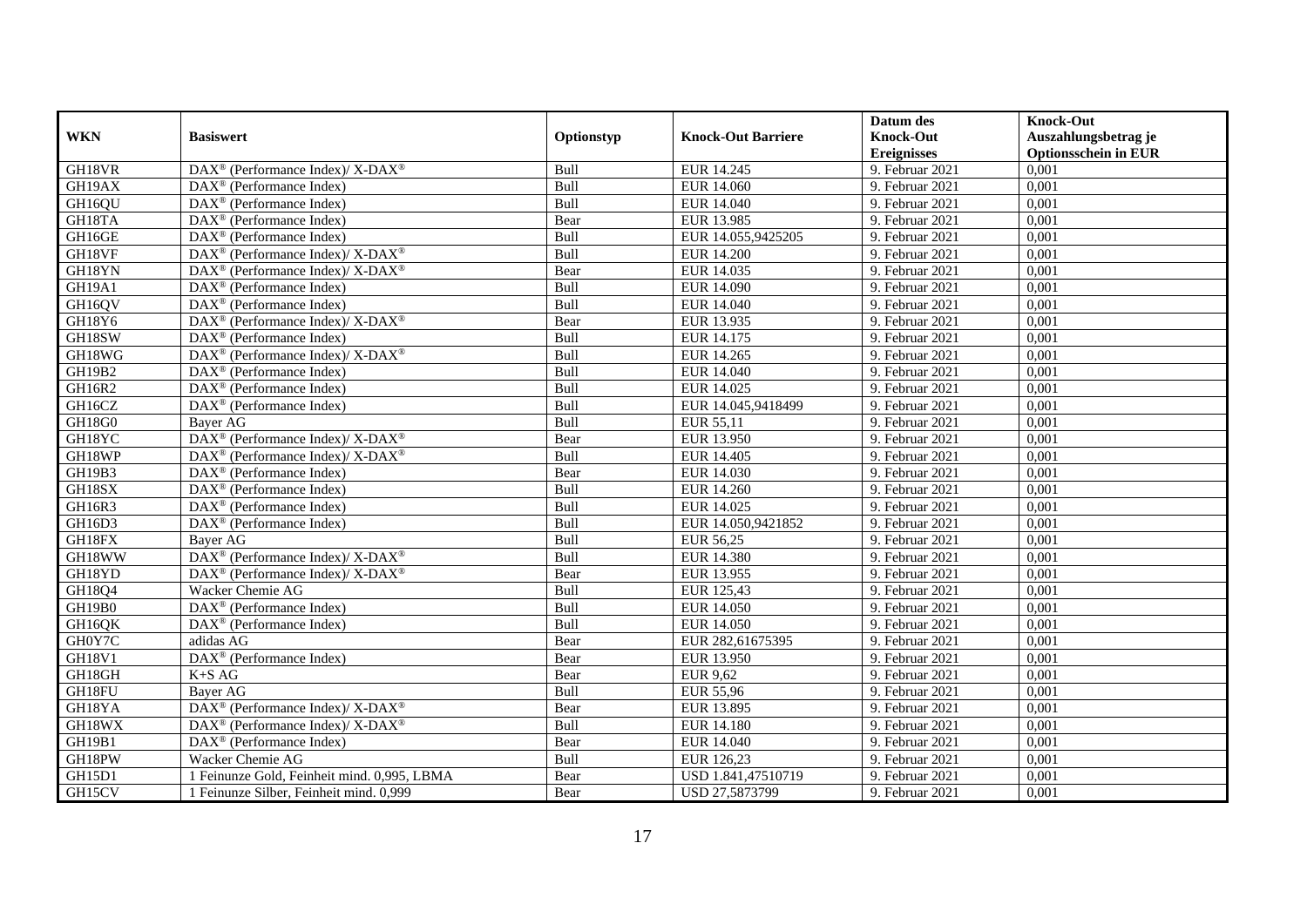|               |                                                                           |            |                           | Datum des          | <b>Knock-Out</b>            |
|---------------|---------------------------------------------------------------------------|------------|---------------------------|--------------------|-----------------------------|
| <b>WKN</b>    | <b>Basiswert</b>                                                          | Optionstyp | <b>Knock-Out Barriere</b> | <b>Knock-Out</b>   | Auszahlungsbetrag je        |
|               |                                                                           |            |                           | <b>Ereignisses</b> | <b>Optionsschein in EUR</b> |
| GH16QW        | $\overline{\text{DAX}^{\otimes}(\text{Performance Index})}$               | Bull       | EUR 14.040                | 9. Februar 2021    | 0,001                       |
| GH18FY        | Bayer AG                                                                  | Bull       | <b>EUR 55,68</b>          | 9. Februar 2021    | 0,001                       |
| GH18GR        | $K+SAG$                                                                   | Bear       | <b>EUR 9,67</b>           | 9. Februar 2021    | 0,001                       |
| GH18WB        | DAX <sup>®</sup> (Performance Index)/ X-DAX <sup>®</sup>                  | Bull       | <b>EUR 14.270</b>         | 9. Februar 2021    | 0,001                       |
| GH18YB        | $\text{DAX}^{\circledast}$ (Performance Index)/ X-DAX <sup>®</sup>        | Bear       | EUR 13.910                | 9. Februar 2021    | 0,001                       |
| GH18SF        | $\text{DAX}^{\circledast}$ (Performance Index)                            | Bull       | EUR 14.205                | 9. Februar 2021    | 0,001                       |
| GH19AC        | DAX <sup>®</sup> (Performance Index)                                      | Bull       | EUR 14.075                | 9. Februar 2021    | 0,001                       |
| GH18PX        | Wacker Chemie AG                                                          | Bull       | EUR 124,64                | 9. Februar 2021    | 0,001                       |
| GH18FZ        | Bayer AG                                                                  | Bull       | EUR 55,39                 | 9. Februar 2021    | 0,001                       |
| GH16QX        | DAX <sup>®</sup> (Performance Index)                                      | Bull       | EUR 14.040                | 9. Februar 2021    | 0,001                       |
| GH18WQ        | DAX <sup>®</sup> (Performance Index)/ X-DAX <sup>®</sup>                  | Bull       | EUR 14.410                | 9. Februar 2021    | 0,001                       |
| GH18JV        | Delivery Hero AG                                                          | Bull       | EUR 129,37                | 9. Februar 2021    | 0,001                       |
| GH18YV        | DAX <sup>®</sup> (Performance Index)/ X-DAX <sup>®</sup>                  | Bear       | <b>EUR 13.980</b>         | 9. Februar 2021    | 0,001                       |
| GH19AU        | $DAX^{\circledR}$ (Performance Index)                                     | Bull       | EUR 14.060                | 9. Februar 2021    | 0.001                       |
| GH18SP        | $DAX^{\circledast}$ (Performance Index)                                   | Bull       | <b>EUR 14.250</b>         | 9. Februar 2021    | 0,001                       |
| <b>GB7PHK</b> | GBP/USD (WM-Fixing)                                                       | Bear       | <b>USD 1,37525</b>        | 9. Februar 2021    | 0,001                       |
| GH16QM        | DAX <sup>®</sup> (Performance Index)                                      | Bull       | <b>EUR 14.050</b>         | 9. Februar 2021    | 0,001                       |
| GH18XH        | DAX <sup>®</sup> (Performance Index)/ X-DAX <sup>®</sup>                  | Bear       | EUR 14.020                | 9. Februar 2021    | 0,001                       |
| GH19AV        | DAX <sup>®</sup> (Performance Index)                                      | Bull       | EUR 14.060                | 9. Februar 2021    | 0,001                       |
| GH18Y9        | DAX <sup>®</sup> (Performance Index)/ X-DAX <sup>®</sup>                  | Bear       | EUR 13.945                | 9. Februar 2021    | 0,001                       |
| GH18TQ        | $DAX^{\circledast}$ (Performance Index)                                   | Bear       | EUR 14.025                | 9. Februar 2021    | 0,001                       |
| GH18VB        | $DAX^{\circledast}$ (Performance Index)/ $\overline{X-DAX^{\circledast}}$ | Bull       | EUR 14.205                | 9. Februar 2021    | 0,001                       |
| GH16R4        | $\text{DAX}^{\circledast}$ (Performance Index)                            | Bull       | EUR 14.025                | 9. Februar 2021    | 0,001                       |
| GH19AY        | DAX <sup>®</sup> (Performance Index)                                      | Bull       | EUR 14.060                | 9. Februar 2021    | 0,001                       |
| GF8YGV        | Ørsted A/S                                                                | Bull       | DKK 1.070,81020163        | 9. Februar 2021    | 0,001                       |
| GH18YE        | DAX <sup>®</sup> (Performance Index)/ X-DAX <sup>®</sup>                  | Bear       | EUR 13.960                | 9. Februar 2021    | 0,001                       |
| GH18T4        | DAX <sup>®</sup> (Performance Index)                                      | Bear       | <b>EUR 14.050</b>         | 9. Februar 2021    | 0,001                       |
| GH18WD        | DAX <sup>®</sup> (Performance Index)/ X-DAX <sup>®</sup>                  | Bull       | EUR 14.450                | 9. Februar 2021    | 0,001                       |
| GH19AZ        | $DAX^{\circledast}$ (Performance Index)                                   | Bear       | EUR 14.050                | 9. Februar 2021    | 0,001                       |
| GH16R5        | $DAX^{\circledast}$ (Performance Index)                                   | Bull       | EUR 14.025                | 9. Februar 2021    | 0,001                       |
| GH18Y4        | DAX <sup>®</sup> (Performance Index)/ X-DAX <sup>®</sup>                  | Bear       | EUR 13.930                | 9. Februar 2021    | 0,001                       |
| <b>GH18V9</b> | DAX <sup>®</sup> (Performance Index)                                      | Bull       | EUR 14.445                | 9. Februar 2021    | 0,001                       |
| GF8YGK        | Ørsted A/S                                                                | Bull       | DKK 1.082,22203326        | 9. Februar 2021    | 0,001                       |
| GH18W0        | DAX <sup>®</sup> (Performance Index)/ X-DAX <sup>®</sup>                  | Bull       | EUR 14.350                | 9. Februar 2021    | 0,001                       |
| GH0V8X        | Nokia Ovi                                                                 | Bull       | EUR 3,52302248            | 9. Februar 2021    | 0,001                       |
| GH18Y5        | DAX <sup>®</sup> (Performance Index)/ X-DAX <sup>®</sup>                  | Bear       | EUR 13.920                | 9. Februar 2021    | 0,001                       |
| GH16R0        | DAX <sup>®</sup> (Performance Index)                                      | Bull       | EUR 14.030                | 9. Februar 2021    | 0,001                       |
| GH18SH        | $\text{DAX}^{\textcircled{}}$ (Performance Index)                         | Bull       | EUR 14.310                | 9. Februar 2021    | 0,001                       |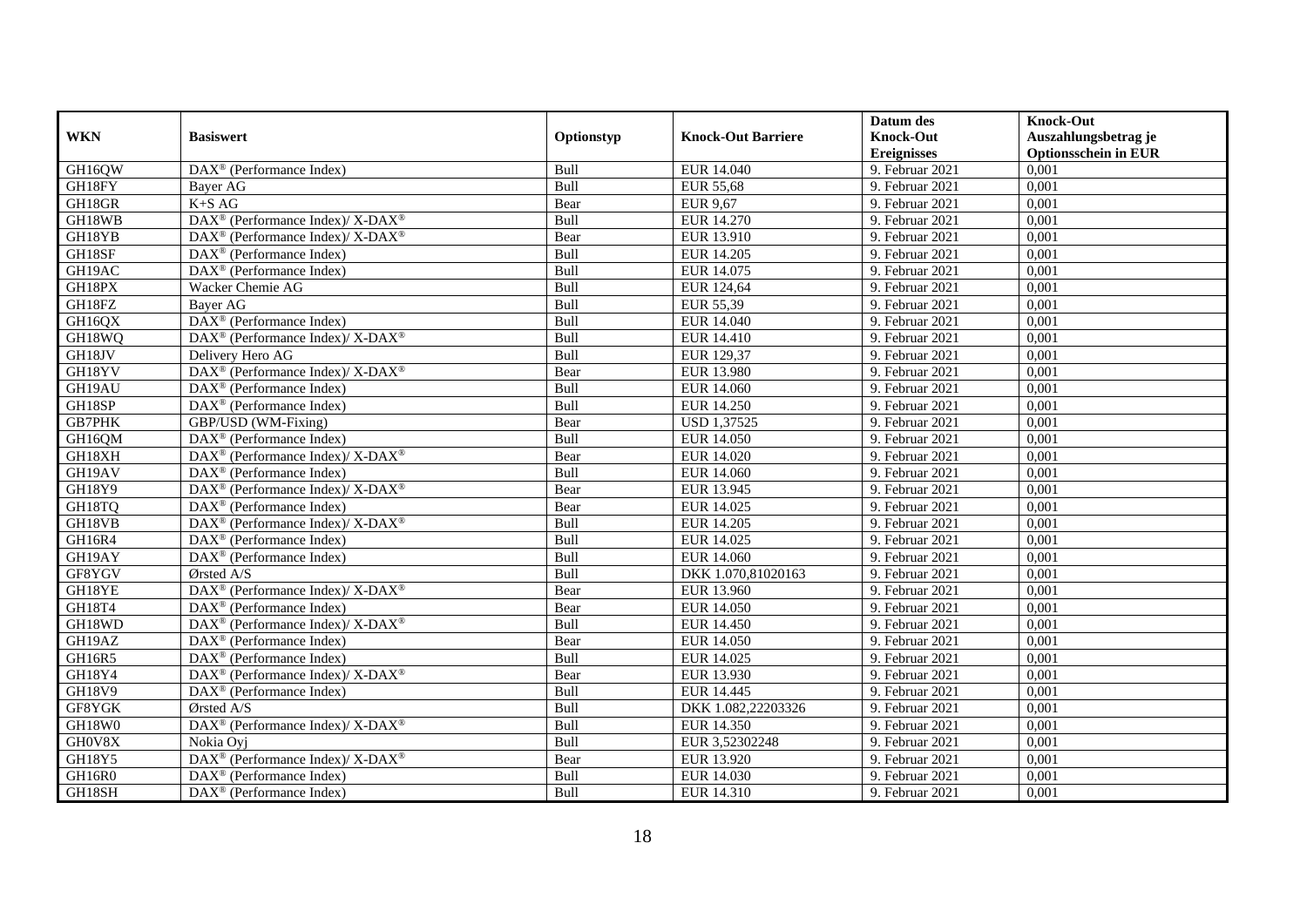|               |                                                                                         |             |                           | Datum des          | <b>Knock-Out</b>            |
|---------------|-----------------------------------------------------------------------------------------|-------------|---------------------------|--------------------|-----------------------------|
| <b>WKN</b>    | <b>Basiswert</b>                                                                        | Optionstyp  | <b>Knock-Out Barriere</b> | <b>Knock-Out</b>   | Auszahlungsbetrag je        |
|               |                                                                                         |             |                           | <b>Ereignisses</b> | <b>Optionsschein in EUR</b> |
| GF8YGL        | Ørsted A/S                                                                              | Bull        | DKK 1.076,51611744        | 9. Februar 2021    | 0,001                       |
| GH18W1        | $\text{DAX}^{\circledR}$ (Performance Index)/ X-DAX <sup>®</sup>                        | Bull        | EUR 14.335                | 9. Februar 2021    | 0,001                       |
| GH16R1        | DAX <sup>®</sup> (Performance Index)                                                    | Bull        | EUR 14.025                | 9. Februar 2021    | 0,001                       |
| GH18WR        | $\text{DAX}^{\circledast}$ (Performance Index)                                          | Bull        | EUR 14.290                | 9. Februar 2021    | 0,001                       |
| GH18XS        | $\text{DAX}^{\circledR}$ (Performance Index)/ X-DAX <sup>®</sup>                        | Bull        | EUR 14.435                | 9. Februar 2021    | 0,001                       |
| GH18WK        | DAX <sup>®</sup> (Performance Index)/ X-DAX <sup>®</sup>                                | Bull        | EUR 14.430                | 9. Februar 2021    | 0,001                       |
| GH18XT        | $\text{DAX}^{\circledast}$ (Performance Index)/ X-DAX <sup>®</sup>                      | Bear        | EUR 14.040                | 9. Februar 2021    | 0,001                       |
| GH18SQ        | $\text{DAX}^{\textcircled{p}}$ (Performance Index)                                      | Bull        | EUR 14.320                | 9. Februar 2021    | 0,001                       |
| GH16QR        | $\text{DAX}^{\textcircled{p}}$ (Performance Index)                                      | Bull        | <b>EUR 14.050</b>         | 9. Februar 2021    | 0,001                       |
| <b>GH18X9</b> | DAX <sup>®</sup> (Performance Index)/ X-DAX <sup>®</sup>                                | Bull        | EUR 14.360                | 9. Februar 2021    | 0,001                       |
| GH18YU        | DAX <sup>®</sup> (Performance Index)/ X-DAX <sup>®</sup>                                | Bear        | <b>EUR 13.900</b>         | 9. Februar 2021    | 0,001                       |
| GH18TS        | $\overline{\text{DAX}^{\otimes}}$ (Performance Index)                                   | Bear        | EUR 14.055                | 9. Februar 2021    | 0,001                       |
| GH16QS        | $\text{DAX}^{\textcircled{n}}$ (Performance Index)                                      | Bull        | EUR 14.040                | 9. Februar 2021    | 0,001                       |
| GH01XE        | Iberdrola S.A.                                                                          | Bull        | EUR 11,04849394           | 9. Februar 2021    | 0,001                       |
| GH18W4        | DAX <sup>®</sup> (Performance Index)/ X-DAX <sup>®</sup>                                | Bull        | EUR 14.300                | 9. Februar 2021    | 0,001                       |
| GH0Y80        | Bechtle AG                                                                              | Bull        | EUR 171,12129509          | 9. Februar 2021    | 0,001                       |
| GH18XW        | $\text{DAX}^{\circledR}$ (Performance Index)/ X-DAX <sup>®</sup>                        | Bear        | <b>EUR 14.060</b>         | 9. Februar 2021    | 0,001                       |
| GH18UU        | $DAX^{\circledR}$ (Performance Index)                                                   | <b>Bull</b> | EUR 14.345                | 9. Februar 2021    | 0,001                       |
| GH16QT        | DAX <sup>®</sup> (Performance Index)                                                    | Bull        | EUR 14.040                | 9. Februar 2021    | 0,001                       |
| GH18WU        | $\text{DAX}^{\circledast}$ (Performance Index)/ X-DAX <sup>®</sup>                      | Bull        | <b>EUR 14.400</b>         | 9. Februar 2021    | 0,001                       |
| GH18XX        | $\text{DAX}^{\circledR}$ (Performance Index)/ X-DAX <sup>®</sup>                        | Bear        | EUR 14.065                | 9. Februar 2021    | 0,001                       |
| <b>GH18T7</b> | $\overline{\text{DAX}^{\otimes}}$ (Performance Index)                                   | Bull        | EUR 14.240                | 9. Februar 2021    | 0,001                       |
| GH18VQ        | $\text{DAX}^{\circledR}$ (Performance Index)/ X-DAX <sup>®</sup>                        | Bull        | EUR 14.230                | 9. Februar 2021    | 0,001                       |
| <b>GH18Y7</b> | $\text{DAX}^{\circledR}$ (Performance Index)/ X-DAX <sup>®</sup>                        | Bear        | EUR 13.940                | 9. Februar 2021    | 0,001                       |
| GH18SD        | $\text{DAX}^{\textcircled{n}}$ (Performance Index)                                      | Bull        | EUR 14.225                | 9. Februar 2021    | 0,001                       |
| GH18VL        | DAX <sup>®</sup> (Performance Index)/ X-DAX <sup>®</sup>                                | Bull        | EUR 14.250                | 9. Februar 2021    | 0,001                       |
| GH18Y3        | DAX <sup>®</sup> (Performance Index)/ X-DAX <sup>®</sup>                                | Bear        | EUR 13.925                | 9. Februar 2021    | 0,001                       |
| GF8YGJ        | Ørsted A/S                                                                              | Bull        | DKK 1.087,92794907        | 9. Februar 2021    | 0,001                       |
| GH18SZ        | $\text{DAX}^{\textcircled{p}}$ (Performance Index)                                      | Bull        | EUR 14.255                | 9. Februar 2021    | 0,001                       |
| GH18XU        | $\text{DAX}^{\textcircled{\tiny{\textcircled{\tiny \dag}}}}$ (Performance Index)/X-DAX® | Bear        | <b>EUR 14.050</b>         | 9. Februar 2021    | 0,001                       |
| GH18W2        | $DAX^{\circledast}$ (Performance Index)/X-DAX <sup>®</sup>                              | Bull        | EUR 14.330                | 9. Februar 2021    | 0,001                       |
| GH18V2        | $\text{DAX}^{\circledast}$ (Performance Index)                                          | Bear        | EUR 13.930                | 9. Februar 2021    | 0,001                       |
| GF8YGG        | Ørsted A/S                                                                              | Bull        | DKK 1.093,62380154        | 9. Februar 2021    | 0,001                       |
| GH18XV        | $\text{DAX}^{\circledR}$ (Performance Index)/ X-DAX <sup>®</sup>                        | Bear        | EUR 14.045                | 9. Februar 2021    | 0,001                       |
| GH18VY        | $\text{DAX}^{\circledast}$ (Performance Index)/ X-DAX <sup>®</sup>                      | Bull        | EUR 14.340                | 9. Februar 2021    | 0,001                       |
| GH18SM        | DAX <sup>®</sup> (Performance Index)                                                    | Bull        | EUR 14.295                | 9. Februar 2021    | 0,001                       |
| GH18YJ        | DAX <sup>®</sup> (Performance Index)/ X-DAX <sup>®</sup>                                | Bear        | EUR 13.975                | 9. Februar 2021    | 0,001                       |
| GH18VD        | $\text{DAX}^{\circledast}$ (Performance Index)/ X-DAX <sup>®</sup>                      | Bull        | EUR 14.195                | 9. Februar 2021    | 0,001                       |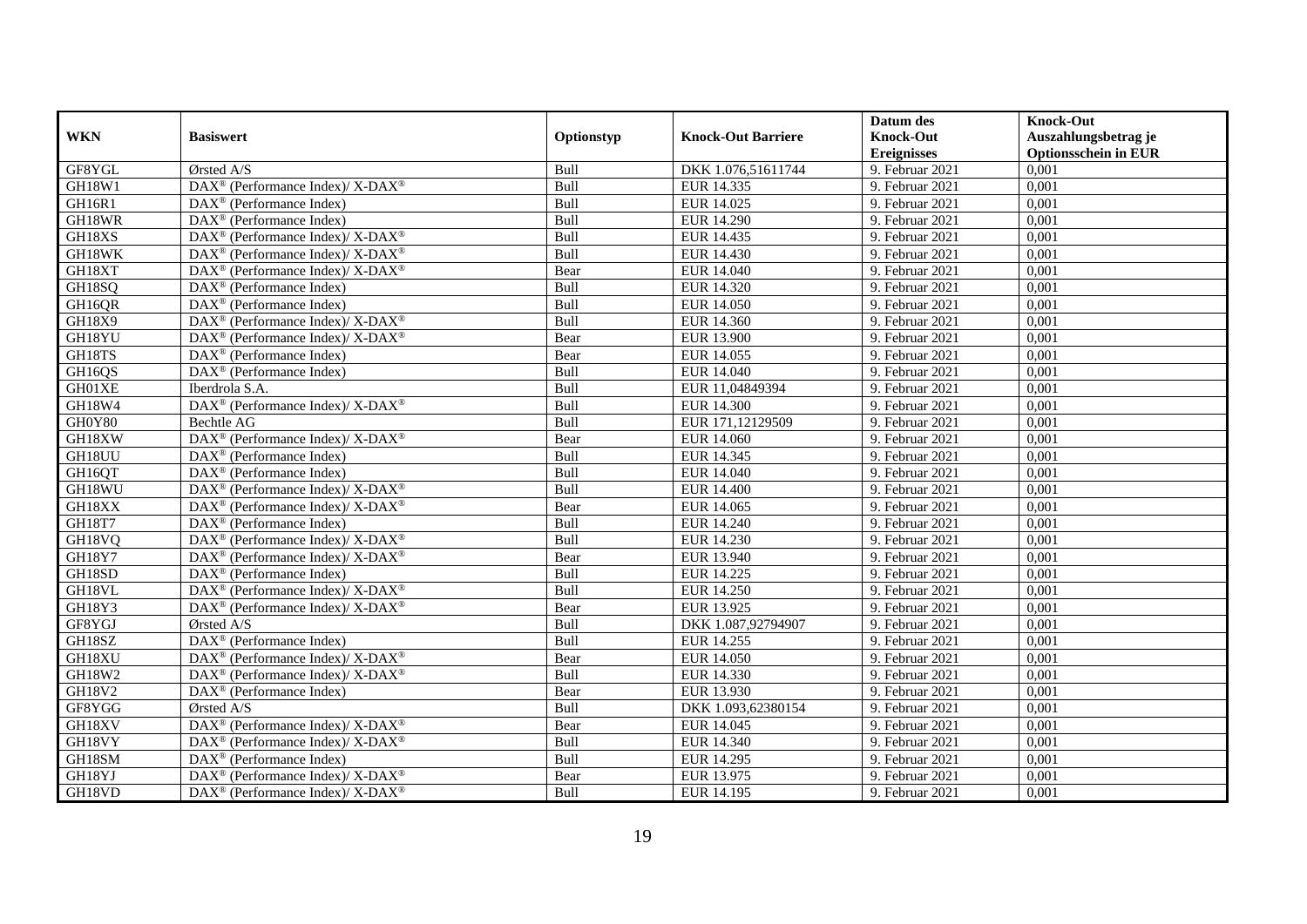|               |                                                                                         |            |                           | Datum des          | <b>Knock-Out</b>            |
|---------------|-----------------------------------------------------------------------------------------|------------|---------------------------|--------------------|-----------------------------|
| <b>WKN</b>    | <b>Basiswert</b>                                                                        | Optionstyp | <b>Knock-Out Barriere</b> | <b>Knock-Out</b>   | Auszahlungsbetrag je        |
|               |                                                                                         |            |                           | <b>Ereignisses</b> | <b>Optionsschein in EUR</b> |
| GH18UR        | DAX <sup>®</sup> (Performance Index)                                                    | Bull       | <b>EUR 14.400</b>         | 9. Februar 2021    | 0,001                       |
| GH18YK        | $\text{DAX}^{\circledR}$ (Performance Index)/ X-DAX <sup>®</sup>                        | Bear       | EUR 13.985                | 9. Februar 2021    | 0,001                       |
| GH18VU        | $\text{DAX}^{\circledast}$ (Performance Index)/ X-DAX <sup>®</sup>                      | Bull       | EUR 14.240                | 9. Februar 2021    | 0,001                       |
| GH18WV        | $\text{DAX}^{\otimes}$ (Performance Index)                                              | Bear       | EUR 13.990                | 9. Februar 2021    | 0,001                       |
| GH18XM        | $\text{DAX}^{\circledR}$ (Performance Index)/ X-DAX <sup>®</sup>                        | Bull       | EUR 14.295                | 9. Februar 2021    | 0,001                       |
| GH18VV        | DAX <sup>®</sup> (Performance Index)/ X-DAX <sup>®</sup>                                | Bull       | EUR 14.225                | 9. Februar 2021    | 0,001                       |
| <b>GH18W5</b> | $DAX^{\circledcirc}$ (Performance Index)/ X-DAX <sup>®</sup>                            | Bull       | EUR 14.310                | 9. Februar 2021    | 0,001                       |
| GH18XN        | $\text{DAX}^{\otimes}$ (Performance Index)/X-DAX <sup>®</sup>                           | Bull       | <b>EUR 14.280</b>         | 9. Februar 2021    | 0,001                       |
| GH18TY        | $\text{DAX}^{\textcircled{n}}$ (Performance Index)                                      | Bull       | EUR 14.435                | 9. Februar 2021    | 0,001                       |
| GH18W6        | DAX <sup>®</sup> (Performance Index)/ X-DAX <sup>®</sup>                                | Bull       | EUR 14.315                | 9. Februar 2021    | 0,001                       |
| GH18XP        | $\text{DAX}^{\otimes}$ (Performance Index)/X-DAX <sup>®</sup>                           | Bear       | EUR 14.030                | 9. Februar 2021    | 0,001                       |
| <b>GH18V0</b> | DAX <sup>®</sup> (Performance Index)                                                    | Bull       | EUR 14.305                | 9. Februar 2021    | 0,001                       |
| <b>GH18W7</b> | $\text{DAX}^{\circledast}$ (Performance Index)/ X-DAX <sup>®</sup>                      | Bull       | EUR 14.305                | 9. Februar 2021    | 0,001                       |
| GH18YR        | DAX <sup>®</sup> (Performance Index)/X-DAX <sup>®</sup>                                 | Bear       | EUR 13.905                | 9. Februar 2021    | 0,001                       |
| GH18SJ        | $\text{DAX}^{\otimes}$ (Performance Index)                                              | Bull       | EUR 14.270                | 9. Februar 2021    | 0,001                       |
| <b>GH18V8</b> | DAX <sup>®</sup> (Performance Index)/ X-DAX <sup>®</sup>                                | Bull       | EUR 14.210                | 9. Februar 2021    | 0,001                       |
| GH18XQ        | DAX <sup>®</sup> (Performance Index)/ X-DAX <sup>®</sup>                                | Bull       | EUR 14.370                | 9. Februar 2021    | 0,001                       |
| GH18SK        | $DAX^{\circledR}$ (Performance Index)                                                   | Bull       | EUR 14.280                | 9. Februar 2021    | 0,001                       |
| GH18VH        | $\text{DAX}^{\circledR}$ (Performance Index)/ X-DAX <sup>®</sup>                        | Bull       | EUR 14.185                | 9. Februar 2021    | 0,001                       |
| GH18YS        | DAX <sup>®</sup> (Performance Index)/ X-DAX <sup>®</sup>                                | Bear       | EUR 13.915                | 9. Februar 2021    | 0,001                       |
| GH18TM        | DAX <sup>®</sup> (Performance Index)                                                    | Bear       | EUR 14.030                | 9. Februar 2021    | 0,001                       |
| GH18VJ        | DAX <sup>®</sup> (Performance Index)/ X-DAX <sup>®</sup>                                | Bull       | EUR 14.255                | 9. Februar 2021    | 0,001                       |
| GH18YT        | $\overline{\text{DAX}^{\otimes}}$ (Performance Index)/X-DAX <sup>®</sup>                | Bear       | EUR 14.055                | 9. Februar 2021    | 0,001                       |
| GH18UN        | DAX <sup>®</sup> (Performance Index)                                                    | Bull       | EUR 14.370                | 9. Februar 2021    | 0,001                       |
| GH18VK        | $DAX^{\circledcirc}$ (Performance Index)/ X-DAX <sup>®</sup>                            | Bull       | EUR 14.260                | 9. Februar 2021    | 0.001                       |
| GH18XL        | $\text{DAX}^{\circledR}$ (Performance Index)/ X-DAX <sup>®</sup>                        | Bull       | EUR 14.395                | 9. Februar 2021    | 0,001                       |
| GH18UP        | DAX <sup>®</sup> (Performance Index)                                                    | Bull       | EUR 14.360                | 9. Februar 2021    | 0,001                       |
| GH18VP        | DAX <sup>®</sup> (Performance Index)/X-DAX <sup>®</sup>                                 | Bull       | EUR 14.190                | 9. Februar 2021    | 0,001                       |
| GH18YG        | DAX <sup>®</sup> (Performance Index)/ X-DAX <sup>®</sup>                                | Bear       | EUR 13.970                | 9. Februar 2021    | 0,001                       |
| GH18ST        | $\text{DAX}^{\circledast}$ (Performance Index)                                          | Bull       | EUR 14.285                | 9. Februar 2021    | 0,001                       |
| GH18WA        | $\text{DAX}^{\circledast}$ (Performance Index)/ X-DAX <sup>®</sup>                      | Bull       | EUR 14.275                | 9. Februar 2021    | 0,001                       |
| GH18UW        | $DAX^{\circledR}$ (Performance Index)                                                   | Bear       | EUR 13.915                | 9. Februar 2021    | 0,001                       |
| GH18YH        | $\text{DAX}^{\textcircled{\tiny{\textcircled{\tiny \dag}}}}$ (Performance Index)/X-DAX® | Bear       | EUR 13.965                | 9. Februar 2021    | 0,001                       |
| GH18XD        | DAX <sup>®</sup> (Performance Index)/ X-DAX <sup>®</sup>                                | Bear       | EUR 14.005                | 9. Februar 2021    | 0,001                       |
| <b>GH18T8</b> | DAX <sup>®</sup> (Performance Index)                                                    | Bear       | EUR 13.965                | 9. Februar 2021    | 0,001                       |
| GH18VS        | $\text{DAX}^{\otimes}$ (Performance Index)/X-DAX <sup>®</sup>                           | Bull       | EUR 14.235                | 9. Februar 2021    | 0,001                       |
| GH18T9        | $\text{DAX}^{\circledast}$ (Performance Index)                                          | Bear       | EUR 13.975                | 9. Februar 2021    | 0,001                       |
| GH18VT        | $\overline{\text{DAX}^{\textcircled{\tiny 0}}}$ (Performance Index)/X-DAX <sup>®</sup>  | Bull       | EUR 14.220                | 9. Februar 2021    | 0,001                       |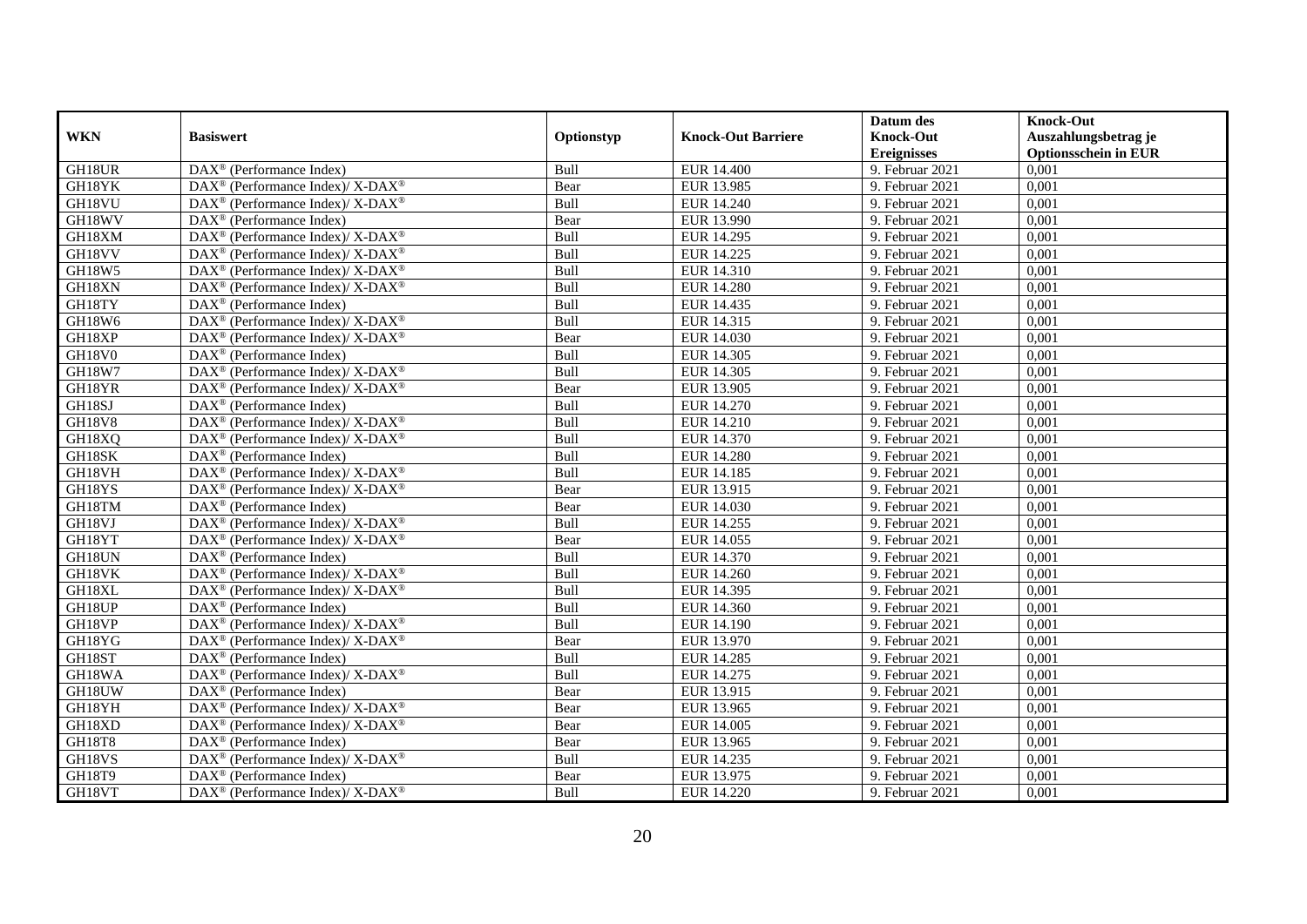|               |                                                                           |             |                           | Datum des          | <b>Knock-Out</b>            |
|---------------|---------------------------------------------------------------------------|-------------|---------------------------|--------------------|-----------------------------|
| <b>WKN</b>    | <b>Basiswert</b>                                                          | Optionstyp  | <b>Knock-Out Barriere</b> | <b>Knock-Out</b>   | Auszahlungsbetrag je        |
|               |                                                                           |             |                           | <b>Ereignisses</b> | <b>Optionsschein in EUR</b> |
| GH18UB        | $\overline{\text{DAX}}^{\textcirc}$ (Performance Index)                   | Bull        | EUR 14.405                | 9. Februar 2021    | 0,001                       |
| GH18WL        | DAX <sup>®</sup> (Performance Index)/ X-DAX <sup>®</sup>                  | Bull        | EUR 14.425                | 9. Februar 2021    | 0,001                       |
| GH18VC        | $DAX^{\circledR}$ (Performance Index)                                     | Bull        | EUR 14.365                | 9. Februar 2021    | 0,001                       |
| GH18WM        | DAX <sup>®</sup> (Performance Index)/ X-DAX <sup>®</sup>                  | Bull        | EUR 14.420                | 9. Februar 2021    | 0,001                       |
| GH18SY        | DAX <sup>®</sup> (Performance Index)                                      | Bear        | EUR 13.955                | 9. Februar 2021    | 0,001                       |
| GH18VW        | DAX <sup>®</sup> (Performance Index)/X-DAX <sup>®</sup>                   | Bull        | EUR 14.215                | 9. Februar 2021    | 0,001                       |
| GH18V3        | $\text{DAX}^{\textcircled{}}$ (Performance Index)                         | Bear        | EUR 13.935                | 9. Februar 2021    | 0,001                       |
| GH18VX        | DAX <sup>®</sup> (Performance Index)/ X-DAX <sup>®</sup>                  | Bull        | EUR 14.355                | 9. Februar 2021    | 0,001                       |
| GH18T0        | $DAX^{\circledR}$ (Performance Index)                                     | Bull        | EUR 14.245                | 9. Februar 2021    | 0,001                       |
| GH18WY        | DAX <sup>®</sup> (Performance Index)/ X-DAX <sup>®</sup>                  | Bull        | EUR 14.375                | 9. Februar 2021    | 0,001                       |
| <b>GH18T1</b> | $\text{DAX}^{\textcircled{}}$ (Performance Index)                         | Bear        | EUR 13.960                | 9. Februar 2021    | 0,001                       |
| GH18WZ        | DAX <sup>®</sup> (Performance Index)/ X-DAX <sup>®</sup>                  | Bull        | EUR 14.365                | 9. Februar 2021    | 0,001                       |
| <b>GH18V4</b> | $DAX^{\circledast}$ (Performance Index)                                   | Bear        | EUR 13.940                | 9. Februar 2021    | 0,001                       |
| <b>GH18W8</b> | $DAX^{\circledast}$ (Performance Index)/ X-DAX <sup>®</sup>               | Bull        | EUR 14.290                | 9. Februar 2021    | 0,001                       |
| GH18V5        | $DAX^{\circledast}$ (Performance Index)                                   | Bear        | EUR 13.945                | 9. Februar 2021    | 0,001                       |
| GH18W9        | DAX <sup>®</sup> (Performance Index)/X-DAX <sup>®</sup>                   | Bull        | EUR 14.285                | 9. Februar 2021    | 0,001                       |
| GH18SN        | DAX <sup>®</sup> (Performance Index)                                      | Bull        | EUR 14.220                | 9. Februar 2021    | 0,001                       |
| GH18XA        | $DAX^{\circledcirc}$ (Performance Index)/X-DAX <sup>®</sup>               | Bear        | EUR 13.995                | 9. Februar 2021    | 0,001                       |
| GH18TR        | $DAX^{\circledR}$ (Performance Index)                                     | Bear        | EUR 14.045                | 9. Februar 2021    | 0,001                       |
| GH18XB        | DAX <sup>®</sup> (Performance Index)/ X-DAX <sup>®</sup>                  | Bear        | <b>EUR 14.000</b>         | 9. Februar 2021    | 0,001                       |
| GH18US        | DAX <sup>®</sup> (Performance Index)                                      | Bull        | EUR 14.385                | 9. Februar 2021    | 0,001                       |
| GH18WH        | $DAX^{\circledast}$ (Performance Index)/ $\overline{X-DAX^{\circledast}}$ | Bull        | EUR 14.440                | 9. Februar 2021    | 0,001                       |
| GH18UT        | $\text{DAX}^{\textcircled{}}$ (Performance Index)                         | Bull        | EUR 14.325                | 9. Februar 2021    | 0,001                       |
| GH18XJ        | DAX <sup>®</sup> (Performance Index)/ X-DAX <sup>®</sup>                  | Bear        | EUR 14.025                | 9. Februar 2021    | 0,001                       |
| GH18VA        | DAX <sup>®</sup> (Performance Index)                                      | Bull        | EUR 14.410                | 9. Februar 2021    | 0,001                       |
| GH18WC        | $DAX^{\circledast}$ (Performance Index)                                   | Bull        | EUR 14.375                | 9. Februar 2021    | 0,001                       |
| GH18WS        | DAX <sup>®</sup> (Performance Index)/ X-DAX <sup>®</sup>                  | Bull        | EUR 14.390                | 9. Februar 2021    | 0,001                       |
| GH18T5        | $DAX^{\circledR}$ (Performance Index)                                     | Bear        | EUR 14.005                | 9. Februar 2021    | 0,001                       |
| GH18WT        | DAX <sup>®</sup> (Performance Index)/X-DAX <sup>®</sup>                   | <b>Bull</b> | EUR 14.385                | 9. Februar 2021    | 0,001                       |
| GH18WN        | DAX <sup>®</sup> (Performance Index)/ X-DAX <sup>®</sup>                  | Bull        | EUR 14.415                | 9. Februar 2021    | 0,001                       |
| GH18SU        | $DAX^{\circledR}$ (Performance Index)                                     | Bull        | EUR 14.300                | 9. Februar 2021    | 0,001                       |
| GH18W3        | DAX <sup>®</sup> (Performance Index)/ X-DAX <sup>®</sup>                  | Bull        | EUR 14.325                | 9. Februar 2021    | 0,001                       |
| GH18SV        | $\overline{\text{DAX}^{\otimes}}$ (Performance Index)                     | Bull        | EUR 14.185                | 9. Februar 2021    | 0,001                       |
| GH18WF        | DAX <sup>®</sup> (Performance Index)/ X-DAX <sup>®</sup>                  | Bull        | EUR 14.445                | 9. Februar 2021    | 0,001                       |
| GH18TX        | $DAX^{\circledast}$ (Performance Index)                                   | Bull        | EUR 14.440                | 9. Februar 2021    | 0,001                       |
| GH18XG        | DAX <sup>®</sup> (Performance Index)/ X-DAX <sup>®</sup>                  | Bear        | EUR 14.015                | 9. Februar 2021    | 0,001                       |
| GH18UZ        | DAX <sup>®</sup> (Performance Index)                                      | Bear        | EUR 13.920                | 9. Februar 2021    | 0,001                       |
| GH18XE        | $\text{DAX}^{\circledR}$ (Performance Index)/ X-DAX <sup>®</sup>          | Bear        | <b>EUR 14.010</b>         | 9. Februar 2021    | 0,001                       |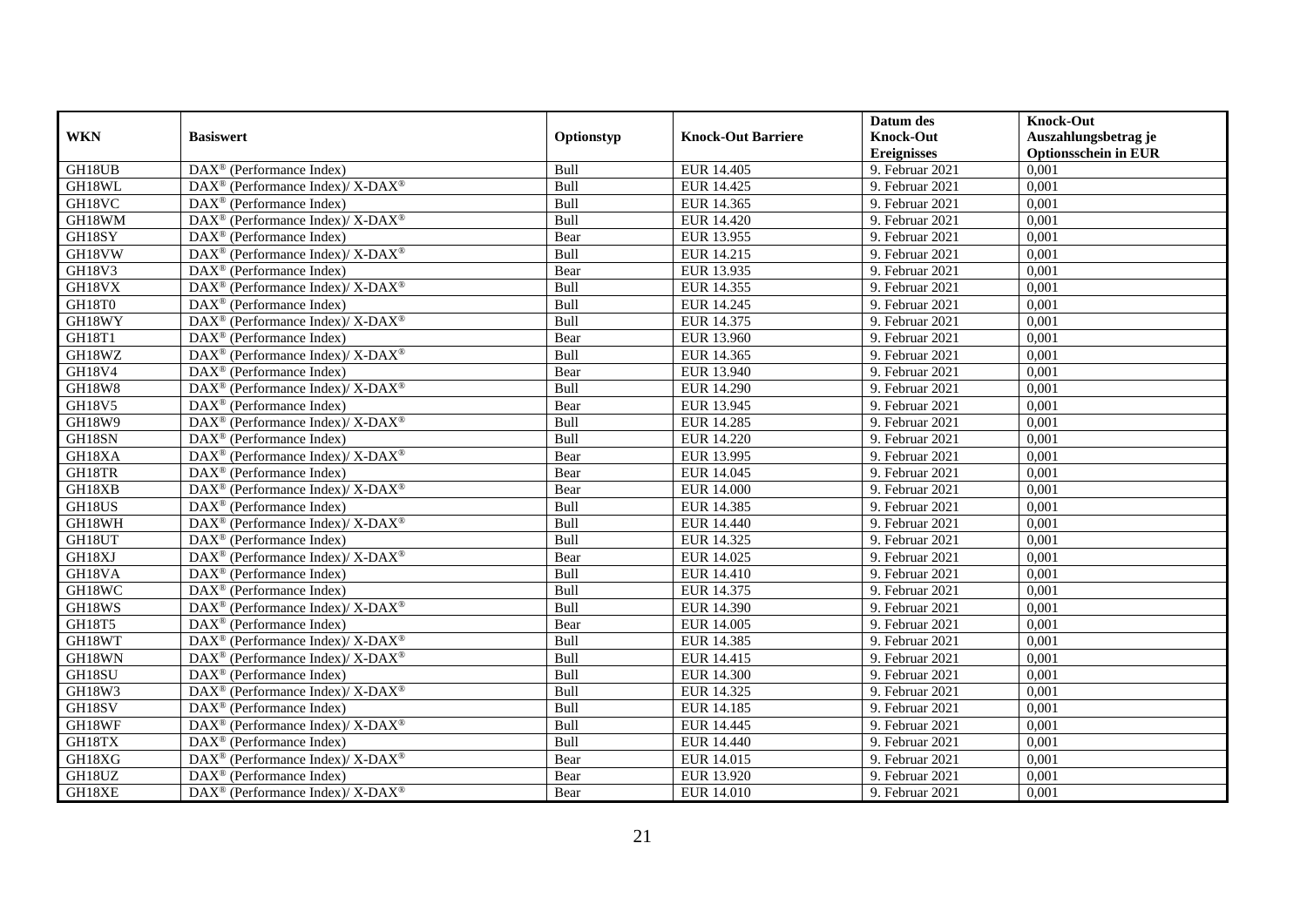|               |                                                              |             |                           | Datum des          | <b>Knock-Out</b>            |
|---------------|--------------------------------------------------------------|-------------|---------------------------|--------------------|-----------------------------|
| <b>WKN</b>    | <b>Basiswert</b>                                             | Optionstyp  | <b>Knock-Out Barriere</b> | <b>Knock-Out</b>   | Auszahlungsbetrag je        |
|               |                                                              |             |                           | <b>Ereignisses</b> | <b>Optionsschein in EUR</b> |
| GH18SR        | DAX <sup>®</sup> (Performance Index)                         | Bull        | EUR 14.275                | 9. Februar 2021    | 0,001                       |
| GH18UV        | $DAX^{\circledR}$ (Performance Index)                        | Bull        | <b>EUR 14.380</b>         | 9. Februar 2021    | 0,001                       |
| GH18SL        | DAX <sup>®</sup> (Performance Index)                         | Bull        | EUR 14.340                | 9. Februar 2021    | 0,001                       |
| GH18TN        | $\text{DAX}^{\otimes}$ (Performance Index)                   | Bear        | EUR 14.035                | 9. Februar 2021    | 0,001                       |
| GH18TP        | DAX <sup>®</sup> (Performance Index)                         | Bull        | EUR 14.355                | 9. Februar 2021    | 0,001                       |
| GH18UQ        | $\text{DAX}^{\textcircled{n}}$ (Performance Index)           | Bull        | EUR 14.395                | 9. Februar 2021    | 0,001                       |
| GH18SB        | $\text{DAX}^{\textcircled{n}}$ (Performance Index)           | Bull        | EUR 14.335                | 9. Februar 2021    | 0,001                       |
| GH18SC        | $DAX^{\otimes}$ (Performance Index)                          | Bull        | EUR 14.215                | 9. Februar 2021    | 0,001                       |
| GH18TD        | $\text{DAX}^{\textcircled{p}}$ (Performance Index)           | Bull        | EUR 14.195                | 9. Februar 2021    | 0,001                       |
| GH18TE        | $DAX^{\otimes}$ (Performance Index)                          | Bear        | <b>EUR 14.000</b>         | 9. Februar 2021    | 0,001                       |
| GH18TF        | $\overline{\text{DAX}}^{\textcircled{}}$ (Performance Index) | Bull        | EUR 14.350                | 9. Februar 2021    | 0,001                       |
| GH18UF        | $\overline{\text{DAX}^{\otimes}}$ (Performance Index)        | Bull        | <b>EUR 14.450</b>         | 9. Februar 2021    | 0,001                       |
| GH18UH        | $\text{DAX}^{\textcircled{n}}$ (Performance Index)           | Bull        | EUR 14.330                | 9. Februar 2021    | 0,001                       |
| GH18SG        | DAX <sup>®</sup> (Performance Index)                         | Bull        | <b>EUR 14.180</b>         | 9. Februar 2021    | 0,001                       |
| GH18TJ        | DAX <sup>®</sup> (Performance Index)                         | Bear        | EUR 14.020                | 9. Februar 2021    | 0,001                       |
| GH18TK        | DAX <sup>®</sup> (Performance Index)                         | Bear        | EUR 14.015                | 9. Februar 2021    | 0,001                       |
| GH18UL        | DAX <sup>®</sup> (Performance Index)                         | Bull        | EUR 14.425                | 9. Februar 2021    | 0,001                       |
| GH18UM        | $\overline{\text{DAX}}^{\textcirc}$ (Performance Index)      | <b>Bull</b> | EUR 14.415                | 9. Februar 2021    | 0,001                       |
| GH18VN        | DAX <sup>®</sup> (Performance Index)                         | Bear        | EUR 13.910                | 9. Februar 2021    | 0,001                       |
| GH18T2        | DAX <sup>®</sup> (Performance Index)                         | Bear        | EUR 13.970                | 9. Februar 2021    | 0,001                       |
| GH18T3        | DAX <sup>®</sup> (Performance Index)                         | Bear        | EUR 14.040                | 9. Februar 2021    | 0,001                       |
| <b>GH18V6</b> | $\overline{\text{DAX}^{\otimes}}$ (Performance Index)        | Bull        | <b>EUR 14.420</b>         | 9. Februar 2021    | 0,001                       |
| <b>GH18V7</b> | $\text{DAX}^{\circledast}$ (Performance Index)               | Bull        | EUR 14.190                | 9. Februar 2021    | 0,001                       |
| GH18TB        | DAX <sup>®</sup> (Performance Index)                         | Bear        | <b>EUR 13.980</b>         | 9. Februar 2021    | 0,001                       |
| GH18TC        | DAX <sup>®</sup> (Performance Index)                         | Bear        | EUR 13.995                | 9. Februar 2021    | 0,001                       |
| GH18UC        | $\text{DAX}^{\otimes}$ (Performance Index)                   | Bear        | <b>EUR 14.010</b>         | 9. Februar 2021    | 0,001                       |
| GH18UD        | $\text{DAX}^{\circledast}$ (Performance Index)               | Bull        | EUR 14.315                | 9. Februar 2021    | 0,001                       |
| GH18VE        | $\text{DAX}^{\textcircled{D}}$ (Performance Index)           | Bull        | EUR 14.265                | 9. Februar 2021    | 0,001                       |
| GH18VG        | $\text{DAX}^{\textcircled{D}}$ (Performance Index)           | Bear        | EUR 13.895                | 9. Februar 2021    | 0,001                       |
| GH18WJ        | $\text{DAX}^{\circledR}$ (Performance Index)                 | Bear        | EUR 13.925                | 9. Februar 2021    | 0,001                       |
| GH18YM        | DAX <sup>®</sup> (Performance Index)                         | Bear        | EUR 13.900                | 9. Februar 2021    | 0,001                       |
| GH18SE        | DAX <sup>®</sup> (Performance Index)                         | Bull        | EUR 14.230                | 9. Februar 2021    | 0,001                       |
| GH18UJ        | $\overline{\text{DAX}^{\otimes}}$ (Performance Index)        | Bull        | <b>EUR 14.200</b>         | 9. Februar 2021    | 0,001                       |
| GH18UK        | DAX <sup>®</sup> (Performance Index)                         | Bull        | EUR 14.430                | 9. Februar 2021    | 0,001                       |
| GH18VM        | DAX <sup>®</sup> (Performance Index)                         | Bear        | EUR 13.905                | 9. Februar 2021    | 0,001                       |
| GF8YGN        | Ørsted A/S                                                   | Bull        | DKK 1.065,1244125         | 9. Februar 2021    | 0,001                       |
| GF8YGS        | Ørsted A/S                                                   | Bull        | DKK 1.059,40843334        | 9. Februar 2021    | 0,001                       |
| GH0Y8R        | adidas AG                                                    | Bear        | EUR 283,97548835          | 9. Februar 2021    | 0,001                       |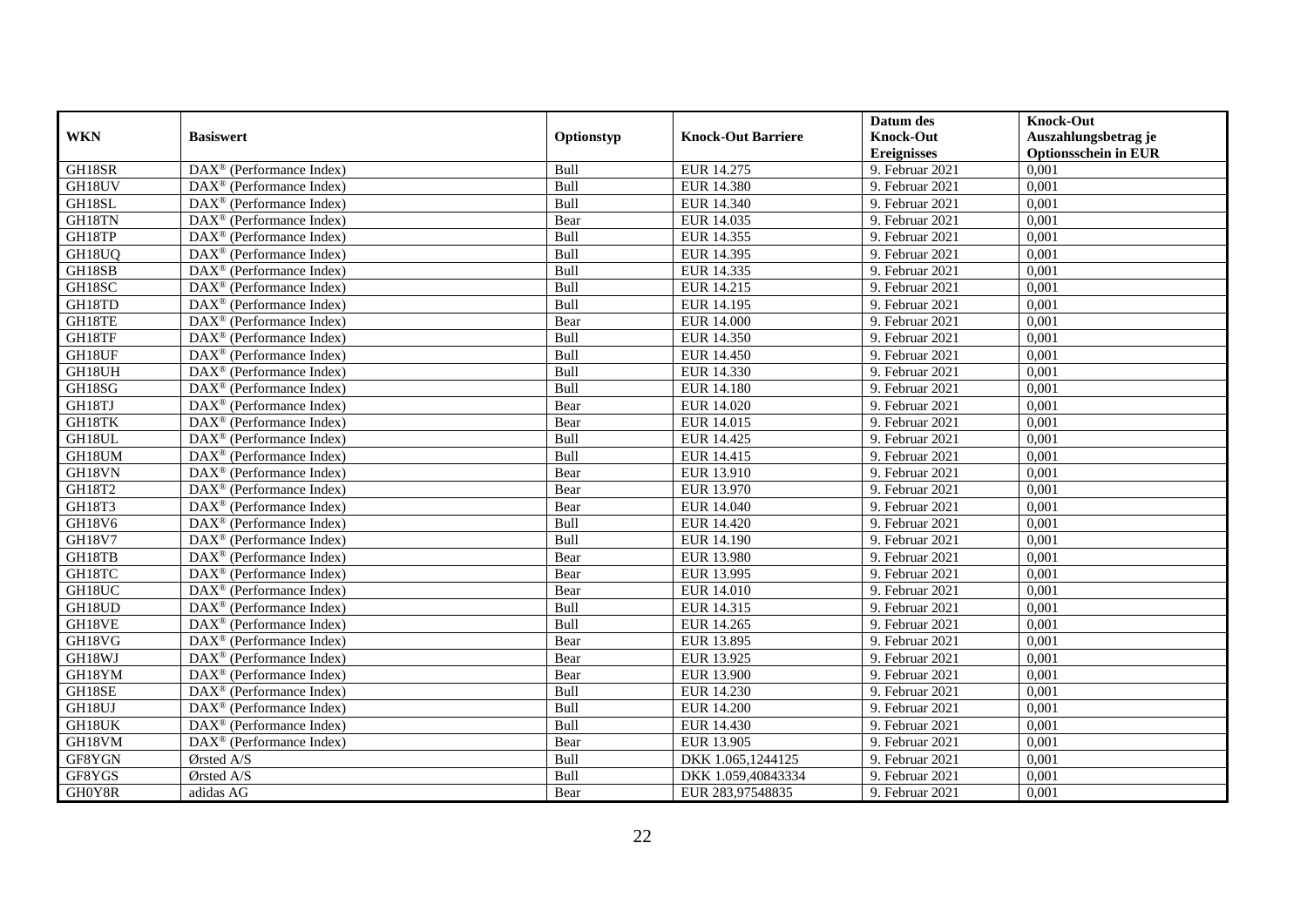|               |                                                                    |             |                           | Datum des          | <b>Knock-Out</b>            |
|---------------|--------------------------------------------------------------------|-------------|---------------------------|--------------------|-----------------------------|
| <b>WKN</b>    | <b>Basiswert</b>                                                   | Optionstyp  | <b>Knock-Out Barriere</b> | <b>Knock-Out</b>   | Auszahlungsbetrag je        |
|               |                                                                    |             |                           | <b>Ereignisses</b> | <b>Optionsschein in EUR</b> |
| GH19AT        | DAX <sup>®</sup> (Performance Index)                               | Bear        | EUR 14.060                | 9. Februar 2021    | 0,001                       |
| GH18TU        | $\text{DAX}^{\circledast}$ (Performance Index)                     | Bear        | EUR 14.060                | 9. Februar 2021    | 0,001                       |
| GH18FF        | $K+SAG$                                                            | Bear        | <b>EUR 9,73</b>           | 9. Februar 2021    | 0,001                       |
| GH16R7        | DAX <sup>®</sup> (Performance Index)                               | Bull        | EUR 14.020                | 9. Februar 2021    | 0,001                       |
| GH19B6        | DAX <sup>®</sup> (Performance Index)                               | Bull        | EUR 14.020                | 9. Februar 2021    | 0,001                       |
| GH18BZ        | <b>E.ON SE</b>                                                     | Bull        | <b>EUR 8,7</b>            | 9. Februar 2021    | 0,001                       |
| GH19B7        | DAX <sup>®</sup> (Performance Index)                               | Bull        | EUR 14.010                | 9. Februar 2021    | 0,001                       |
| GH16RJ        | $\overline{\text{DAX}}^{\textcirc}$ (Performance Index)            | Bull        | <b>EUR 14.010</b>         | 9. Februar 2021    | 0,001                       |
| GH16RA        | DAX <sup>®</sup> (Performance Index)                               | Bull        | EUR 14.020                | 9. Februar 2021    | 0,001                       |
| GH16RB        | DAX <sup>®</sup> (Performance Index)                               | Bull        | EUR 14.020                | 9. Februar 2021    | 0,001                       |
| GH16RG        | $\overline{\text{DAX}^{\otimes}}$ (Performance Index)              | Bull        | <b>EUR 14.010</b>         | 9. Februar 2021    | 0,001                       |
| GH16RH        | DAX <sup>®</sup> (Performance Index)                               | Bull        | <b>EUR 14.010</b>         | 9. Februar 2021    | 0,001                       |
| <b>GH16R8</b> | $\text{DAX}^{\textcircled{n}}$ (Performance Index)                 | Bull        | EUR 14.020                | 9. Februar 2021    | 0,001                       |
| GH16R9        | DAX <sup>®</sup> (Performance Index)                               | <b>Bull</b> | EUR 14.020                | 9. Februar 2021    | 0.001                       |
| GH16RE        | $DAX^{\otimes}$ (Performance Index)                                | Bull        | <b>EUR 14.010</b>         | 9. Februar 2021    | 0,001                       |
| GH16RF        | DAX <sup>®</sup> (Performance Index)                               | Bull        | <b>EUR 14.010</b>         | 9. Februar 2021    | 0,001                       |
| GH16RC        | DAX <sup>®</sup> (Performance Index)                               | Bull        | EUR 14.020                | 9. Februar 2021    | 0,001                       |
| GF8HR9        | Lanxess AG                                                         | Bull        | EUR 59,79763037           | 9. Februar 2021    | 0,001                       |
| GF6MXV        | Aalberts Industries N.V.                                           | Bear        | EUR 40,73032894           | 9. Februar 2021    | 0,001                       |
| GH16RD        | $\text{DAX}^{\otimes}$ (Performance Index)                         | Bull        | <b>EUR 14.010</b>         | 9. Februar 2021    | 0,001                       |
| GH16S0        | DAX <sup>®</sup> (Performance Index)                               | Bull        | EUR 13.975                | 9. Februar 2021    | 0,001                       |
| <b>GH16S1</b> | $DAX^{\circledR}$ (Performance Index)                              | Bull        | EUR 13.975                | 9. Februar 2021    | 0,001                       |
| GH19BA        | $\text{DAX}^{\textcircled{D}}$ (Performance Index)                 | Bull        | <b>EUR 13.980</b>         | 9. Februar 2021    | 0,001                       |
| GH19BB        | $\text{DAX}^{\textcircled{p}}$ (Performance Index)                 | Bull        | EUR 13.975                | 9. Februar 2021    | 0,001                       |
| GH16S8        | $DAX^{\circledR}$ (Performance Index)                              | Bull        | EUR 13.970                | 9. Februar 2021    | 0,001                       |
| GH19BC        | DAX <sup>®</sup> (Performance Index)                               | Bull        | EUR 13.970                | 9. Februar 2021    | 0,001                       |
| <b>GH16S9</b> | DAX <sup>®</sup> (Performance Index)                               | Bull        | EUR 13.970                | 9. Februar 2021    | 0,001                       |
| GH19B8        | DAX <sup>®</sup> (Performance Index)                               | Bull        | <b>EUR 14.000</b>         | 9. Februar 2021    | 0,001                       |
| GH16RQ        | $\text{DAX}^{\textcircled{n}}$ (Performance Index)                 | Bull        | <b>EUR 14.000</b>         | 9. Februar 2021    | 0,001                       |
| GH16VA        | $\text{DAX}^{\circledast}$ (Performance Index)/ X-DAX <sup>®</sup> | Bull        | <b>EUR 14.000</b>         | 9. Februar 2021    | 0,001                       |
| GH19B9        | $\text{DAX}^{\textcircled{D}}$ (Performance Index)                 | Bull        | EUR 13.990                | 9. Februar 2021    | 0,001                       |
| GH16RR        | DAX <sup>®</sup> (Performance Index)                               | Bull        | EUR 13.990                | 9. Februar 2021    | 0,001                       |
| GH16VB        | $\text{DAX}^{\circledR}$ (Performance Index)/ X-DAX <sup>®</sup>   | Bull        | <b>EUR 14.000</b>         | 9. Februar 2021    | 0,001                       |
| GH16RS        | DAX <sup>®</sup> (Performance Index)                               | Bull        | EUR 13.990                | 9. Februar 2021    | 0,001                       |
| GH19DL        | $\text{DAX}^{\circledast}$ (Performance Index)/ X-DAX <sup>®</sup> | Bull        | <b>EUR 14.000</b>         | 9. Februar 2021    | 0,001                       |
| GH16RK        | $\text{DAX}^{\circledast}$ (Performance Index)                     | Bull        | <b>EUR 14.000</b>         | 9. Februar 2021    | 0,001                       |
| GH16RW        | $\text{DAX}^{\otimes}$ (Performance Index)                         | Bull        | EUR 13.990                | 9. Februar 2021    | 0,001                       |
| GH16RX        | $\overline{\text{DAX}}^{\textcirc}$ (Performance Index)            | Bull        | <b>EUR 13.980</b>         | 9. Februar 2021    | 0,001                       |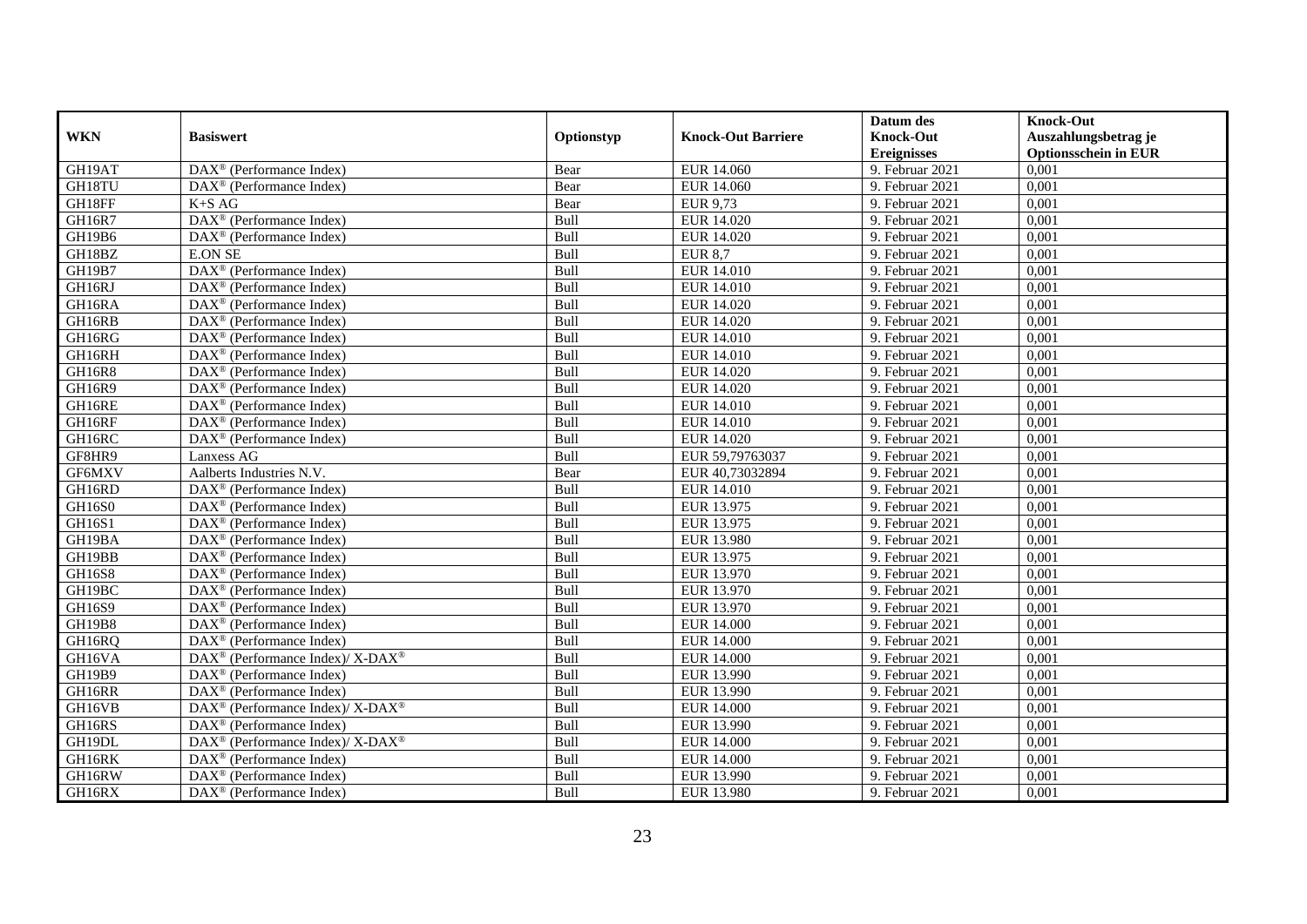|               |                                                              |            |                           | Datum des                     | <b>Knock-Out</b>            |
|---------------|--------------------------------------------------------------|------------|---------------------------|-------------------------------|-----------------------------|
| <b>WKN</b>    | <b>Basiswert</b>                                             | Optionstyp | <b>Knock-Out Barriere</b> | <b>Knock-Out</b>              | Auszahlungsbetrag je        |
|               |                                                              |            |                           | <b>Ereignisses</b>            | <b>Optionsschein in EUR</b> |
| GH16S4        | $\overline{\text{DAX}}^{\textcircled{}}$ (Performance Index) | Bull       | EUR 13.975                | 9. Februar 2021               | 0,001                       |
| GH16S5        | $\text{DAX}^{\textcircled{p}}$ (Performance Index)           | Bull       | EUR 13.975                | 9. Februar 2021               | 0,001                       |
| GH16RL        | $\text{DAX}^{\textcircled{}}$ (Performance Index)            | Bull       | <b>EUR 14.000</b>         | 9. Februar 2021               | 0,001                       |
| <b>GH12S7</b> | 1 Feinunze Gold, Feinheit mind. 0,995, LBMA                  | Bear       | USD 1.845,57897073        | 9. Februar 2021               | 0,001                       |
| GH16RM        | DAX <sup>®</sup> (Performance Index)                         | Bull       | <b>EUR 14.000</b>         | 9. Februar 2021               | 0,001                       |
| GH16SA        | DAX <sup>®</sup> (Performance Index)                         | Bull       | EUR 13.970                | 9. Februar 2021               | 0,001                       |
| GH16SB        | $\text{DAX}^{\textcircled{n}}$ (Performance Index)           | Bull       | EUR 13.970                | 9. Februar 2021               | 0,001                       |
| GH16RY        | $\overline{\text{DAX}}^{\textcirc}$ (Performance Index)      | Bull       | EUR 13.980                | 9. Februar 2021               | 0,001                       |
| GH16RZ        | $\overline{\text{DAX}^{\otimes}}$ (Performance Index)        | Bull       | <b>EUR 13.980</b>         | 9. Februar 2021               | 0,001                       |
| GH16RN        | $\text{DAX}^{\textcircled{p}}$ (Performance Index)           | Bull       | <b>EUR 14.000</b>         | 9. Februar 2021               | 0,001                       |
| GH16RP        | $\text{DAX}^{\textcircled{D}}$ (Performance Index)           | Bull       | <b>EUR 14.000</b>         | 9. Februar 2021               | 0,001                       |
| GH16S6        | $\overline{\text{DAX}^{\otimes}}$ (Performance Index)        | Bull       | EUR 13.970                | 9. Februar 2021               | 0,001                       |
| <b>GH16S7</b> | DAX <sup>®</sup> (Performance Index)                         | Bull       | EUR 13.970                | 9. Februar 2021               | 0,001                       |
| GH16S2        | $DAX^{\circledR}$ (Performance Index)                        | Bull       | EUR 13.975                | 9. Februar 2021               | 0,001                       |
| GH16S3        | DAX <sup>®</sup> (Performance Index)                         | Bull       | EUR 13.975                | 9. Februar 2021               | 0,001                       |
| GH16RT        | DAX <sup>®</sup> (Performance Index)                         | Bull       | EUR 13.990                | 9. Februar 2021               | 0,001                       |
| GH16RU        | DAX <sup>®</sup> (Performance Index)                         | Bull       | EUR 13.990                | 9. Februar 2021               | 0,001                       |
| GH16RV        | $\text{DAX}^{\textcircled{n}}$ (Performance Index)           | Bull       | EUR 13.990                | 9. Februar 2021               | 0.001                       |
| GH18G1        | <b>Bayer AG</b>                                              | Bull       | <b>EUR 54,82</b>          | 9. Februar 2021               | 0,001                       |
| GH18JW        | Delivery Hero AG                                             | Bull       | EUR 128,71                | 9. Februar 2021               | 0,001                       |
| GH1054        | 1 Feinunze Silber, Feinheit mind. 0,999                      | Bear       | USD 27,68685415           | 9. Februar 2021               | 0,001                       |
| <b>GH0YDF</b> | ABB Ltd                                                      | Bull       | CHF 25,85950609           | 9. Februar 2021               | 0,001                       |
| <b>GH12S8</b> | 1 Feinunze Gold, Feinheit mind. 0,995, LBMA                  | Bear       | USD 1.847,09839359        | 9. Februar 2021               | 0,001                       |
| GH12SE        | 1 Feinunze Silber, Feinheit mind. 0,999                      | Bear       | USD 27,81943298           | 9. Februar 2021               | 0,001                       |
| GF8YGP        | Ørsted A/S                                                   | Bull       | DKK 1.053,71258086        | 9. Februar 2021               | 0,001                       |
| GH0HZ9        | MorphoSys AG                                                 | Bull       | EUR 94,16805556           | 9. Februar 2021               | 0,001                       |
| GF6MK9        | Bechtle AG                                                   | Bull       | EUR 170,09396707          | 9. Februar 2021               | 0,001                       |
| GF8YGM        | Ørsted A/S                                                   | Bull       | DKK 1.047,99660168        | $\overline{9}$ . Februar 2021 | 0,001                       |
| GH162C        | EssilorLuxottica SA                                          | Bear       | EUR 132,86491863          | 9. Februar 2021               | 0,001                       |
| GF8YGR        | Ørsted A/S                                                   | Bull       | DKK 1.030,87885425        | 9. Februar 2021               | 0,001                       |
| GH160F        | Deutsche Lufthansa AG                                        | Bull       | EUR 10,8608791            | 9. Februar 2021               | 0,001                       |
| <b>GH0HXU</b> | MorphoSys AG                                                 | Bull       | EUR 93,68704389           | 9. Februar 2021               | 0,001                       |
| GH18L7        | PayPal Holdings, Inc.                                        | Bear       | <b>USD 277,28</b>         | 9. Februar 2021               | 0,001                       |
| GF8YGQ        | Ørsted A/S                                                   | Bull       | DKK 1.042,29068589        | 9. Februar 2021               | 0,001                       |
| GH18L9        | PayPal Holdings, Inc.                                        | Bear       | <b>USD 280,01</b>         | 9. Februar 2021               | 0,001                       |
| <b>GH0KHD</b> | LVMH Moët Hennessy Louis Vuitton SE                          | Bear       | EUR 538,73463537          | 9. Februar 2021               | 0,001                       |
| GH18LA        | PayPal Holdings, Inc.                                        | Bear       | <b>USD 281,38</b>         | 9. Februar 2021               | 0,001                       |
| GF8YGY        | Ørsted A/S                                                   | Bull       | DKK 1.036,61496008        | 9. Februar 2021               | 0,001                       |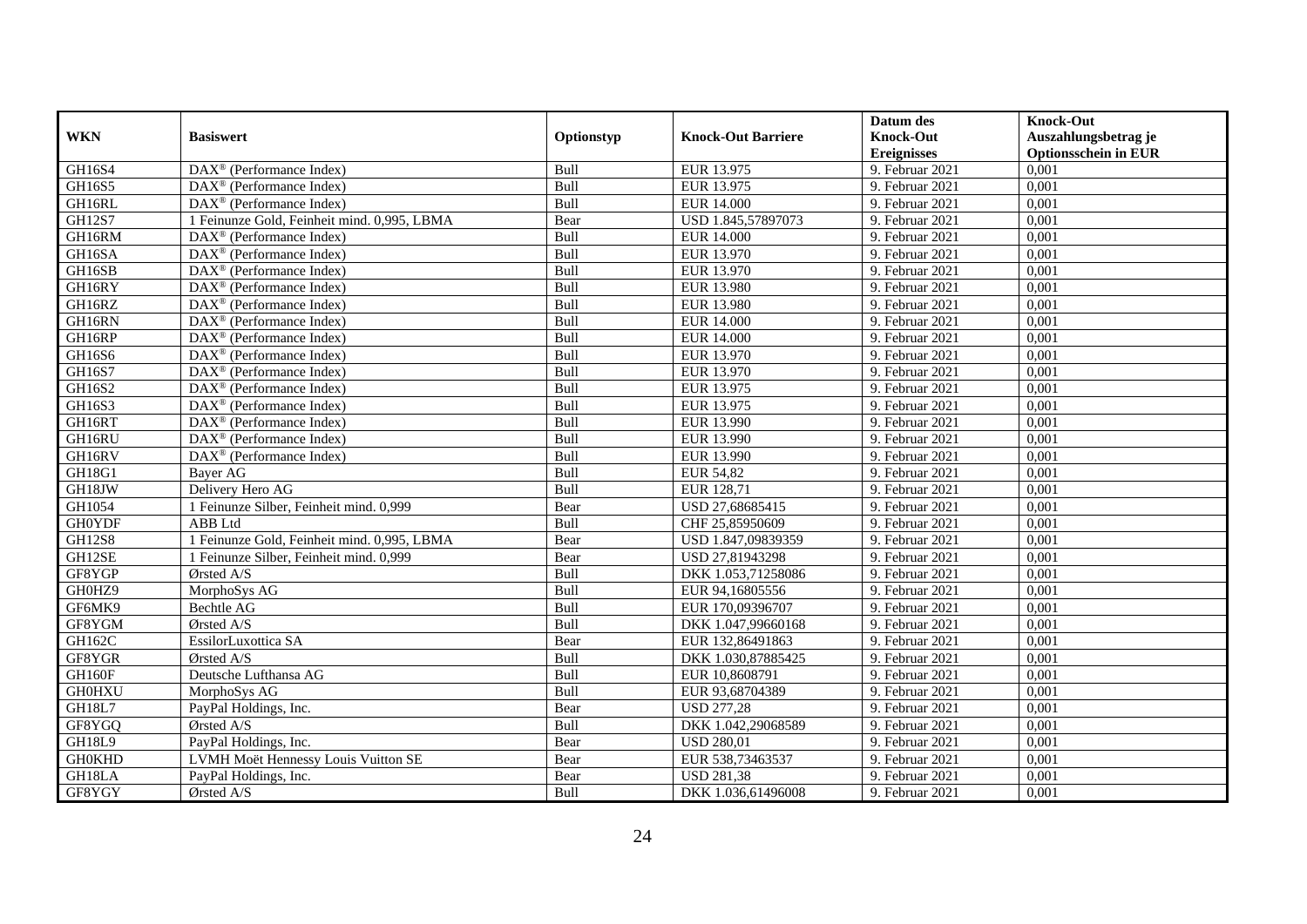|               |                                                 |            |                           | Datum des          | <b>Knock-Out</b>            |
|---------------|-------------------------------------------------|------------|---------------------------|--------------------|-----------------------------|
| <b>WKN</b>    | <b>Basiswert</b>                                | Optionstyp | <b>Knock-Out Barriere</b> | <b>Knock-Out</b>   | Auszahlungsbetrag je        |
|               |                                                 |            |                           | <b>Ereignisses</b> | <b>Optionsschein in EUR</b> |
| GH18FG        | $K+SAG$                                         | Bear       | <b>EUR 9,78</b>           | 9. Februar 2021    | 0,001                       |
| <b>GH0KGL</b> | <b>LVMH Moët Hennessy Louis Vuitton SE</b>      | Bear       | EUR 536,19837979          | 9. Februar 2021    | 0,001                       |
| GH18L5        | PayPal Holdings, Inc.                           | Bear       | <b>USD 278,64</b>         | 9. Februar 2021    | 0,001                       |
| GH0Y4M        | ASML Holding N.V.                               | Bear       | EUR 470,60091761          | 9. Februar 2021    | 0,001                       |
| GH15ZT        | Visa Inc. - Class A                             | Bull       | USD 205,48473249          | 9. Februar 2021    | 0,001                       |
| GH18N1        | Alphabet Inc. - Class C                         | Bear       | <b>USD 2.088,15</b>       | 9. Februar 2021    | 0,001                       |
| GH15ZU        | Visa Inc. - Class A                             | Bull       | USD 204,4346572           | 9. Februar 2021    | 0,001                       |
| GH18FP        | Workday, Inc.                                   | Bear       | <b>USD 270,17</b>         | 9. Februar 2021    | 0,001                       |
| GH1972        | Dow Jones Industrial Average® Index             | Bear       | <b>USD 31.240</b>         | 9. Februar 2021    | 0,001                       |
| GH19E3        | S&P 500 <sup>®</sup> Index                      | Bear       | <b>USD 3.892,5</b>        | 9. Februar 2021    | 0,001                       |
| GH1973        | Dow Jones Industrial Average <sup>®</sup> Index | Bear       | <b>USD 31.220</b>         | 9. Februar 2021    | 0,001                       |
| GH19D0        | NASDAQ-100 Index®                               | Bear       | <b>USD 13.630</b>         | 9. Februar 2021    | 0,001                       |
| <b>GH19E8</b> | S&P 500 <sup>®</sup> Index                      | Bear       | <b>USD 3.887,5</b>        | 9. Februar 2021    | 0,001                       |
| GH1974        | Dow Jones Industrial Average <sup>®</sup> Index | Bear       | <b>USD 31.220</b>         | 9. Februar 2021    | 0,001                       |
| GH19D1        | NASDAQ-100 Index®                               | Bear       | <b>USD 13.630</b>         | 9. Februar 2021    | 0,001                       |
| GH19E6        | S&P 500 <sup>®</sup> Index                      | Bear       | <b>USD 3.890</b>          | 9. Februar 2021    | 0,001                       |
| GH19D4        | NASDAQ-100 Index®                               | Bear       | <b>USD 13.610</b>         | 9. Februar 2021    | 0,001                       |
| GH1978        | Dow Jones Industrial Average® Index             | Bear       | <b>USD 31.180</b>         | 9. Februar 2021    | 0,001                       |
| GH19E7        | S&P 500 <sup>®</sup> Index                      | Bear       | <b>USD 3.887,5</b>        | 9. Februar 2021    | 0,001                       |
| GH19D5        | NASDAQ-100 Index®                               | Bear       | <b>USD 13.610</b>         | 9. Februar 2021    | 0,001                       |
| GH1979        | Dow Jones Industrial Average® Index             | Bear       | <b>USD 31.150</b>         | 9. Februar 2021    | 0,001                       |
| GH19CY        | NASDAQ-100 Index®                               | Bear       | <b>USD</b> 13.640         | 9. Februar 2021    | 0,001                       |
| GH19E4        | S&P 500 <sup>®</sup> Index                      | Bear       | <b>USD 3.892,5</b>        | 9. Februar 2021    | 0,001                       |
| <b>GH196Z</b> | Dow Jones Industrial Average® Index             | Bear       | <b>USD 31.250</b>         | 9. Februar 2021    | 0,001                       |
| GH19CZ        | NASDAQ-100 Index®                               | Bear       | <b>USD 13.640</b>         | 9. Februar 2021    | 0,001                       |
| <b>GH19E5</b> | S&P 500 <sup>®</sup> Index                      | Bear       | <b>USD 3.890</b>          | 9. Februar 2021    | 0,001                       |
| <b>GH197A</b> | Dow Jones Industrial Average® Index             | Bear       | <b>USD 31.150</b>         | 9. Februar 2021    | 0,001                       |
| GH18EK        | American Water Works Co Inc                     | Bull       | <b>USD 163,55</b>         | 9. Februar 2021    | 0,001                       |
| GH19D2        | NASDAQ-100 Index®                               | Bear       | <b>USD 13.620</b>         | 9. Februar 2021    | 0,001                       |
| GH1970        | Dow Jones Industrial Average <sup>®</sup> Index | Bear       | <b>USD 31.250</b>         | 9. Februar 2021    | 0,001                       |
| GH19D3        | NASDAQ-100 Index®                               | Bear       | <b>USD 13.620</b>         | 9. Februar 2021    | 0,001                       |
| GH1971        | Dow Jones Industrial Average <sup>®</sup> Index | Bear       | <b>USD 31.240</b>         | 9. Februar 2021    | 0,001                       |
| GH1975        | Dow Jones Industrial Average® Index             | Bear       | <b>USD 31.200</b>         | 9. Februar 2021    | 0,001                       |
| GH1976        | Dow Jones Industrial Average <sup>®</sup> Index | Bear       | <b>USD 31.200</b>         | 9. Februar 2021    | 0,001                       |
| GH1977        | Dow Jones Industrial Average® Index             | Bear       | <b>USD 31.180</b>         | 9. Februar 2021    | 0,001                       |
| GF74G4        | NASDAQ-100 Index®                               | Bear       | USD 13.697,63             | 9. Februar 2021    | 0,001                       |
| <b>GH0VPN</b> | NASDAQ-100 Index®                               | Bear       | <b>USD 13.700</b>         | 9. Februar 2021    | 0,001                       |
| GH0Z91        | NASDAQ-100 Index®                               | Bear       | <b>USD 13.720</b>         | 9. Februar 2021    | 0,001                       |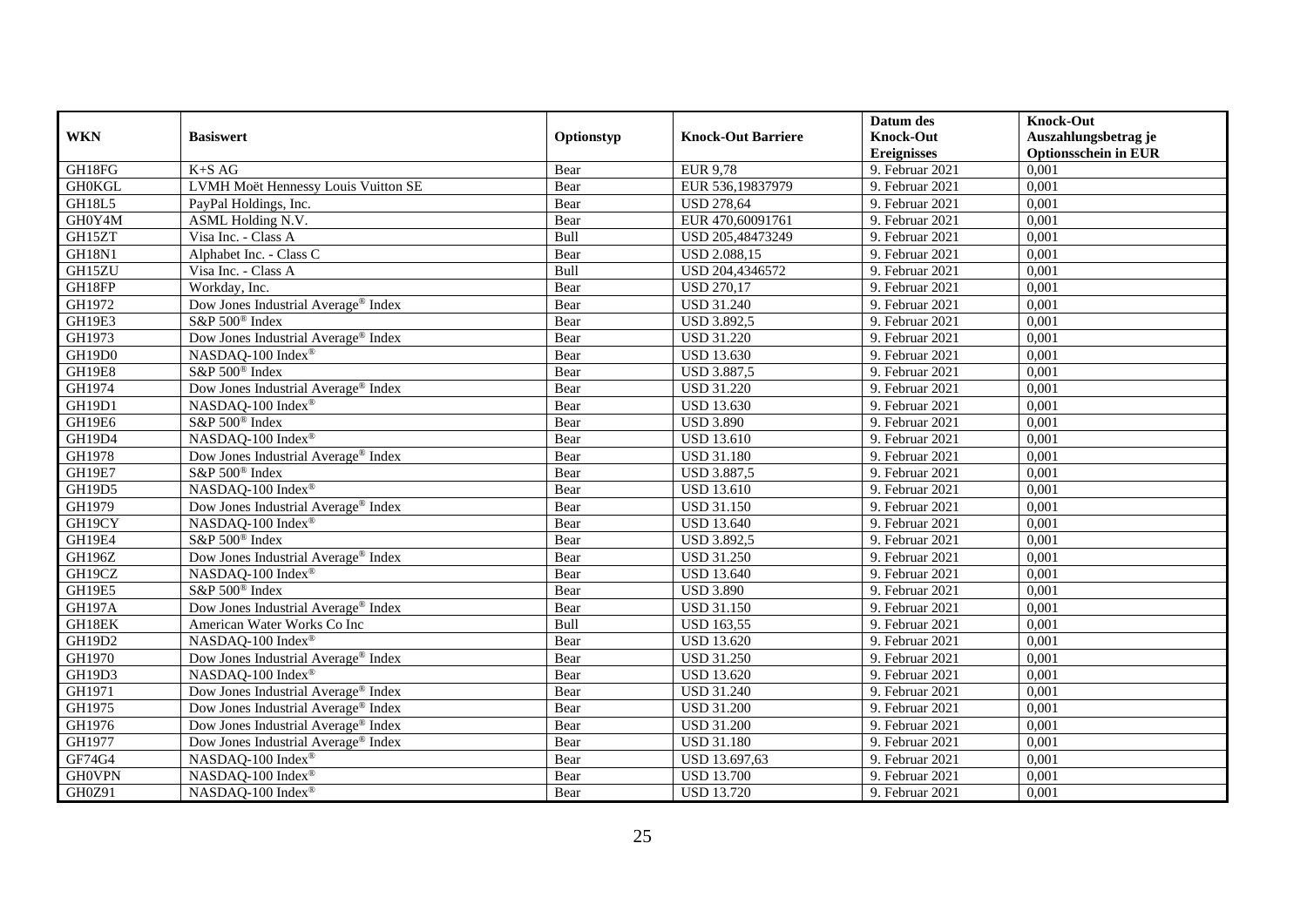|                    |                                 |            |                           | Datum des          | <b>Knock-Out</b>            |
|--------------------|---------------------------------|------------|---------------------------|--------------------|-----------------------------|
| <b>WKN</b>         | <b>Basiswert</b>                | Optionstyp | <b>Knock-Out Barriere</b> | <b>Knock-Out</b>   | Auszahlungsbetrag je        |
|                    |                                 |            |                           | <b>Ereignisses</b> | <b>Optionsschein in EUR</b> |
| GH0L6T             | NASDAQ-100 Index®               | Bear       | <b>USD 13.710</b>         | 9. Februar 2021    | 0,001                       |
| GH11BT             | NASDAQ-100 Index®               | Bear       | <b>USD 13.710</b>         | 9. Februar 2021    | 0,001                       |
| GB964M             | NASDAQ-100 Index®               | Bear       | <b>USD 13.716,57</b>      | 9. Februar 2021    | 0,001                       |
| GH0L6Q             | NASDAQ-100 Index®               | Bear       | <b>USD 13.730</b>         | 9. Februar 2021    | 0,001                       |
| GF80EX             | NASDAQ-100 Index®               | Bear       | <b>USD 13.700</b>         | 9. Februar 2021    | 0,001                       |
| GH0L6R             | NASDAQ-100 Index®               | Bear       | <b>USD 13.730</b>         | 9. Februar 2021    | 0,001                       |
| GF9BAN             | NASDAQ-100 Index®               | Bear       | <b>USD 13.700</b>         | 9. Februar 2021    | 0,001                       |
| GH0L6S             | NASDAQ-100 Index®               | Bear       | <b>USD 13.710</b>         | 9. Februar 2021    | 0,001                       |
| GH16TY             | NASDAQ-100 Index®               | Bear       | <b>USD 13.730</b>         | 9. Februar 2021    | 0,001                       |
| GF9UJD             | NASDAQ-100 Index®               | Bear       | <b>USD 13.720</b>         | 9. Februar 2021    | 0,001                       |
| GF9UJE             | NASDAQ-100 Index®               | Bear       | <b>USD 13.720</b>         | 9. Februar 2021    | 0,001                       |
| GH15ZK             | Deutsche Lufthansa AG           | Bull       | EUR 10,80087425           | 9. Februar 2021    | 0,001                       |
| GH18LJ             | PayPal Holdings, Inc.           | Bear       | <b>USD 282,75</b>         | 9. Februar 2021    | 0,001                       |
| GH1610             | Twitter, Inc.                   | Bear       | USD 59,97680428           | 9. Februar 2021    | 0.001                       |
| GH18EM             | American Water Works Co Inc     | Bull       | <b>USD 162,13</b>         | 9. Februar 2021    | 0,001                       |
| GF5YMN             | <b>Edison International</b>     | Bull       | USD 57,01141948           | 9. Februar 2021    | 0,001                       |
| GH0J66             | Baidu, Inc.                     | Bear       | USD 283,71611439          | 9. Februar 2021    | 0,001                       |
| <b>GH18P1</b>      | Wacker Chemie AG                | Bull       | EUR 122,26                | 9. Februar 2021    | 0,001                       |
| GH18LD             | PayPal Holdings, Inc.           | Bear       | <b>USD 284,12</b>         | 9. Februar 2021    | 0,001                       |
| GB83V9             | ANSYS Inc.                      | Bear       | USD 384,42513899          | 9. Februar 2021    | 0,001                       |
| GF61RY             | Nvidia Corporation              | Bear       | USD 582,21755851          | 9. Februar 2021    | 0,001                       |
| GH0Y75             | Advanced Micro Devices, Inc.    | Bear       | USD 92,12370931           | 9. Februar 2021    | 0,001                       |
| GH18PY             | Wacker Chemie AG                | Bull       | EUR 123,84                | 9. Februar 2021    | 0,001                       |
| GH0J4S             | Baidu, Inc.                     | Bear       | USD 287,23799744          | 9. Februar 2021    | 0,001                       |
| GH18NZ             | Wacker Chemie AG                | Bull       | EUR 123,05                | 9. Februar 2021    | 0,001                       |
| GF6UHB             | Nvidia Corporation              | Bear       | USD 579,57723576          | 9. Februar 2021    | 0,001                       |
| G <sub>C9X9H</sub> | Aon PLC                         | Bear       | USD 227,11112961          | 9. Februar 2021    | 0,001                       |
| GH18PP             | Netflix, Inc.                   | Bear       | <b>USD 564,71</b>         | 9. Februar 2021    | 0,001                       |
| GH18Q6             | Netflix, Inc.                   | Bear       | <b>USD 561,94</b>         | 9. Februar 2021    | 0,001                       |
| GH0J4Q             | Baidu, Inc.                     | Bear       | USD 293,21422393          | 9. Februar 2021    | 0,001                       |
| <b>GH077S</b>      | Merck & Co., Inc.               | Bull       | USD 74,49044701           | 9. Februar 2021    | 0,001                       |
| GH0J4Z             | Baidu, Inc.                     | Bear       | USD 301,59490881          | 9. Februar 2021    | 0,001                       |
| GH0V8W             | Nokia Ovi                       | Bull       | EUR 3,48298812            | 9. Februar 2021    | 0,001                       |
| GH160V             | Deutsche Lufthansa AG           | Bull       | EUR 10,7508702            | 9. Februar 2021    | 0,001                       |
| GH0L6N             | NASDAQ-100 Index®               | Bear       | <b>USD 13.740</b>         | 9. Februar 2021    | 0,001                       |
| GF74GC             | NASDAQ-100 Index®               | Bear       | USD 13.741,38             | 9. Februar 2021    | 0,001                       |
| GH1641             | Apple Inc.                      | Bear       | USD 137,86882118          | 9. Februar 2021    | 0,001                       |
| <b>GH0KGG</b>      | Regeneron Pharmaceuticals, Inc. | Bull       | USD 489,74455467          | 9. Februar 2021    | 0,001                       |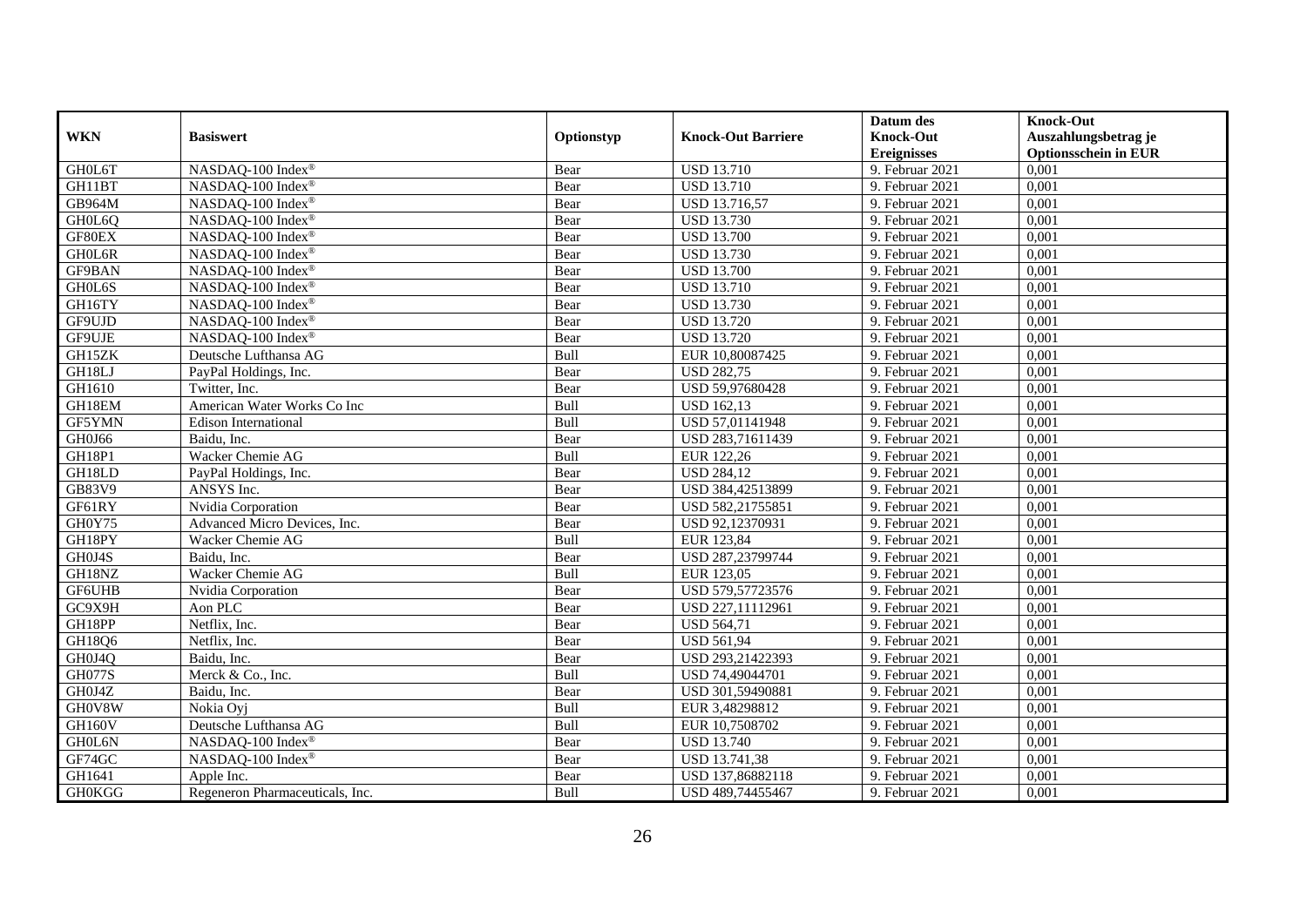|               |                                                               |            |                           | Datum des          | <b>Knock-Out</b>            |
|---------------|---------------------------------------------------------------|------------|---------------------------|--------------------|-----------------------------|
| <b>WKN</b>    | <b>Basiswert</b>                                              | Optionstyp | <b>Knock-Out Barriere</b> | <b>Knock-Out</b>   | Auszahlungsbetrag je        |
|               |                                                               |            |                           | <b>Ereignisses</b> | <b>Optionsschein in EUR</b> |
| GH18P4        | Wacker Chemie AG                                              | Bull       | EUR 120,66                | 9. Februar 2021    | 0,001                       |
| GF9X5V        | The Boeing Company                                            | Bear       | USD 215,15703986          | 9. Februar 2021    | 0,001                       |
| GH0KW8        | Aon PLC                                                       | Bear       | USD 228,81859522          | 9. Februar 2021    | 0,001                       |
| GH0L6P        | NASDAQ-100 Index®                                             | Bear       | <b>USD 13.740</b>         | 9. Februar 2021    | 0,001                       |
| GH18P2        | Wacker Chemie AG                                              | Bull       | EUR 121,46                | 9. Februar $2021$  | 0,001                       |
| GH16TX        | NASDAQ-100 Index®                                             | Bear       | <b>USD 13.740</b>         | 9. Februar 2021    | 0,001                       |
| GF9X5S        | The Boeing Company                                            | Bear       | USD 215,99457595          | 9. Februar 2021    | 0,001                       |
| GH01XB        | Iberdrola S.A.                                                | Bull       | EUR 10,83814186           | 9. Februar 2021    | 0,001                       |
| GH0V9M        | Twitter, Inc.                                                 | Bear       | USD 60,57664946           | 9. Februar 2021    | 0,001                       |
| GC8V6P        | Archer-Daniels-Midland Company                                | Bear       | USD 54,11220961           | 9. Februar 2021    | 0,001                       |
| GF7ZHH        | Dow Jones Industrial Average® Index                           | Bear       | <b>USD 31.400</b>         | 9. Februar 2021    | 0,001                       |
| GH0741        | Dow Jones Industrial Average <sup>®</sup> Index               | Bear       | USD 31.374,40598568       | 9. Februar 2021    | 0,001                       |
| <b>GHOWOM</b> | Dow Jones Industrial Average <sup>®</sup> Index               | Bear       | <b>USD 31.400</b>         | 9. Februar 2021    | 0,001                       |
| GF9BQJ        | Dow Jones Industrial Average <sup>®</sup> Index               | Bear       | <b>USD 31.400</b>         | 9. Februar 2021    | 0,001                       |
| <b>GB0VQU</b> | Dow Jones Industrial Average <sup>®</sup> Index               | Bear       | USD 31.399,58934313       | 9. Februar 2021    | 0,001                       |
| GH16W0        | S&P 500 <sup>®</sup> Index                                    | Bear       | <b>USD 3.917,5</b>        | 9. Februar 2021    | 0,001                       |
| GH0UX3        | Dow Jones Industrial Average® Index                           | Bear       | USD 31.418,74292733       | 9. Februar 2021    | 0,001                       |
| GH16KQ        | Dow Jones Industrial Average® Index                           | Bear       | <b>USD 31.420</b>         | 9. Februar 2021    | 0,001                       |
| GH0DJ5        | S&P 500 <sup>®</sup> Index                                    | Bear       | <b>USD 3.917,5</b>        | 9. Februar 2021    | 0,001                       |
| GH0DJ6        | S&P 500 <sup>®</sup> Index                                    | Bear       | <b>USD 3.917,5</b>        | 9. Februar 2021    | 0,001                       |
| GF9MMG        | Dow Jones Industrial Average <sup>®</sup> Index               | Bear       | <b>USD 31.420</b>         | 9. Februar 2021    | 0,001                       |
| GF9MMH        | Dow Jones Industrial Average <sup>®</sup> Index               | Bear       | <b>USD 31.420</b>         | 9. Februar 2021    | 0,001                       |
| GF2FNM        | The Clorox Company                                            | Bull       | USD 186,15171844          | 9. Februar 2021    | 0,001                       |
| GH074K        | Dow Jones Industrial Average® Index                           | Bear       | USD 31.435,89126201       | 9. Februar 2021    | 0,001                       |
| GF02PC        | PayPal Holdings, Inc.                                         | Bear       | USD 286,22888883          | 9. Februar 2021    | 0,001                       |
| GF7EYR        | S&P 500 <sup>®</sup> Index                                    | Bear       | USD 3.917,98733152        | 9. Februar 2021    | 0,001                       |
| GF8FZC        | GBP/USD (WM-Fixing)                                           | Bear       | <b>USD 1,38076</b>        | 9. Februar 2021    | 0,001                       |
| GA4R4P        | 1 Feinunze Platin, Feinheit mind. 0,9995                      | Bear       | <b>USD 1.202,56</b>       | $10.$ Februar 2021 | 0,001                       |
| GH0J0X        | <b>Comcast Corporation</b>                                    | Bear       | USD 52,70960449           | 9. Februar 2021    | 0,001                       |
| GH1BW5        | DAX <sup>®</sup> (Performance Index)/ X-DAX <sup>®</sup>      | Bear       | <b>EUR 14.000</b>         | 10. Februar 2021   | 0,001                       |
| GH1BW6        | DAX <sup>®</sup> (Performance Index)/ X-DAX <sup>®</sup>      | Bear       | <b>EUR 14.000</b>         | 10. Februar 2021   | 0,001                       |
| GF8LK5        | GBP/USD (WM-Fixing)                                           | Bear       | <b>USD 1,3829</b>         | 10. Februar 2021   | 0,001                       |
| GH1BP1        | DAX <sup>®</sup> (Performance Index)/ X-DAX <sup>®</sup>      | Bull       | EUR 14.255                | 10. Februar 2021   | 0,001                       |
| GH1BQ2        | DAX <sup>®</sup> (Performance Index)/ X-DAX <sup>®</sup>      | Bear       | <b>EUR 14.000</b>         | $10.$ Februar 2021 | 0,001                       |
| GH1BQF        | DAX <sup>®</sup> (Performance Index)/ X-DAX <sup>®</sup>      | Bear       | <b>EUR 13.880</b>         | 10. Februar 2021   | 0,001                       |
| GH1BPC        | $\text{DAX}^{\otimes}$ (Performance Index)/X-DAX <sup>®</sup> | Bear       | EUR 14.045                | 10. Februar 2021   | 0,001                       |
| GH1BNR        | DAX <sup>®</sup> (Performance Index)/ X-DAX <sup>®</sup>      | Bull       | <b>EUR 14.180</b>         | 10. Februar 2021   | 0,001                       |
| GH1BRG        | DAX <sup>®</sup> (Performance Index)/X-DAX <sup>®</sup>       | Bear       | EUR 13.885                | 10. Februar 2021   | 0,001                       |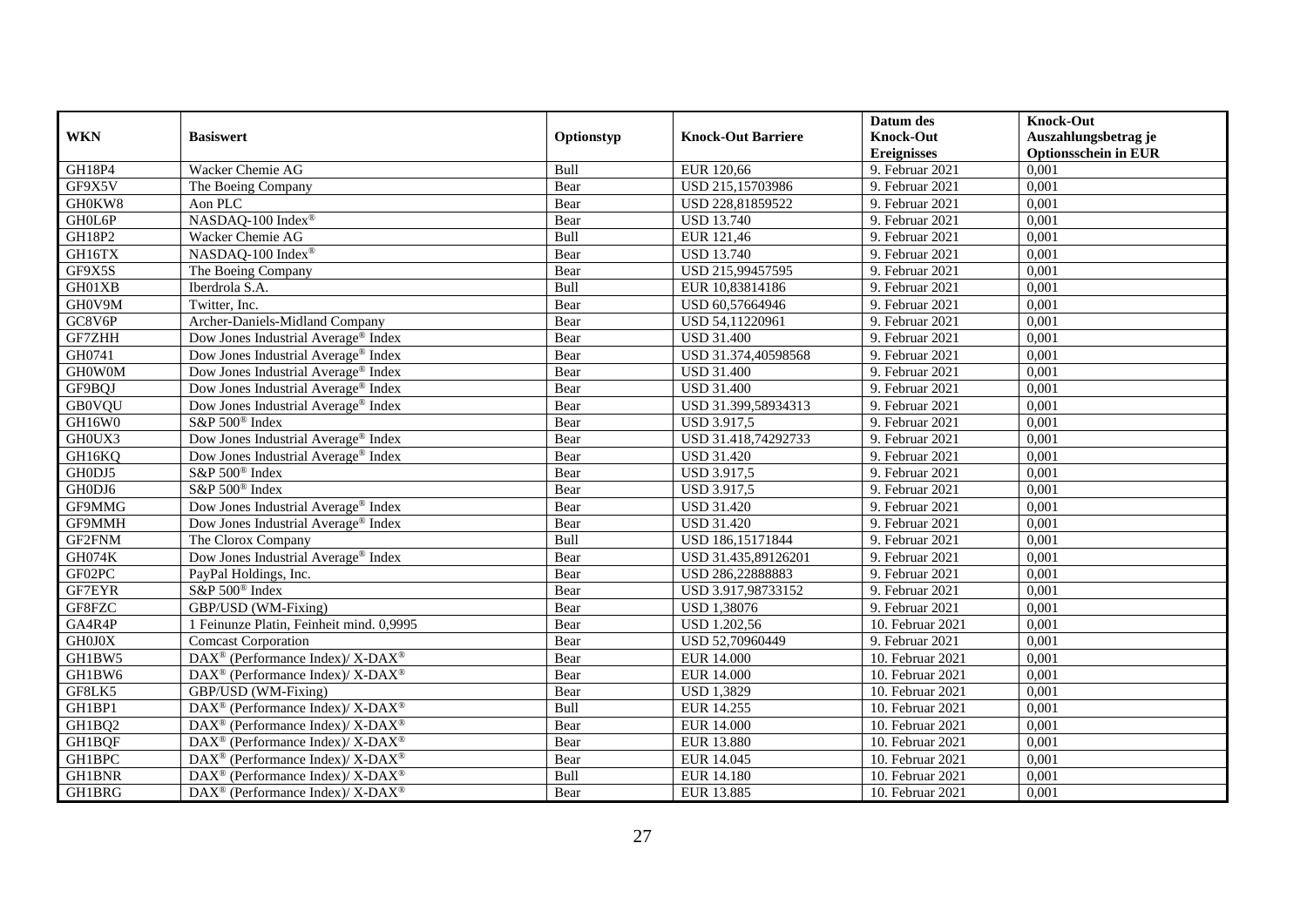|               |                                                                   |            |                           | Datum des          | <b>Knock-Out</b>            |
|---------------|-------------------------------------------------------------------|------------|---------------------------|--------------------|-----------------------------|
| <b>WKN</b>    | <b>Basiswert</b>                                                  | Optionstyp | <b>Knock-Out Barriere</b> | <b>Knock-Out</b>   | Auszahlungsbetrag je        |
|               |                                                                   |            |                           | <b>Ereignisses</b> | <b>Optionsschein in EUR</b> |
| GH1BPG        | DAX <sup>®</sup> (Performance Index)/ X-DAX <sup>®</sup>          | Bull       | EUR 14.335                | 10. Februar 2021   | 0,001                       |
| <b>GH1BRH</b> | $DAX^{\circledast}$ (Performance Index)/ X-DAX <sup>®</sup>       | Bear       | EUR 13.900                | 10. Februar 2021   | 0,001                       |
| GH1BPJ        | DAX <sup>®</sup> (Performance Index)/X-DAX <sup>®</sup>           | Bull       | EUR 14.320                | 10. Februar 2021   | 0,001                       |
| GH1BR3        | $DAX^{\circledast}$ (Performance Index)/ X-DAX <sup>®</sup>       | Bear       | EUR 13.815                | 10. Februar 2021   | 0,001                       |
| <b>GH1BNL</b> | $\text{DAX}^{\circledast}$ (Performance Index)/X-DAX <sup>®</sup> | Bull       | <b>EUR 14.200</b>         | 10. Februar 2021   | 0,001                       |
| <b>GH1BRE</b> | DAX <sup>®</sup> (Performance Index)/ X-DAX <sup>®</sup>          | Bear       | EUR 13.870                | 10. Februar 2021   | 0,001                       |
| GH1BP4        | DAX <sup>®</sup> (Performance Index)/ X-DAX <sup>®</sup>          | Bull       | EUR 14.230                | 10. Februar 2021   | 0,001                       |
| GH1BQB        | $DAX^{\circledast}$ (Performance Index)/ X-DAX <sup>®</sup>       | Bear       | EUR 14.035                | 10. Februar 2021   | 0,001                       |
| GH1BPQ        | DAX <sup>®</sup> (Performance Index)/ X-DAX <sup>®</sup>          | Bull       | <b>EUR 14.280</b>         | 10. Februar 2021   | 0,001                       |
| GH1BR1        | DAX <sup>®</sup> (Performance Index)/ X-DAX <sup>®</sup>          | Bear       | EUR 13.810                | 10. Februar 2021   | 0,001                       |
| GH1BQG        | DAX <sup>®</sup> (Performance Index)/ X-DAX <sup>®</sup>          | Bear       | <b>EUR 13.890</b>         | 10. Februar 2021   | 0,001                       |
| GH1BP3        | DAX <sup>®</sup> (Performance Index)/ X-DAX <sup>®</sup>          | Bull       | EUR 14.235                | 10. Februar 2021   | 0,001                       |
| GH1BQ4        | $DAX^{\circledast}$ (Performance Index)/ X-DAX <sup>®</sup>       | Bull       | <b>EUR 14.250</b>         | 10. Februar 2021   | 0,001                       |
| GH1BQW        | DAX <sup>®</sup> (Performance Index)/X-DAX <sup>®</sup>           | Bear       | EUR 13.950                | 10. Februar 2021   | 0,001                       |
| GH18XY        | DAX <sup>®</sup> (Performance Index)/ X-DAX <sup>®</sup>          | Bear       | EUR 14.068,59891721       | 10. Februar 2021   | 0,001                       |
| GH1BQX        | DAX <sup>®</sup> (Performance Index)/ X-DAX <sup>®</sup>          | Bear       | EUR 13.785                | 10. Februar 2021   | 0,001                       |
| GH18Y1        | DAX <sup>®</sup> (Performance Index)/ X-DAX <sup>®</sup>          | Bear       | EUR 14.073,59841931       | 10. Februar 2021   | 0,001                       |
| GH1BR2        | $DAX^{\circledast}$ (Performance Index)/ X-DAX <sup>®</sup>       | Bear       | EUR 13.805                | 10. Februar 2021   | 0,001                       |
| <b>GH1BNT</b> | $DAX^{\circledast}$ (Performance Index)/ X-DAX <sup>®</sup>       | Bull       | EUR 14.170                | 10. Februar 2021   | 0,001                       |
| GH1BQT        | DAX <sup>®</sup> (Performance Index)/X-DAX <sup>®</sup>           | Bear       | EUR 13.940                | 10. Februar 2021   | 0,001                       |
| GH1BPU        | DAX <sup>®</sup> (Performance Index)/X-DAX <sup>®</sup>           | Bear       | EUR 13.955                | 10. Februar 2021   | 0,001                       |
| GH1BQC        | $\text{DAX}^{\circledast}$ (Performance Index)/X-DAX <sup>®</sup> | Bear       | EUR 13.875                | 10. Februar 2021   | 0,001                       |
| <b>GH1BNK</b> | DAX <sup>®</sup> (Performance Index)/ X-DAX <sup>®</sup>          | Bull       | EUR 14.115                | 10. Februar 2021   | 0,001                       |
| GH1BQD        | $DAX^{\circledast}$ (Performance Index)/ X-DAX <sup>®</sup>       | Bear       | EUR 14.030                | 10. Februar 2021   | 0,001                       |
| GH1BN4        | DAX <sup>®</sup> (Performance Index)/X-DAX <sup>®</sup>           | Bull       | EUR 14.090                | 10. Februar 2021   | 0.001                       |
| GH1BRF        | $DAX^{\circledast}$ (Performance Index)/ X-DAX <sup>®</sup>       | Bear       | EUR 13.860                | 10. Februar 2021   | 0,001                       |
| GH1BN5        | DAX <sup>®</sup> (Performance Index)/ X-DAX <sup>®</sup>          | Bull       | <b>EUR 14.080</b>         | 10. Februar 2021   | 0,001                       |
| GH1BQ6        | DAX <sup>®</sup> (Performance Index)/ X-DAX <sup>®</sup>          | Bull       | EUR 14.225                | 10. Februar 2021   | 0,001                       |
| GH1BP6        | DAX <sup>®</sup> (Performance Index)/ X-DAX <sup>®</sup>          | Bull       | EUR 14.220                | 10. Februar 2021   | 0,001                       |
| GH1BQ7        | $\text{DAX}^{\circledast}$ (Performance Index)/X-DAX <sup>®</sup> | Bear       | EUR 14.015                | 10. Februar 2021   | 0,001                       |
| GH1BP7        | $DAX^{\circledast}$ (Performance Index)/ X-DAX <sup>®</sup>       | Bull       | EUR 14.215                | 10. Februar 2021   | 0,001                       |
| GH1BR8        | DAX <sup>®</sup> (Performance Index)/ X-DAX <sup>®</sup>          | Bear       | EUR 13.850                | 10. Februar 2021   | 0,001                       |
| GH1BP0        | $DAX^{\circledast}$ (Performance Index)/ X-DAX <sup>®</sup>       | Bull       | EUR 14.260                | 10. Februar 2021   | 0,001                       |
| GH1BR9        | DAX <sup>®</sup> (Performance Index)/ X-DAX <sup>®</sup>          | Bear       | EUR 13.845                | 10. Februar 2021   | 0,001                       |
| GH1BQ3        | DAX <sup>®</sup> (Performance Index)/ X-DAX <sup>®</sup>          | Bear       | EUR 14.005                | 10. Februar 2021   | 0,001                       |
| GH1BQE        | $\text{DAX}^{\circledast}$ (Performance Index)/X-DAX <sup>®</sup> | Bear       | EUR 14.040                | 10. Februar 2021   | 0,001                       |
| GH1BNQ        | DAX <sup>®</sup> (Performance Index)/ X-DAX <sup>®</sup>          | Bull       | EUR 14.185                | 10. Februar 2021   | 0,001                       |
| GH1BQU        | DAX <sup>®</sup> (Performance Index)/ X-DAX <sup>®</sup>          | Bull       | EUR 14.330                | 10. Februar 2021   | 0,001                       |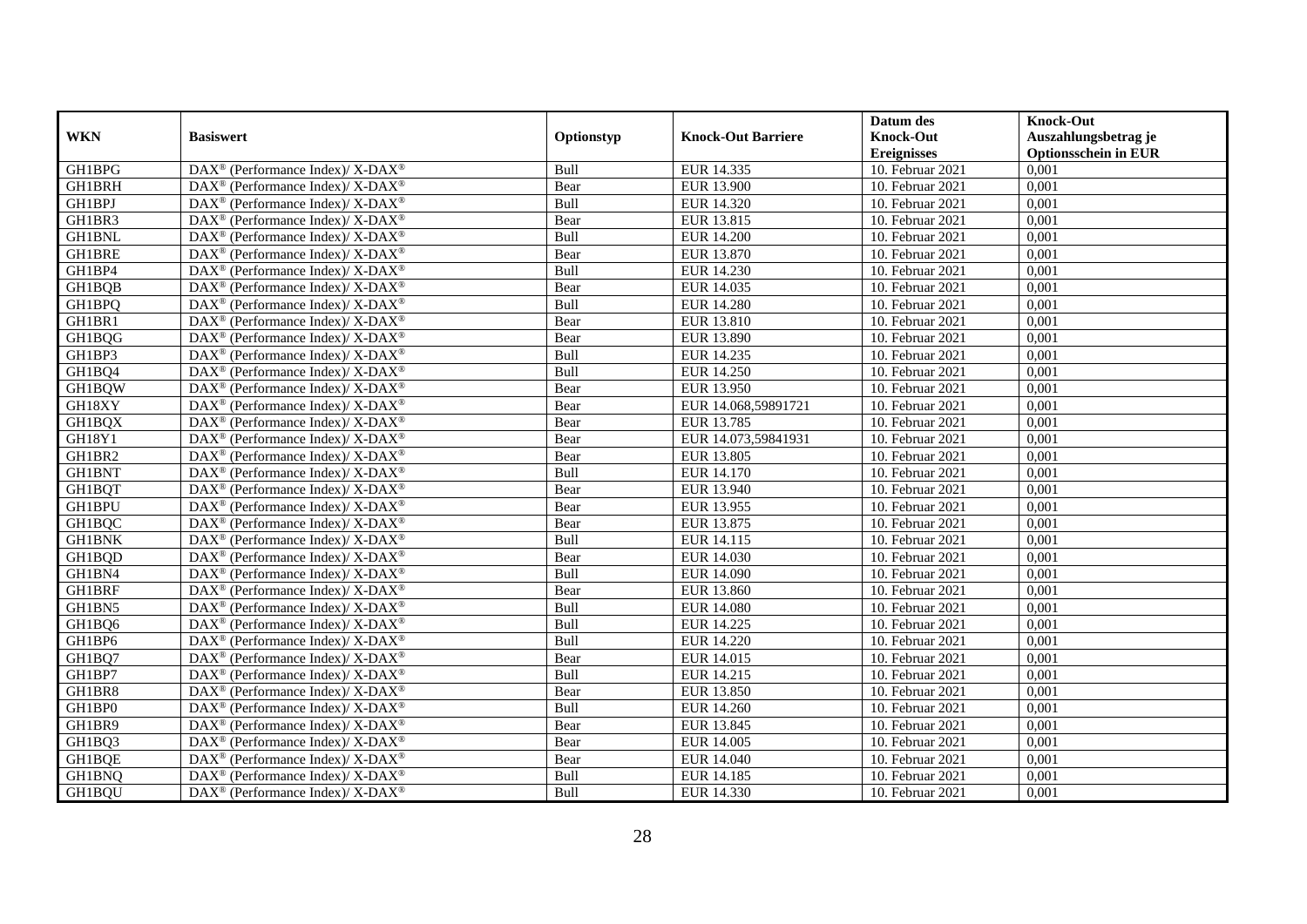|                    |                                                                    |            |                           | Datum des          | <b>Knock-Out</b>            |
|--------------------|--------------------------------------------------------------------|------------|---------------------------|--------------------|-----------------------------|
| <b>WKN</b>         | <b>Basiswert</b>                                                   | Optionstyp | <b>Knock-Out Barriere</b> | <b>Knock-Out</b>   | Auszahlungsbetrag je        |
|                    |                                                                    |            |                           | <b>Ereignisses</b> | <b>Optionsschein in EUR</b> |
| GH1BPS             | DAX <sup>®</sup> (Performance Index)/ X-DAX <sup>®</sup>           | Bear       | EUR 13.960                | 10. Februar 2021   | 0,001                       |
| GH1BQV             | $\text{DAX}^{\circledR}$ (Performance Index)/ X-DAX <sup>®</sup>   | Bear       | EUR 13.945                | 10. Februar 2021   | 0,001                       |
| GH1BPT             | DAX <sup>®</sup> (Performance Index)/X-DAX <sup>®</sup>            | Bull       | EUR 14.275                | 10. Februar 2021   | 0,001                       |
| GH1BN3             | $DAX^{\circledast}$ (Performance Index)/ X-DAX <sup>®</sup>        | Bull       | EUR 14.095                | 10. Februar 2021   | 0,001                       |
| GH1BQM             | DAX <sup>®</sup> (Performance Index)/X-DAX <sup>®</sup>            | Bear       | EUR 13.915                | 10. Februar 2021   | 0,001                       |
| <b>GH1BNU</b>      | DAX <sup>®</sup> (Performance Index)/ X-DAX <sup>®</sup>           | Bull       | EUR 14.175                | 10. Februar 2021   | 0,001                       |
| GH1BQP             | DAX <sup>®</sup> (Performance Index)/ X-DAX <sup>®</sup>           | Bear       | EUR 13.925                | 10. Februar 2021   | 0,001                       |
| <b>GH1BNV</b>      | $DAX^{\circledast}$ (Performance Index)/ X-DAX <sup>®</sup>        | Bull       | EUR 14.165                | 10. Februar 2021   | 0,001                       |
| GH1BR4             | DAX <sup>®</sup> (Performance Index)/ X-DAX <sup>®</sup>           | Bear       | EUR 13.830                | 10. Februar 2021   | 0,001                       |
| GH1BR5             | DAX <sup>®</sup> (Performance Index)/ X-DAX <sup>®</sup>           | Bear       | EUR 13.825                | 10. Februar 2021   | 0,001                       |
| GH1BPW             | DAX <sup>®</sup> (Performance Index)/ X-DAX <sup>®</sup>           | Bear       | EUR 13.965                | 10. Februar 2021   | 0,001                       |
| <b>GH1BQY</b>      | DAX <sup>®</sup> (Performance Index)/ X-DAX <sup>®</sup>           | Bear       | EUR 13.790                | 10. Februar 2021   | 0,001                       |
| <b>GH1BPX</b>      | $DAX^{\circledast}$ (Performance Index)/ X-DAX <sup>®</sup>        | Bull       | EUR 14.145                | 10. Februar 2021   | 0,001                       |
| GH1BQZ             | DAX <sup>®</sup> (Performance Index)/X-DAX <sup>®</sup>            | Bull       | EUR 14.305                | 10. Februar 2021   | 0,001                       |
| GH1BND             | DAX <sup>®</sup> (Performance Index)/ X-DAX <sup>®</sup>           | Bull       | EUR 14.140                | 10. Februar 2021   | 0,001                       |
| <b>GH1BQK</b>      | DAX <sup>®</sup> (Performance Index)/ X-DAX <sup>®</sup>           | Bear       | EUR 13.910                | 10. Februar 2021   | 0,001                       |
| GH1BPE             | DAX <sup>®</sup> (Performance Index)/ X-DAX <sup>®</sup>           | Bear       | EUR 14.055                | 10. Februar 2021   | 0,001                       |
| GH1BQL             | $DAX^{\circledast}$ (Performance Index)/ X-DAX <sup>®</sup>        | Bear       | EUR 13.895                | 10. Februar 2021   | 0,001                       |
| <b>GH1BNE</b>      | $DAX^{\circledast}$ (Performance Index)/ X-DAX <sup>®</sup>        | Bull       | EUR 14.135                | 10. Februar 2021   | 0,001                       |
| GH1BRL             | DAX <sup>®</sup> (Performance Index)/X-DAX <sup>®</sup>            | Bear       | EUR 13.985                | 10. Februar 2021   | 0,001                       |
| <b>GH1BNF</b>      | DAX <sup>®</sup> (Performance Index)/X-DAX <sup>®</sup>            | Bull       | EUR 14.125                | 10. Februar 2021   | 0,001                       |
| <b>GH1BRM</b>      | $\text{DAX}^{\circledast}$ (Performance Index)/X-DAX <sup>®</sup>  | Bear       | EUR 13.920                | 10. Februar 2021   | 0,001                       |
| GH1BNG             | DAX <sup>®</sup> (Performance Index)/ X-DAX <sup>®</sup>           | Bull       | EUR 14.130                | 10. Februar 2021   | 0,001                       |
| GH1BQA             | DAX <sup>®</sup> (Performance Index)/ X-DAX <sup>®</sup>           | Bear       | EUR 14.025                | 10. Februar 2021   | 0,001                       |
| GH1BPH             | DAX <sup>®</sup> (Performance Index)/X-DAX <sup>®</sup>            | Bull       | EUR 14.325                | 10. Februar 2021   | 0.001                       |
| GH1BRC             | DAX <sup>®</sup> (Performance Index)/ X-DAX <sup>®</sup>           | Bear       | EUR 13.855                | 10. Februar 2021   | 0,001                       |
| <b>GH1BRD</b>      | DAX <sup>®</sup> (Performance Index)/ X-DAX <sup>®</sup>           | Bear       | EUR 13.865                | 10. Februar 2021   | 0,001                       |
| <b>GH1BNH</b>      | DAX <sup>®</sup> (Performance Index)/ X-DAX <sup>®</sup>           | Bull       | EUR 14.120                | 10. Februar 2021   | 0,001                       |
| GH1BQ8             | DAX <sup>®</sup> (Performance Index)/ X-DAX <sup>®</sup>           | Bear       | EUR 14.020                | 10. Februar 2021   | 0,001                       |
| GH1BNJ             | $\text{DAX}^{\circledast}$ (Performance Index)/ X-DAX <sup>®</sup> | Bull       | EUR 14.110                | 10. Februar 2021   | 0,001                       |
| GH1BQ9             | $DAX^{\circledast}$ (Performance Index)/ X-DAX <sup>®</sup>        | Bear       | EUR 14.010                | 10. Februar 2021   | 0,001                       |
| GH1BPK             | DAX <sup>®</sup> (Performance Index)/X-DAX <sup>®</sup>            | Bull       | EUR 14.315                | 10. Februar 2021   | 0,001                       |
| <b>GH1BRA</b>      | $DAX^{\circledast}$ (Performance Index)/ X-DAX <sup>®</sup>        | Bear       | EUR 13.795                | 10. Februar 2021   | 0,001                       |
| <b>GH1BPL</b>      | DAX <sup>®</sup> (Performance Index)/ X-DAX <sup>®</sup>           | Bull       | EUR 14.310                | 10. Februar 2021   | 0,001                       |
| <b>GH1BRB</b>      | DAX <sup>®</sup> (Performance Index)/ X-DAX <sup>®</sup>           | Bear       | EUR 13.980                | 10. Februar 2021   | 0,001                       |
| GH1BPM             | $\text{DAX}^{\circledast}$ (Performance Index)/ X-DAX <sup>®</sup> | Bull       | <b>EUR 14.300</b>         | 10. Februar 2021   | 0,001                       |
| GH1BQQ             | DAX <sup>®</sup> (Performance Index)/ X-DAX <sup>®</sup>           | Bear       | EUR 13.930                | 10. Februar 2021   | 0,001                       |
| GH1BN <sub>8</sub> | DAX <sup>®</sup> (Performance Index)/ X-DAX <sup>®</sup>           | Bull       | EUR 14.075                | 10. Februar 2021   | 0,001                       |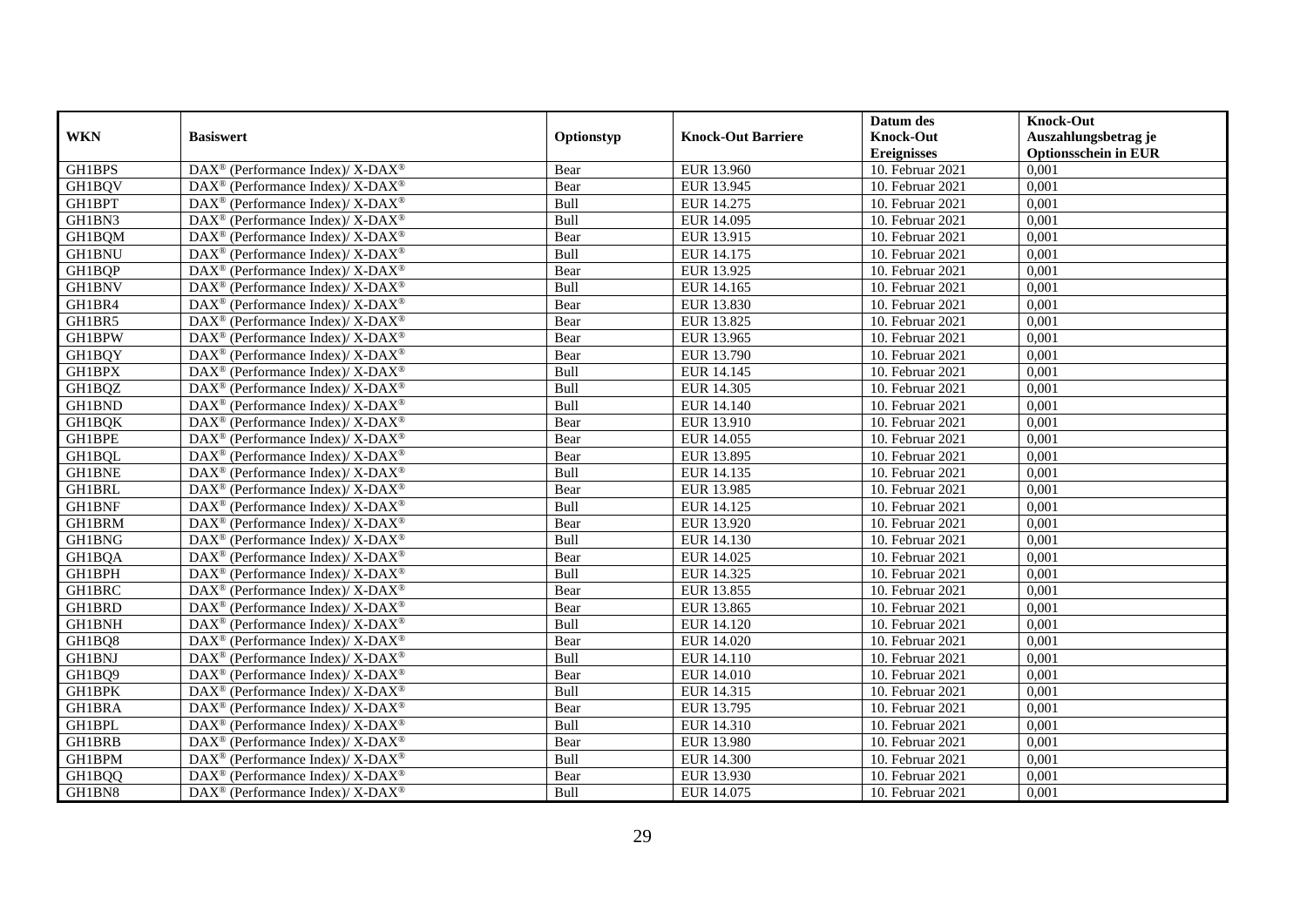|               |                                                                          |             |                           | Datum des          | <b>Knock-Out</b>            |
|---------------|--------------------------------------------------------------------------|-------------|---------------------------|--------------------|-----------------------------|
| <b>WKN</b>    | <b>Basiswert</b>                                                         | Optionstyp  | <b>Knock-Out Barriere</b> | <b>Knock-Out</b>   | Auszahlungsbetrag je        |
|               |                                                                          |             |                           | <b>Ereignisses</b> | <b>Optionsschein in EUR</b> |
| GH1BQR        | DAX <sup>®</sup> (Performance Index)/X-DAX <sup>®</sup>                  | Bear        | EUR 13.935                | 10. Februar 2021   | 0,001                       |
| GH1BR0        | $\text{DAX}^{\circledR}$ (Performance Index)/ X-DAX <sup>®</sup>         | Bear        | <b>EUR 13.800</b>         | 10. Februar 2021   | 0,001                       |
| GH1BPA        | $\text{DAX}^{\circledast}$ (Performance Index)/ X-DAX <sup>®</sup>       | Bull        | EUR 14.205                | 10. Februar 2021   | 0,001                       |
| GH1BQ5        | DAX <sup>®</sup> (Performance Index)/ X-DAX <sup>®</sup>                 | Bull        | EUR 14.190                | $10.$ Februar 2021 | 0,001                       |
| GH1BPB        | DAX <sup>®</sup> (Performance Index)/ X-DAX <sup>®</sup>                 | Bear        | EUR 14.050                | 10. Februar 2021   | 0,001                       |
| GH1BR6        | $DAX^{\circledcirc}$ (Performance Index)/ X-DAX <sup>®</sup>             | Bear        | <b>EUR 13.820</b>         | 10. Februar 2021   | 0,001                       |
| GH1BN6        | $\overline{\text{DAX}^{\otimes}}$ (Performance Index)/X-DAX <sup>®</sup> | Bull        | EUR 14.070                | 10. Februar 2021   | 0,001                       |
| GH1BR7        | $\text{DAX}^{\circledast}$ (Performance Index)/ X-DAX <sup>®</sup>       | Bear        | EUR 13.835                | 10. Februar 2021   | 0,001                       |
| GH1BN7        | $\text{DAX}^{\circledast}$ (Performance Index)/ X-DAX <sup>®</sup>       | Bull        | EUR 14.065                | 10. Februar 2021   | 0,001                       |
| <b>GH1BRJ</b> | $DAX^{\circledast}$ (Performance Index)/X-DAX <sup>®</sup>               | Bear        | EUR 13.905                | 10. Februar 2021   | 0,001                       |
| GH1BP8        | $\text{DAX}^{\circledast}$ (Performance Index)/ X-DAX <sup>®</sup>       | Bull        | EUR 14.210                | 10. Februar 2021   | 0,001                       |
| <b>GH1BRK</b> | DAX <sup>®</sup> (Performance Index)/ X-DAX <sup>®</sup>                 | Bear        | EUR 13.840                | 10. Februar 2021   | 0,001                       |
| GH1BP9        | $\text{DAX}^{\circledast}$ (Performance Index)/ X-DAX <sup>®</sup>       | Bull        | EUR 14.245                | 10. Februar 2021   | 0,001                       |
| <b>GH1BNN</b> | $DAX^{\circledcirc}$ (Performance Index)/X-DAX <sup>®</sup>              | <b>Bull</b> | EUR 14.105                | 10. Februar 2021   | 0.001                       |
| GH1BNP        | DAX <sup>®</sup> (Performance Index)/ X-DAX <sup>®</sup>                 | Bull        | EUR 14.195                | 10. Februar 2021   | 0,001                       |
| <b>GH1BPR</b> | $\text{DAX}^{\circledR}$ (Performance Index)/ X-DAX <sup>®</sup>         | Bull        | <b>EUR 14.290</b>         | 10. Februar 2021   | 0,001                       |
| <b>GH1BNA</b> | $DAX^{\circledcirc}$ (Performance Index)/ X-DAX <sup>®</sup>             | Bull        | <b>EUR 14.150</b>         | 10. Februar 2021   | 0,001                       |
| GH1BPD        | $\text{DAX}^{\circledast}$ (Performance Index)/ X-DAX <sup>®</sup>       | Bear        | <b>EUR 14.060</b>         | 10. Februar 2021   | 0,001                       |
| GH1BNM        | $\text{DAX}^{\circledast}$ (Performance Index)/ X-DAX <sup>®</sup>       | Bull        | <b>EUR 14.100</b>         | 10. Februar 2021   | 0,001                       |
| GH1BPN        | DAX <sup>®</sup> (Performance Index)/ X-DAX <sup>®</sup>                 | Bull        | EUR 14.285                | 10. Februar 2021   | 0,001                       |
| GH1BPP        | $\text{DAX}^{\circledast}$ (Performance Index)/ X-DAX <sup>®</sup>       | Bull        | EUR 14.295                | 10. Februar 2021   | 0,001                       |
| <b>GH1BNY</b> | $\text{DAX}^{\circledast}$ (Performance Index)/ X-DAX <sup>®</sup>       | Bull        | EUR 14.155                | 10. Februar 2021   | 0,001                       |
| <b>GH1BNZ</b> | $\text{DAX}^{\circledR}$ (Performance Index)/ X-DAX <sup>®</sup>         | Bull        | EUR 14.265                | 10. Februar 2021   | 0,001                       |
| GH1BQ0        | $\overline{\text{DAX}^{\otimes}}$ (Performance Index)/X-DAX <sup>®</sup> | Bear        | EUR 13.990                | 10. Februar 2021   | 0,001                       |
| GH1BQ1        | $\text{DAX}^{\circledast}$ (Performance Index)/ X-DAX <sup>®</sup>       | Bear        | EUR 13.995                | 10. Februar 2021   | 0,001                       |
| GH1BNS        | $DAX^{\circledast}$ (Performance Index)/X-DAX <sup>®</sup>               | Bull        | EUR 14.085                | 10. Februar 2021   | 0,001                       |
| <b>GH1BPV</b> | $\text{DAX}^{\circledast}$ (Performance Index)/ X-DAX <sup>®</sup>       | Bull        | EUR 14.270                | 10. Februar 2021   | 0,001                       |
| GH1BP2        | $\text{DAX}^{\circledR}$ (Performance Index)/ X-DAX <sup>®</sup>         | Bull        | EUR 14.240                | 10. Februar 2021   | 0,001                       |
| GH1BNW        | $\text{DAX}^{\circledast}$ (Performance Index)/ X-DAX <sup>®</sup>       | Bull        | EUR 14.160                | 10. Februar 2021   | 0,001                       |
| GH1BPY        | $\text{DAX}^{\circledast}$ (Performance Index)/ X-DAX <sup>®</sup>       | Bear        | EUR 13.975                | 10. Februar 2021   | 0,001                       |
| GH1BPZ        | $DAX^{\circledast}$ (Performance Index)/X-DAX <sup>®</sup>               | Bear        | EUR 13.970                | 10. Februar 2021   | 0,001                       |
| GH0V64        | CAC 40 <sup>®</sup> Index                                                | Bear        | EUR 5.715,45              | 10. Februar 2021   | 0,001                       |
| GH1BSZ        | DAX <sup>®</sup> (Performance Index)                                     | Bear        | EUR 14.060                | 10. Februar 2021   | 0,001                       |
| GH1BT0        | $\overline{\text{DAX}}^{\textcirc}$ (Performance Index)                  | Bear        | EUR 14.060                | $10.$ Februar 2021 | 0,001                       |
| GH1BT5        | $\text{DAX}^{\textcircled{n}}$ (Performance Index)                       | Bear        | <b>EUR 14.050</b>         | 10. Februar 2021   | 0,001                       |
| GH1BT6        | $\text{DAX}^{\circledast}$ (Performance Index)                           | Bear        | EUR 14.050                | 10. Februar 2021   | 0,001                       |
| GH1BT1        | $\text{DAX}^{\otimes}$ (Performance Index)                               | Bear        | EUR 14.060                | 10. Februar 2021   | 0,001                       |
| GH1BT2        | $\text{DAX}^{\textcircled{n}}$ (Performance Index)                       | Bear        | EUR 14.060                | 10. Februar 2021   | 0,001                       |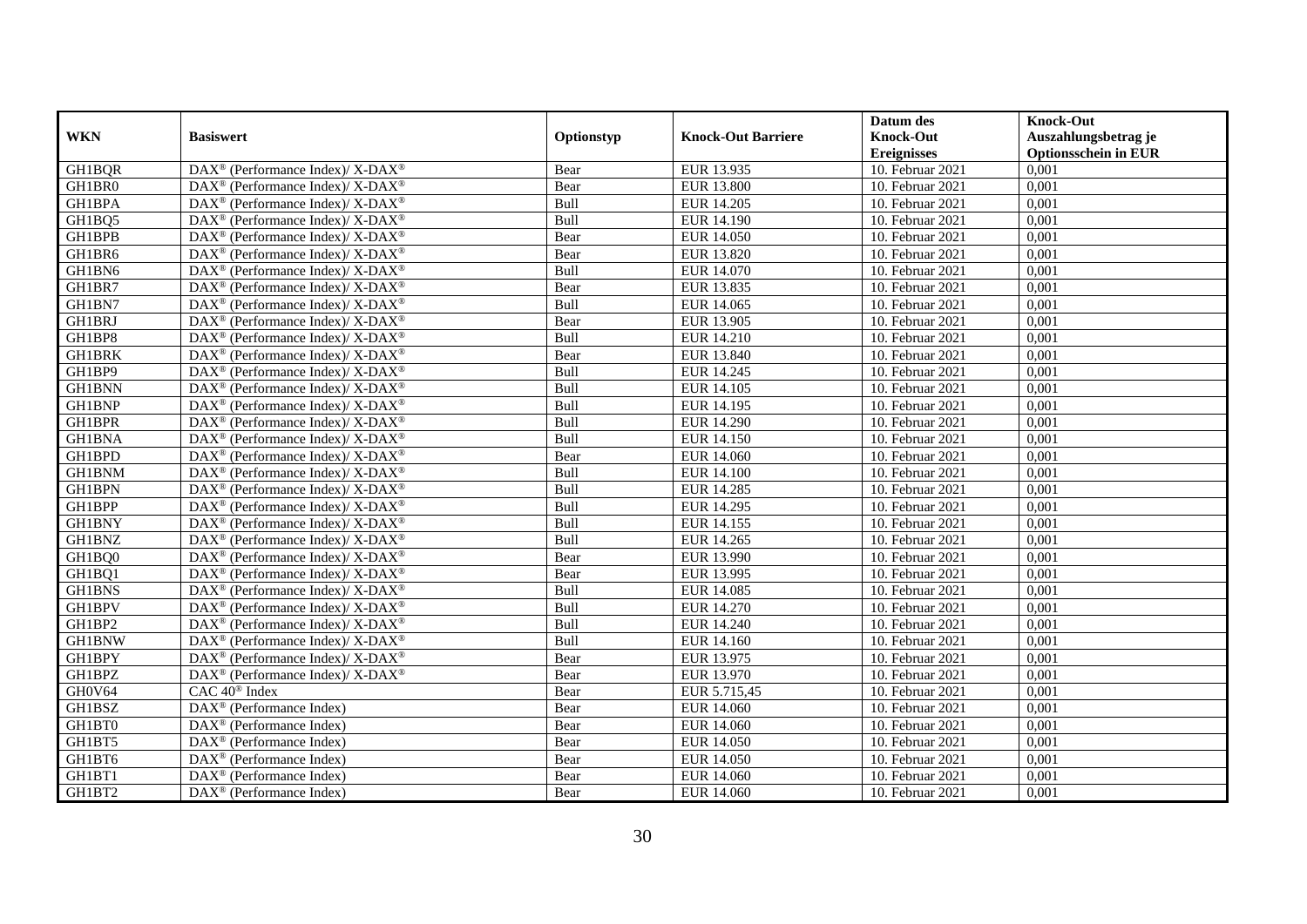|               |                                                              |            |                           | Datum des          | <b>Knock-Out</b>            |
|---------------|--------------------------------------------------------------|------------|---------------------------|--------------------|-----------------------------|
| <b>WKN</b>    | <b>Basiswert</b>                                             | Optionstyp | <b>Knock-Out Barriere</b> | <b>Knock-Out</b>   | Auszahlungsbetrag je        |
|               |                                                              |            |                           | <b>Ereignisses</b> | <b>Optionsschein in EUR</b> |
| <b>GH1BMD</b> | $\overline{\text{DAX}^{\otimes}}$ (Performance Index)        | Bull       | <b>EUR 14.280</b>         | 10. Februar 2021   | 0,001                       |
| <b>GH1BTF</b> | $\text{DAX}^{\textcircled{p}}$ (Performance Index)           | Bear       | EUR 14.040                | 10. Februar 2021   | 0,001                       |
| GH1BQJ        | DAX <sup>®</sup> (Performance Index)                         | Bear       | EUR 13.900                | 10. Februar 2021   | 0,001                       |
| GH1BTG        | $\text{DAX}^{\circledast}$ (Performance Index)               | Bear       | EUR 14.040                | 10. Februar 2021   | 0,001                       |
| GH1BLW        | DAX <sup>®</sup> (Performance Index)                         | Bull       | EUR 14.105                | 10. Februar 2021   | 0,001                       |
| <b>GH1BTV</b> | $\text{DAX}^{\circledast}$ (Performance Index)               | Bear       | EUR 14.020                | 10. Februar 2021   | 0,001                       |
| GH1BN9        | $\text{DAX}^{\textcircled{n}}$ (Performance Index)           | Bear       | EUR 13.785                | 10. Februar 2021   | 0,001                       |
| GH1BTW        | $\text{DAX}^{\textcircled{}}$ (Performance Index)            | Bear       | EUR 14.020                | 10. Februar 2021   | 0,001                       |
| <b>GH1BTX</b> | $\text{DAX}^{\textcircled{p}}$ (Performance Index)           | Bear       | EUR 14.020                | 10. Februar 2021   | 0,001                       |
| GH1BLY        | $\overline{\text{DAX}}^{\textcirc}$ (Performance Index)      | Bear       | EUR 13.925                | 10. Februar 2021   | 0,001                       |
| GH0V01        | AEX-Index®                                                   | Bear       | EUR 659,10459783          | 10. Februar 2021   | 0,001                       |
| <b>GH1BTD</b> | DAX <sup>®</sup> (Performance Index)                         | Bear       | EUR 14.040                | 10. Februar 2021   | 0,001                       |
| GH0V02        | $AEX-Index^{\circledR}$                                      | Bear       | EUR 659,74408805          | 10. Februar 2021   | 0,001                       |
| GH1BN0        | DAX <sup>®</sup> (Performance Index)                         | Bear       | <b>EUR 13.800</b>         | 10. Februar 2021   | 0,001                       |
| GH1BTE        | DAX <sup>®</sup> (Performance Index)                         | Bear       | EUR 14.040                | 10. Februar 2021   | 0,001                       |
| GH0V03        | $AEX-Index^{\circledR}$                                      | Bear       | EUR 660,3835783           | 10. Februar 2021   | 0,001                       |
| GH1BT3        | DAX <sup>®</sup> (Performance Index)                         | Bear       | EUR 14.060                | 10. Februar 2021   | 0,001                       |
| GH1BKG        | $DAX^{\circledR}$ (Performance Index)                        | Bear       | EUR 13.960                | 10. Februar 2021   | 0,001                       |
| GH1BT4        | $\overline{\text{DAX}}^{\textcirc}$ (Performance Index)      | Bear       | <b>EUR 14.060</b>         | 10. Februar 2021   | 0,001                       |
| <b>GH1BTP</b> | DAX <sup>®</sup> (Performance Index)                         | Bear       | EUR 14.025                | 10. Februar 2021   | 0,001                       |
| <b>GH1BLT</b> | DAX <sup>®</sup> (Performance Index)                         | Bull       | <b>EUR 14.180</b>         | 10. Februar 2021   | 0,001                       |
| <b>GH1BTQ</b> | $\overline{\text{DAX}^{\otimes}}$ (Performance Index)        | Bear       | EUR 14.025                | 10. Februar 2021   | 0,001                       |
| GH1BMV        | $\text{DAX}^{\circledast}$ (Performance Index)               | Bear       | EUR 14.020                | $10.$ Februar 2021 | 0,001                       |
| GH1BT9        | DAX <sup>®</sup> (Performance Index)                         | Bear       | <b>EUR 14.050</b>         | 10. Februar 2021   | 0,001                       |
| GH1BL2        | DAX <sup>®</sup> (Performance Index)                         | Bull       | EUR 14.090                | 10. Februar 2021   | 0,001                       |
| <b>GH1BTA</b> | $\text{DAX}^{\otimes}$ (Performance Index)                   | Bear       | EUR 14.050                | 10. Februar 2021   | 0,001                       |
| <b>GH1BTH</b> | $\text{DAX}^{\circledast}$ (Performance Index)               | Bear       | EUR 14.030                | 10. Februar 2021   | 0,001                       |
| GH1BM4        | $\text{DAX}^{\textcircled{D}}$ (Performance Index)           | Bull       | EUR 14.210                | $10.$ Februar 2021 | 0,001                       |
| <b>GH1BTJ</b> | $\text{DAX}^{\textcircled{D}}$ (Performance Index)           | Bear       | EUR 14.030                | 10. Februar 2021   | 0,001                       |
| <b>GH1BMB</b> | $DAX^{\otimes}$ (Performance Index)                          | Bull       | EUR 14.265                | 10. Februar 2021   | 0,001                       |
| GH1BTT        | DAX <sup>®</sup> (Performance Index)                         | Bear       | EUR 14.020                | 10. Februar 2021   | 0,001                       |
| GH1B55        | HelloFresh SE                                                | Bull       | <b>EUR 72,95</b>          | 10. Februar 2021   | 0,001                       |
| <b>GH1BTU</b> | DAX <sup>®</sup> (Performance Index)                         | Bear       | EUR 14.020                | 10. Februar 2021   | 0,001                       |
| GH1B40        | Airbus SE                                                    | Bull       | EUR 92,83                 | $10.$ Februar 2021 | 0,001                       |
| <b>GH1BMN</b> | DAX <sup>®</sup> (Performance Index)                         | Bear       | EUR 13.940                | 10. Februar 2021   | 0,001                       |
| GH1BT7        | DAX <sup>®</sup> (Performance Index)                         | Bear       | <b>EUR 14.050</b>         | 10. Februar 2021   | 0,001                       |
| GH1BC9        | HeidelbergCement AG                                          | Bear       | EUR 63,27                 | 10. Februar 2021   | 0,001                       |
| GH1BT8        | $\overline{\text{DAX}}^{\textcircled{}}$ (Performance Index) | Bear       | <b>EUR 14.050</b>         | 10. Februar 2021   | 0,001                       |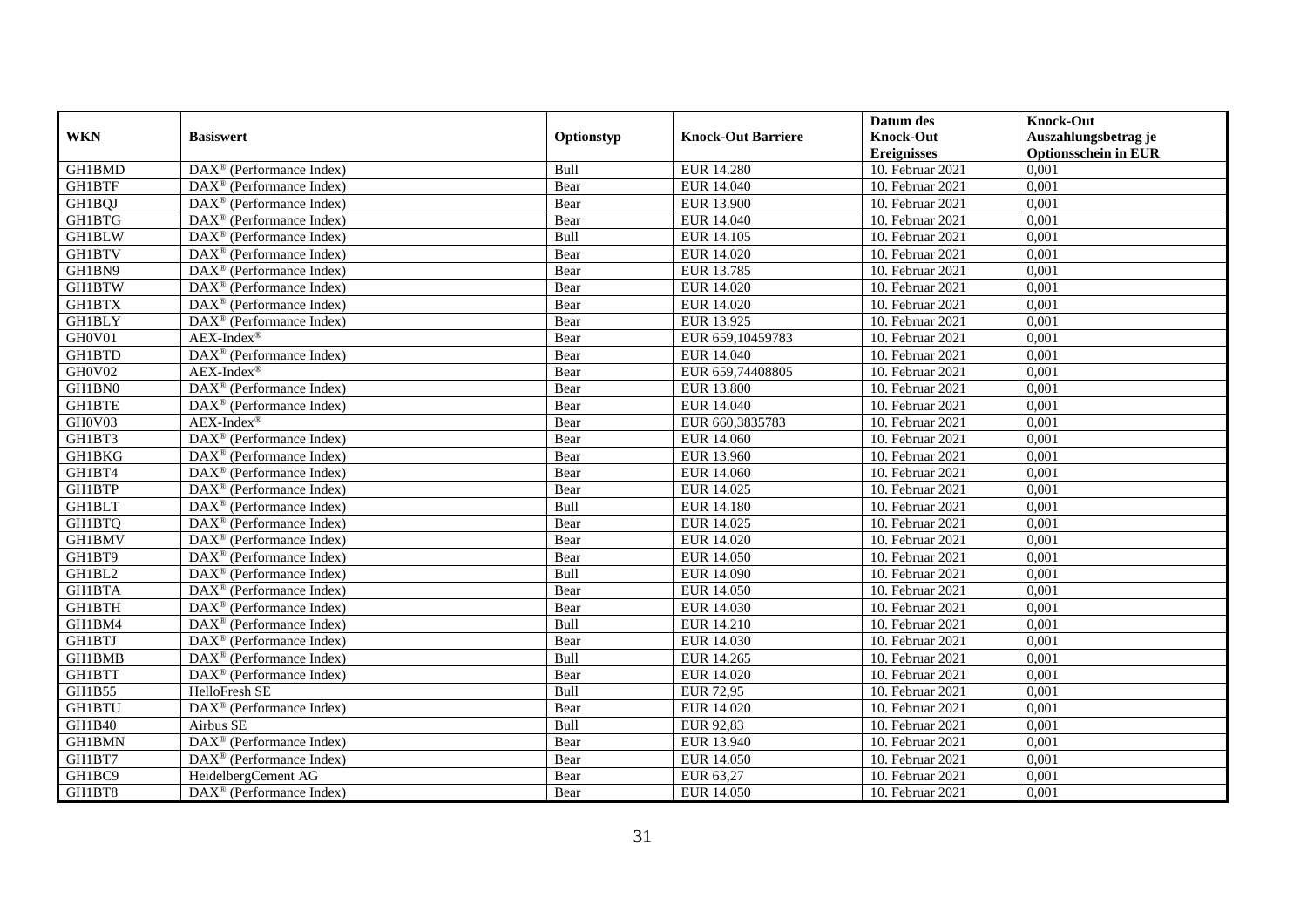|               |                                                         |            |                           | Datum des          | <b>Knock-Out</b>            |
|---------------|---------------------------------------------------------|------------|---------------------------|--------------------|-----------------------------|
| <b>WKN</b>    | <b>Basiswert</b>                                        | Optionstyp | <b>Knock-Out Barriere</b> | <b>Knock-Out</b>   | Auszahlungsbetrag je        |
|               |                                                         |            |                           | <b>Ereignisses</b> | <b>Optionsschein in EUR</b> |
| GH1B50        | HelloFresh SE                                           | Bull       | EUR 72,21                 | 10. Februar 2021   | 0,001                       |
| <b>GH1BCK</b> | Cancom SE                                               | Bull       | <b>EUR 55,84</b>          | 10. Februar 2021   | 0,001                       |
| GH1BMP        | DAX <sup>®</sup> (Performance Index)                    | Bull       | EUR 14.320                | 10. Februar 2021   | 0,001                       |
| GH1B49        | ArcelorMittal S.A.                                      | Bear       | <b>EUR 19,44</b>          | 10. Februar 2021   | 0,001                       |
| <b>GH1BTM</b> | DAX <sup>®</sup> (Performance Index)                    | Bear       | EUR 14.025                | 10. Februar 2021   | 0,001                       |
| GH1B4Y        | HelloFresh SE                                           | Bull       | <b>EUR 72,58</b>          | 10. Februar 2021   | 0,001                       |
| <b>GH1BCJ</b> | Cancom SE                                               | Bull       | <b>EUR 55,56</b>          | 10. Februar 2021   | 0,001                       |
| <b>GH1BLP</b> | DAX <sup>®</sup> (Performance Index)                    | Bull       | EUR 14.285                | 10. Februar 2021   | 0,001                       |
| <b>GH1BTN</b> | $\text{DAX}^{\textcircled{D}}$ (Performance Index)      | Bear       | EUR 14.025                | 10. Februar 2021   | 0,001                       |
| GH1B84        | <b>RWE AG</b>                                           | Bull       | EUR 34,34                 | 10. Februar 2021   | 0,001                       |
| <b>GH1BTK</b> | DAX <sup>®</sup> (Performance Index)                    | Bear       | <b>EUR 14.030</b>         | 10. Februar 2021   | 0,001                       |
| GH1B81        | <b>RWE AG</b>                                           | Bull       | EUR 34,7                  | 10. Februar 2021   | 0,001                       |
| GH1BMT        | DAX <sup>®</sup> (Performance Index)                    | Bear       | EUR 13.825                | 10. Februar 2021   | 0,001                       |
| <b>GH1BTL</b> | DAX <sup>®</sup> (Performance Index)                    | Bear       | EUR 14.025                | 10. Februar 2021   | 0,001                       |
| GH1B82        | <b>RWE AG</b>                                           | Bull       | <b>EUR 34,52</b>          | 10. Februar 2021   | 0,001                       |
| GH1BC8        | HeidelbergCement AG                                     | Bear       | EUR 62,96                 | 10. Februar 2021   | 0,001                       |
| GH1BTB        | DAX <sup>®</sup> (Performance Index)                    | Bear       | EUR 14.040                | 10. Februar 2021   | 0,001                       |
| GH1BL1        | $\text{DAX}^{\textcircled{n}}$ (Performance Index)      | Bear       | EUR 14.025                | 10. Februar 2021   | 0,001                       |
| GH1B8A        | <b>RWE AG</b>                                           | Bull       | <b>EUR 34,87</b>          | 10. Februar 2021   | 0,001                       |
| <b>GH1BTC</b> | DAX <sup>®</sup> (Performance Index)                    | Bear       | EUR 14.040                | 10. Februar 2021   | 0,001                       |
| <b>GH1BKD</b> | DAX <sup>®</sup> (Performance Index)                    | Bull       | EUR 14.160                | 10. Februar 2021   | 0,001                       |
| <b>GH1B98</b> | <b>RWE AG</b>                                           | Bull       | EUR 34,17                 | 10. Februar 2021   | 0,001                       |
| GH1BCD        | HeidelbergCement AG                                     | Bear       | EUR 63,58                 | $10.$ Februar 2021 | 0,001                       |
| <b>GH1BTR</b> | DAX <sup>®</sup> (Performance Index)                    | Bear       | EUR 14.025                | 10. Februar 2021   | 0,001                       |
| <b>GH1BMF</b> | $\overline{\text{DAX}^{\otimes}}$ (Performance Index)   | Bear       | EUR 14.030                | 10. Februar 2021   | 0,001                       |
| GH1BU1        | $\text{DAX}^{\otimes}$ (Performance Index)              | Bear       | <b>EUR 14.010</b>         | 10. Februar 2021   | 0,001                       |
| GH1BU2        | DAX <sup>®</sup> (Performance Index)                    | Bear       | <b>EUR 14.010</b>         | 10. Februar 2021   | 0,001                       |
| <b>GH1BKL</b> | $\text{DAX}^{\textcircled{D}}$ (Performance Index)      | Bear       | EUR 13.865                | $10.$ Februar 2021 | 0,001                       |
| GH1BU7        | $\text{DAX}^{\textcircled{D}}$ (Performance Index)      | Bear       | EUR 14.000                | 10. Februar 2021   | 0,001                       |
| <b>GH1BKM</b> | $\text{DAX}^{\textcircled{D}}$ (Performance Index)      | Bear       | <b>EUR 13.880</b>         | 10. Februar 2021   | 0,001                       |
| GH1BU8        | DAX <sup>®</sup> (Performance Index)                    | Bear       | <b>EUR 14.000</b>         | 10. Februar 2021   | 0,001                       |
| GH1BK8        | DAX <sup>®</sup> (Performance Index)                    | Bear       | EUR 13.990                | 10. Februar 2021   | 0,001                       |
| GH1BU3        | $\overline{\text{DAX}^{\otimes}}$ (Performance Index)   | Bear       | <b>EUR 14.010</b>         | 10. Februar 2021   | 0,001                       |
| GH1BK9        | DAX <sup>®</sup> (Performance Index)                    | Bear       | EUR 13.930                | $10.$ Februar 2021 | 0,001                       |
| GH1BU4        | $\text{DAX}^{\textcircled{n}}$ (Performance Index)      | Bear       | <b>EUR 14.010</b>         | 10. Februar 2021   | 0,001                       |
| <b>GH1BKA</b> | $\text{DAX}^{\textcircled{n}}$ (Performance Index)      | Bull       | EUR 14.110                | 10. Februar 2021   | 0,001                       |
| GH1BTY        | $\text{DAX}^{\otimes}$ (Performance Index)              | Bear       | EUR 14.020                | 10. Februar 2021   | 0,001                       |
| GH1BKB        | $\overline{\text{DAX}}^{\textcirc}$ (Performance Index) | Bull       | EUR 14.145                | 10. Februar 2021   | 0,001                       |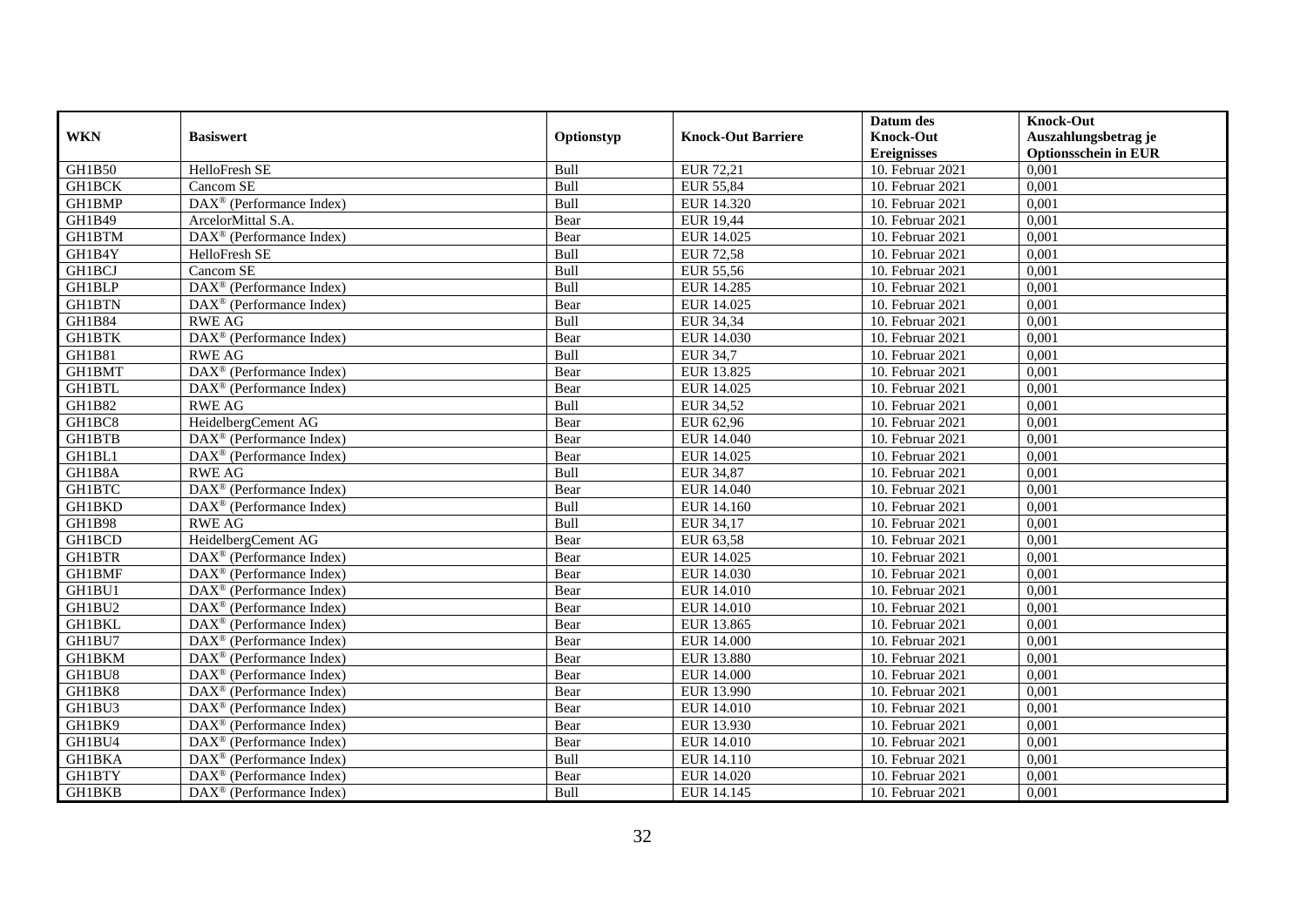|               |                                                         |            |                           | Datum des          | <b>Knock-Out</b>            |
|---------------|---------------------------------------------------------|------------|---------------------------|--------------------|-----------------------------|
| <b>WKN</b>    | <b>Basiswert</b>                                        | Optionstyp | <b>Knock-Out Barriere</b> | <b>Knock-Out</b>   | Auszahlungsbetrag je        |
|               |                                                         |            |                           | <b>Ereignisses</b> | <b>Optionsschein in EUR</b> |
| GH1BU0        | DAX <sup>®</sup> (Performance Index)                    | Bear       | EUR 14.010                | 10. Februar 2021   | 0,001                       |
| <b>GH1BKC</b> | $\text{DAX}^{\circledast}$ (Performance Index)          | Bull       | EUR 14.070                | 10. Februar 2021   | 0,001                       |
| <b>GH1BKH</b> | $DAX^{\circledR}$ (Performance Index)                   | Bull       | EUR 14.315                | 10. Februar 2021   | 0,001                       |
| GH1BUH        | DAX <sup>®</sup> (Performance Index)                    | Bear       | EUR 13.990                | 10. Februar 2021   | 0,001                       |
| GH1BK4        | DAX <sup>®</sup> (Performance Index)                    | Bull       | EUR 14.290                | 10. Februar 2021   | 0,001                       |
| <b>GH1BUJ</b> | $\text{DAX}^{\textcircled{D}}$ (Performance Index)      | Bear       | EUR 13.990                | 10. Februar 2021   | 0,001                       |
| GH1BK5        | $\overline{\text{DAX}}^{\textcirc}$ (Performance Index) | Bull       | EUR 14.335                | 10. Februar 2021   | 0,001                       |
| <b>GH1BUF</b> | $\overline{\text{DAX}}^{\textcirc}$ (Performance Index) | Bear       | EUR 13.990                | 10. Februar 2021   | 0,001                       |
| GH1BKS        | $\text{DAX}^{\circledast}$ (Performance Index)          | Bear       | EUR 13.845                | 10. Februar 2021   | 0,001                       |
| <b>GH1BUG</b> | DAX <sup>®</sup> (Performance Index)                    | Bear       | EUR 13.990                | 10. Februar 2021   | 0,001                       |
| <b>GH1BKT</b> | $\overline{\text{DAX}^{\otimes}}$ (Performance Index)   | Bear       | EUR 13.855                | 10. Februar 2021   | 0,001                       |
| GH1BU5        | $\overline{\text{DAX}^{\otimes}}$ (Performance Index)   | Bear       | <b>EUR 14.010</b>         | 10. Februar 2021   | 0,001                       |
| <b>GH1BKU</b> | $\text{DAX}^{\textcircled{n}}$ (Performance Index)      | Bull       | EUR 14.330                | 10. Februar 2021   | 0,001                       |
| <b>GH1BUR</b> | DAX <sup>®</sup> (Performance Index)                    | Bear       | EUR 13.975                | 10. Februar 2021   | 0,001                       |
| <b>GH1BKV</b> | $\overline{\text{DAX}^{\otimes}}$ (Performance Index)   | Bull       | <b>EUR 14.185</b>         | 10. Februar 2021   | 0,001                       |
| <b>GH1BUB</b> | DAX <sup>®</sup> (Performance Index)                    | Bear       | <b>EUR 14.000</b>         | 10. Februar 2021   | 0,001                       |
| GH1BKJ        | DAX <sup>®</sup> (Performance Index)                    | Bear       | EUR 13.840                | 10. Februar 2021   | 0,001                       |
| <b>GH1BUC</b> | DAX <sup>®</sup> (Performance Index)                    | Bear       | <b>EUR 14.000</b>         | 10. Februar 2021   | 0,001                       |
| <b>GH1BKK</b> | DAX <sup>®</sup> (Performance Index)                    | Bear       | EUR 13.850                | 10. Februar 2021   | 0,001                       |
| <b>GH1BUK</b> | $\text{DAX}^{\circledast}$ (Performance Index)          | Bear       | EUR 13.990                | 10. Februar 2021   | 0,001                       |
| <b>GH1BKY</b> | DAX <sup>®</sup> (Performance Index)                    | Bear       | EUR 14.045                | 10. Februar 2021   | 0,001                       |
| GH1BU9        | $DAX^{\circledR}$ (Performance Index)                   | Bear       | <b>EUR 14.000</b>         | 10. Februar 2021   | 0,001                       |
| <b>GH1BKZ</b> | $\overline{\text{DAX}}^{\textcirc}$ (Performance Index) | Bull       | EUR 14.190                | 10. Februar 2021   | 0,001                       |
| <b>GH1BUA</b> | $\text{DAX}^{\textcircled{p}}$ (Performance Index)      | Bear       | <b>EUR 14.000</b>         | 10. Februar 2021   | 0,001                       |
| <b>GH1BKW</b> | $DAX^{\circledR}$ (Performance Index)                   | Bull       | EUR 14.140                | 10. Februar 2021   | 0,001                       |
| GH1BUM        | $\text{DAX}^{\circledast}$ (Performance Index)          | Bear       | <b>EUR 13.980</b>         | 10. Februar 2021   | 0,001                       |
| <b>GH1BKX</b> | DAX <sup>®</sup> (Performance Index)                    | Bear       | <b>EUR 14.000</b>         | 10. Februar 2021   | 0,001                       |
| <b>GH1BUE</b> | DAX <sup>®</sup> (Performance Index)                    | Bear       | EUR 13.990                | 10. Februar 2021   | 0,001                       |
| GH1BKQ        | $\text{DAX}^{\otimes}$ (Performance Index)              | Bull       | EUR 14.075                | 10. Februar 2021   | 0,001                       |
| <b>GH1BUY</b> | $\text{DAX}^{\textcircled{n}}$ (Performance Index)      | Bear       | EUR 13.970                | 10. Februar 2021   | 0,001                       |
| <b>GH1BKR</b> | DAX <sup>®</sup> (Performance Index)                    | Bear       | EUR 13.860                | 10. Februar 2021   | 0,001                       |
| GH1BK6        | DAX <sup>®</sup> (Performance Index)                    | Bull       | <b>EUR 14.220</b>         | 10. Februar 2021   | 0,001                       |
| GH1BK7        | DAX <sup>®</sup> (Performance Index)                    | Bear       | EUR 13.945                | 10. Februar 2021   | 0,001                       |
| GH1BL8        | $\overline{\text{DAX}}^{\textcirc}$ (Performance Index) | Bear       | EUR 13.910                | $10.$ Februar 2021 | 0,001                       |
| GH1BL9        | $\text{DAX}^{\textcircled{n}}$ (Performance Index)      | Bull       | EUR 14.255                | 10. Februar 2021   | 0,001                       |
| GH1BMA        | $\text{DAX}^{\circledast}$ (Performance Index)          | Bear       | EUR 14.005                | 10. Februar 2021   | 0,001                       |
| GH1BNC        | $\text{DAX}^{\otimes}$ (Performance Index)              | Bear       | EUR 13.830                | 10. Februar 2021   | 0,001                       |
| GH1BPF        | $\overline{\text{DAX}}^{\textcirc}$ (Performance Index) | Bear       | EUR 13.980                | 10. Februar 2021   | 0,001                       |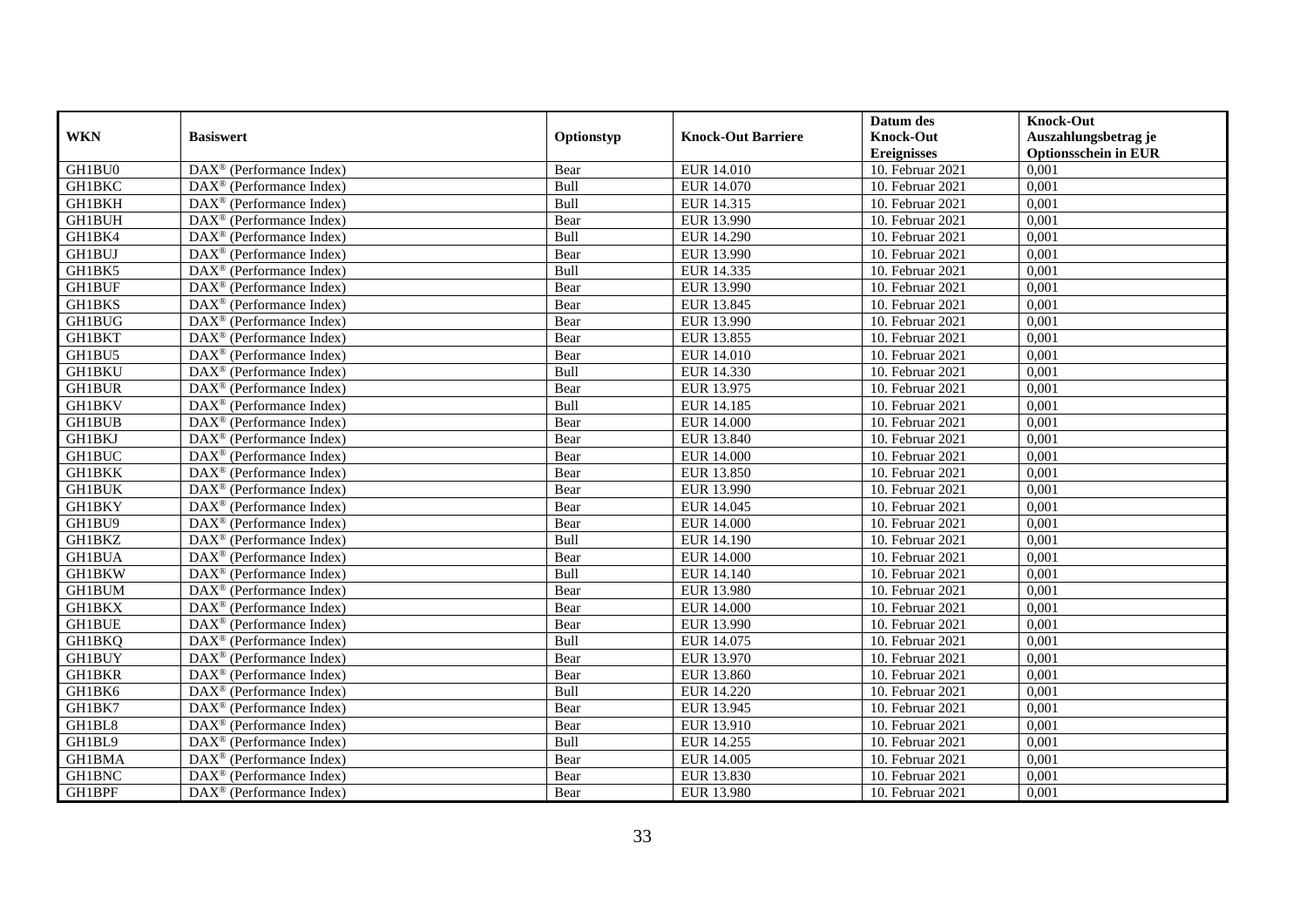|               |                                                         |            |                           | Datum des          | <b>Knock-Out</b>            |
|---------------|---------------------------------------------------------|------------|---------------------------|--------------------|-----------------------------|
| <b>WKN</b>    | <b>Basiswert</b>                                        | Optionstyp | <b>Knock-Out Barriere</b> | <b>Knock-Out</b>   | Auszahlungsbetrag je        |
|               |                                                         |            |                           | <b>Ereignisses</b> | <b>Optionsschein in EUR</b> |
| GH1BQH        | DAX <sup>®</sup> (Performance Index)                    | Bull       | EUR 14.205                | 10. Februar 2021   | 0,001                       |
| <b>GH1BKN</b> | $DAX^{\circledast}$ (Performance Index)                 | Bull       | <b>EUR 14.085</b>         | 10. Februar 2021   | 0,001                       |
| GH1BKP        | $DAX^{\circledR}$ (Performance Index)                   | Bear       | EUR 13.870                | 10. Februar 2021   | 0,001                       |
| GH1BLQ        | $DAX^{\circledast}$ (Performance Index)                 | Bull       | EUR 14.115                | 10. Februar 2021   | 0,001                       |
| <b>GH1BLR</b> | $\overline{\text{DAX}}^{\textcirc}$ (Performance Index) | Bull       | EUR 14.170                | 10. Februar 2021   | 0,001                       |
| <b>GH1BMS</b> | $\text{DAX}^{\textcircled{}}$ (Performance Index)       | Bear       | EUR 13.815                | 10. Februar 2021   | 0,001                       |
| GH1BL3        | $\overline{\text{DAX}}^{\textcirc}$ (Performance Index) | Bear       | EUR 13.875                | 10. Februar 2021   | 0,001                       |
| GH1BM5        | $DAX^{\circledast}$ (Performance Index)                 | Bear       | EUR 13.985                | 10. Februar 2021   | 0,001                       |
| <b>GH1BKE</b> | $DAX^{\circledast}$ (Performance Index)                 | Bull       | EUR 14.245                | 10. Februar 2021   | 0,001                       |
| <b>GH1BKF</b> | DAX <sup>®</sup> (Performance Index)                    | Bull       | <b>EUR 14.260</b>         | 10. Februar 2021   | 0,001                       |
| <b>GH1BLG</b> | $\overline{\text{DAX}^{\otimes}}$ (Performance Index)   | Bear       | EUR 14.010                | 10. Februar 2021   | 0,001                       |
| <b>GH1BLH</b> | DAX <sup>®</sup> (Performance Index)                    | Bear       | EUR 13.970                | 10. Februar 2021   | 0,001                       |
| <b>GH1BMJ</b> | DAX <sup>®</sup> (Performance Index)                    | Bull       | EUR 14.225                | 10. Februar 2021   | 0,001                       |
| <b>GH1BMK</b> | DAX <sup>®</sup> (Performance Index)                    | Bull       | EUR 14.165                | 10. Februar 2021   | 0,001                       |
| <b>GH1BLN</b> | DAX <sup>®</sup> (Performance Index)                    | Bull       | <b>EUR 14.270</b>         | 10. Februar 2021   | 0,001                       |
| GH1BMQ        | $\overline{\text{DAX}}^{\textcirc}$ (Performance Index) | Bull       | EUR 14.065                | 10. Februar 2021   | 0,001                       |
| GH1BMR        | DAX <sup>®</sup> (Performance Index)                    | Bear       | EUR 13.975                | 10. Februar 2021   | 0,001                       |
| GH1BL4        | DAX <sup>®</sup> (Performance Index)                    | Bull       | EUR 14.135                | 10. Februar 2021   | 0,001                       |
| GH1BL5        | $DAX^{\circledast}$ (Performance Index)                 | Bull       | EUR 14.095                | 10. Februar 2021   | 0,001                       |
| GH1BM6        | $DAX^{\circledast}$ (Performance Index)                 | Bull       | EUR 14.125                | 10. Februar 2021   | 0,001                       |
| GH1BM7        | $DAX^{\circledast}$ (Performance Index)                 | Bear       | <b>EUR 14.050</b>         | 10. Februar 2021   | 0,001                       |
| <b>GH1BLA</b> | $DAX^{\circledcirc}$ (Performance Index)                | Bear       | EUR 13.915                | 10. Februar 2021   | 0,001                       |
| <b>GH1BLB</b> | $\text{DAX}^{\textcircled{}}$ (Performance Index)       | Bull       | EUR 14.215                | 10. Februar 2021   | 0,001                       |
| <b>GH1BLC</b> | DAX <sup>®</sup> (Performance Index)                    | Bull       | <b>EUR 14.200</b>         | 10. Februar 2021   | 0,001                       |
| <b>GH1BMC</b> | $DAX^{\circledR}$ (Performance Index)                   | Bear       | EUR 13.885                | 10. Februar 2021   | 0,001                       |
| GH1BME        | DAX <sup>®</sup> (Performance Index)                    | Bear       | EUR 13.965                | 10. Februar 2021   | 0,001                       |
| <b>GH1BLJ</b> | $\overline{\text{DAX}}^{\textcirc}$ (Performance Index) | Bull       | EUR 14.155                | 10. Februar 2021   | 0,001                       |
| <b>GH1BLK</b> | DAX <sup>®</sup> (Performance Index)                    | Bear       | EUR 14.015                | 10. Februar 2021   | 0,001                       |
| <b>GH1BML</b> | $DAX^{\circledast}$ (Performance Index)                 | Bull       | EUR 14.295                | 10. Februar 2021   | 0,001                       |
| GH1BMM        | $DAX^{\circledast}$ (Performance Index)                 | Bear       | EUR 14.040                | 10. Februar 2021   | 0,001                       |
| GH1BQS        | $DAX^{\circledR}$ (Performance Index)                   | Bear       | EUR 13.995                | 10. Februar 2021   | 0,001                       |
| <b>GH1BLD</b> | DAX <sup>®</sup> (Performance Index)                    | Bear       | EUR 13.935                | 10. Februar 2021   | 0,001                       |
| <b>GH1BLE</b> | $DAX^{\circledR}$ (Performance Index)                   | Bull       | <b>EUR 14.240</b>         | 10. Februar 2021   | 0,001                       |
| <b>GH1BLF</b> | $\overline{\text{DAX}^{\otimes}}$ (Performance Index)   | Bear       | EUR 13.920                | $10.$ Februar 2021 | 0,001                       |
| GH1BMG        | $DAX^{\circledast}$ (Performance Index)                 | Bear       | EUR 13.955                | $10.$ Februar 2021 | 0,001                       |
| GH1BMH        | $DAX^{\circledast}$ (Performance Index)                 | Bull       | EUR 14.120                | 10. Februar 2021   | 0,001                       |
| GH1BQN        | DAX <sup>®</sup> (Performance Index)                    | Bull       | <b>EUR 14.100</b>         | 10. Februar 2021   | 0,001                       |
| GH1BL0        | $DAX^{\circledast}$ (Performance Index)                 | Bear       | EUR 14.035                | 10. Februar 2021   | 0,001                       |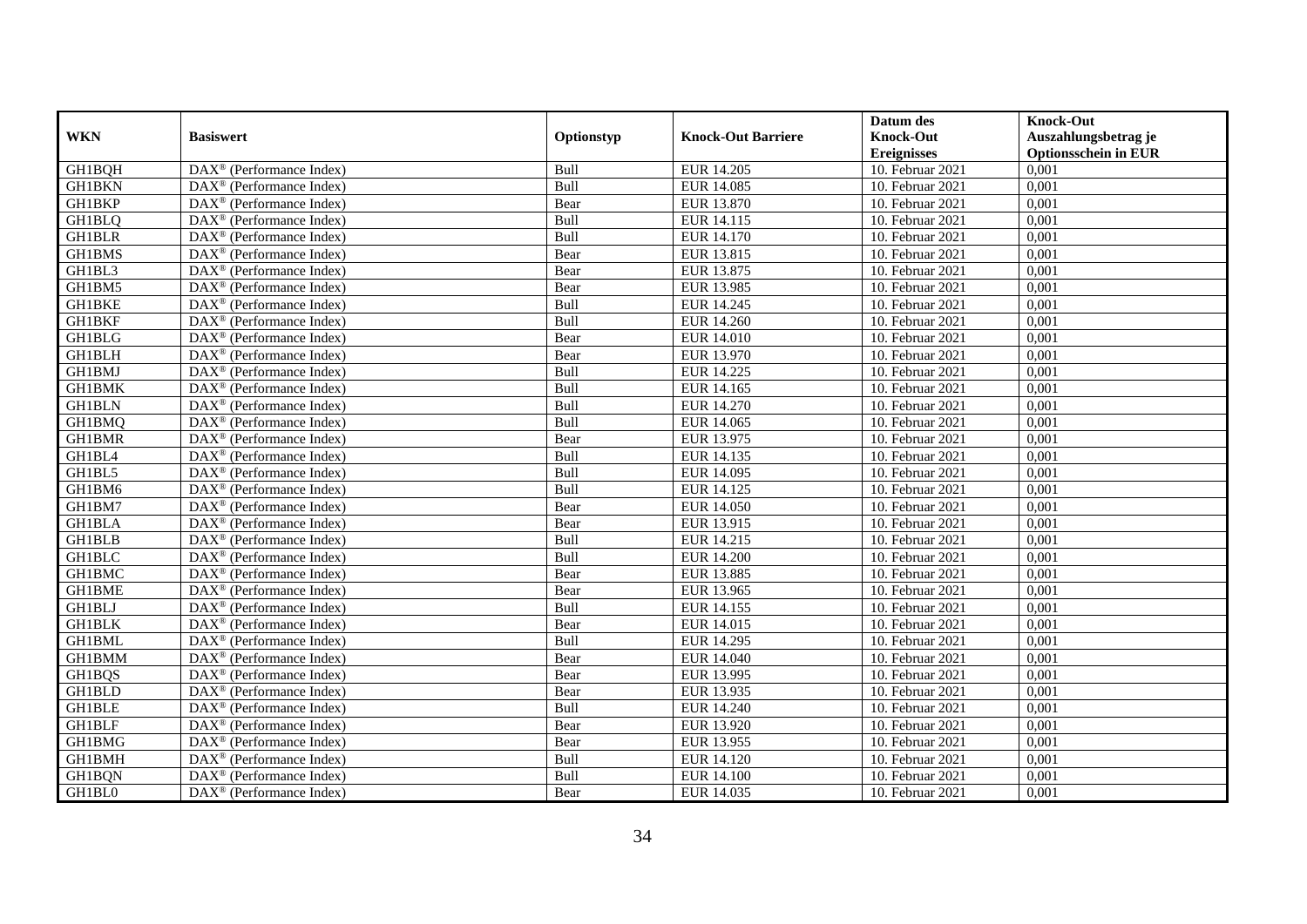|               |                                                                 |            |                           | Datum des          | <b>Knock-Out</b>            |
|---------------|-----------------------------------------------------------------|------------|---------------------------|--------------------|-----------------------------|
| <b>WKN</b>    | <b>Basiswert</b>                                                | Optionstyp | <b>Knock-Out Barriere</b> | <b>Knock-Out</b>   | Auszahlungsbetrag je        |
|               |                                                                 |            |                           | <b>Ereignisses</b> | <b>Optionsschein in EUR</b> |
| GH1BM2        | DAX <sup>®</sup> (Performance Index)                            | Bull       | <b>EUR 14.080</b>         | 10. Februar 2021   | 0,001                       |
| GH1BM3        | $DAX^{\circledR}$ (Performance Index)                           | Bull       | <b>EUR 14.150</b>         | 10. Februar 2021   | 0,001                       |
| GH1BL6        | $DAX^{\circledR}$ (Performance Index)                           | Bull       | EUR 14.175                | 10. Februar 2021   | 0,001                       |
| GH1BL7        | DAX <sup>®</sup> (Performance Index)                            | Bull       | EUR 14.275                | 10. Februar 2021   | 0,001                       |
| GH1BM8        | DAX <sup>®</sup> (Performance Index)                            | Bull       | EUR 14.250                | 10. Februar 2021   | 0,001                       |
| GH1BM9        | $\text{DAX}^{\textcircled{D}}$ (Performance Index)              | Bull       | EUR 14.195                | $10.$ Februar 2021 | 0,001                       |
| <b>GH1BNB</b> | $DAX^{\otimes}$ (Performance Index)                             | Bear       | EUR 13.820                | 10. Februar 2021   | 0,001                       |
| <b>GH1BLU</b> | $\overline{\text{DAX}}^{\textcirc}$ (Performance Index)         | Bull       | EUR 14.310                | 10. Februar 2021   | 0,001                       |
| <b>GH1BLV</b> | $\text{DAX}^{\circledast}$ (Performance Index)                  | Bull       | EUR 14.325                | 10. Februar 2021   | 0,001                       |
| <b>GH1BMW</b> | DAX <sup>®</sup> (Performance Index)                            | Bear       | EUR 13.835                | 10. Februar 2021   | 0,001                       |
| <b>GH1BMX</b> | $\overline{\text{DAX}^{\otimes}}$ (Performance Index)           | Bear       | EUR 13.795                | 10. Februar 2021   | 0,001                       |
| <b>GH1BLX</b> | DAX <sup>®</sup> (Performance Index)                            | Bull       | EUR 14.130                | 10. Februar 2021   | 0,001                       |
| <b>GH1BMY</b> | $\text{DAX}^{\textcircled{n}}$ (Performance Index)              | Bull       | EUR 14.235                | 10. Februar 2021   | 0,001                       |
| GH1BMZ        | DAX <sup>®</sup> (Performance Index)                            | Bear       | EUR 13.790                | 10. Februar 2021   | 0.001                       |
| <b>GH1BLL</b> | $\overline{\text{DAX}^{\otimes}}$ (Performance Index)           | Bull       | <b>EUR 14.300</b>         | 10. Februar 2021   | 0,001                       |
| <b>GH1BLM</b> | DAX <sup>®</sup> (Performance Index)                            | Bear       | EUR 13.950                | 10. Februar 2021   | 0,001                       |
| GH1BM0        | $\text{DAX}^{\textcircled{D}}$ (Performance Index)              | Bear       | EUR 14.060                | 10. Februar 2021   | 0,001                       |
| GH1BM1        | DAX <sup>®</sup> (Performance Index)                            | Bear       | EUR 13.895                | $10.$ Februar 2021 | 0,001                       |
| GH1BN2        | $\text{DAX}^{\circledast}$ (Performance Index)                  | Bear       | EUR 13.810                | 10. Februar 2021   | 0,001                       |
| GH1BP5        | $\text{DAX}^{\circledast}$ (Performance Index)                  | Bull       | EUR 14.305                | 10. Februar 2021   | 0,001                       |
| <b>GH1BLS</b> | DAX <sup>®</sup> (Performance Index)                            | Bull       | EUR 14.230                | 10. Februar 2021   | 0,001                       |
| GH1BMU        | $DAX^{\circledR}$ (Performance Index)                           | Bear       | <b>EUR 13.890</b>         | 10. Februar 2021   | 0,001                       |
| <b>GH1BNX</b> | $\text{DAX}^{\textcircled{D}}$ (Performance Index)              | Bear       | EUR 14.055                | 10. Februar 2021   | 0,001                       |
| <b>GH1BLZ</b> | $\text{DAX}^{\textcircled{D}}$ (Performance Index)              | Bear       | EUR 13.905                | 10. Februar 2021   | 0,001                       |
| GH1BN1        | DAX <sup>®</sup> (Performance Index)                            | Bear       | EUR 13.805                | 10. Februar 2021   | 0,001                       |
| <b>GH0KMJ</b> | Ceconomy AG                                                     | Bull       | EUR 5,0156824             | 10. Februar 2021   | 0,001                       |
| <b>GH1BTS</b> | $\overline{\text{DAX}^{\circledast}(\text{Performance Index})}$ | Bull       | EUR 14.020                | 10. Februar 2021   | 0,001                       |
| GH0V07        | $AEX-Index^{\circledR}$                                         | Bear       | EUR 661,02306853          | 10. Februar 2021   | 0,001                       |
| <b>GH0KMF</b> | Ceconomy AG                                                     | Bull       | EUR 5,08576179            | 10. Februar 2021   | 0,001                       |
| GH1BTZ        | DAX <sup>®</sup> (Performance Index)                            | Bull       | EUR 14.010                | 10. Februar 2021   | 0,001                       |
| GF8QYM        | Ceconomy AG                                                     | Bull       | EUR 5,13279372            | 10. Februar 2021   | 0,001                       |
| GH1BU6        | DAX <sup>®</sup> (Performance Index)                            | Bull       | <b>EUR 14.000</b>         | 10. Februar 2021   | 0,001                       |
| GF8QYN        | Ceconomy AG                                                     | Bull       | EUR 5,04239228            | 10. Februar 2021   | 0,001                       |
| GF8EUE        | Hannover Rück SE                                                | Bear       | EUR 140,25932181          | $10.$ Februar 2021 | 0,001                       |
| GH18P6        | Wacker Chemie AG                                                | Bull       | EUR 119,88803092          | 10. Februar 2021   | 0,001                       |
| GH18Q3        | <b>BNP</b> Paribas S.A.                                         | Bear       | EUR 44,69492796           | 10. Februar 2021   | 0,001                       |
| GH07F0        | ADYEN N.V.                                                      | Bear       | EUR 1.953,55887809        | 10. Februar 2021   | 0,001                       |
| GH18EY        | Bayer AG                                                        | Bull       | EUR 54,54668894           | 10. Februar 2021   | 0,001                       |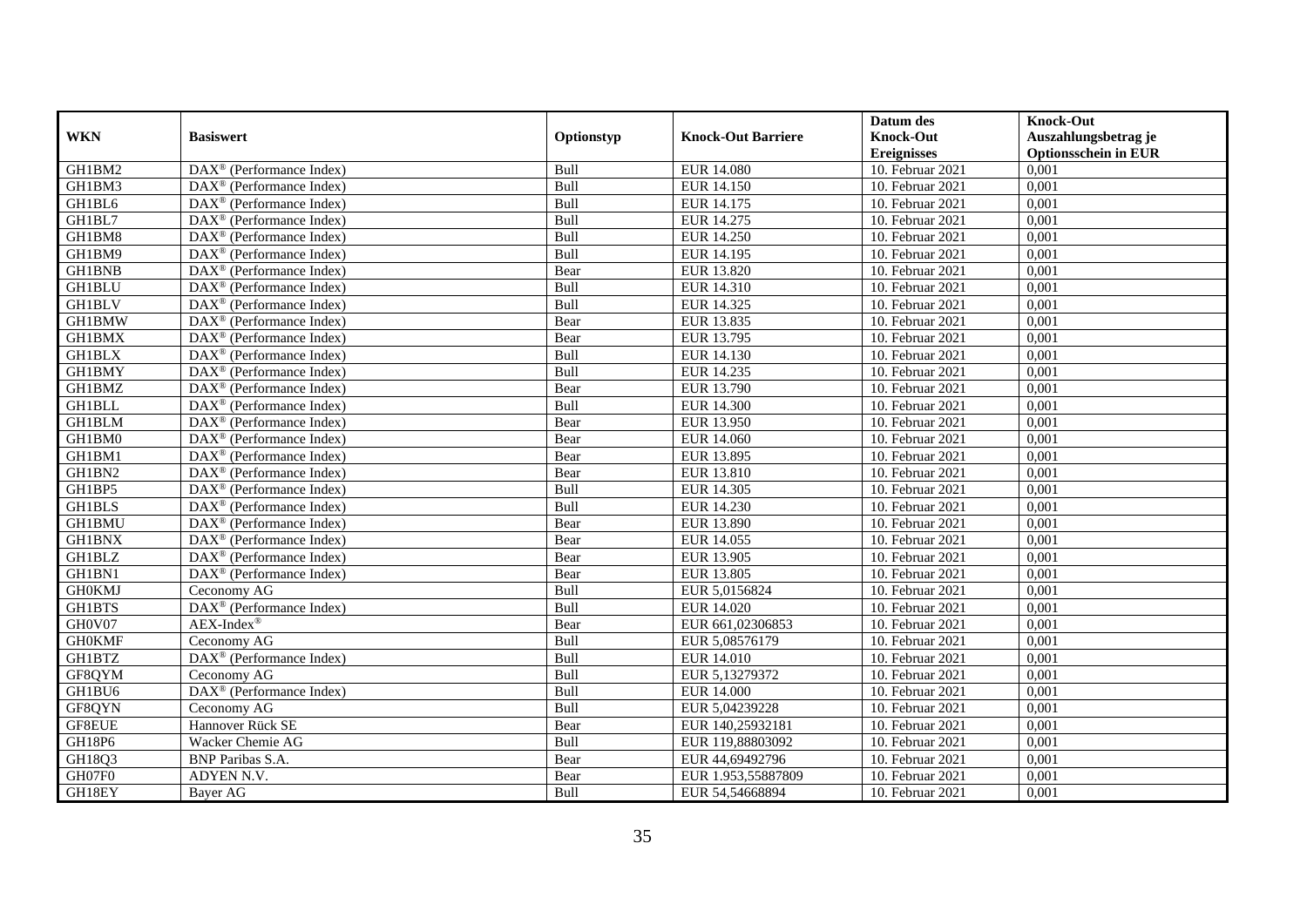|               |                                                              |            |                           | Datum des          | <b>Knock-Out</b>            |
|---------------|--------------------------------------------------------------|------------|---------------------------|--------------------|-----------------------------|
| <b>WKN</b>    | <b>Basiswert</b>                                             | Optionstyp | <b>Knock-Out Barriere</b> | <b>Knock-Out</b>   | Auszahlungsbetrag je        |
|               |                                                              |            |                           | <b>Ereignisses</b> | <b>Optionsschein in EUR</b> |
| GH07F1        | ADYEN N.V.                                                   | Bear       | EUR 1.964,50471998        | 10. Februar 2021   | 0,001                       |
| GH07F2        | ADYEN N.V.                                                   | Bear       | EUR 1.986,87447506        | 10. Februar 2021   | 0,001                       |
| GH079B        | ThyssenKrupp AG                                              | Bear       | EUR 10,43749731           | 10. Februar 2021   | 0,001                       |
| GH07EF        | ADYEN N.V.                                                   | Bear       | EUR 2.075,29775445        | 10. Februar 2021   | 0,001                       |
| GH079C        | ThyssenKrupp AG                                              | Bear       | EUR 10,57706269           | 10. Februar 2021   | 0,001                       |
| GH07EG        | ADYEN N.V.                                                   | Bear       | EUR 2.014,43329622        | $10.$ Februar 2021 | 0,001                       |
| <b>GH18D9</b> | ThyssenKrupp AG                                              | Bear       | EUR 10,64849572           | 10. Februar 2021   | 0,001                       |
| GH07FJ        | ADYEN N.V.                                                   | Bear       | EUR 1.999,79236124        | 10. Februar 2021   | 0,001                       |
| GH0799        | ThyssenKrupp AG                                              | Bear       | EUR 10,49731104           | 10. Februar 2021   | 0,001                       |
| GH07F3        | ADYEN N.V.                                                   | Bear       | EUR 1.975,38084311        | 10. Februar 2021   | 0,001                       |
| GH079A        | ThyssenKrupp AG                                              | Bear       | EUR 10,37768358           | 10. Februar 2021   | 0,001                       |
| <b>GH0KKE</b> | LVMH Moët Hennessy Louis Vuitton SE                          | Bear       | EUR 541,1895056           | 10. Februar 2021   | 0,001                       |
| GH07EX        | ADYEN N.V.                                                   | Bear       | EUR 1.942,77239336        | 10. Februar 2021   | 0,001                       |
| <b>GH0V91</b> | Evotec AG                                                    | Bear       | EUR 34,35056143           | 10. Februar 2021   | 0.001                       |
| GH0Y6R        | adidas AG                                                    | Bear       | EUR 285,27996826          | 10. Februar 2021   | 0,001                       |
| GH1B64        | MTU Aero Engines AG                                          | Bull       | EUR 200,71                | 10. Februar 2021   | 0,001                       |
| GH07EJ        | ADYEN N.V.                                                   | Bear       | EUR 2.032,93864123        | 10. Februar 2021   | 0,001                       |
| GH1B67        | MTU Aero Engines AG                                          | Bull       | EUR 199,69                | $10.$ Februar 2021 | 0,001                       |
| GH1BFD        | Anglo American PLC                                           | Bear       | GBP 26,41                 | 10. Februar 2021   | 0,001                       |
| GH18P3        | Wacker Chemie AG                                             | Bull       | EUR 119,09791208          | 10. Februar 2021   | 0,001                       |
| GH1B2C        | Airbus SE                                                    | Bull       | EUR 92,35                 | 10. Februar 2021   | 0,001                       |
| GH1B5M        | Continental AG                                               | Bull       | EUR 122,97                | 10. Februar 2021   | 0,001                       |
| <b>GH1BUS</b> | $\overline{\text{DAX}^{\otimes}}$ (Performance Index)        | Bull       | EUR 13.975                | 10. Februar 2021   | 0,001                       |
| <b>GH1BUL</b> | $\overline{\text{DAX}}^{\textcircled{}}$ (Performance Index) | Bull       | <b>EUR 13.980</b>         | 10. Februar 2021   | 0,001                       |
| GH0V8J        | Evotec AG                                                    | Bear       | EUR 34,51023866           | 10. Februar 2021   | 0,001                       |
| <b>GH1BUV</b> | DAX <sup>®</sup> (Performance Index)                         | Bull       | EUR 13.975                | 10. Februar 2021   | 0,001                       |
| GH1B6E        | MTU Aero Engines AG                                          | Bull       | <b>EUR 198,68</b>         | 10. Februar 2021   | 0,001                       |
| <b>GH1BUW</b> | DAX <sup>®</sup> (Performance Index)                         | Bull       | EUR 13.975                | 10. Februar 2021   | 0,001                       |
| <b>GH1BUP</b> | $\text{DAX}^{\textcircled{n}}$ (Performance Index)           | Bull       | EUR 13.980                | 10. Februar 2021   | 0,001                       |
| GH1BUQ        | $\overline{\text{DAX}}^{\textcirc}$ (Performance Index)      | Bull       | EUR 13.975                | 10. Februar 2021   | 0,001                       |
| <b>GH1BUN</b> | $DAX^{\otimes}$ (Performance Index)                          | Bull       | <b>EUR 13.980</b>         | 10. Februar 2021   | 0,001                       |
| <b>GH1BUD</b> | DAX <sup>®</sup> (Performance Index)                         | Bull       | EUR 13.990                | 10. Februar 2021   | 0,001                       |
| <b>GH1BUT</b> | $\overline{\text{DAX}^{\otimes}}$ (Performance Index)        | Bull       | EUR 13.975                | 10. Februar 2021   | 0,001                       |
| <b>GH1BUU</b> | $\overline{\text{DAX}}^{\textcirc}$ (Performance Index)      | Bull       | EUR 13.975                | 10. Februar 2021   | 0,001                       |
| GH1BV3        | $\text{DAX}^{\textcircled{n}}$ (Performance Index)           | Bull       | EUR 13.970                | 10. Februar 2021   | 0,001                       |
| GH1BV0        | DAX <sup>®</sup> (Performance Index)                         | Bull       | EUR 13.970                | 10. Februar 2021   | 0,001                       |
| GH1BV1        | $\text{DAX}^{\otimes}$ (Performance Index)                   | Bull       | EUR 13.970                | 10. Februar 2021   | 0,001                       |
| GH1BV2        | $\overline{\text{DAX}}^{\textcircled{}}$ (Performance Index) | Bull       | EUR 13.970                | 10. Februar 2021   | 0,001                       |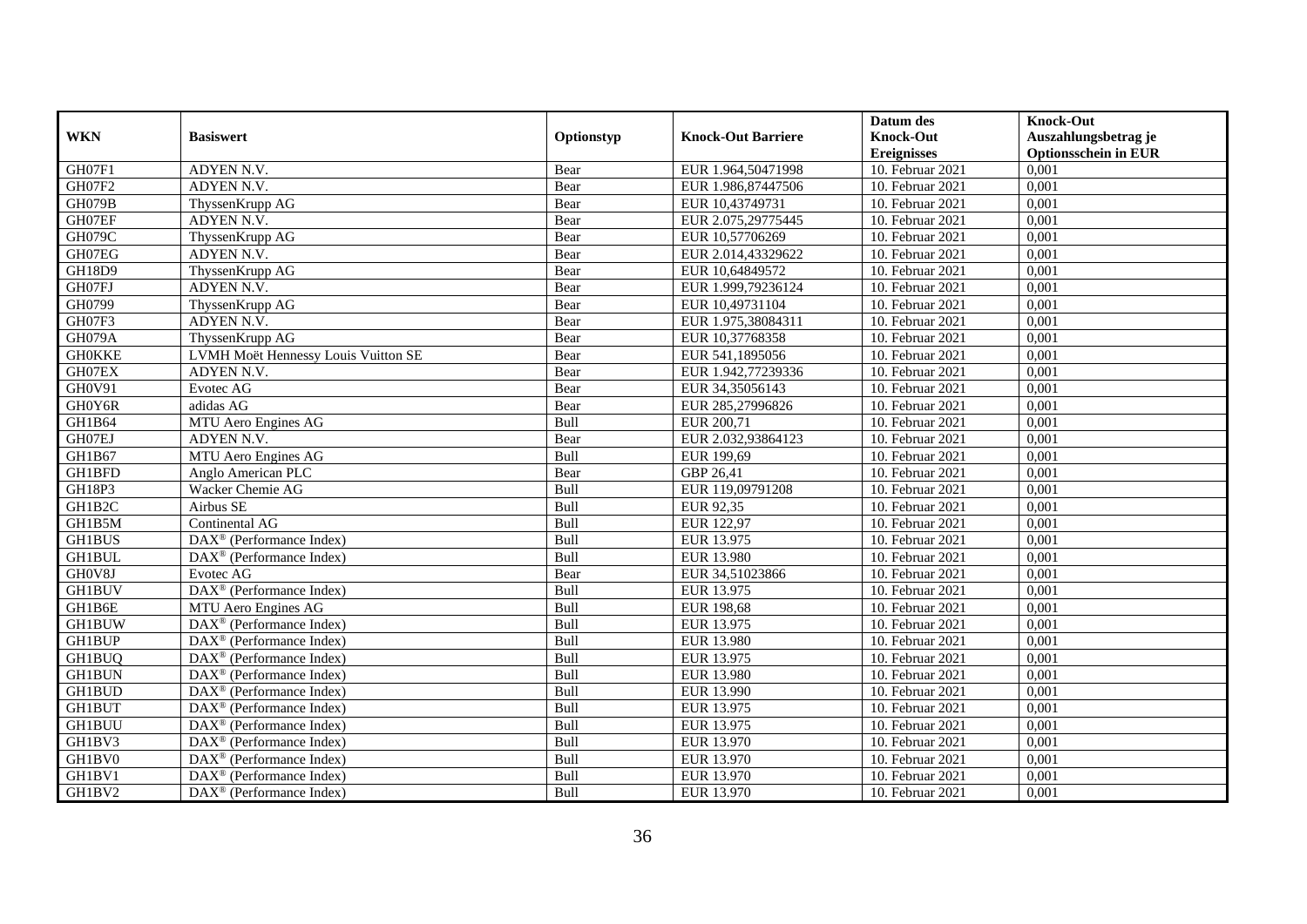|               | <b>Basiswert</b>                                        | Optionstyp |                           | Datum des          | <b>Knock-Out</b>            |
|---------------|---------------------------------------------------------|------------|---------------------------|--------------------|-----------------------------|
| <b>WKN</b>    |                                                         |            | <b>Knock-Out Barriere</b> | <b>Knock-Out</b>   | Auszahlungsbetrag je        |
|               |                                                         |            |                           | <b>Ereignisses</b> | <b>Optionsschein in EUR</b> |
| <b>GH1BUX</b> | $\overline{\text{DAX}^{\otimes}}$ (Performance Index)   | Bull       | EUR 13.970                | 10. Februar 2021   | 0,001                       |
| <b>GH1BUZ</b> | $\overline{\text{DAX}}^{\textcirc}$ (Performance Index) | Bull       | EUR 13.970                | 10. Februar 2021   | 0,001                       |
| GH18P5        | Wacker Chemie AG                                        | Bull       | EUR 118,29779175          | 10. Februar 2021   | 0,001                       |
| GH0V8E        | Evotec AG                                               | Bear       | EUR 34,66991587           | 10. Februar 2021   | 0,001                       |
| GH1B15        | Airbus SE                                               | Bull       | EUR 91,88                 | 10. Februar 2021   | 0,001                       |
| <b>GH18P9</b> | Wacker Chemie AG                                        | Bull       | EUR 116,70755258          | 10. Februar 2021   | 0,001                       |
| <b>GH18P7</b> | Wacker Chemie AG                                        | Bull       | EUR 117,49767141          | 10. Februar 2021   | 0,001                       |
| GH18DY        | ING Groep N.V.                                          | Bull       | EUR 7,71051725            | 10. Februar 2021   | 0,001                       |
| GH0V9C        | Evotec AG                                               | Bear       | EUR 34,83957292           | 10. Februar 2021   | 0,001                       |
| GH0V05        | $AEX-Index^{\circledR}$                                 | Bear       | EUR 661,6725508           | 10. Februar 2021   | 0,001                       |
| GH1B65        | MTU Aero Engines AG                                     | Bull       | EUR 197,66                | 10. Februar 2021   | 0,001                       |
| GF9QNY        | <b>UBS</b> Group AG                                     | Bear       | CHF 13,79625909           | 10. Februar 2021   | 0,001                       |
| GH15ZC        | Deutsche Lufthansa AG                                   | Bull       | EUR 10,69173105           | 10. Februar 2021   | 0,001                       |
| GF0B7M        | Mediobanca S.p.A.                                       | Bear       | EUR 8,77038982            | 10. Februar 2021   | 0,001                       |
| <b>GH1B70</b> | <b>RWE AG</b>                                           | Bull       | EUR 33,99                 | 10. Februar 2021   | 0,001                       |
| GH0V6Q        | Nordex SE                                               | Bull       | EUR 23,16556234           | 10. Februar 2021   | 0,001                       |
| GF9QP0        | <b>UBS</b> Group AG                                     | Bear       | CHF 13,89594306           | 10. Februar 2021   | 0,001                       |
| GH15YD        | Deutsche Lufthansa AG                                   | Bull       | EUR 10,64172296           | $10.$ Februar 2021 | 0,001                       |
| GH1B2F        | Bayerische Motoren Werke AG (BMW)                       | Bear       | EUR 70,93                 | 10. Februar 2021   | 0,001                       |
| GH079E        | ThyssenKrupp AG                                         | Bear       | EUR 10,70665913           | 10. Februar 2021   | 0,001                       |
| GH18F2        | ThyssenKrupp AG                                         | Bear       | EUR 10,79847454           | 10. Februar 2021   | 0,001                       |
| <b>GH1B87</b> | MTU Aero Engines AG                                     | Bull       | EUR 196,64                | 10. Februar 2021   | 0,001                       |
| GH0V8H        | Evotec AG                                               | Bear       | EUR 34,99925015           | $10.$ Februar 2021 | 0,001                       |
| GH0V8K        | Evotec AG                                               | Bear       | EUR 35,16890719           | 10. Februar 2021   | 0,001                       |
| GH0V8M        | Evotec AG                                               | Bear       | EUR 35,32858441           | 10. Februar 2021   | 0,001                       |
| GF8YGT        | Ørsted A/S                                              | Bull       | DKK 1.019,63886891        | 10. Februar 2021   | 0,001                       |
| GH1AB8        | 1 Feinunze Platin, Feinheit mind. 0,9995                | Bear       | <b>USD 1.232,05</b>       | 10. Februar 2021   | 0,001                       |
| GH15ZS        | Deutsche Lufthansa AG                                   | Bull       | EUR 10,58171324           | 10. Februar 2021   | 0,001                       |
| GH0V06        | $AEX-Index^{\circledR}$                                 | Bear       | EUR 662,31204102          | 10. Februar 2021   | 0,001                       |
| GH0V3T        | EURO STOXX <sup>®</sup> Banks (Price EUR) Index         | Bear       | EUR 79.32676501           | 10. Februar 2021   | 0.001                       |
| GH0V0Z        | EURO STOXX <sup>®</sup> Banks (Price EUR) Index         | Bear       | EUR 79,39670925           | 10. Februar 2021   | 0,001                       |
| <b>GH1BFL</b> | Anglo American PLC                                      | Bear       | GBP 26,81                 | 10. Februar 2021   | 0,001                       |
| GH15YF        | Deutsche Lufthansa AG                                   | Bull       | EUR 10,53170514           | 10. Februar 2021   | 0,001                       |
| GF8EV9        | Hannover Rück SE                                        | Bear       | EUR 140,84518374          | 10. Februar 2021   | 0,001                       |
| <b>GH12S9</b> | 1 Feinunze Gold, Feinheit mind. 0,995, LBMA             | Bear       | USD 1.848,66208716        | 10. Februar 2021   | 0,001                       |
| GH12SA        | 1 Feinunze Gold, Feinheit mind. 0,995, LBMA             | Bear       | USD 1.850,66113782        | 10. Februar 2021   | 0,001                       |
| GH18FJ        | $K+SAG$                                                 | Bear       | EUR 9,88805363            | 10. Februar 2021   | 0,001                       |
| GH12SB        | 1 Feinunze Gold, Feinheit mind. 0,995, LBMA             | Bear       | USD 1.853,00002712        | 10. Februar 2021   | 0,001                       |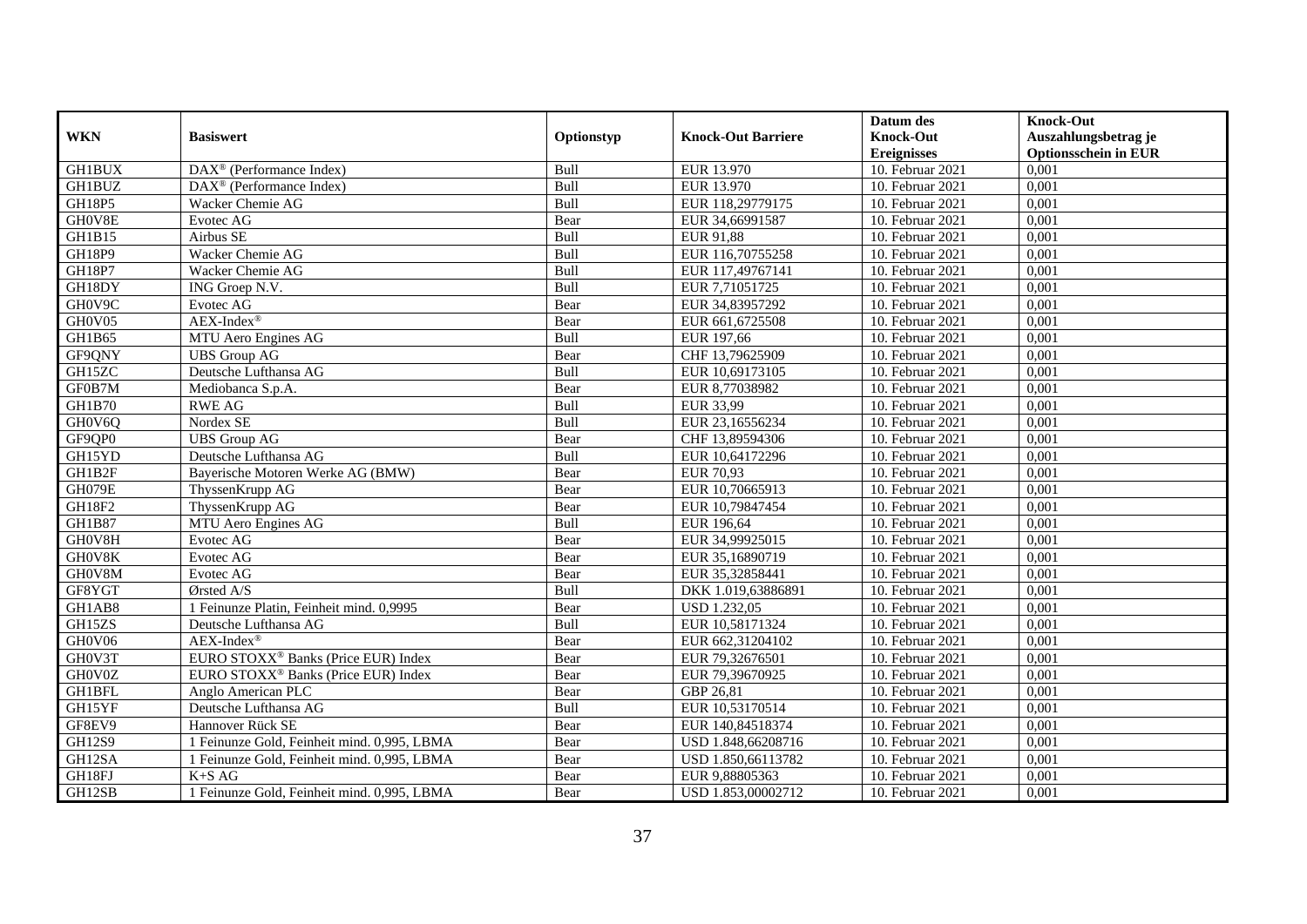|               |                                                 |            |                           | Datum des          | <b>Knock-Out</b>            |
|---------------|-------------------------------------------------|------------|---------------------------|--------------------|-----------------------------|
| <b>WKN</b>    | <b>Basiswert</b>                                | Optionstyp | <b>Knock-Out Barriere</b> | <b>Knock-Out</b>   | Auszahlungsbetrag je        |
|               |                                                 |            |                           | <b>Ereignisses</b> | <b>Optionsschein in EUR</b> |
| GH18FR        | $K+SAG$                                         | Bear       | EUR 9,83806347            | 10. Februar 2021   | 0,001                       |
| GH18PG        | <b>BNP</b> Paribas S.A.                         | Bear       | EUR 45,12487917           | 10. Februar 2021   | 0,001                       |
| <b>GH0VPM</b> | NASDAQ-100 Index®                               | Bear       | <b>USD 13.750</b>         | 10. Februar 2021   | 0,001                       |
| GF8CPF        | NASDAQ-100 Index®                               | Bear       | <b>USD 13.750</b>         | 10. Februar 2021   | 0,001                       |
| GH16KP        | Dow Jones Industrial Average <sup>®</sup> Index | Bear       | <b>USD 31.480</b>         | 10. Februar 2021   | 0,001                       |
| GH18FS        | Workday, Inc.                                   | Bear       | USD 276,20224627          | 10. Februar 2021   | 0,001                       |
| GF9BAM        | NASDAQ-100 Index®                               | Bear       | <b>USD 13.750</b>         | $10.$ Februar 2021 | 0,001                       |
| GC8DJ4        | <b>TAL Education Group</b>                      | Bear       | USD 85,49080152           | 10. Februar 2021   | 0,001                       |
| GC8DJ5        | <b>TAL Education Group</b>                      | Bear       | USD 87,93174184           | 10. Februar 2021   | 0,001                       |
| GF80MG        | S&P 500 <sup>®</sup> Index                      | Bear       | <b>USD 3.920</b>          | 10. Februar 2021   | 0,001                       |
| GH0DJ4        | S&P 500 <sup>®</sup> Index                      | Bear       | <b>USD 3.922,5</b>        | 10. Februar 2021   | 0,001                       |
| <b>GHOWOL</b> | Dow Jones Industrial Average <sup>®</sup> Index | Bear       | <b>USD 31.450</b>         | $10.$ Februar 2021 | 0,001                       |
| GB0W3R        | S&P 500 <sup>®</sup> Index                      | Bear       | USD 3.925,892             | 10. Februar 2021   | 0,001                       |
| GF80MF        | S&P 500 <sup>®</sup> Index                      | Bear       | <b>USD 3.925</b>          | 10. Februar 2021   | 0,001                       |
| GH0DJ1        | S&P 500 <sup>®</sup> Index                      | Bear       | <b>USD 3.927,5</b>        | 10. Februar 2021   | 0,001                       |
| GF74GY        | Dow Jones Industrial Average® Index             | Bear       | USD 31.463,90589341       | 10. Februar 2021   | 0,001                       |
| GH0DJ2        | S&P 500 <sup>®</sup> Index                      | Bear       | <b>USD 3.927,5</b>        | 10. Februar 2021   | 0,001                       |
| GH0DJ3        | S&P 500 <sup>®</sup> Index                      | Bear       | <b>USD 3.922,5</b>        | 10. Februar 2021   | 0,001                       |
| GF74HE        | Dow Jones Industrial Average® Index             | Bear       | USD 31.442,87606371       | 10. Februar 2021   | 0,001                       |
| GH0VV3        | $S\&P 500^{\circ}$ Index                        | Bear       | <b>USD 3.925</b>          | 10. Februar 2021   | 0,001                       |
| GF74HF        | Dow Jones Industrial Average <sup>®</sup> Index | Bear       | USD 31.449,83964928       | 10. Februar 2021   | 0,001                       |
| GH0VV4        | S&P 500 <sup>®</sup> Index                      | Bear       | <b>USD 3.920</b>          | 10. Februar 2021   | 0,001                       |
| GB3PPH        | GBP/USD (WM-Fixing)                             | Bear       | USD 1,38655               | 10. Februar 2021   | 0,001                       |
| GH1BCL        | Cancom SE                                       | Bull       | <b>EUR 54,99</b>          | 10. Februar 2021   | 0,001                       |
| GH0J4R        | Baidu, Inc.                                     | Bear       | USD 314,11427226          | 10. Februar 2021   | 0,001                       |
| GH0V9N        | Twitter, Inc.                                   | Bear       | USD 63,08887384           | 10. Februar 2021   | 0,001                       |
| GH1BEP        | Cancom SE                                       | Bull       | <b>EUR 55,28</b>          | 10. Februar 2021   | 0,001                       |
| GH1BAE        | Activision Blizzard, Inc.                       | Bear       | <b>USD 102,56</b>         | 10. Februar 2021   | 0,001                       |
| GH1611        | Twitter, Inc.                                   | Bear       | USD 61,44295809           | 10. Februar 2021   | 0,001                       |
| GH1617        | Twitter, Inc.                                   | Bear       | USD 67,55027018           | 10. Februar 2021   | 0,001                       |
| GH1615        | Twitter, Inc.                                   | Bear       | USD 62,56246539           | 10. Februar 2021   | 0,001                       |
| GC694Y        | Altria Group, Inc.                              | Bear       | USD 43,64576734           | 10. Februar 2021   | 0,001                       |
| <b>GH164S</b> | Twitter, Inc.                                   | Bear       | USD 62,19262816           | 10. Februar 2021   | 0,001                       |
| GC9GAK        | <b>IOVIA</b> Holdings Inc.                      | Bear       | USD 192,80733013          | 10. Februar 2021   | 0,001                       |
| GH160Z        | Twitter, Inc.                                   | Bear       | USD 64,33168673           | 10. Februar 2021   | 0,001                       |
| GF5B26        | Twitter, Inc.                                   | Bear       | USD 64,91861178           | 10. Februar 2021   | 0,001                       |
| GH1612        | Twitter, Inc.                                   | Bear       | USD 61,07312087           | 10. Februar 2021   | 0,001                       |
| GH1613        | Twitter, Inc.                                   | Bear       | USD 61,81279532           | 10. Februar 2021   | 0,001                       |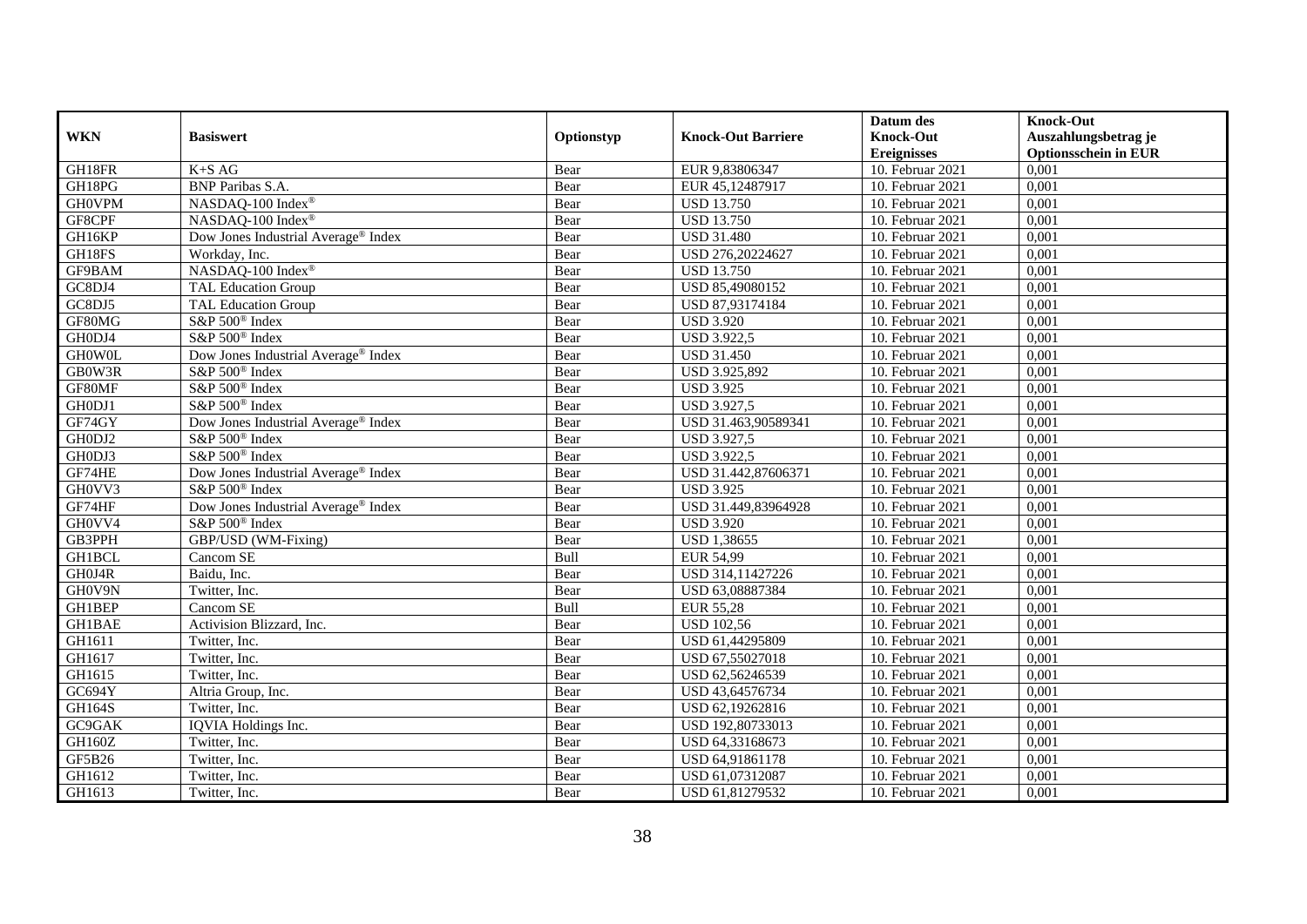|               |                                                 |            |                           | Datum des          | <b>Knock-Out</b>            |
|---------------|-------------------------------------------------|------------|---------------------------|--------------------|-----------------------------|
| <b>WKN</b>    | <b>Basiswert</b>                                | Optionstyp | <b>Knock-Out Barriere</b> | <b>Knock-Out</b>   | Auszahlungsbetrag je        |
|               |                                                 |            |                           | <b>Ereignisses</b> | <b>Optionsschein in EUR</b> |
| <b>GHOWOK</b> | Dow Jones Industrial Average® Index             | Bear       | <b>USD 31.500</b>         | 10. Februar 2021   | 0,001                       |
| GH16VY        | S&P 500 <sup>®</sup> Index                      | Bear       | <b>USD 3.927,5</b>        | 10. Februar 2021   | 0,001                       |
| GH16TU        | NASDAQ-100 Index®                               | Bear       | <b>USD 13.770</b>         | 10. Februar 2021   | 0,001                       |
| GF7ZHG        | Dow Jones Industrial Average® Index             | Bear       | <b>USD 31.500</b>         | 10. Februar 2021   | 0,001                       |
| GF9QQ6        | S&P 500 <sup>®</sup> Index                      | Bear       | USD 3.930,78128738        | 10. Februar 2021   | 0,001                       |
| GF7F0S        | S&P 500 <sup>®</sup> Index                      | Bear       | USD 3.921,52752166        | 10. Februar 2021   | 0,001                       |
| GH16VZ        | S&P 500 <sup>®</sup> Index                      | Bear       | <b>USD 3.922,5</b>        | 10. Februar 2021   | 0,001                       |
| GH16TV        | NASDAQ-100 Index®                               | Bear       | <b>USD 13.760</b>         | 10. Februar 2021   | 0,001                       |
| GH0ZB3        | S&P 500 <sup>®</sup> Index                      | Bear       | <b>USD 3.930</b>          | 10. Februar 2021   | 0,001                       |
| GH16TW        | NASDAQ-100 Index®                               | Bear       | <b>USD 13.760</b>         | 10. Februar 2021   | 0,001                       |
| GH0V12        | EURO STOXX <sup>®</sup> Banks (Price EUR) Index | Bear       | EUR 79,54658977           | 10. Februar 2021   | 0,001                       |
| GF1ZEB        | Nvidia Corporation                              | Bear       | USD 588,79817164          | 10. Februar 2021   | 0,001                       |
| GH0DU9        | Fortinet, Inc.                                  | Bear       | <b>USD 161,659</b>        | 10. Februar 2021   | 0,001                       |
| GF9BFL        | S&P 500 <sup>®</sup> Index                      | Bear       | <b>USD 3.930</b>          | 10. Februar 2021   | 0,001                       |
| GC3JHX        | Ameriprise Financial Inc.                       | Bear       | USD 216,07606995          | 10. Februar 2021   | 0,001                       |
| GH16TT        | NASDAQ-100 Index®                               | Bear       | <b>USD 13.770</b>         | 10. Februar 2021   | 0,001                       |
| GF67DK        | Nvidia Corporation                              | Bear       | USD 585,96153245          | 10. Februar 2021   | 0,001                       |
| GC61UV        | American International Group, Inc.              | Bear       | USD 42,65741163           | $10.$ Februar 2021 | 0,001                       |
| GF9BFM        | $S\&P 500^{\circ}$ Index                        | Bear       | <b>USD 3.925</b>          | 10. Februar 2021   | 0,001                       |
| GH0V14        | EURO STOXX <sup>®</sup> Banks (Price EUR) Index | Bear       | EUR 79,68647828           | 10. Februar 2021   | 0,001                       |
| GB5JGM        | Dow Jones Industrial Average® Index             | Bear       | USD 31.483,08217608       | 10. Februar 2021   | 0,001                       |
| GF9BFN        | S&P 500 <sup>®</sup> Index                      | Bear       | <b>USD 3.920</b>          | 10. Februar 2021   | 0,001                       |
| GH0V2Z        | EURO STOXX <sup>®</sup> Banks (Price EUR) Index | Bear       | EUR 79,61653402           | 10. Februar 2021   | 0,001                       |
| GH0V11        | EURO STOXX <sup>®</sup> Banks (Price EUR) Index | Bear       | EUR 79,47664554           | 10. Februar 2021   | 0,001                       |
| GF9BFK        | S&P 500 <sup>®</sup> Index                      | Bear       | <b>USD 3.930</b>          | 10. Februar 2021   | 0,001                       |
| GF8CGJ        | Dow Jones Industrial Average <sup>®</sup> Index | Bear       | <b>USD 31.450</b>         | 10. Februar 2021   | 0,001                       |
| GF9QRG        | Dow Jones Industrial Average® Index             | Bear       | <b>USD 31.480</b>         | 10. Februar 2021   | 0,001                       |
| GF9BQH        | Dow Jones Industrial Average <sup>®</sup> Index | Bear       | <b>USD 31.450</b>         | $10.$ Februar 2021 | 0,001                       |
| GF9QRH        | Dow Jones Industrial Average® Index             | Bear       | <b>USD 31.480</b>         | 10. Februar 2021   | 0,001                       |
| GF9BQG        | Dow Jones Industrial Average <sup>®</sup> Index | Bear       | <b>USD 31.500</b>         | 10. Februar 2021   | 0,001                       |
| GB964L        | NASDAQ-100 Index®                               | Bear       | USD 13.764,17             | 10. Februar 2021   | 0,001                       |
| GH0Y76        | Advanced Micro Devices, Inc.                    | Bear       | USD 92,54540922           | 10. Februar 2021   | 0,001                       |
| GH0Y78        | Advanced Micro Devices, Inc.                    | Bear       | USD 92,97483108           | 10. Februar 2021   | 0,001                       |
| GH18DB        | ThyssenKrupp AG                                 | Bear       | EUR 10,84846747           | 10. Februar 2021   | 0,001                       |
| GH1B72        | <b>RWE AG</b>                                   | Bull       | EUR 33,81                 | 10. Februar 2021   | 0,001                       |
| GF3SLQ        | Nvidia Corporation                              | Bear       | USD 591,65826346          | 10. Februar 2021   | 0,001                       |
| GH0V92        | Nokia Oyj                                       | Bull       | EUR 3,44337603            | 10. Februar 2021   | 0,001                       |
| <b>GH0UZD</b> | $AEX-Index^{\circledR}$                         | Bear       | EUR 662,95153127          | 10. Februar 2021   | 0,001                       |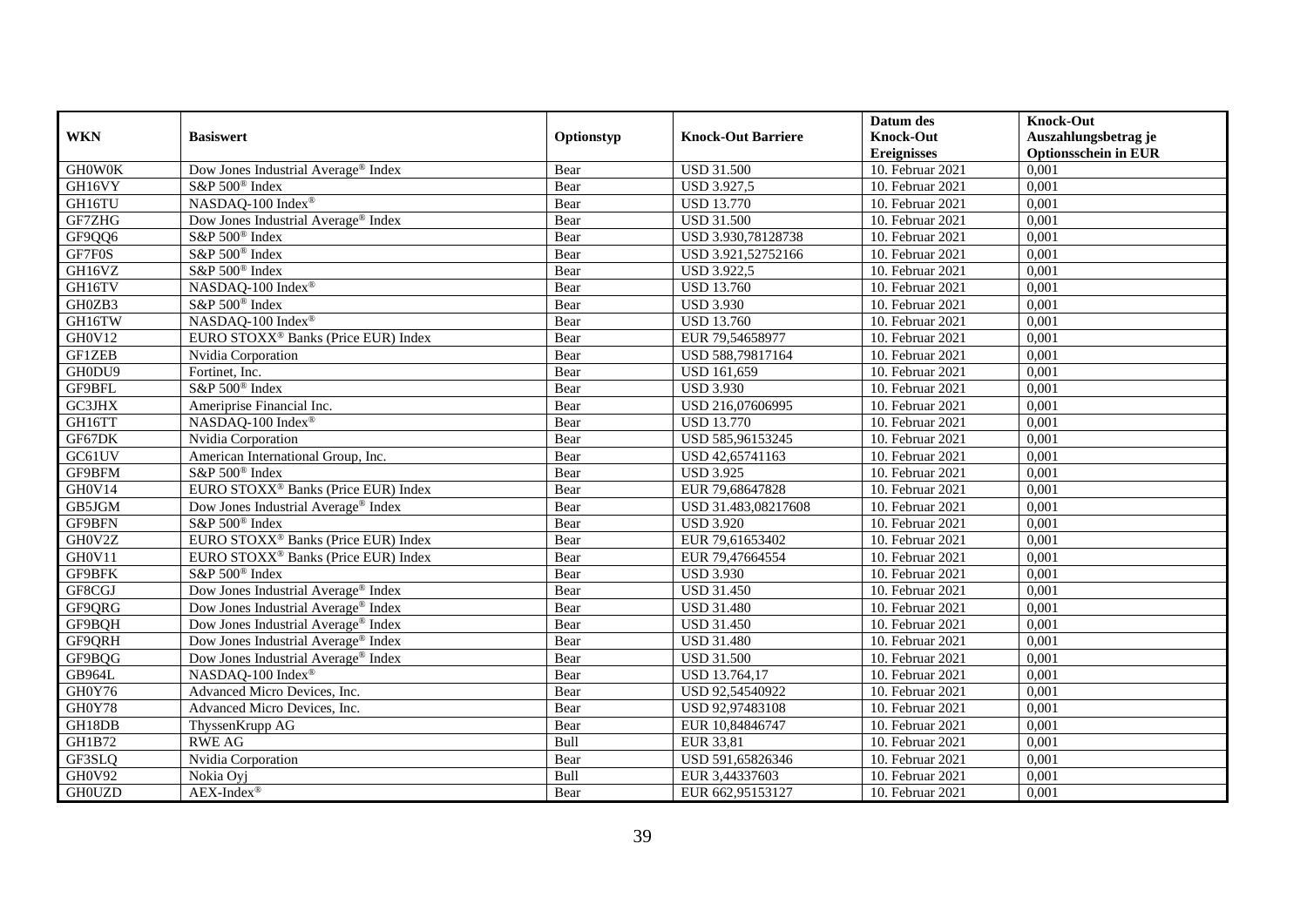|               |                                                 |            |                           | Datum des          | <b>Knock-Out</b>            |
|---------------|-------------------------------------------------|------------|---------------------------|--------------------|-----------------------------|
| <b>WKN</b>    | <b>Basiswert</b>                                | Optionstyp | <b>Knock-Out Barriere</b> | <b>Knock-Out</b>   | Auszahlungsbetrag je        |
|               |                                                 |            |                           | <b>Ereignisses</b> | <b>Optionsschein in EUR</b> |
| GF9X5W        | The Boeing Company                              | Bear       | USD 216,80850071          | 10. Februar 2021   | 0,001                       |
| GH18AW        | Tesla Inc                                       | Bull       | USD 812,8336765           | 10. Februar 2021   | 0,001                       |
| GC4E1B        | International Flavors & Fragrances Inc.         | Bear       | USD 141,27531371          | 10. Februar 2021   | 0,001                       |
| <b>GH18A4</b> | Tesla Inc                                       | Bull       | USD 817,15470608          | 10. Februar 2021   | 0,001                       |
| <b>GH1B58</b> | Salesforce.com, Inc.                            | Bull       | <b>USD 235,18</b>         | 10. Februar 2021   | 0,001                       |
| <b>GH189U</b> | Tesla Inc                                       | Bull       | USD 808,52264929          | $10.$ Februar 2021 | 0,001                       |
| GH0V17        | EURO STOXX <sup>®</sup> Banks (Price EUR) Index | Bear       | EUR 79,75642251           | 10. Februar 2021   | 0,001                       |
| <b>GH1BXB</b> | S&P 500 <sup>®</sup> Index                      | Bull       | <b>USD 3.900</b>          | $10.$ Februar 2021 | 0,001                       |
| <b>GH1BXC</b> | S&P 500 <sup>®</sup> Index                      | Bull       | <b>USD 3.897,5</b>        | 10. Februar 2021   | 0,001                       |
| GH1BX1        | S&P 500 <sup>®</sup> Index                      | Bull       | <b>USD 3.912,5</b>        | 10. Februar 2021   | 0,001                       |
| <b>GH1BSB</b> | Dow Jones Industrial Average® Index             | Bull       | <b>USD 31.380</b>         | 10. Februar 2021   | 0,001                       |
| GH1BX2        | S&P 500 <sup>®</sup> Index                      | Bull       | <b>USD 3.910</b>          | 10. Februar 2021   | 0,001                       |
| GH1BSC        | Dow Jones Industrial Average® Index             | Bull       | <b>USD 31.350</b>         | 10. Februar 2021   | 0,001                       |
| GH1BX3        | S&P 500 <sup>®</sup> Index                      | Bull       | <b>USD 3.910</b>          | 10. Februar 2021   | 0,001                       |
| GH1BSD        | Dow Jones Industrial Average <sup>®</sup> Index | Bull       | <b>USD 31.350</b>         | 10. Februar 2021   | 0,001                       |
| GH1BWZ        | S&P 500 <sup>®</sup> Index                      | Bull       | <b>USD 3.915</b>          | 10. Februar 2021   | 0,001                       |
| GH1BSE        | Dow Jones Industrial Average <sup>®</sup> Index | Bull       | <b>USD 31.340</b>         | 10. Februar 2021   | 0,001                       |
| GH1BX0        | S&P 500 <sup>®</sup> Index                      | Bull       | <b>USD 3.912,5</b>        | 10. Februar 2021   | 0,001                       |
| <b>GH1BVV</b> | NASDAQ-100 Index®                               | Bull       | <b>USD 13.690</b>         | 10. Februar 2021   | 0,001                       |
| <b>GH1BSF</b> | Dow Jones Industrial Average® Index             | Bull       | <b>USD 31.340</b>         | 10. Februar 2021   | 0,001                       |
| GH1BXD        | S&P 500 <sup>®</sup> Index                      | Bull       | <b>USD 3.897,5</b>        | 10. Februar 2021   | 0,001                       |
| <b>GH1BVW</b> | NASDAQ-100 Index®                               | Bull       | <b>USD 13.680</b>         | 10. Februar 2021   | 0,001                       |
| GH1BSG        | Dow Jones Industrial Average® Index             | Bull       | <b>USD 31.320</b>         | $10.$ Februar 2021 | 0,001                       |
| GH1BX9        | S&P 500 <sup>®</sup> Index                      | Bull       | <b>USD 3.902,5</b>        | 10. Februar 2021   | 0,001                       |
| <b>GH1BVU</b> | NASDAQ-100 Index®                               | Bull       | <b>USD 13.690</b>         | 10. Februar 2021   | 0,001                       |
| GH1BSH        | Dow Jones Industrial Average <sup>®</sup> Index | Bull       | <b>USD 31.320</b>         | 10. Februar 2021   | 0,001                       |
| <b>GH1BXA</b> | S&P 500 <sup>®</sup> Index                      | Bull       | <b>USD 3.900</b>          | 10. Februar 2021   | 0,001                       |
| <b>GH1BVZ</b> | NASDAQ-100 Index®                               | Bull       | <b>USD 13.670</b>         | $10.$ Februar 2021 | 0,001                       |
| GH19DA        | NASDAQ-100 Index®                               | Bull       | <b>USD 13.580</b>         | 10. Februar 2021   | 0,001                       |
| <b>GH1BSA</b> | Dow Jones Industrial Average <sup>®</sup> Index | Bull       | <b>USD 31.380</b>         | 10. Februar 2021   | 0,001                       |
| GH1BX4        | S&P 500 <sup>®</sup> Index                      | Bull       | USD 3.907,5               | 10. Februar 2021   | 0,001                       |
| GH1BW0        | NASDAQ-100 Index®                               | Bull       | <b>USD 13.660</b>         | 10. Februar 2021   | 0,001                       |
| GH19DB        | NASDAQ-100 Index®                               | Bull       | <b>USD 13.580</b>         | 10. Februar 2021   | 0,001                       |
| GH1BX5        | S&P 500 <sup>®</sup> Index                      | Bull       | <b>USD 3.907,5</b>        | 10. Februar 2021   | 0,001                       |
| GH1BW1        | NASDAQ-100 Index®                               | Bull       | <b>USD 13.660</b>         | 10. Februar 2021   | 0,001                       |
| GH19D8        | NASDAQ-100 Index®                               | Bull       | <b>USD 13.590</b>         | 10. Februar 2021   | 0,001                       |
| GH1BX6        | S&P 500 <sup>®</sup> Index                      | Bull       | <b>USD 3.905</b>          | 10. Februar 2021   | 0,001                       |
| <b>GH1BVX</b> | NASDAQ-100 Index®                               | Bull       | <b>USD 13.680</b>         | 10. Februar 2021   | 0,001                       |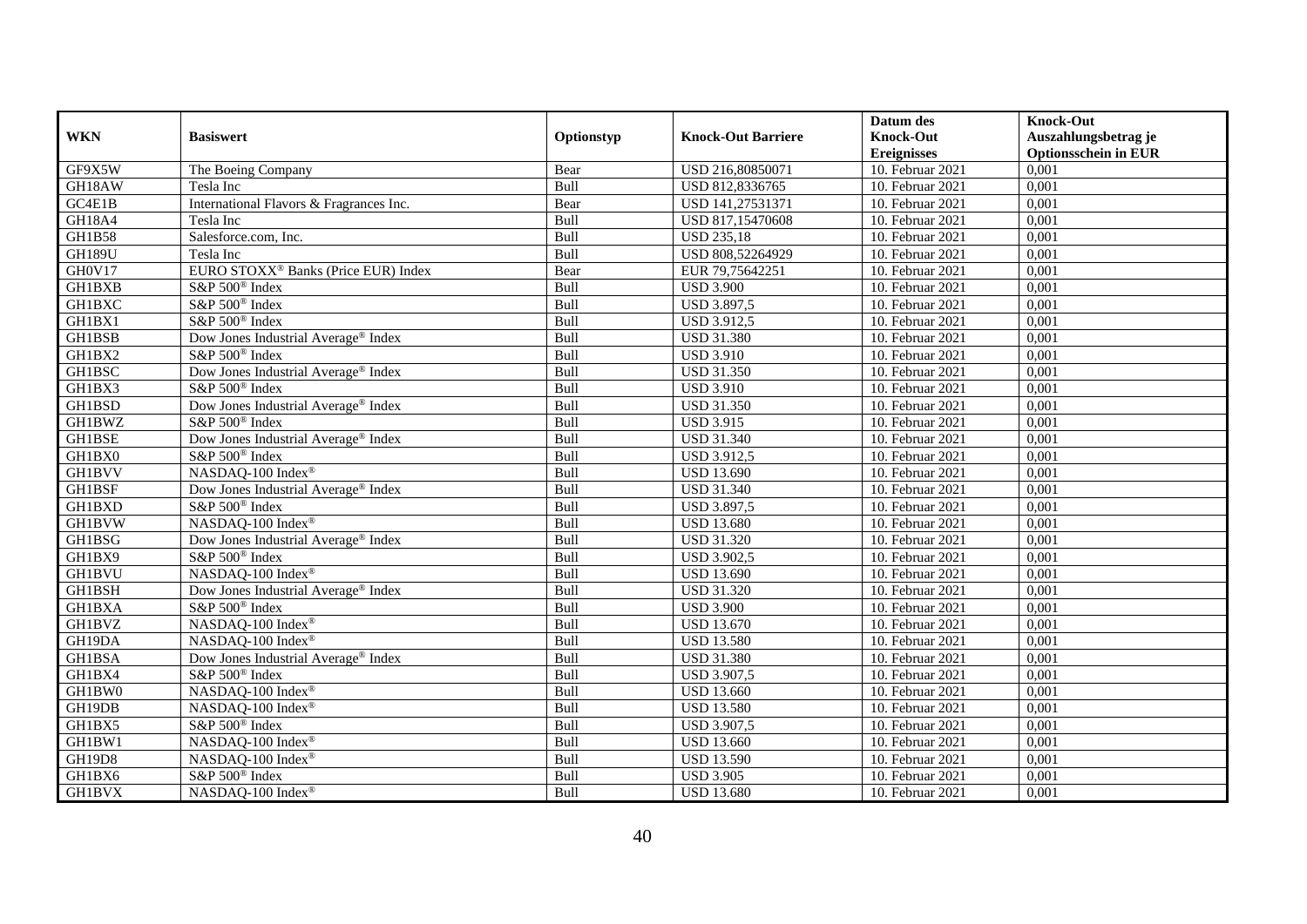|               |                                                          |             |                           | Datum des          | <b>Knock-Out</b>            |
|---------------|----------------------------------------------------------|-------------|---------------------------|--------------------|-----------------------------|
| <b>WKN</b>    | <b>Basiswert</b>                                         | Optionstyp  | <b>Knock-Out Barriere</b> | <b>Knock-Out</b>   | Auszahlungsbetrag je        |
|               |                                                          |             |                           | <b>Ereignisses</b> | <b>Optionsschein in EUR</b> |
| GH19D9        | NASDAQ-100 Index®                                        | Bull        | <b>USD 13.590</b>         | 10. Februar 2021   | 0,001                       |
| GH1BX7        | S&P 500 <sup>®</sup> Index                               | Bull        | <b>USD 3.905</b>          | 10. Februar 2021   | 0,001                       |
| <b>GH1BVY</b> | NASDAQ-100 Index®                                        | Bull        | <b>USD 13.670</b>         | 10. Februar 2021   | 0,001                       |
| GH19D6        | NASDAQ-100 Index®                                        | Bull        | <b>USD 13.600</b>         | 10. Februar 2021   | 0,001                       |
| GH1BX8        | S&P 500 <sup>®</sup> Index                               | Bull        | <b>USD 3.902,5</b>        | 10. Februar 2021   | 0,001                       |
| GH1BW2        | NASDAQ-100 Index®                                        | Bull        | <b>USD 13.650</b>         | 10. Februar 2021   | 0,001                       |
| GH19D7        | NASDAQ-100 Index®                                        | Bull        | <b>USD 13.600</b>         | 10. Februar 2021   | 0,001                       |
| <b>GH1BWY</b> | S&P 500 <sup>®</sup> Index                               | Bull        | <b>USD 3.915</b>          | 10. Februar 2021   | 0,001                       |
| GH1BW3        | NASDAQ-100 Index®                                        | Bull        | <b>USD 13.650</b>         | 10. Februar 2021   | 0,001                       |
| GH18MG        | Infineon Technologies AG                                 | Bull        | EUR 33,97322257           | 10. Februar 2021   | 0,001                       |
| GH1B4Z        | HelloFresh SE                                            | Bull        | EUR 71,84                 | 10. Februar 2021   | 0,001                       |
| <b>GH1BCM</b> | Cancom SE                                                | Bull        | EUR 54,71                 | 10. Februar 2021   | 0,001                       |
| <b>GH18F8</b> | Bayer AG                                                 | Bull        | EUR 53,97661904           | 10. Februar 2021   | 0,001                       |
| GF8QY3        | <b>QUALCOMM</b> Incorporated                             | Bull        | USD 144,60917473          | 10. Februar 2021   | 0,001                       |
| GH18F0        | Bayer AG                                                 | Bull        | EUR 54,25665338           | 10. Februar 2021   | 0,001                       |
| GH0V6S        | Nordex SE                                                | Bull        | EUR 23,04537786           | 10. Februar 2021   | 0,001                       |
| GH1B59        | Salesforce.com, Inc.                                     | Bull        | <b>USD 233,99</b>         | 10. Februar 2021   | 0,001                       |
| GH1BD5        | Snap Inc.                                                | <b>Bull</b> | <b>USD 61.43</b>          | 10. Februar 2021   | 0,001                       |
| GH18AA        | Tesla Inc                                                | Bull        | USD 804,19161732          | 10. Februar 2021   | 0,001                       |
| GH1104        | $DAX^{\circledR}$ (Performance Index)                    | Bull        | EUR 13.960,61830035       | 10. Februar 2021   | 0,001                       |
| GH16U4        | NASDAQ-100 Index®                                        | Bull        | <b>USD 13.540</b>         | 10. Februar 2021   | 0,001                       |
| GH19EA        | S&P 500 <sup>®</sup> Index                               | Bull        | <b>USD 3.885</b>          | 10. Februar 2021   | 0,001                       |
| GH1115        | DAX <sup>®</sup> (Performance Index)                     | Bull        | EUR 13.955,61628733       | $10.$ Februar 2021 | 0,001                       |
| GH19DC        | NASDAQ-100 Index®                                        | Bull        | <b>USD 13.570</b>         | 10. Februar 2021   | 0,001                       |
| GH11DL        | DAX <sup>®</sup> (Performance Index)/ X-DAX <sup>®</sup> | Bull        | <b>EUR 13.900</b>         | 10. Februar 2021   | 0,001                       |
| GH16U0        | NASDAQ-100 Index®                                        | Bull        | <b>USD 13.560</b>         | 10. Februar 2021   | 0,001                       |
| GH1116        | DAX <sup>®</sup> (Performance Index)                     | Bull        | EUR 13.950,61427433       | 10. Februar 2021   | 0,001                       |
| GH19DD        | NASDAQ-100 Index®                                        | Bull        | <b>USD 13.570</b>         | 10. Februar 2021   | 0,001                       |
| <b>GH19E9</b> | S&P 500 <sup>®</sup> Index                               | Bull        | <b>USD 3.885</b>          | 10. Februar 2021   | 0,001                       |
| GH19BL        | $\text{DAX}^{\circledast}$ (Performance Index)           | Bull        | <b>EUR 13.900</b>         | 10. Februar 2021   | 0,001                       |
| GH19DM        | DAX <sup>®</sup> (Performance Index)/ X-DAX <sup>®</sup> | Bull        | <b>EUR 13.900</b>         | 10. Februar 2021   | 0,001                       |
| GH16U1        | NASDAQ-100 Index®                                        | Bull        | <b>USD 13.550</b>         | 10. Februar 2021   | 0,001                       |
| GH10ZR        | DAX <sup>®</sup> (Performance Index)                     | Bull        | EUR 13.940,61024832       | 10. Februar 2021   | 0,001                       |
| GH19BM        | $\text{DAX}^{\textcircled{}}$ (Performance Index)        | Bull        | EUR 13.890                | $10.$ Februar 2021 | 0,001                       |
| <b>GH1BXF</b> | S&P 500 <sup>®</sup> Index                               | Bull        | <b>USD 3.895</b>          | 10. Februar 2021   | 0,001                       |
| GH11DK        | DAX <sup>®</sup> (Performance Index)/ X-DAX <sup>®</sup> | Bull        | <b>EUR 13.900</b>         | 10. Februar 2021   | 0,001                       |
| GH16U2        | NASDAQ-100 Index®                                        | Bull        | <b>USD 13.550</b>         | 10. Februar 2021   | 0,001                       |
| GH16SS        | $\overline{\text{DAX}^{\otimes}}$ (Performance Index)    | Bull        | EUR 13.940                | 10. Februar 2021   | 0,001                       |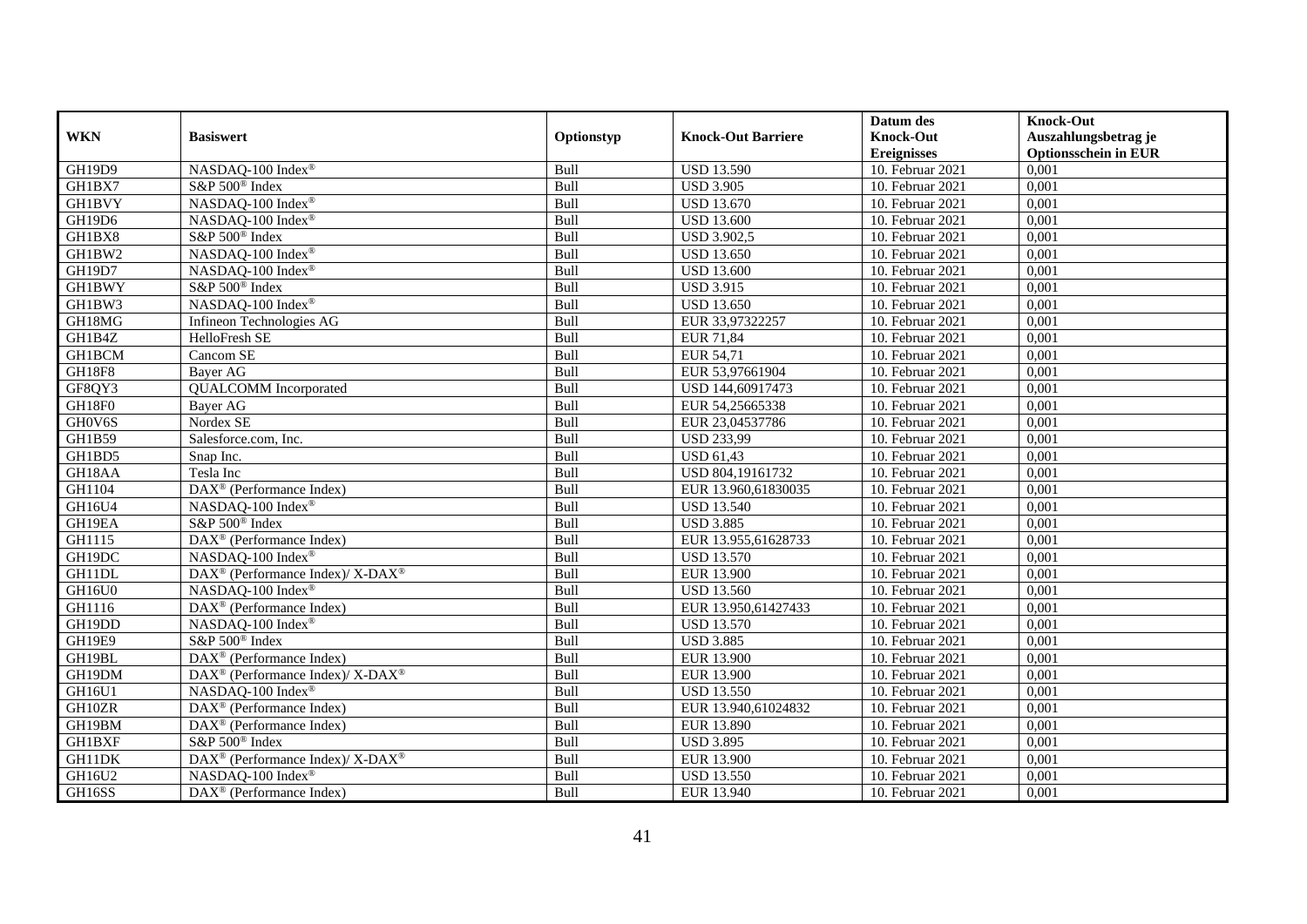|               |                                                         |             |                           | Datum des          | <b>Knock-Out</b>            |
|---------------|---------------------------------------------------------|-------------|---------------------------|--------------------|-----------------------------|
| <b>WKN</b>    | <b>Basiswert</b>                                        | Optionstyp  | <b>Knock-Out Barriere</b> | <b>Knock-Out</b>   | Auszahlungsbetrag je        |
|               |                                                         |             |                           | <b>Ereignisses</b> | <b>Optionsschein in EUR</b> |
| GH10ZM        | $\overline{\text{DAX}^{\otimes}}$ (Performance Index)   | Bull        | EUR 13.920,60219629       | 10. Februar 2021   | 0,001                       |
| GH19BJ        | $DAX^{\circledR}$ (Performance Index)                   | Bull        | EUR 13.920                | 10. Februar 2021   | 0,001                       |
| <b>GH1BXE</b> | S&P 500 <sup>®</sup> Index                              | Bull        | <b>USD 3.895</b>          | 10. Februar 2021   | 0,001                       |
| GF9QP8        | AstraZeneca Plc                                         | Bull        | GBP 71,99200872           | 10. Februar 2021   | 0,001                       |
| GH16U3        | NASDAQ-100 Index®                                       | Bull        | <b>USD 13.540</b>         | 10. Februar 2021   | 0,001                       |
| GH18FD        | STMicroelectronics N.V.                                 | Bull        | EUR 33,81461614           | 10. Februar 2021   | 0,001                       |
| GH16ST        | $DAX^{\circledast}$ (Performance Index)                 | Bull        | EUR 13.940                | 10. Februar 2021   | 0,001                       |
| <b>GH110P</b> | $DAX^{\circledast}$ (Performance Index)                 | Bull        | EUR 13.935,60823532       | 10. Februar 2021   | 0,001                       |
| GH11A4        | $\text{DAX}^{\textcircled{}}$ (Performance Index)       | Bull        | EUR 13.875                | 10. Februar 2021   | 0,001                       |
| GH19BK        | DAX <sup>®</sup> (Performance Index)                    | Bull        | EUR 13.910                | 10. Februar 2021   | 0,001                       |
| GH16TZ        | NASDAQ-100 Index®                                       | Bull        | <b>USD 13.560</b>         | 10. Februar 2021   | 0,001                       |
| GH11A5        | DAX <sup>®</sup> (Performance Index)                    | Bull        | EUR 13.875                | 10. Februar 2021   | 0,001                       |
| GH19BG        | $DAX^{\circledast}$ (Performance Index)                 | Bull        | EUR 13.930                | 10. Februar 2021   | 0,001                       |
| GH16SU        | DAX <sup>®</sup> (Performance Index)                    | Bull        | EUR 13.940                | 10. Februar 2021   | 0,001                       |
| GH10ZP        | DAX <sup>®</sup> (Performance Index)                    | Bull        | EUR 13.930,6062223        | 10. Februar 2021   | 0,001                       |
| GH11AW        | DAX <sup>®</sup> (Performance Index)                    | Bull        | EUR 13.840                | 10. Februar 2021   | 0,001                       |
| GH11A6        | $\text{DAX}^{\textcircled{}}$ (Performance Index)       | Bull        | EUR 13.870                | 10. Februar 2021   | 0,001                       |
| GH19BH        | $\overline{\text{DAX}}^{\textcirc}$ (Performance Index) | <b>Bull</b> | EUR 13.925                | 10. Februar 2021   | 0,001                       |
| GH16SE        | DAX <sup>®</sup> (Performance Index)                    | Bull        | EUR 13.960                | 10. Februar 2021   | 0,001                       |
| GH10YG        | $\overline{\text{DAX}}^{\textcirc}$ (Performance Index) | Bull        | EUR 13.925,60420931       | 10. Februar 2021   | 0,001                       |
| GH11AU        | $DAX^{\circledR}$ (Performance Index)                   | Bull        | EUR 13.840                | 10. Februar 2021   | 0,001                       |
| <b>GH118U</b> | $\overline{\text{DAX}^{\otimes}}$ (Performance Index)   | Bull        | EUR 13.925                | 10. Februar 2021   | 0,001                       |
| GH19BS        | $\text{DAX}^{\textcircled{}}$ (Performance Index)       | Bull        | EUR 13.850                | 10. Februar 2021   | 0,001                       |
| GH16SF        | DAX <sup>®</sup> (Performance Index)                    | Bull        | <b>EUR 13.960</b>         | 10. Februar 2021   | 0,001                       |
| GH10Z7        | $DAX^{\circledR}$ (Performance Index)                   | Bull        | EUR 13.945,61226133       | 10. Februar 2021   | 0,001                       |
| <b>GH119X</b> | $DAX^{\circledast}$ (Performance Index)                 | Bull        | <b>EUR 13.880</b>         | 10. Februar 2021   | 0,001                       |
| GH11AV        | $\text{DAX}^{\otimes}$ (Performance Index)              | Bull        | EUR 13.840                | 10. Februar 2021   | 0,001                       |
| GH19BT        | $DAX^{\circledR}$ (Performance Index)                   | Bull        | EUR 13.840                | $10.$ Februar 2021 | 0,001                       |
| GH16SN        | $DAX^{\circledR}$ (Performance Index)                   | Bull        | EUR 13.950                | 10. Februar 2021   | 0,001                       |
| <b>GH1BSJ</b> | Dow Jones Industrial Average® Index                     | Bull        | <b>USD 31.300</b>         | 10. Februar 2021   | 0,001                       |
| GH1198        | DAX <sup>®</sup> (Performance Index)                    | Bull        | EUR 13.910                | 10. Februar 2021   | 0,001                       |
| GH11AR        | DAX <sup>®</sup> (Performance Index)                    | Bull        | EUR 13.840                | 10. Februar 2021   | 0,001                       |
| GH19BN        | $\overline{\text{DAX}^{\otimes}}$ (Performance Index)   | Bull        | <b>EUR 13.880</b>         | 10. Februar 2021   | 0,001                       |
| GH1BSM        | Dow Jones Industrial Average® Index                     | Bull        | <b>USD 31.280</b>         | 10. Februar 2021   | 0,001                       |
| GH16SP        | $\text{DAX}^{\circledast}$ (Performance Index)          | Bull        | EUR 13.950                | 10. Februar 2021   | 0,001                       |
| GH11AA        | DAX <sup>®</sup> (Performance Index)                    | Bull        | EUR 13.870                | 10. Februar 2021   | 0,001                       |
| GH11AS        | $DAX^{\circledast}$ (Performance Index)                 | Bull        | EUR 13.840                | 10. Februar 2021   | 0,001                       |
| GH1BSN        | Dow Jones Industrial Average® Index                     | Bull        | <b>USD 31.250</b>         | 10. Februar 2021   | 0,001                       |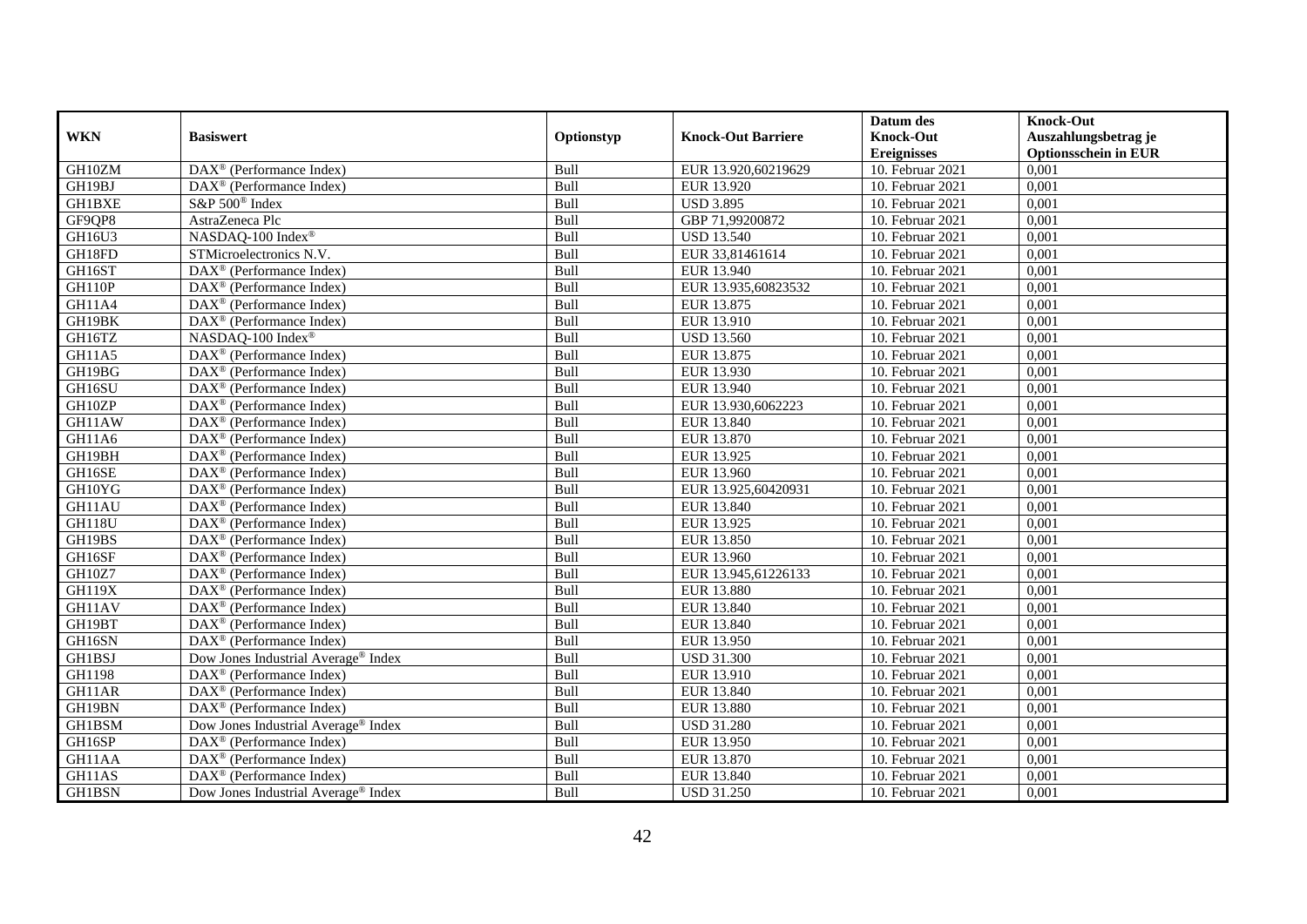|               |                                                              |            |                           | Datum des          | <b>Knock-Out</b>            |
|---------------|--------------------------------------------------------------|------------|---------------------------|--------------------|-----------------------------|
| <b>WKN</b>    | <b>Basiswert</b>                                             | Optionstyp | <b>Knock-Out Barriere</b> | <b>Knock-Out</b>   | Auszahlungsbetrag je        |
|               |                                                              |            |                           | <b>Ereignisses</b> | <b>Optionsschein in EUR</b> |
| GH11AB        | $\overline{\text{DAX}}^{\textcirc}$ (Performance Index)      | Bull       | EUR 13.870                | 10. Februar 2021   | 0,001                       |
| GH19BP        | $\text{DAX}^{\textcircled{p}}$ (Performance Index)           | Bull       | EUR 13.875                | 10. Februar 2021   | 0,001                       |
| GH16TA        | DAX <sup>®</sup> (Performance Index)                         | Bull       | EUR 13.910                | 10. Februar 2021   | 0,001                       |
| GH11AT        | $\text{DAX}^{\otimes}$ (Performance Index)                   | Bull       | EUR 13.840                | 10. Februar 2021   | 0,001                       |
| GH19BQ        | DAX <sup>®</sup> (Performance Index)                         | Bull       | EUR 13.870                | 10. Februar 2021   | 0,001                       |
| <b>GH119L</b> | $\text{DAX}^{\textcircled{n}}$ (Performance Index)           | Bull       | EUR 13.900                | 10. Februar 2021   | 0,001                       |
| GH16TB        | $\text{DAX}^{\textcircled{n}}$ (Performance Index)           | Bull       | EUR 13.910                | 10. Februar 2021   | 0,001                       |
| GH1BSP        | Dow Jones Industrial Average <sup>®</sup> Index              | Bull       | <b>USD 31.250</b>         | 10. Februar 2021   | 0,001                       |
| <b>GH1BBK</b> | TecDAX <sup>®</sup> (Performance Index)                      | Bull       | EUR 3.479,83              | 10. Februar 2021   | 0,001                       |
| <b>GH119M</b> | DAX <sup>®</sup> (Performance Index)                         | Bull       | <b>EUR 13.900</b>         | 10. Februar 2021   | 0,001                       |
| GH19BR        | $\overline{\text{DAX}}^{\textcirc}$ (Performance Index)      | Bull       | EUR 13.860                | 10. Februar 2021   | 0,001                       |
| GH16T0        | $\overline{\text{DAX}^{\otimes}}$ (Performance Index)        | Bull       | EUR 13.925                | 10. Februar 2021   | 0,001                       |
| GH1BSK        | Dow Jones Industrial Average <sup>®</sup> Index              | Bull       | <b>USD 31.300</b>         | 10. Februar 2021   | 0,001                       |
| <b>GH119N</b> | DAX <sup>®</sup> (Performance Index)                         | Bull       | <b>EUR 13.890</b>         | 10. Februar 2021   | 0,001                       |
| GH19BD        | $\text{DAX}^{\otimes}$ (Performance Index)                   | Bull       | EUR 13.960                | 10. Februar 2021   | 0,001                       |
| GH16T1        | DAX <sup>®</sup> (Performance Index)                         | Bull       | EUR 13.925                | 10. Februar 2021   | 0,001                       |
| GH1BSL        | Dow Jones Industrial Average® Index                          | Bull       | <b>USD 31.280</b>         | 10. Februar 2021   | 0,001                       |
| GH11AN        | $DAX^{\circledR}$ (Performance Index)                        | Bull       | EUR 13.850                | 10. Februar 2021   | 0,001                       |
| GH19BE        | $\overline{\text{DAX}}^{\textcircled{}}$ (Performance Index) | Bull       | <b>EUR 13.950</b>         | 10. Februar 2021   | 0,001                       |
| GH16TC        | DAX <sup>®</sup> (Performance Index)                         | Bull       | EUR 13.910                | 10. Februar 2021   | 0,001                       |
| GH11AP        | DAX <sup>®</sup> (Performance Index)                         | Bull       | EUR 13.850                | 10. Februar 2021   | 0,001                       |
| GH19BF        | $\overline{\text{DAX}^{\otimes}}$ (Performance Index)        | Bull       | EUR 13.940                | 10. Februar 2021   | 0,001                       |
| GH11AQ        | $\overline{\text{DAX}}^{\textcirc}$ (Performance Index)      | Bull       | EUR 13.850                | $10.$ Februar 2021 | 0,001                       |
| GH16T2        | DAX <sup>®</sup> (Performance Index)                         | Bull       | EUR 13.925                | 10. Februar 2021   | 0,001                       |
| GH119F        | DAX <sup>®</sup> (Performance Index)                         | Bull       | EUR 13.900                | 10. Februar 2021   | 0,001                       |
| GH16T3        | $\text{DAX}^{\otimes}$ (Performance Index)                   | Bull       | EUR 13.920                | 10. Februar 2021   | 0,001                       |
| GH11AG        | $\text{DAX}^{\circledast}$ (Performance Index)               | Bull       | EUR 13.860                | 10. Februar 2021   | 0,001                       |
| GH16SL        | $\text{DAX}^{\textcircled{p}}$ (Performance Index)           | Bull       | EUR 13.950                | $10.$ Februar 2021 | 0,001                       |
| GH11AH        | $\text{DAX}^{\textcircled{p}}$ (Performance Index)           | Bull       | EUR 13.860                | 10. Februar 2021   | 0,001                       |
| GH16SM        | $DAX^{\otimes}$ (Performance Index)                          | Bull       | EUR 13.950                | 10. Februar 2021   | 0,001                       |
| GH11AE        | DAX <sup>®</sup> (Performance Index)                         | Bull       | EUR 13.860                | 10. Februar 2021   | 0,001                       |
| GH16SJ        | DAX <sup>®</sup> (Performance Index)                         | Bull       | EUR 13.950                | 10. Februar 2021   | 0,001                       |
| GH11AF        | $\overline{\text{DAX}^{\otimes}}$ (Performance Index)        | Bull       | EUR 13.860                | 10. Februar 2021   | 0,001                       |
| GH16SK        | DAX <sup>®</sup> (Performance Index)                         | Bull       | EUR 13.950                | $10.$ Februar 2021 | 0,001                       |
| <b>GH119U</b> | $\text{DAX}^{\textcircled{n}}$ (Performance Index)           | Bull       | EUR 13.890                | 10. Februar 2021   | 0,001                       |
| <b>GH119V</b> | $\text{DAX}^{\textcircled{n}}$ (Performance Index)           | Bull       | EUR 13.880                | 10. Februar 2021   | 0,001                       |
| GH16SY        | $\text{DAX}^{\otimes}$ (Performance Index)                   | Bull       | EUR 13.925                | 10. Februar 2021   | 0,001                       |
| <b>GH118Q</b> | $\overline{\text{DAX}}^{\textcirc}$ (Performance Index)      | Bull       | EUR 13.930                | 10. Februar 2021   | 0,001                       |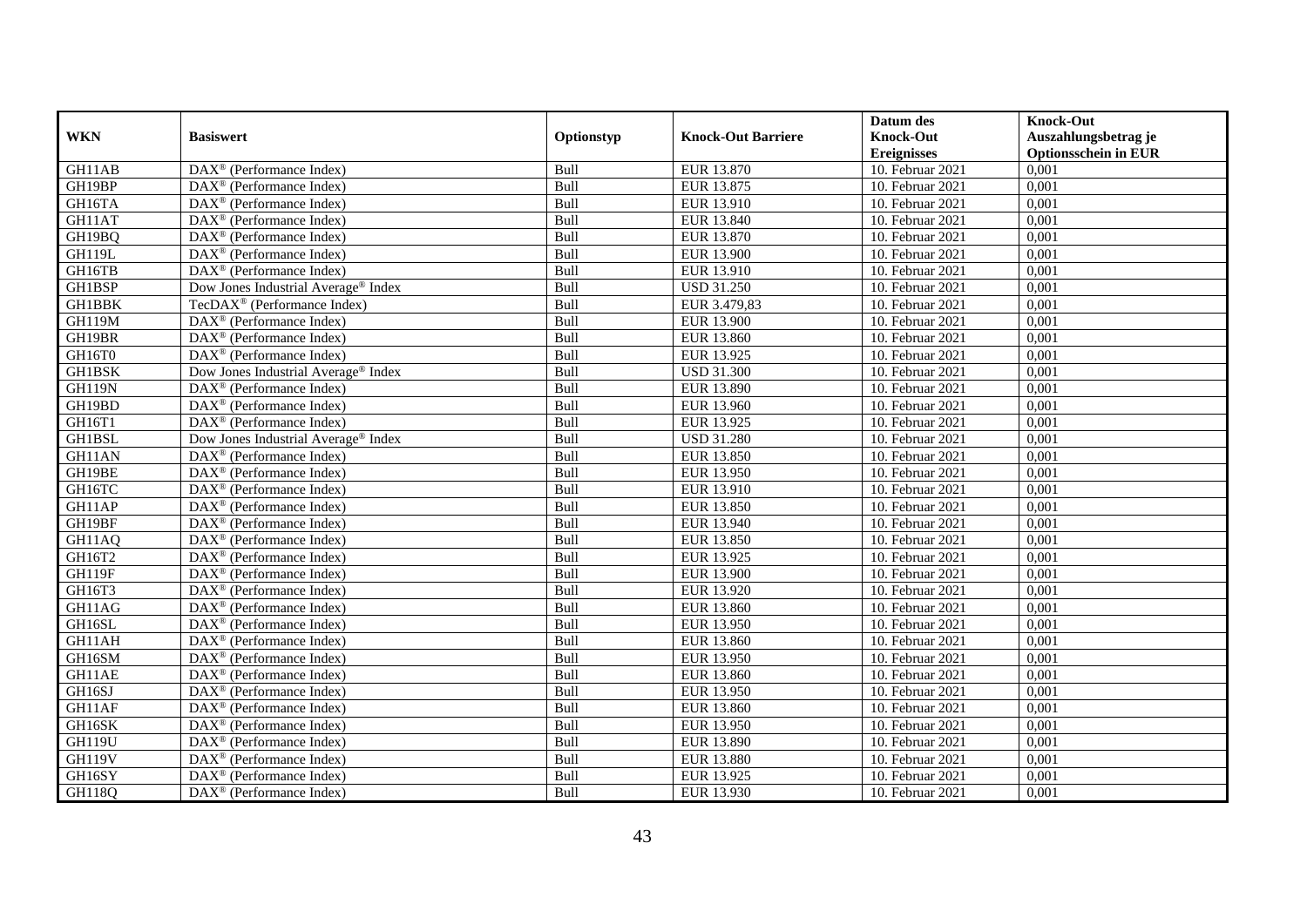|               |                                                              |            |                           | Datum des          | <b>Knock-Out</b>            |
|---------------|--------------------------------------------------------------|------------|---------------------------|--------------------|-----------------------------|
| <b>WKN</b>    | <b>Basiswert</b>                                             | Optionstyp | <b>Knock-Out Barriere</b> | <b>Knock-Out</b>   | Auszahlungsbetrag je        |
|               |                                                              |            |                           | <b>Ereignisses</b> | <b>Optionsschein in EUR</b> |
| GH16SZ        | DAX <sup>®</sup> (Performance Index)                         | Bull       | EUR 13.925                | 10. Februar 2021   | 0,001                       |
| <b>GH119S</b> | DAX <sup>®</sup> (Performance Index)                         | Bull       | EUR 13.890                | 10. Februar 2021   | 0,001                       |
| GH16T4        | DAX <sup>®</sup> (Performance Index)                         | Bull       | EUR 13.920                | 10. Februar 2021   | 0,001                       |
| GH119T        | $\text{DAX}^{\otimes}$ (Performance Index)                   | Bull       | EUR 13.890                | 10. Februar 2021   | 0,001                       |
| <b>GH119H</b> | DAX <sup>®</sup> (Performance Index)                         | Bull       | <b>EUR 13.900</b>         | 10. Februar 2021   | 0,001                       |
| GH16T5        | $\text{DAX}^{\textcircled{n}}$ (Performance Index)           | Bull       | EUR 13.920                | 10. Februar 2021   | 0,001                       |
| GH11AJ        | $\text{DAX}^{\textcircled{n}}$ (Performance Index)           | Bull       | EUR 13.860                | 10. Februar 2021   | 0,001                       |
| GH16SC        | $\text{DAX}^{\textcircled{}}$ (Performance Index)            | Bull       | EUR 13.960                | 10. Februar 2021   | 0,001                       |
| GH11AK        | $\text{DAX}^{\textcircled{D}}$ (Performance Index)           | Bull       | <b>EUR 13.850</b>         | 10. Februar 2021   | 0,001                       |
| GH16SD        | $DAX^{\otimes}$ (Performance Index)                          | Bull       | EUR 13.960                | 10. Februar 2021   | 0,001                       |
| GH11A8        | DAX <sup>®</sup> (Performance Index)                         | Bull       | EUR 13.870                | 10. Februar 2021   | 0,001                       |
| GH16SQ        | $\overline{\text{DAX}^{\otimes}}$ (Performance Index)        | Bull       | EUR 13.940                | 10. Februar 2021   | 0,001                       |
| <b>GH11A9</b> | $\text{DAX}^{\textcircled{n}}$ (Performance Index)           | Bull       | EUR 13.870                | 10. Februar 2021   | 0,001                       |
| GH16SR        | DAX <sup>®</sup> (Performance Index)                         | Bull       | EUR 13.940                | 10. Februar 2021   | 0,001                       |
| GH1191        | DAX <sup>®</sup> (Performance Index)                         | Bull       | EUR 13.920                | 10. Februar 2021   | 0,001                       |
| GH16T8        | DAX <sup>®</sup> (Performance Index)                         | Bull       | EUR 13.910                | 10. Februar 2021   | 0,001                       |
| GH11A2        | DAX <sup>®</sup> (Performance Index)                         | Bull       | EUR 13.875                | 10. Februar 2021   | 0,001                       |
| GH16T9        | $\overline{\text{DAX}}^{\textcirc}$ (Performance Index)      | Bull       | EUR 13.910                | 10. Februar 2021   | 0,001                       |
| GH11A3        | DAX <sup>®</sup> (Performance Index)                         | Bull       | EUR 13.875                | 10. Februar 2021   | 0,001                       |
| GH16T6        | DAX <sup>®</sup> (Performance Index)                         | Bull       | EUR 13.920                | 10. Februar 2021   | 0,001                       |
| <b>GH119J</b> | DAX <sup>®</sup> (Performance Index)                         | Bull       | <b>EUR 13.900</b>         | 10. Februar 2021   | 0,001                       |
| GH16T7        | $\overline{\text{DAX}^{\otimes}}$ (Performance Index)        | Bull       | EUR 13.920                | 10. Februar 2021   | 0,001                       |
| GH16SG        | $\text{DAX}^{\circledast}$ (Performance Index)               | Bull       | EUR 13.960                | $10.$ Februar 2021 | 0,001                       |
| <b>GH119K</b> | DAX <sup>®</sup> (Performance Index)                         | Bull       | <b>EUR 13.900</b>         | 10. Februar 2021   | 0,001                       |
| GH16SH        | DAX <sup>®</sup> (Performance Index)                         | Bull       | EUR 13.960                | 10. Februar 2021   | 0,001                       |
| GH11AL        | $\text{DAX}^{\otimes}$ (Performance Index)                   | Bull       | EUR 13.850                | 10. Februar 2021   | 0,001                       |
| GH11AM        | $\text{DAX}^{\circledast}$ (Performance Index)               | Bull       | EUR 13.850                | 10. Februar 2021   | 0,001                       |
| GH16SV        | $DAX^{\circledR}$ (Performance Index)                        | Bull       | EUR 13.940                | $10.$ Februar 2021 | 0,001                       |
| GH16SW        | $\text{DAX}^{\textcircled{D}}$ (Performance Index)           | Bull       | EUR 13.930                | 10. Februar 2021   | 0,001                       |
| <b>GH119Y</b> | $DAX^{\otimes}$ (Performance Index)                          | Bull       | <b>EUR 13.880</b>         | 10. Februar 2021   | 0,001                       |
| GH119Z        | DAX <sup>®</sup> (Performance Index)                         | Bull       | EUR 13.875                | 10. Februar 2021   | 0,001                       |
| GH16SX        | DAX <sup>®</sup> (Performance Index)                         | Bull       | EUR 13.930                | 10. Februar 2021   | 0,001                       |
| GH11A1        | $\overline{\text{DAX}^{\otimes}}$ (Performance Index)        | Bull       | EUR 13.875                | 10. Februar 2021   | 0,001                       |
| GH119Q        | DAX <sup>®</sup> (Performance Index)                         | Bull       | EUR 13.890                | 10. Februar 2021   | 0,001                       |
| <b>GH119R</b> | $\text{DAX}^{\textcircled{n}}$ (Performance Index)           | Bull       | EUR 13.890                | 10. Februar 2021   | 0,001                       |
| GH11AC        | $\text{DAX}^{\textcircled{n}}$ (Performance Index)           | Bull       | EUR 13.870                | 10. Februar 2021   | 0,001                       |
| GH11AD        | $\text{DAX}^{\otimes}$ (Performance Index)                   | Bull       | EUR 13.860                | 10. Februar 2021   | 0,001                       |
| <b>GH0YQG</b> | $\overline{\text{DAX}}^{\textcircled{}}$ (Performance Index) | Bull       | EUR 13.831,47476181       | 10. Februar 2021   | 0,001                       |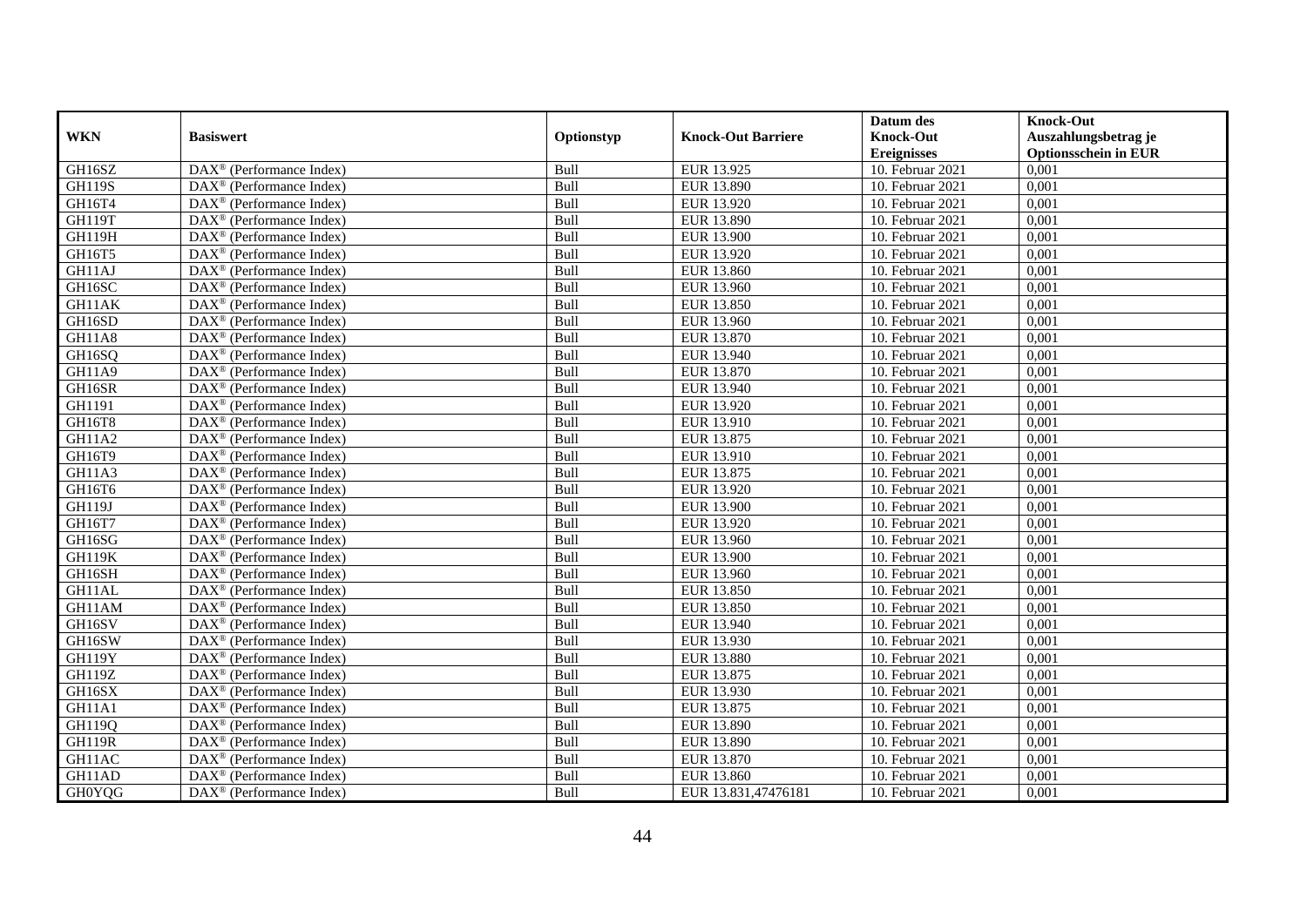|               | <b>Basiswert</b>                                                 | Optionstyp |                           | Datum des          | <b>Knock-Out</b>            |
|---------------|------------------------------------------------------------------|------------|---------------------------|--------------------|-----------------------------|
| <b>WKN</b>    |                                                                  |            | <b>Knock-Out Barriere</b> | <b>Knock-Out</b>   | Auszahlungsbetrag je        |
|               |                                                                  |            |                           | <b>Ereignisses</b> | <b>Optionsschein in EUR</b> |
| GH1BAF        | TecDAX <sup>®</sup> (Performance Index)                          | Bull       | EUR 3.462,21              | 10. Februar 2021   | 0,001                       |
| <b>GHOYSE</b> | $\text{DAX}^{\circledR}$ (Performance Index)/ X-DAX <sup>®</sup> | Bull       | EUR 13.836,47710991       | 10. Februar 2021   | 0,001                       |
| GH18MF        | Infineon Technologies AG                                         | Bull       | EUR 33,63319031           | 10. Februar 2021   | 0,001                       |
| GH1B52        | HelloFresh SE                                                    | Bull       | EUR 71,47                 | 10. Februar 2021   | 0,001                       |
| GF9F30        | <b>RWE AG</b>                                                    | Bull       | EUR 33,58238162           | 10. Februar 2021   | 0,001                       |
| GH0YR4        | DAX <sup>®</sup> (Performance Index)                             | Bull       | EUR 13.856,4865023        | 10. Februar 2021   | 0,001                       |
| <b>GH1BBU</b> | TecDAX <sup>®</sup> (Performance Index)                          | Bull       | EUR 3.472,79              | 10. Februar 2021   | 0,001                       |
| <b>GH1B22</b> | Airbus SE                                                        | Bull       | EUR 91,41                 | 10. Februar 2021   | 0,001                       |
| GH18LG        | Delivery Hero AG                                                 | Bull       | EUR 127,41739414          | 10. Februar 2021   | 0,001                       |
| GH1BES        | Cancom SE                                                        | Bull       | <b>EUR 54,43</b>          | 10. Februar 2021   | 0,001                       |
| GH111Q        | DAX <sup>®</sup> (Performance Index)/ X-DAX <sup>®</sup>         | Bull       | EUR 13.880,58609225       | 10. Februar 2021   | 0,001                       |
| <b>GH1BFB</b> | Hugo Boss AG                                                     | Bull       | <b>EUR 28,45</b>          | 10. Februar 2021   | 0,001                       |
| GH09GN        | Takeaway.com NV                                                  | Bull       | EUR 86,50754817           | 10. Februar 2021   | 0,001                       |
| GH18MN        | Infineon Technologies AG                                         | Bull       | EUR 33,80320644           | 10. Februar 2021   | 0,001                       |
| <b>GH1BCS</b> | TecDAX <sup>®</sup> (Performance Index)                          | Bull       | EUR 3.469,26              | 10. Februar 2021   | 0,001                       |
| GH10YQ        | DAX <sup>®</sup> (Performance Index)                             | Bull       | EUR 13.910,59817028       | 10. Februar 2021   | 0,001                       |
| GH18JZ        | Delivery Hero AG                                                 | Bull       | EUR 128,06748288          | 10. Februar 2021   | 0,001                       |
| GH1B2Y        | Continental AG                                                   | Bull       | EUR 122.35                | $10.$ Februar 2021 | 0,001                       |
| GF8BZE        | Bechtle AG                                                       | Bull       | EUR 169,21064994          | 10. Februar 2021   | 0,001                       |
| GH1BBM        | TecDAX <sup>®</sup> (Performance Index)                          | Bull       | EUR 3.465,74              | 10. Februar 2021   | 0,001                       |
| <b>GH111Y</b> | DAX <sup>®</sup> (Performance Index)/ X-DAX <sup>®</sup>         | Bull       | EUR 13.890,59011827       | 10. Februar 2021   | 0,001                       |
| GH01XC        | Iberdrola S.A.                                                   | Bull       | EUR 10,73869455           | 10. Februar 2021   | 0,001                       |
| <b>GH0YNW</b> | DAX <sup>®</sup> (Performance Index)                             | Bull       | EUR 13.836,47710991       | $10.$ Februar 2021 | 0,001                       |
| <b>GH1B66</b> | MTU Aero Engines AG                                              | Bull       | EUR 194,61                | 10. Februar 2021   | 0,001                       |
| <b>GH1BBL</b> | TecDAX <sup>®</sup> (Performance Index)                          | Bull       | EUR 3.476,3               | 10. Februar 2021   | 0,001                       |
| GF6MKA        | Bechtle AG                                                       | Bull       | EUR 168,83551677          | 10. Februar 2021   | 0,001                       |
| GH0YS3        | DAX <sup>®</sup> (Performance Index)                             | Bull       | EUR 13.866,49119851       | 10. Februar 2021   | 0,001                       |
| GH1B6F        | MTU Aero Engines AG                                              | Bull       | EUR 195,63                | 10. Februar 2021   | 0,001                       |
| GH10YV        | $\overline{\text{DAX}^{\otimes}}$ (Performance Index)            | Bull       | EUR 13.900,59414428       | $10.$ Februar 2021 | 0,001                       |
| GH18F1        | Baver AG                                                         | Bull       | EUR 53,68658347           | 10. Februar 2021   | 0.001                       |
| <b>GH110A</b> | DAX <sup>®</sup> (Performance Index)                             | Bull       | EUR 13.915,60018329       | 10. Februar 2021   | 0,001                       |
| GH0YR6        | DAX <sup>®</sup> (Performance Index)                             | Bull       | EUR 13.851,4841542        | 10. Februar 2021   | 0,001                       |
| GH0YS9        | $\overline{\text{DAX}^{\otimes}}$ (Performance Index)            | Bull       | EUR 13.846,4818061        | 10. Februar 2021   | 0,001                       |
| GH10Z4        | DAX <sup>®</sup> (Performance Index)                             | Bull       | EUR 13.905,59615728       | 10. Februar 2021   | 0,001                       |
| GH1107        | DAX <sup>®</sup> (Performance Index)                             | Bull       | EUR 13.895,59213126       | 10. Februar 2021   | 0,001                       |
| GH1118        | $DAX^{\circledR}$ (Performance Index)                            | Bull       | EUR 13.890,59011827       | 10. Februar 2021   | 0,001                       |
| GH0V65        | Nordex SE                                                        | Bull       | EUR 22,92519335           | 10. Februar 2021   | 0,001                       |
| GH10ZS        | DAX <sup>®</sup> (Performance Index)                             | Bull       | EUR 13.880,58609225       | 10. Februar 2021   | 0,001                       |